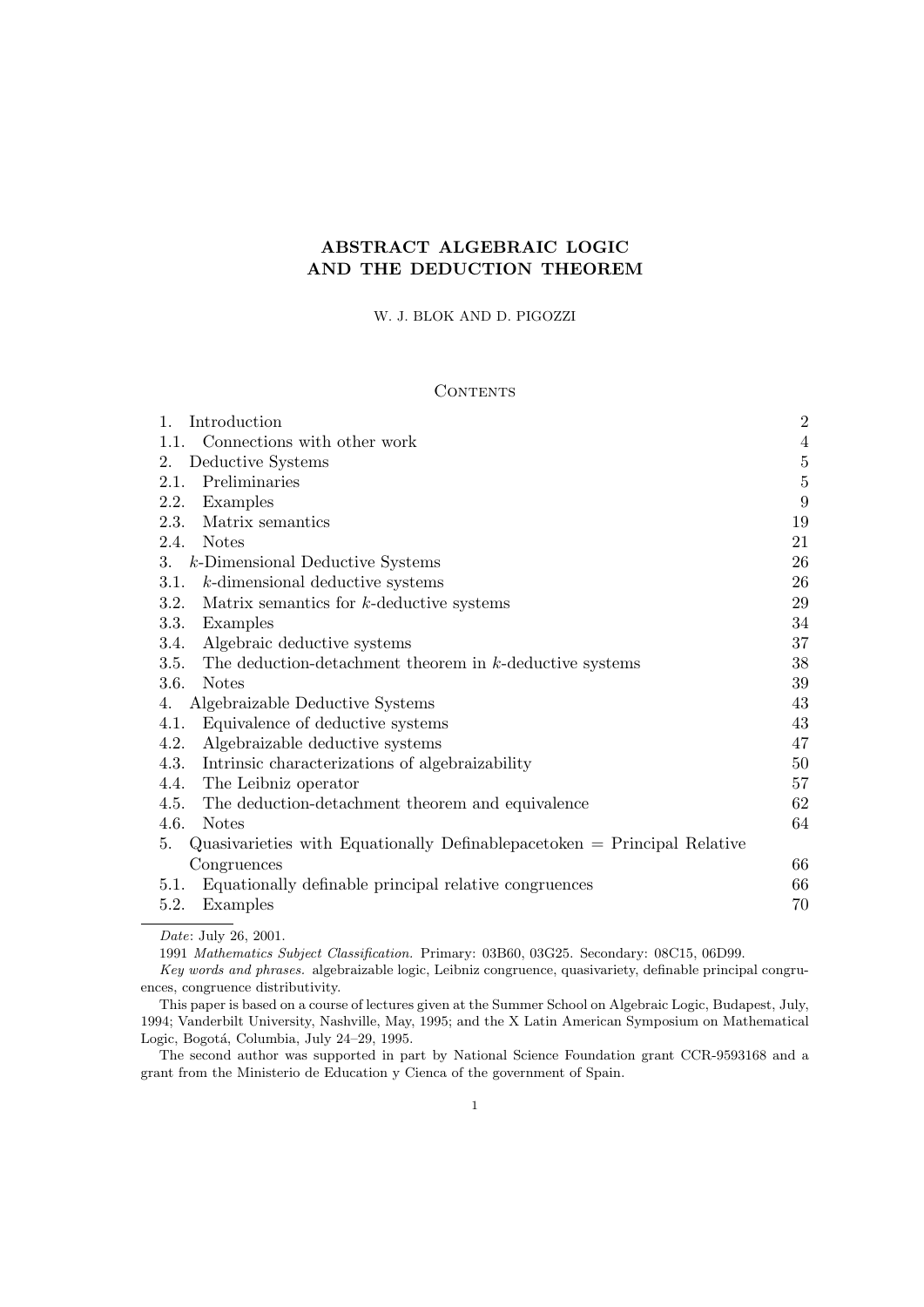### 2 W. J. BLOK AND D. PIGOZZI

| 5.3. | First-order definable principal relative congruences                      | 71 |
|------|---------------------------------------------------------------------------|----|
|      | 5.4. Relative congruence extension and relative congruence distributivity | 72 |
|      | 5.5. Algebraizable deductive systems and the DDT                          | 73 |
|      | 5.6. Examples                                                             | 74 |
|      | 5.7. Notes                                                                | 75 |
|      | References                                                                | 76 |

### 1. INTRODUCTION

In this paper we outline the basic part of the theory of abstract algebraic logic as developed originally in [13, 14] and apply it to an algebraic study of the deduction theorem. In contrast to traditional algebraic logic, where the focus is on the algebraic forms of specific logical systems, we are concerned here with the process of algebraization itself and how it can be applied to a wide class of logical systems that includes among others all sentential logics and equational logics.

The original motivation for this work was an attempt to find the proper framework in which to study general properties of the deduction theorem from an algebraic point-ofview. The deduction theorem is the formal expression of one of the most important and useful principles of classical logic: to prove that an implication holds between propositions it suffices to give a proof of the conclusion on the basis of the assumption of the antecedent. It is such a familiar part of ordinary logical argumentation that it is hardly recognizable as being something whose use might be problematic. But in fact it is not part of the usual formalizations of the classical propositional logic and must be proved as a metatheorem. Moreover, while the principle remains valid for intuitionistic logic, it is known to fail in other important logics, for instance, certain systems of modal logic. It also fails in the most common formalization of first-order predicate logic, although a weaker version holds that is often not distinguished from the deduction theorem in its usual form. It turns out that there is a close connection between the deduction theorem and the universal algebraic notion of definable principal congruence relations. The abstract theory of algebraizability outlined here was developed in part to provide the proper context in which to formalize this connection precisely. The ultimate goal was to be able to apply the extensive work on the definability of principal congruence relations in universal algebra to answer some important questions about the validity of the deduction theorem in a variety of logical systems.

To motivate our abstract theory of algebraization we consider in Section 2 several different logics whose algebraic counterparts are well-known and whose algebraic metatheory constitute the core of classical algebraic logic. These include the classical and intuitionistic sentential logics as well as two modal systems: the system of Kripke and Gödel's formulation of Lewis's system S5. The construction of the algebra counterpart of each of these logics follows the same pattern: An equivalence relation on formulas is associated with each theory T of the logic. Two formulas  $\varphi$  and  $\psi$  are equivalent if there is a proof of the biconditional  $\varphi \leftrightarrow \psi$  from the logical axioms and rules of inference of the logic together with the nonlogical axioms that define  $T$ . This equivalence relation respects the logical connectives; for example, if  $\varphi$  and  $\psi$  are equivalent respectively to  $\varphi'$  and  $\psi'$ , then  $\varphi \wedge \psi$ is equivalent to  $\varphi' \wedge \psi'$ . Consequently, a quotient algebra can be formed whose elements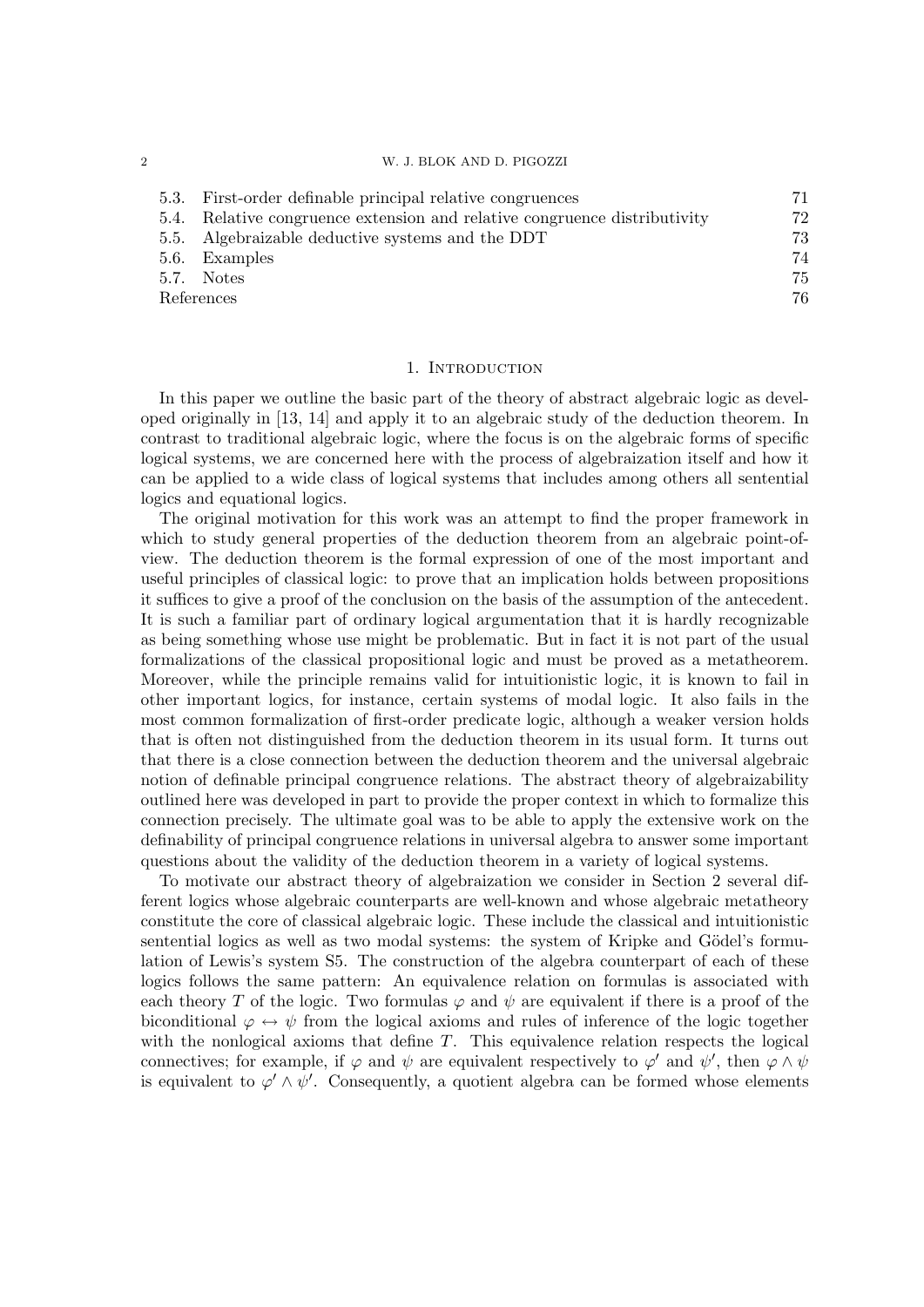are equivalence classes of formulas and whose operations are induced by the logical connectives. This classical "Lindenbaum-Tarski process" associates a class of algebras with each logic: Boolean algebras in the case of classical propositional logic, and Heyting algebras, modal algebras, and monadic algebras respectively for the intuitionistic propositional logic, Kripke's modal logic, and Gödel's version of S5. Each class of algebras can be viewed as the algebra counterpart of its corresponding logic in the sense that there is a close correspondence between the deductive theory of the logic and the equational theory of the algebras. (We mean "equational theory" in a somewhat more general sense than it is normally meant in algebra. We will be concerned with the quasi-identities that a class of algebras satisfies rather than just the identities.)

There are logics for which the classical Lindenbaum-Tarski process does not seem to work, and as an example we consider another formalization of S5, due to Carnap. In this case the equivalence relation between formulas defined by the biconditional  $\leftrightarrow$  does not preserve the necessity connective  $\Box$ . It is not clear however if the failure of the classical Lindenbaum-Tarski process to produce an algebra counterpart is due to some inherent deficiency of the logic, or if there is a generalization of the process that will work. It is partly in an attempt to answer questions of this kind that the theory of abstract algebraic logic was developed, and it can be viewed as an attempt to abstract the Lindenbaum-Tarski process.

The logics considered in Section 2 are all examples of what we call 1-dimensional deductive systems (1-deductive systems for short). Roughly speaking these correspond to sentential logics with a "Hilbert-style" axiomatization. They encompass a wide class of logical systems, many of which are not normally conceived of as sentential logics. For example the first-order predicate logic can be viewed this way when appropriately formalized. Equational logic cannot be naturally formalized as a 1-deductive system. For the purpose of providing a context in which 1-deductive systems and equational logic can be treated uniformly, we introduce in Section 3 the notion of a  $k$ -dimensional deductive  $(k$ -deductive) system for each nonzero natural number  $k$  and discuss its semantics. The equational logic of every quasivariety of algebras can be naturally formalized as a 2-deductive system. We call such systems *algebraic.* k-dimensional deductive systems are sufficiently general to encompass not only all 1-deductive and equational logics, but also a class of logics that are closely related to "Gentzen-style" formalizations.

The k-deductive systems provide a natural universe in which to study abstract algebraic logic, and, in particular, to define precisely what it means for an arbitrary deductive system to be algebraizable, that is, to have a natural algebra counterpart. The definition is given in Section 4 and is based on a general notion of equivalence of arbitrary deductive systems that is motivated by the case studies in Sections 2 and 3. A k-dimensional deductive system and an l-dimensional deductive system are said to be equivalent if the consequence relation of each is formally definable in that of the other, and the two definitions are inverses of one another in a natural sense. We then define a k-deductive system  $S$  to be algebraizable if it is equivalent in this sense to an algebraic deductive system, i.e., the formalization of the equational logic of some quasivariety K as a 2-deductive system. The quasivariety K is taken to be the natural algebra counterpart of  $S$ . Moreover, we prove that there can be at most one quasivariety in this relation to  $S$ , so that the algebra counterpart of a k-deductive system, if it exists, is an intrinsic property of the system. Our definition of being algebraizable is justified by showing that each of the deductive systems considered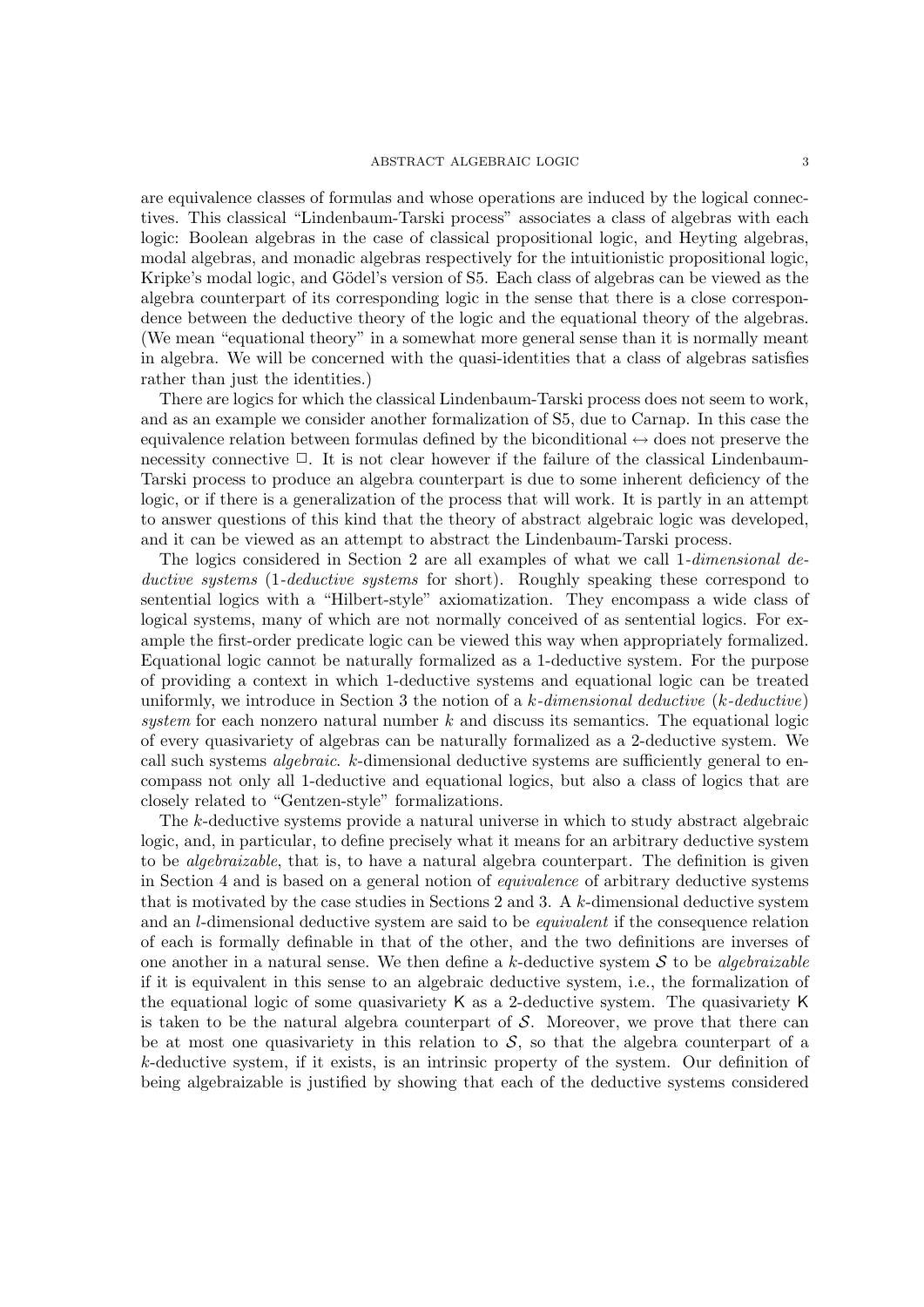in Sections 2 and 3, that we knew beforehand to have algebra counterparts, are indeed algebraizable in this sense.

One of the most important aspects of traditional algebraic logic is the way in which it can be used to reformulate metalogical properties of a particular logical system in algebraic terms. Abstract algebraic logic allows us to study such connections in a general context. Known metalogical or algebraic results can then be applied to obtain new results in the other domain. In Section 3 we introduce an abstract version of the deduction theorem applicable to arbitrary k-dimensional deductive systems. In the special case of an algebraic 2-deductive system, i.e., the equational logic of a quasivariety K, the abstract deduction theorem turns out to be equivalent to a property of K that is well-known in universal algebra: that of having equationally definable principal relative congruences (EDPRC). In Section 4 we prove that the abstract deduction theorem is preserved under equivalence of deductive systems. Thus an algebraizable k-deductive system has the deduction theorem if and only if its algebra counterpart has EDPRC.

In Section 5 a number of algebraic consequences of EDPRC for quasivarieties of algebras are surveyed and then applied to obtain new results about the deduction theorem. In particular, this method is used to decide, for several well-known logical systems, whether or not they have the abstract deduction theorem.

The principal tool that we use in our investigations of the algebraic character of a kdeductive system S is the Leibniz operator  $\Omega_{\mathcal{S}}$ . This is the operator that associates with each theory T of S the largest congruence  $\Omega_{\mathcal{S}} T$  on the algebra of formulas with the property that it does not identify any formula in  $T$  with one outside of  $T$ . (The term "Leibniz operator" was introduced in [13] where it was justified by the obvious connection with Leibniz's well known definition of equality.) We take the Leibniz operator to be the appropriate abstraction of the classical Lindenbaum-Tarski process, and indeed the two coincide for all those deductive systems of Sections 2 and 3 to which the classical Lindenbaum-Tarski process applies. The Leibniz operator is used in Section 4 to obtain a characterization of algebraizability that is intrinsic in the sense that it does not depend on a priori knowledge of either the algebraic counterpart of the system, or of the special formulas that serve to establish the equivalence between the consequence relation of the system and that of its of its algebraic counterpart. For this reason the Leibniz operator is especially useful for proving that a given deductive system fails to be algebraizable; for example it is used to show that Carnap's version of S5 is not algebraizable.

The results on the deduction theorem were first obtained in the early eighties, and were reported on in the manuscripts "the algebraization of logic" (1983) and "the deduction theorem in algebraic logic" (1988), neither of which appeared in print. The second manuscript circulated widely in the form of the 1991 preprint [14] and has been referred to extensively by a number of authors including ourselves. The paper [15] was originally intended as a sequel to "the deduction theorem in algebraic logic" and contains many references to it. The specific results from Sections 1–5 of "the deduction theorem in algebraic logic" referred to in [15] can all be found in the present paper.

1.1. Connections with other work. We focus in this paper on the extension to  $k$ deductive systems of the original notion of abstract algebraizability that is presented in [13] for 1-deductive systems. Abstract algebraic logic now comprises a much wider body of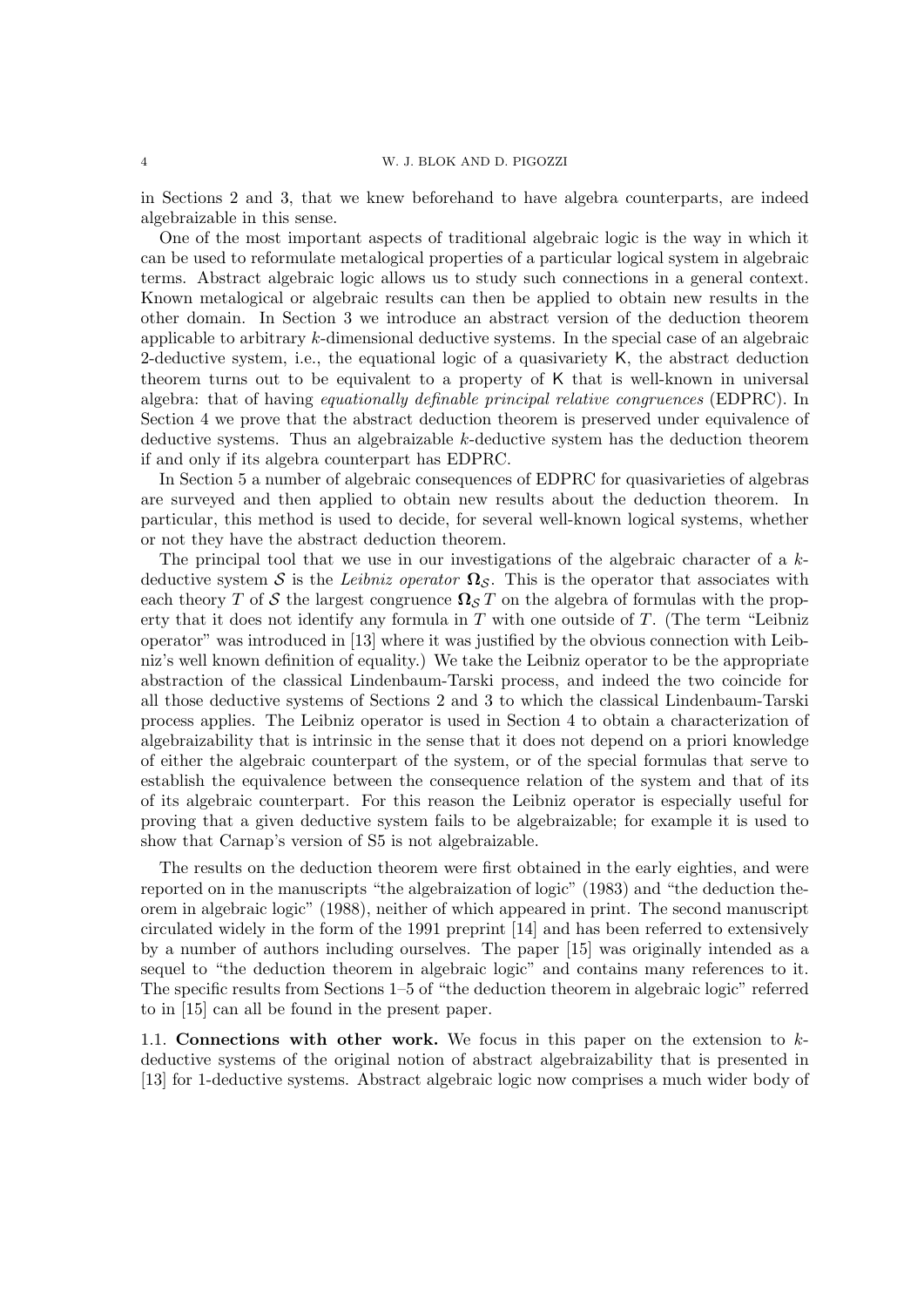### ${\large\bf ABSTRACT\ ALGEBRAIC\ LOGIC} {\large\bf 5}$

work that is not treated in any detail here. In particular, the notion of algebraizability that we adapt from [13] is only one of many that have been put forward in the literature. It has certain properties that can be used to justify our view that it is "first among equals" in this class, but it is impossible to assert that it is the unique proper notion of algebraizability. For example, although, as mentioned above, Carnap's version of S5 is not algebraizable in the sense of this paper, we shall see from the discussion in Section 2 that a reasonable case can be made for its algebraizability in a much wider sense.

At appropriate places in the paper, most often in the subsection of notes that are appended to each section, we discuss briefly other notions of algebraizability, with references, and attempt to place them in the context of the paper. The same applies to the extensive literature on what could be called "subalgebraizable" deductive systems. These are systems that most investigators in abstract algebraic logic would agree are not algebraizable in any reasonable sense, but with properties of a definitely algebraic nature that sets them apart from arbitrary deductive systems. The general *equivalential* and *protoalgebraic* systems discussed in Section 4 fall in this category. The excellent monograph of J. Czelakowski [32] provides a comprehensive exposition of abstract algebraic logic in this more general setting.

Finally, we want to call attention to the fact that an abstract version of the Lindenbaum-Tarski process that greatly predates ours was studied by H. Rasiowa and her collaborators; the book [120] contains a systematic exposition. Some information on the connection between the two notions can be found in the notes for Section 4.

### 2. Deductive Systems

In this section we define a deductive system and give several examples, some familiar and some not so familiar. We discuss the algebraic semantics of each system and the question of whether or not the deduction theorem holds. We also consider a deductive system, Carnap's version of Lewis's S5, which does not seem to have an algebraic semantics in the usual sense. At the end of the section we introduce the more general notion of *matrix semantics* that proves to be adequate for any deductive system.

2.1. Preliminaries. A *sentential language* consists of the set of all formulas built from a countably infinite set Va of sentential variables and a set  $\mathcal{L} = \{\omega_i : i \in I\}$  of finitary connectives. To each symbol in  $\mathcal L$  is assigned a natural number called its *arity.*  $\mathcal L$  is called the type of the language. In the sequel it is assumed to be fixed but arbitrary.

The sentential language over  $\mathcal L$  will be denoted by  $Fm_{\mathcal L}$ , or often by just Fm. The elements of this set are referred to as  $\mathcal{L}$ -formulas, or simply formulas when  $\mathcal{L}$  is clear from context. Formulas are finite strings of sentential variables and connectives and are defined recursively in the usual way: every variable and connective of rank 0 (i.e., constant symbol) is a formula, and if  $\varphi_0, \ldots, \varphi_{n-1}$  are formulas and  $\omega$  is a n-ary connective, then  $\omega\varphi_0 \cdots \varphi_{n-1}$ is a formula. In the development of the theory we are thus using the so-called Polish prefix notation which obviates the need for punctuation symbols and parentheses to ensure that formulas can be parsed in only one way. In the examples we will revert to the customary notation, using familiar symbols, infix notation and concomitant parentheses.

For  $\varphi \in \mathrm{Fm}$  we write  $\varphi = \varphi(p_0, \ldots, p_{n-1})$  to indicate that the variables of  $\varphi$  are all included in the list  $p_0, \ldots, p_{n-1}$ . Let  $\varphi(p_0, \ldots, p_{n-1}) \in \mathbb{F}_m$ , and let  $\psi_0, \ldots, \psi_{n-1} \in \mathbb{F}_m$ . Then  $\varphi(\psi_0,\ldots,\psi_{n-1})$  will denote the formula that results from  $\varphi$  by simultaneously substituting,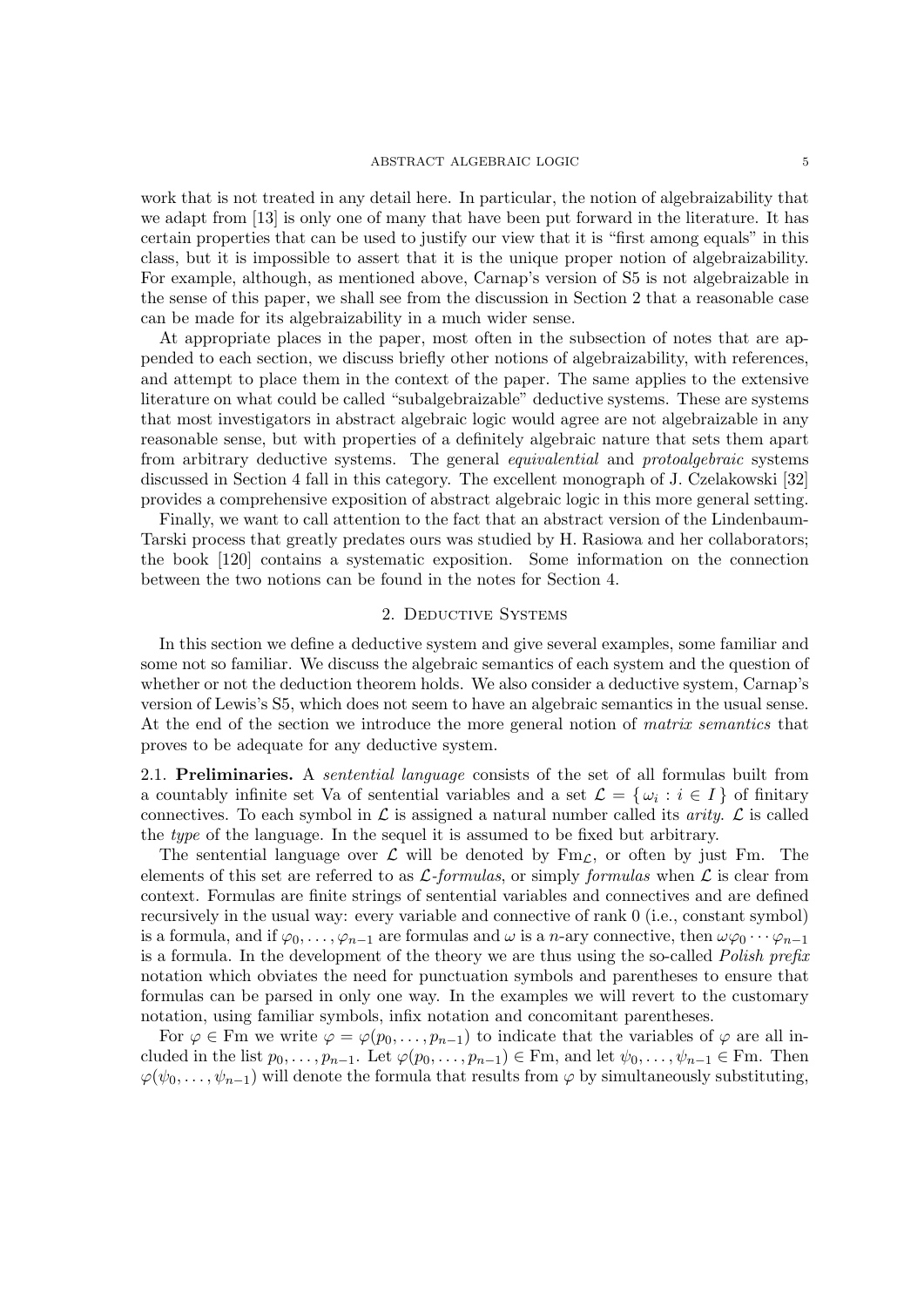for all  $i < n$ ,  $\psi_i$  for all occurrences of  $p_i$  in  $\varphi$ . In the sequel we frequently write  $\bar{p}$  for the sequence of variables  $p_0, \ldots, p_{n-1}$  and  $\varphi(\bar{p})$  for  $\varphi(p_0, \ldots, p_{n-1})$ . By an assignment we mean any mapping  $\sigma : \text{Va} \to \text{Fm}_{\mathcal{L}}$  of variables to formulas.  $\sigma$  extends naturally to a map from Fm to itself, also denoted by  $\sigma$ , by setting  $\sigma(\varphi(p_0,\ldots,p_{n-1})) = \varphi(\sigma p_0,\ldots,\sigma p_{n-1})$ .  $\sigma$  is called a *substitution*. By a *substitution instance* of a formula  $\varphi$  we mean a formula of the form  $\sigma\varphi$  where  $\sigma$  is any substitution.

2.1.1. Consequence relations. By a (finitary) inference rule over  $\mathcal L$  we mean any pair  $\langle \Gamma, \varphi \rangle$ where  $\Gamma$  is a finite set of formulas and  $\varphi$  is a single formula. An *axiom* is a rule of the form  $\langle \emptyset, \varphi \rangle$ , which is usually written as simply  $\varphi$ ; an inference rule that is not an axiom is said to be *strict*. We will represent a rule  $\langle \Gamma, \varphi \rangle$  pictorially as  $\frac{\Gamma}{\varphi}$ . A formula  $\psi$  is *directly* derivable from a set  $\Delta$  of formulas by the rule  $\langle \Gamma, \varphi \rangle$  if there is a substitution  $\sigma$  such that  $\sigma\varphi = \psi$  and  $\sigma(\Gamma) \subseteq \Delta$   $(\sigma(\Gamma) = {\sigma\theta : \theta \in \Gamma})$ . A deductive system S (over L) is defined by a (possibly infinite) set of inference rules and axioms; it consists of the pair  $S = \langle \mathcal{L}, \vdash_S \rangle$ where  $\vdash_S$  is the relation between sets of formulas and individual formulas defined by the following condition:  $\Gamma \vdash_S \varphi$  iff (i.e., if and only if)  $\varphi$  is contained in the smallest set of formulas that includes  $\Gamma$  together with all substitution instances of the axioms of  $\mathcal{S}$ , and is closed under direct derivability by the inference rules of S. We write  $\vdash_S \varphi$  for  $\emptyset \vdash_S \varphi$ . An S-derivation of  $\varphi$  from  $\Gamma$  is a finite sequence  $\vartheta_0, \ldots, \vartheta_{n-1}$  of formulas such that  $\vartheta_{n-1} = \varphi$ and, for each  $i < n$ ,  $\vartheta_i$  is either a member of  $\Gamma$ , a substitution instance of an axiom, or is directly derivable from  $\{\vartheta_0, \ldots, \vartheta_{i-1}\}$ . An S-derivation from  $\emptyset$  is called an S-proof. Clearly,  $\Gamma \vdash_S \varphi$  iff there is an S-derivation of  $\varphi$  from  $\Gamma$ , and  $\vdash_S \varphi$  iff there is an S-proof of  $\varphi$ .

In informal remarks we often refer to a deductive system as a *logical system* or simply a logic. The relation  $\vdash_S$  is called the *consequence relation* of S. It is easily seen to satisfy the following three conditions for all  $\Gamma, \Delta \subseteq \text{Fm}$  and  $\varphi \in \text{Fm}$ .

(i) 
$$
\varphi \in \Gamma
$$
 implies  $\Gamma \vdash_{\mathcal{S}} \varphi$ ;

(ii)  $\Gamma \vdash_{\mathcal{S}} \varphi$  and  $\Gamma \subseteq \Delta$  implies  $\Delta \vdash_{\mathcal{S}} \varphi$ ;

(iii)  $\Gamma \vdash_S \varphi$  and  $\Delta \vdash_S \psi$  for every  $\psi \in \Gamma$  implies  $\Delta \vdash_S \varphi$ .

In addition,  $\vdash_S$  is *finitary* in the sense

(iv)  $\Gamma \vdash_S \varphi$  implies  $\Gamma' \vdash_S \varphi$  for some finite  $\Gamma' \subseteq \Gamma$ , and it is structural in the sense

(v)  $\Gamma \vdash_S \varphi$  implies  $\sigma(\Gamma) \vdash_S \sigma \varphi$  for every substitution  $\sigma$ .

Conversely, every relation satisfying conditions  $(i)-(v)$  is the consequence relation for some deductive system  $S$ , i.e., is defined by some set of axioms and rules of inference ([99]). Consequently, in the sequel, by a deductive system we will mean a pair  $\langle \mathcal{L}, \vdash_S \rangle$  where  $\vdash_S$  is a relation between the powerset of  $Fm<sub>C</sub>$  and  $Fm<sub>C</sub>$  that satisfies conditions (i)–(v); specific set axioms and rules of inference is not assumed. A particular selection of axioms and inference rules that defines a deductive system  $S$  is called a *presentation* of  $S$ . Of course, a given deductive system may have many different presentations.

Let S be a deductive system. If  $\varphi \in \text{Fm}$ , then  $\varphi$  is called a theorem of S if  $\vdash_S \varphi$ ; by the structurality of S the set of theorems is closed under substitution. If  $\Gamma \cup \{\varphi\} \subseteq \text{Fm}$  and Γ is finite, then  $\langle \Gamma, \varphi \rangle$  is called a *derived inference rule* of S if  $\Gamma \vdash_S \varphi$ . A set  $T \subseteq \text{Fm}$  is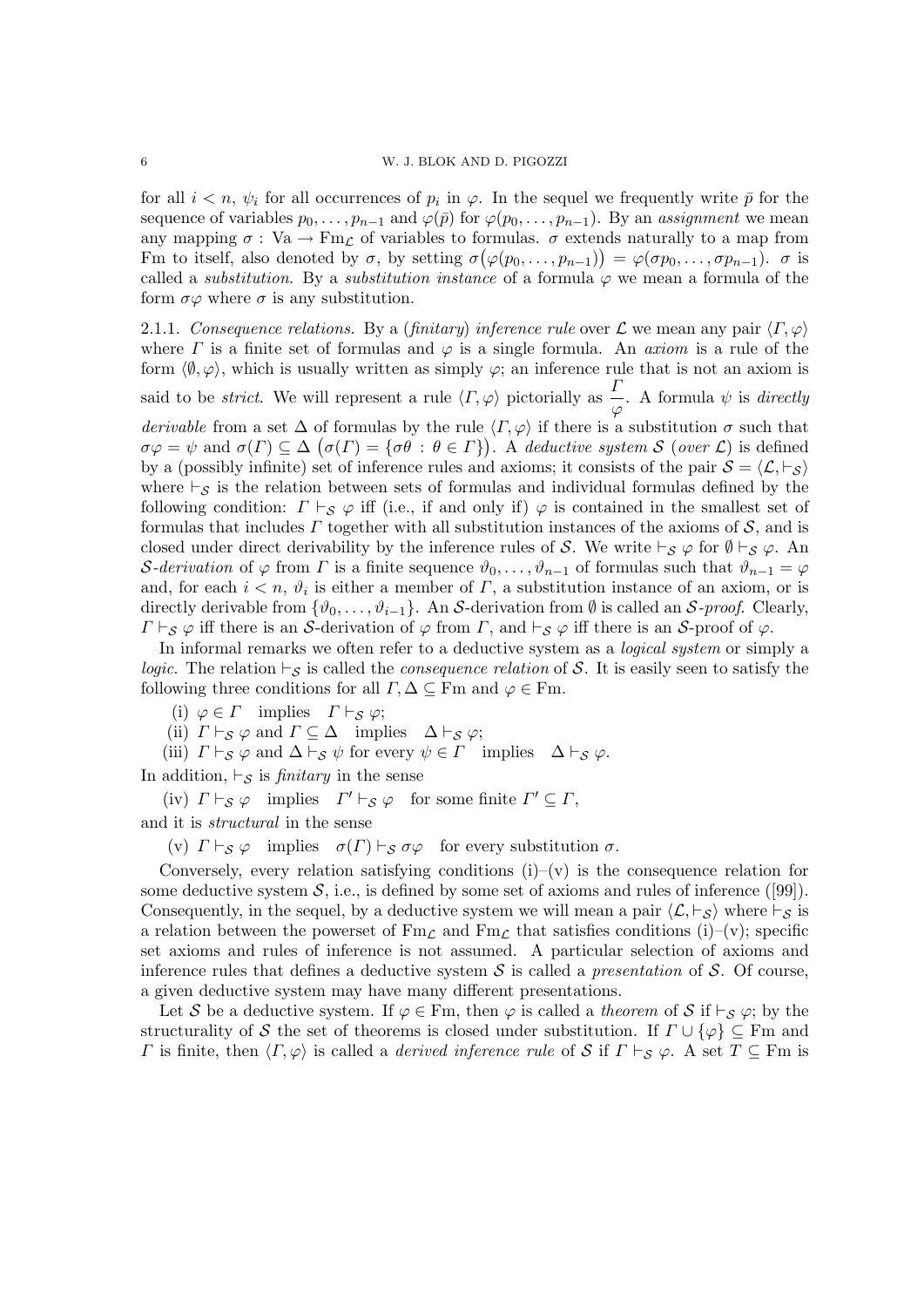called an S-theory if  $T \vdash_S \varphi$  implies  $\varphi \in T$ , for all  $\varphi \in \text{Fm}$ . Observe that the theorems of  $\mathcal S$  belong to every  $\mathcal S$ -theory.

See Note 2.1 for historical information about deductive systems.

2.1.2. Algebras and equational logic. The type  $\mathcal L$  of our sentential language will also be viewed as the type of an algebraic, or equational, language in which the connectives  $\omega_i$  are operation symbols. Sentential variables and  $\mathcal{L}$ -formulas coincide respectively with what are normally called individual variables and terms of the equational language. In an algebraic context we usually refer to elements of Va simply as variables and represent them by  $x, y, z, \ldots$ ; also, we occasionally refer to elements of Fm as *terms*. The special formulas of first-order predicate logic of the form

$$
\varphi \approx \psi \text{ and } \eta_0 \approx \vartheta_0 \& \cdots \& \eta_{n-1} \approx \vartheta_{n-1} \Longrightarrow \varphi \approx \psi,
$$

where  $\eta_0, \vartheta_0, \ldots, \eta_{n-1}, \vartheta_{n-1}, \varphi, \psi \in \mathbb{F}$  are called respectively *L*-equations and *L*-quasiequations; as usual the prefix  $\mathcal L$  is normally omitted. Equations and quasi-equations play roughly the same role in equational logic that formulas and inference rules play in deductive systems. This connection will be made more precise when we consider k-deductive systems in Sec. 3.

By an  $\mathcal{L}\text{-}algebra$  (in the universal algebraic sense, cf. [103]) we mean a structure  $\mathcal{A} =$  $\langle A, \langle \omega^{\mathbf{A}} : \omega \in \mathcal{L} \rangle \rangle$  where A is a nonempty set, called the *universe* of A, and  $\omega^{\mathbf{A}}$  is an operation on A of rank k for each connective  $\omega$  of rank k, i.e., a mapping  $\omega^{\mathbf{A}}: A^k \to A$ . We say simply that A is an algebra when L is clear. Let  $\varphi(p_0, \ldots, p_{n-1}) \in \mathbb{F}_m$ , and let A be an algebra and  $a_0, \ldots, a_{n-1} \in A$ . Then  $\varphi^{\mathbf{A}}(a_0, \ldots, a_{n-1})$  denotes the interpretation of  $\varphi$  in **A** when  $p_0, \ldots, p_{n-1}$  are interpreted respectively as  $a_0, \ldots, a_{n-1}$ . We often write  $\bar{a}$  for  $a_0, \ldots, a_{n-1}$  and  $\varphi^{\mathbf{A}}(\bar{a})$  for  $\varphi^{\mathbf{A}}(a_0, \ldots, a_{n-1})$ .  $\varphi^{\mathbf{A}}(\bar{a})$  is defined recursively on the structure of  $\varphi$  in the natural way: if  $\varphi = p_i$ , then  $\varphi^A = a_i$ ; if  $\varphi = \omega$ ,  $\omega$  a constant symbol, then  $\varphi^{\mathbf{A}}(\bar{a}) = \omega^{\mathbf{A}}$ ; if  $\varphi = \omega \psi_0 \cdots \psi_{n-1}$ , then  $\varphi^{\mathbf{A}}(\bar{a}) = \omega^{\mathbf{A}}(\psi_0^{\mathbf{A}}(\bar{a}), \ldots, \psi_{n-1}^{\mathbf{A}}(\bar{a}))$ .

Let  $\varphi \approx \psi$  be an equation and  $\Delta$  a set of equations. Let  $\bar{p} = p_0, p_1, p_2, \dots$  be a list (possibly infinite) of the variables that occur in at least one of the equations in  $\Delta \cup \{\varphi \approx \psi\}.$ Finally, let **A** be an algebra. We write  $\Delta \models_{\mathbf{A}} \varphi \approx \psi$  if, for all  $\bar{a} = a_0, a_1, a_2, \dots \in A$ ,

$$
\eta^{\mathbf{A}}(\bar{a}) = \vartheta^{\mathbf{A}}(\bar{a})
$$
 for every  $\eta \approx \vartheta \in \Delta$  implies  $\varphi^{\mathbf{A}}(\bar{a}) = \psi^{\mathbf{A}}(\bar{a})$ .

We write  $\vdash_{\mathbf{A}} \varphi \approx \psi$  for  $\Delta \vdash_{\mathbf{A}} \varphi \approx \psi$  if  $\Delta = \emptyset$ . If K is a class of algebras, then we write  $\Delta \vDash_K \varphi \approx \psi$  if  $\Delta \vDash_A \varphi \approx \psi$  for all  $A \in K$ , and we write  $\vDash_K \varphi \approx \psi$  if  $\vDash_A \varphi \approx \psi$  for all  $A \in K$ . An equation  $\varphi \approx \psi$  is an *identity* of  $A$  if  $\vDash_{A} \varphi \approx \psi$ . Similarly, a quasi-equation  $\eta_0 \approx \vartheta_0 \&\cdots \& \eta_{n-1} \approx \vartheta_{n-1} \Longrightarrow \varphi \approx \psi$  is a quasi-identity of **A** if  $\eta_0 \approx \vartheta_0, \ldots, \eta_{n-1} \approx \vartheta$  $\vartheta_{n-1} \models_{\mathbf{A}} \varphi \approx \psi$ . The class of all algebras that satisfy a given set of equations and quasiequations respectively is called a variety and a quasivariety. A variety (quasivariety) is trivial if it contains only one-element algebras. We assume the reader is familiar with the basic notions of universal algebra: subalgebra, homomorphism, congruence, quotient algebra, and direct product. Some knowledge of free algebras and ultraproducts is also helpful but not essential; ultraproducts are used only at two points in Section 5. As reference to these topics we recommend [22], [74], or [103].

The class of all subalgebras, isomorphic images, homomorphic images, isomorphic images of direct products, and isomorphic images of ultraproducts of members of an arbitrary class K of algebras of type  $\mathcal L$  is denoted respectively by **SK, IK, HK, PK, P**<sub>U</sub>K.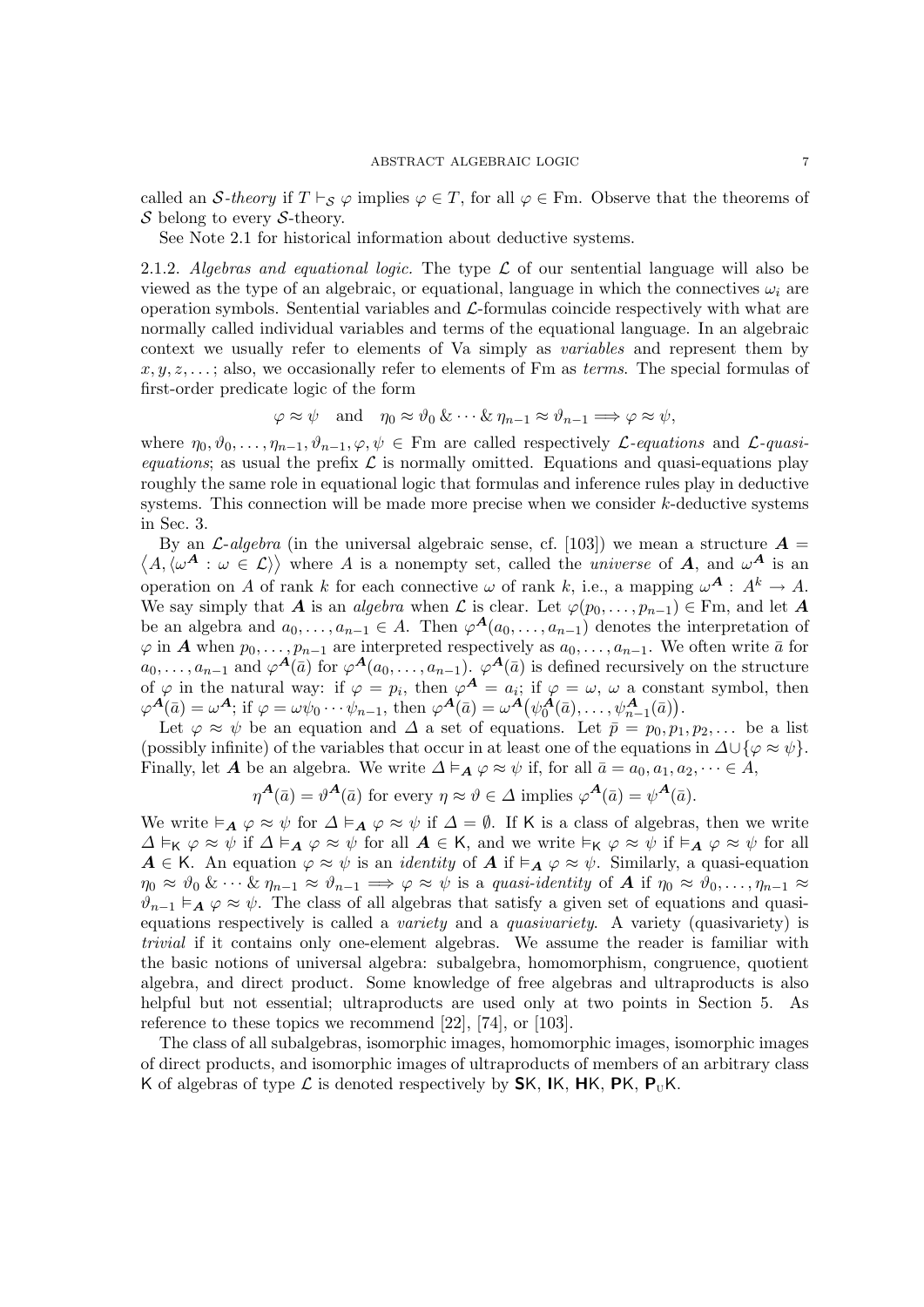**Theorem 2.1** (Birkhoff). A class K of algebras of the same language type is a variety iff it is closed under the formation of homomorphic images, subalgebras, and direct products, i.e.,  $\mathsf{HK}, \mathsf{SK}, \mathsf{PK} \subseteq \mathsf{K}$ . Thus K is a variety iff  $\mathsf{HSPK} = \mathsf{K}$ .

The proof can be found in any textbook on universal algebra, for example [22].

Theorem 2.2 (Mal'cev). K is a quasivariety iff it is closed under the formation of subalgebras, products, and ultraproducts, i.e.,  $\mathsf{SK}, \mathsf{PK}, \mathsf{P}_{\text{U}}\mathsf{K} \subset \mathsf{K}$ . Thus K is a quasivariety iff  $SPP_{II}K = K$ .

This particular form of the theorem appears in [75]. A proof is given in [22].

It follows from Birkhoff's theorem that if K is any class of algebras of type  $\mathcal{L}$ , then HSPK is the variety generated by K, i.e., the class of all algebras that satisfy every identity satisfied by all members of K. Similarly, as a corollary of Mal'cev's theorem we have that  $SPP_UK$  is the quasivariety generated by K, i.e., the class of all algebras that satisfy every quasi-identity satisfied by every member of K. If K is finite, then the quasivariety generated by K is **SP**K, since  $P_{U}K = IK$  in this case.

An algebra A is generated by a subset C of A if for every  $a \in A$  there is a  $\varphi(p_0, \ldots, p_{n-1}) \in$ Fm and  $\bar{c} \in C^n$  such that  $a = \varphi^{\mathbf{A}}(\bar{c})$ . Let K be a class of algebras (of type  $\mathcal{L}$ ). Then A is freely generated by C over K if it is generated by C and, for any finite sequence  $c_0, \ldots, c_{n-1}$ without repetitions of elements of C we have

$$
\varphi^{\mathbf{A}}(c_0,\ldots,c_{n-1})=\psi^{\mathbf{A}}(c_0,\ldots,c_{n-1}) \text{ iff }\vDash_{\mathsf{K}} \varphi \approx \psi,
$$

for every equation  $\varphi(p_0, \ldots, p_{n-1}) \approx \psi(p_0, \ldots, p_{n-1})$ . It can be shown (see [22]) that if K is a quasivariety, in particular a variety, and **A** is freely generated over K by some  $C \subseteq A$ , then  $A \in \mathsf{K}$ . Each such algebra is called a *free algebra of*  $\mathsf{K}$ . Free algebras of  $\mathsf{K}$  have the *universal mapping property:* every mapping from the set of free generators of  $\boldsymbol{A}$  into an algebra  $\boldsymbol{B}$  of K extends uniquely to a homomorphism from  $\vec{A}$  into  $\vec{B}$ . Thus any two free algebras of K with the same number of free generators are isomorphic. Every nontrivial quasivariety has a free algebra with any given number of free generators. Note that if  $A$  is freely generated by C over the quasivariety of all algebras of type L, then  $\varphi^{\mathbf{A}}(c_0,\ldots,c_{n-1}) = \psi^{\mathbf{A}}(c_0,\ldots,c_{n-1})$ iff  $\varphi$  and  $\psi$  are lexically equal, i.e., the same formula. Such algebras are said to be *absolutely free.* We denote by  $\mathbf{Fm}_{\mathcal{L}}$  the *algebra of L-formulas (terms)*  $\langle \mathrm{Fm}_{\mathcal{L}}, \langle \omega^{\mathbf{Fm}_{\mathcal{L}}} : \omega \in \mathcal{L} \rangle$ ). It has the set of *L*-formulas (terms) as universe, and for  $\omega \in \mathcal{L}$ ,  $\omega$  k-ary, and  $\varphi_0, \ldots, \varphi_{k-1} \in \mathrm{Fm}$ , we define  $\omega^{\mathbf{Fm}_{\mathcal{L}}}(\varphi_0,\ldots,\varphi_{k-1})=\omega\varphi_0\cdots\varphi_{k-1}$ . As expected we normally omit the subscript " $\mathcal{L}^n$  and write simply **Fm**. Since  $\varphi^{\mathbf{Fm}}(p_0,\ldots,p_{n-1}) = \psi^{\mathbf{Fm}}(p_0,\ldots,p_{n-1})$  iff  $\varphi$  and  $\psi$  are lexically equal, it is clear that Fm is absolutely freely generated by Va.

The formula algebra can be used to reformulate the notion of an interpretation of a formula in an algebra in more algebraic terms. Let  $\varphi(p_0, \ldots, p_{n-1}) \in \mathbb{F}$ m and  $a_0, \ldots, a_{n-1}$ be elements of an algebra **A**. Let  $h : \mathbf{Fm} \to \mathbf{A}$  be any homomorphism such that  $hp_i = a_i$  for  $i < n$ . Then  $\varphi^{\mathbf{A}}(a_0, \ldots, a_{n-1}) = h\varphi$ . We can now reformulate the definition of  $\Delta \models_{\mathbf{A}} \varphi \approx \psi$ as follows

$$
h\eta = h\vartheta
$$
 for every  $\eta \approx \vartheta \in \Delta$  implies  $h\varphi = h\psi$ , for every  $h : \mathbf{Fm} \to \mathbf{A}$ .

Substitution is just the particular case of formula evaluation in the formula algebra itself. Thus we can identify substitutions with endomorphisms  $\sigma : \mathbf{Fm} \to \mathbf{Fm}$  of the formula algebra.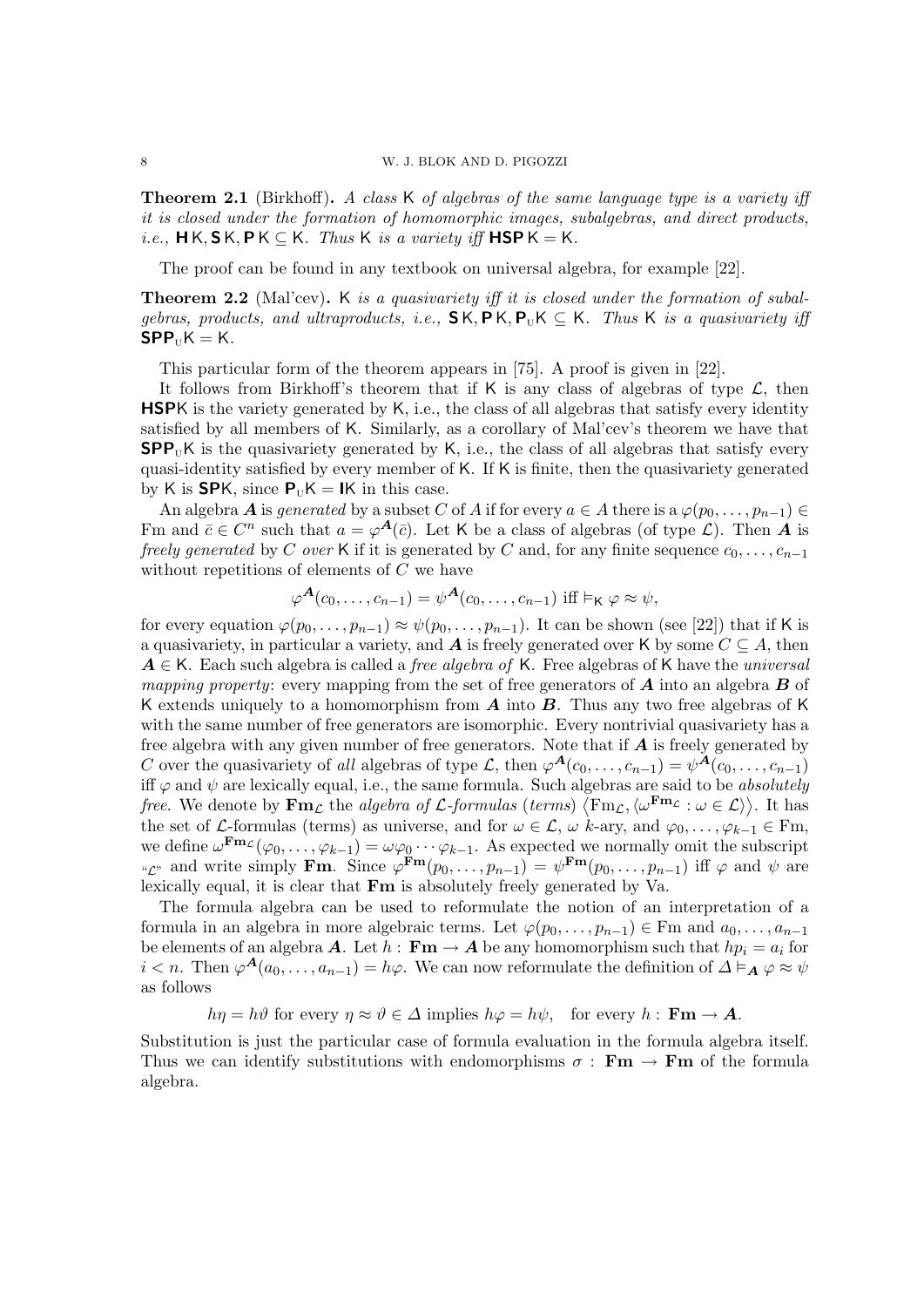2.2. Examples. We now briefly discuss some axiomatizations of the important deductive systems and their algebraic semantics.  $p, q, r$  are distinct sentential variables.

2.2.1. Classical propositional calculus (CPC).  $\mathcal{L} = \{ \rightarrow, \wedge, \vee, \neg, \bot, \top \}$ . Axioms:

 $(A1)$   $p \rightarrow (q \rightarrow p),$ (A2)  $(p \rightarrow (q \rightarrow r)) \rightarrow ((p \rightarrow q) \rightarrow (p \rightarrow r)),$  $(A3)$   $(\neg q \rightarrow \neg p) \rightarrow (p \rightarrow q)$ . The remaining axioms serve to define  $\land$ ,  $\lor$ ,  $\bot$ , and  $\top$  in terms of  $\rightarrow$  and  $\neg$ :  $(A4)$   $p \wedge q \rightarrow p$ , (A5)  $p \wedge q \rightarrow q$ ,  $(A6)$   $(r \rightarrow p) \rightarrow ((r \rightarrow q) \rightarrow (r \rightarrow p \land q)),$  $(A7)$   $p \rightarrow p \vee q$ , (A8)  $q \rightarrow p \vee q$ , (A9)  $(p \rightarrow r) \rightarrow ((q \rightarrow r) \rightarrow (p \vee q \rightarrow r)),$  $(A10) \perp \rightarrow p$ ,  $(A11)$   $p \rightarrow \top$ . There is only one rule of inference that is not an axiom:

(R1) 
$$
\frac{p, p \rightarrow q}{q}
$$
 (modus ponens).

Let  $\mathbf{2} = \langle \{0, 1\}, \rightarrow^2, \wedge^2, \vee^2, \neg^2, \perp^2, \top^2 \rangle$  be the two-element Boolean algebra where  $\perp^2$ 0 and  $\mathcal{T}^2 = 1$  denote respectively "false" and "true", and  $\rightarrow^2, \wedge^2, \vee^2 : \{0,1\}^2 \rightarrow \{0,1\}$  and  $\neg^2: \{0,1\} \rightarrow \{0,1\}$  are given by the usual truth tables. A formula  $\varphi = (p_0, \ldots, p_{n-1})$  is a tautology if  $\vDash_2 \varphi$ , i.e., if  $\varphi^2(a_0, \ldots, a_{n-1}) = 1$  for all  $a_0, \ldots, a_{n-1} \in \{0, 1\}$ , that is if  $\varphi$  has value "true" at every row of its truth table.

**Theorem 2.3** (Weak Logical Completeness Theorem). For all  $\varphi \in \text{Fm}$ ,

 $\vdash_{\text{CPC}} \varphi \quad \text{iff} \quad \vDash_2 \varphi \approx \top.$ 

 $\varphi$  is a logical consequence of a set  $\Gamma$  of formulas if  $\Gamma \vDash_2 \varphi$ , i.e., for every sequence  $\bar{a} = a_0, a_1, a_2, \dots$  of 0's and 1's,  $\psi^2(\bar{a}) = 1$  for all  $\psi \in \Gamma$  implies  $\varphi^2(\bar{a}) = 1$ . If  $\Gamma \subseteq \text{Fm}$ , we write  $\Gamma \approx \top$  as shorthand for the set of equations  $\{ \psi \approx \top : \psi \in \Gamma \}.$ 

**Theorem 2.4** (Logical Completeness Theorem). For all  $\Gamma \cup {\varphi} \subseteq \text{Fm}$ ,

 $\Gamma \vdash_{\text{CPC}} \varphi \quad \text{iff} \quad \Gamma \approx \top \vDash_2 \varphi \approx \top.$ 

One of the basic results of the metatheory of CPC is the deduction theorem. It is an immediate consequence of the logical completeness theorem.

**Theorem 2.5** (Deduction Theorem). Let  $\Gamma \cup {\varphi, \psi} \subseteq \text{Fm}$ . Then

$$
\Gamma \cup \{\varphi\} \vdash_{\text{CPC}} \psi \quad \text{iff} \quad \Gamma \vdash_{\text{CPC}} \varphi \to \psi.
$$

See Note 2.2.

The class of Boolean algebras forms an algebraic semantics for CPC. We treat Boolean algebras as algebras of type  $\mathcal{L}$ , where  $\mathcal{L}$  is the language of CPC. A *Boolean algebra* is thus an algebra  $A = \langle A, \to^A, \wedge^A, \vee^A, \neg^A, \perp^A, \top^A \rangle$  such that  $\langle A, \wedge^A, \vee^A, \neg^A, \perp^A, \top^A \rangle$  is a bounded, complemented, distributive lattice with smallest element  $\perp^A$ , largest element  $\perp^A$ . and complementation  $\neg^A$ , while  $\neg^A$  is *relative complementation*, i.e.,  $a \rightarrow^A b = \neg^A a \lor^A b$ .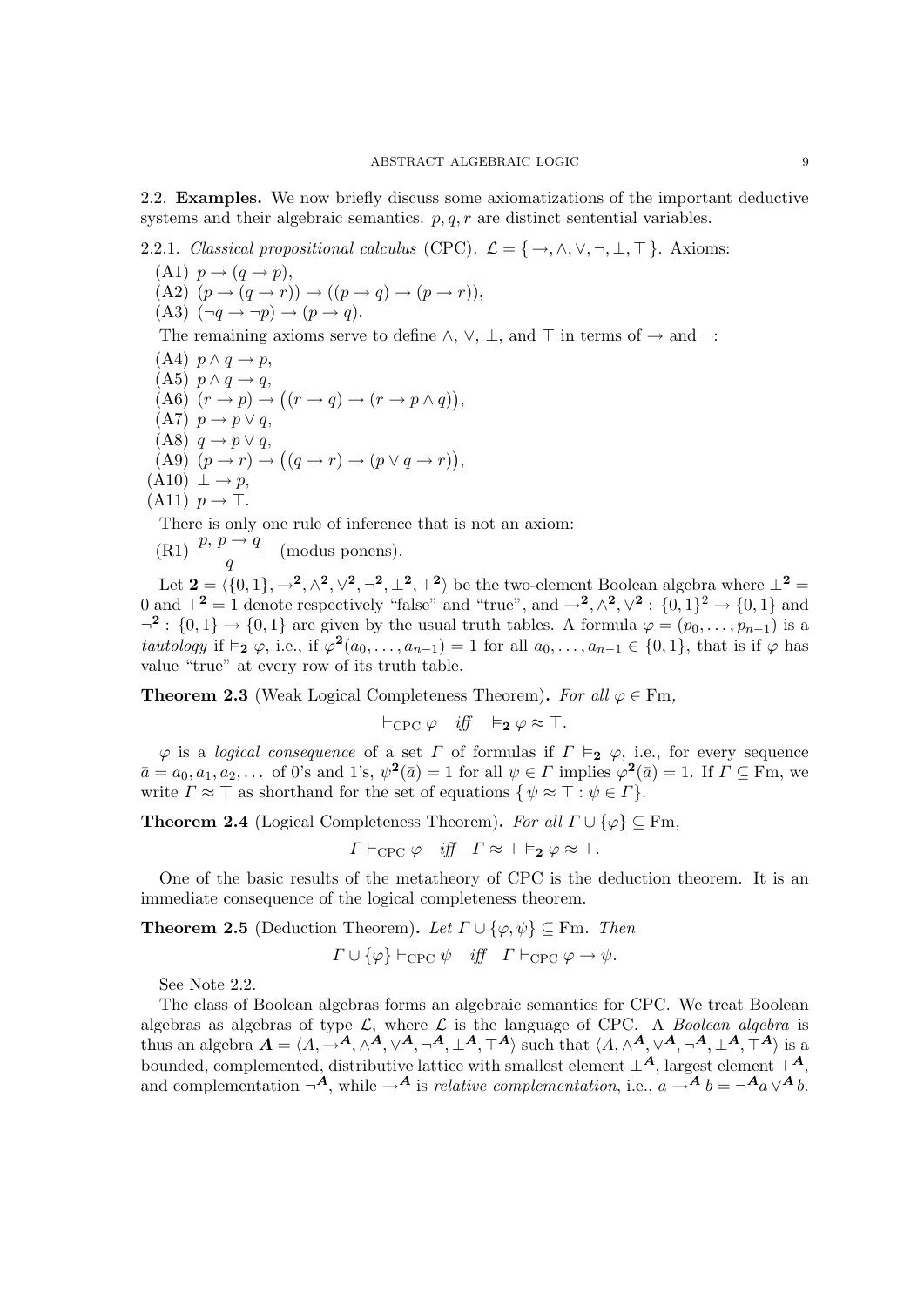The class of Boolean algebras, which is a variety, is denoted by BA. We also denote by 2 the 2-element Boolean algebra  $\langle \{0, 1\}, \rightarrow, \land, \lor, \neg, 0, 1\rangle$  with  $\rightarrow, \land, \lor, \neg$  defined as usual.

Boolean algebras arise from CPC by the classical Lindenbaum-Tarski process, which we now describe. Let  $\varphi \leftrightarrow \psi$  be an abbreviation for  $(\varphi \to \psi) \wedge (\psi \to \varphi)$ . Let T be a theory of CPC and let  $\Sigma$  be a set of nonlogical axioms for T (i.e., axioms distinct from those of CPC). Define the binary relation  $\equiv_T$  on Fm by taking  $\varphi \equiv_T \psi$  if  $\Sigma \vdash_{\text{CPC}} \varphi \leftrightarrow \psi$ . Since  $\varphi \leftrightarrow \varphi$ ,  $(\varphi \leftrightarrow \psi) \rightarrow (\psi \leftrightarrow \varphi)$ , and  $(\varphi \leftrightarrow \psi) \rightarrow ((\psi \leftrightarrow \vartheta) \rightarrow (\varphi \leftrightarrow \vartheta))$  are all tautologies and hence theorems of CPC, we get that  $\equiv_T$  is an equivalence relation on the set Fm of formulas. It follows immediately from the fact that  $(\varphi \leftrightarrow \varphi') \rightarrow ((\psi \leftrightarrow \psi') \rightarrow ((\varphi \land \psi) \leftrightarrow (\varphi' \land \psi')))$ is a tautology that  $\varphi \equiv_T \varphi'$  and  $\psi \equiv_T \psi'$  imply  $(\varphi \wedge \psi) \equiv_T (\varphi' \wedge \psi')$ . Similarly for the other connectives. Thus  $\equiv_T$  is a congruence relation on the formula algebra **Fm**. Let  $A_T$  be the quotient algebra  $\text{Fm}/\equiv_T$ . The elements of  $A_T$  are the equivalence classes of formulas and the operation  $\wedge^{A_T}$  is defined by setting  $\bar{\varphi} \wedge^{A_T} \bar{\psi}$  equal to  $\bar{\varphi} \wedge \bar{\psi}$  ( $\bar{\varphi}$ ,  $\bar{\psi}$ , and  $\overline{\varphi \wedge \psi}$  are the equivalence classes of  $\varphi$ ,  $\psi$ , and  $\varphi \wedge \psi$ , respectively). The other operations of  $A_T$  are similarly defined. The congruence property assures that these operations are properly defined.  $\bar{\varphi} \leq^{\mathbf{A}} \bar{\psi}$  if  $\Sigma \vdash_{\text{CPC}} \varphi \rightarrow \psi$  defines a partial ordering of the set of equivalence classes. This follows from the definition of  $\varphi \leftrightarrow \psi$  and the fact that  $\varphi \rightarrow \varphi$ and  $(\varphi \to \psi) \to ((\psi \to \vartheta) \to (\varphi \to \vartheta))$  are tautologies. Axioms (A4)–(A11) insure that ≤ is a bounded lattice ordering with  $\bar{\varphi} \wedge^{A_T} \bar{\psi}$  and  $\bar{\varphi} \vee^{A_T} \bar{\psi}$  as the meet and join of  $\bar{\varphi}$  and  $\bar{\psi}$ , respectively, and with  $\bar{\top}$  and  $\bar{\bot}$  as upper and lower bound. The following tautologies guarantee that the lattice is distributive and complemented and thus that  $A_T$  is a Boolean algebra:  $\varphi \wedge (\psi \vee \vartheta) \leftrightarrow (\varphi \wedge \psi) \vee (\varphi \wedge \vartheta), \varphi \wedge \neg \varphi \leftrightarrow \bot, \varphi \vee \neg \varphi \leftrightarrow \top.$ 

It is well known that every countable Boolean algebra is isomorphic to  $A_T$  for some theory  $T$  of CPC. We sketch the proof. Let  $B$  be a countable Boolean algebra and  $h : \mathbf{Fm} \rightarrow \mathbf{A}$  any surjective homomorphism (h exists because  $\mathbf{Fm}$  is absolutely free). Let  $T = h^{-1}(1) := \{ \varphi \in \mathbb{F}m : h\varphi = 1 \}.$  It is easy to check that T includes all substitution instances of each axiom of CPC. Consider for example (A1). For all  $a, b \in B$  we have  $a \to (b \to a) = \neg a \lor (b \to a) = \neg a \lor (\neg b \lor a) \geq \neg a \lor a = 1$ . T is also closed under modus ponens: if  $a, a \to b = 1$ , then  $b = 0 \lor b = \neg a \lor b = a \to b = 1$ . So T is a theory of CPC. For all  $\varphi, \psi \in \mathbb{F}$ m we have  $\varphi \equiv_T \psi$  iff  $\varphi \leftrightarrow \psi \in T$  iff  $h\varphi \leftrightarrow h\psi = 1$  iff  $h\varphi \leq h\psi$  and  $h\psi \leq h\varphi$ iff  $h\varphi = h\psi$ . So the mapping  $\varphi = \psi + h\varphi$  is a bijection between  $A_T$  and B. Moreover, it clearly preserves all the operations  $\rightarrow$ ,  $\land$ ,  $\lor$ ,  $\neg$ ,  $\bot$  and  $\top$ , and hence is an isomorphism.

The formula  $\varphi \leftrightarrow (\varphi \leftrightarrow \top)$  is a tautology. Thus  $\vdash_{\text{CPC}} \varphi$  iff  $\vdash_{\text{CPC}} \varphi \leftrightarrow \top$  iff  $\varphi \equiv_T \top$ for every theory T iff  $\varphi^{A_T} = \top^{A_T}$  for every Boolean algebra  $A_T$ . This gives the following theorem, which is called the weak algebraic completeness theorem in contrast to Thm. 2.3.

**Theorem 2.6** (Weak Completeness Theorem). For  $\varphi \in \text{Fm}$ ,

$$
\vdash_{\text{CPC}} \varphi \quad \text{iff} \quad \vDash_{\textbf{BA}} \varphi \approx \top.
$$

Combining the two weak completeness theorems we have that  $\vdash_{\mathsf{BA}} \varphi \approx \top$  iff  $\vdash_2 \varphi \approx$ >. This equivalence reflects the fact that the variety of Boolean algebras is generated by the Boolean algebra 2, i.e., that  $BA = HSP(2)$ .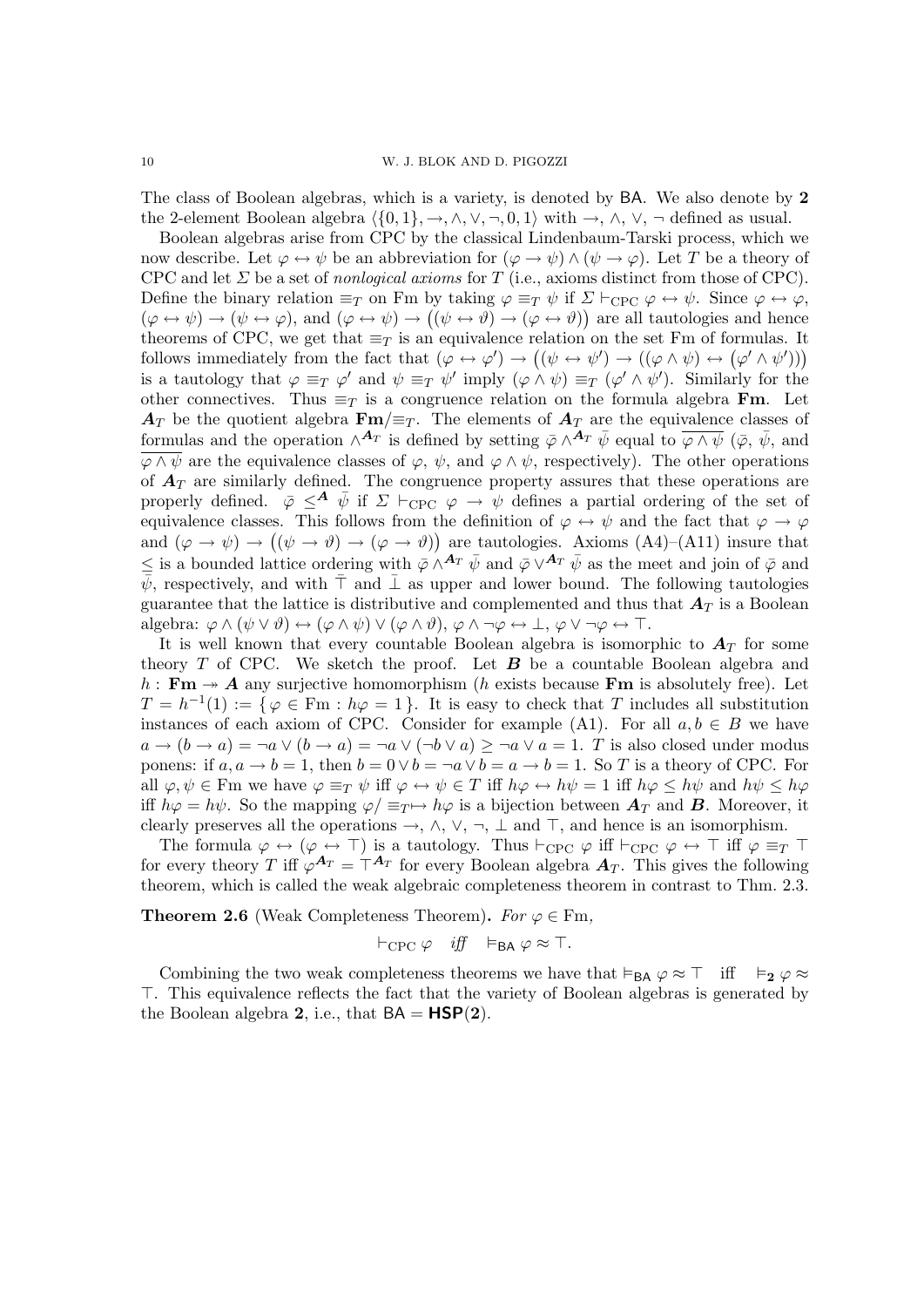The above completeness theorem is weak in the sense that it deals only with theorems of CPC. The (algebraic) completeness theorem in its full strength gives an algebraic characterization of derived inference rules of CPC. If  $\Gamma \subseteq \text{Fm}$ , we write  $\Gamma \leftrightarrow \top$  as shorthand for the set of formulas  $\{ \psi \leftrightarrow \top : \psi \in \Gamma \}.$ 

Note that  $\Gamma \vdash_{\text{CPC}} \varphi$  iff  $\Gamma \leftrightarrow \top \vdash_{\text{CPC}} \varphi \leftrightarrow \top$  iff  $\varphi \equiv_T \top$ , where T is the theory defined by the non-logical axioms  $\Gamma$ . This gives the following equivalence.

**Theorem 2.7** (Completeness Theorem). For  $\Gamma \cup {\varphi} \subseteq \text{Fm}$ ,

$$
\Gamma \vdash_{\text{CPC}} \varphi \quad \text{iff} \quad \Gamma \approx \top \vDash_{\text{BA}} \varphi \approx \top.
$$

Combining this theorem with the logical completeness theorem we get that  $\Gamma \approx \top \vDash_{BA}$  $\varphi \approx \top$  iff  $\Gamma \approx \top \vDash_2 \varphi \approx \top$ . This equivalence reflects the fact that the variety of Boolean algebras is also generated by 2 as a quasivariety, i.e.,  $BA = SP(2)$ .

The completeness theorem formalizes the fact that the deductive apparatus of CPC is faithfully represented in the equational logic of Boolean algebras. This is summarized by saying that BA constitutes a (purely) algebraic semantics for CPC. Conversely, the equational logic of Boolean algebras is faithfully represented in the consequence relation of CPC. The following theorem makes this claim precise. Its proof relies on the fact that for a Boolean algebra  $A, \bar{a} \in A^{\omega}, \varphi, \psi \in \mathbb{F}m$ , we have  $\varphi^{\mathbf{A}}(\bar{a}) = \psi^{\mathbf{A}}(\bar{a})$  if and only if  $(\varphi \leftrightarrow \psi)^{\mathbf{A}}(\bar{a}) = \top^{\mathbf{A}}$ .

**Theorem 2.8** (Inverse Completeness Theorem). Let  $\psi_0^i, \psi_1^i \in \text{Fm}$  for  $i \in I$  and  $\varphi_0, \varphi_1 \in$ Fm. Then

 $\{\psi_0^i \approx \psi_1^i : i \in I\} \vDash_{\mathsf{BA}} \varphi_0 \approx \varphi_1 \quad \text{iff} \quad \{\psi_0^i \leftrightarrow \psi_1^i : i \in I\} \vdash_{\text{CPC}} \varphi_0 \leftrightarrow \varphi_1.$ 

Because of this duality between the consequence relation of CPC and the equational consequence relation BA, BA can be thought of as an equivalent algebraic semantics for CPC.

Essentially the same classical Lindenbaum-Tarski process generates an equivalent algebraic semantics for a number of different logics. We consider several more here omitting for the most part the proofs.

More details on the Lindenbaum-Tarski process and its history can be found in Note 2.3.

2.2.2. Intuitionistic propositional calculus (IPC). The language of IPC is the same as that of CPC. The system IPC is strictly weaker than CPC, i.e.,  $\vdash_{\text{IPC}} \subset \vdash_{\text{CPC}}$ . It can be axiomatized by  $(A1)$ ,  $(A2)$ ,  $(A4)$ – $(A11)$ , together with

 $(A12) \neg p \rightarrow (p \rightarrow \perp),$ (A13)  $(p \rightarrow \bot) \rightarrow \neg p$ .

Again modus ponens  $(R1)$  is the only strict rule of inference. The deduction theorem also holds for IPC. It can be proved by induction on the length of IPC-derivations. Such a proof depends only on the presence of axioms (A1) and (A2), together with the fact that the rule (R1) of modus ponens is the only rule of inference. The deduction theorem therefore holds in fact for any fragment of CPC satisfying these conditions, as well as for any axiomatic expansion of such a system (by new axioms, but not by new inference rule other than modus ponens). This applies also to expansions of such systems, in which new connectives are allowed along with new axioms, but again modus ponens is the only rule of inference.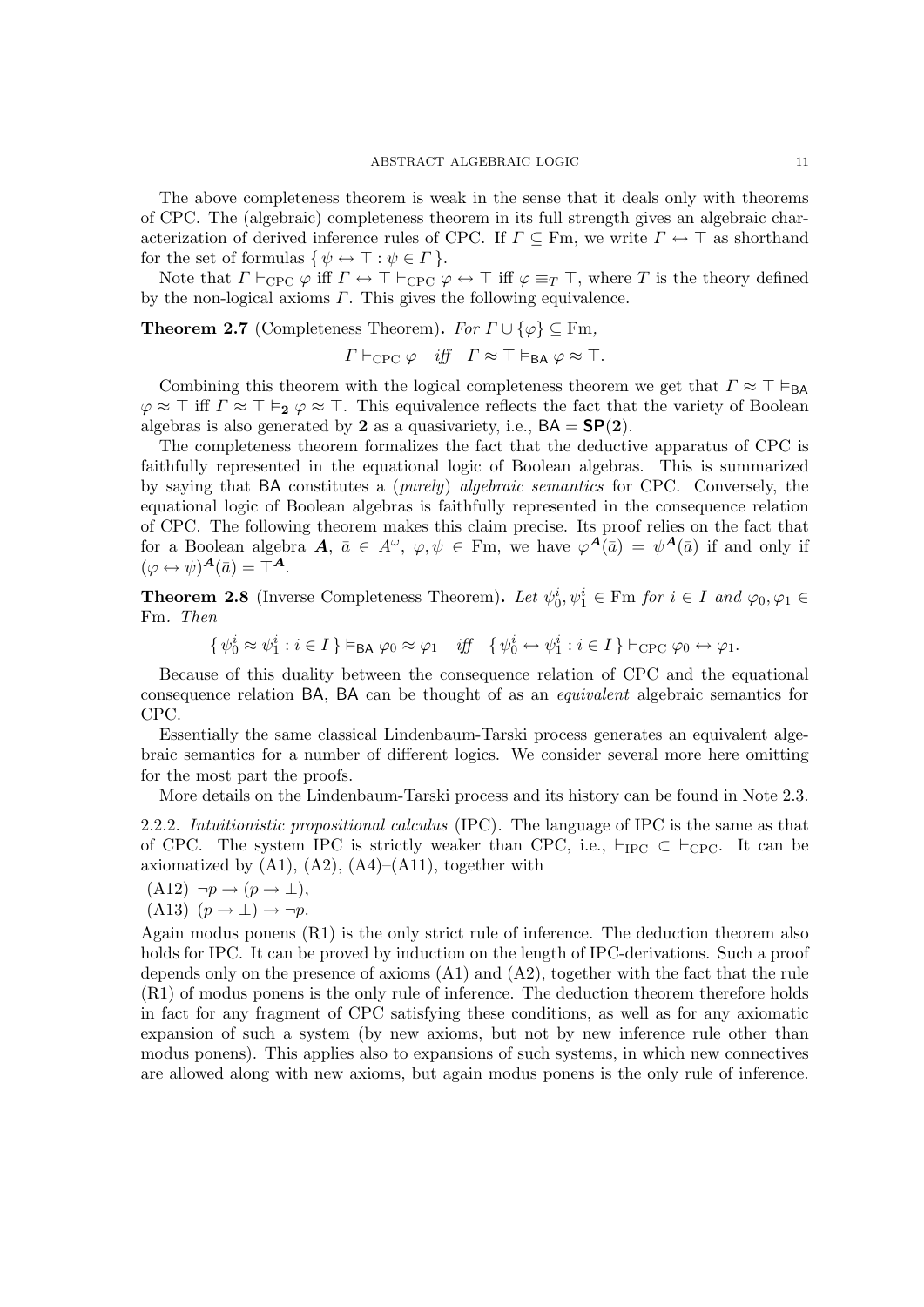The deduction theorem for CPC itself is often proved by induction, too, because it is helpful to have it available when proving the logical completeness theorem for CPC.

### **Theorem 2.9.** For  $\Gamma \cup {\varphi, \psi} \subseteq \text{Fm}$ ,

 $\Gamma \cup \{\varphi\} \vdash_{\text{IPC}} \psi \qquad \text{iff} \qquad \Gamma \vdash_{\text{IPC}} \varphi \to \psi.$ 

An example of a formula that is a theorem of CPC, but not of IPC, is the law of the excluded middle  $\varphi = p \vee \neg p$ . Given the completeness theorem for CPC, it is obvious that  $\vdash_{\text{CPC}} \varphi$ . To see  $\vdash_{\text{IPC}} \varphi$ , we can apply the following completeness theorem for IPC that is the analogue of Thm. 2.7. There is also an analogue of the inverse completeness theorem, Thm. 2.8, which we formulate simultaneously.

A Heyting algebra is an algebra  $A = \langle A, \rightarrow A, \wedge^{A}, \vee^{A}, \neg^{A}, \perp^{A}, \top^{A} \rangle$  such that $\langle A, \wedge^{\mathbf{A}}, \vee^{\mathbf{A}}, \perp^{\mathbf{A}}, \top^{\mathbf{A}} \rangle$  is a bounded, distributive lattice, and, for  $a, b \in A$ ,  $a \to^{\mathbf{A}} b$ is the largest element c (with respect to the lattice order) such that  $a \wedge^{\mathbf{A}} c \leq b$ , and  $\neg^A a = a \rightarrow^A \perp^A$ . Thus  $\neg^A$  is a binary operation with the property, for all  $a, b, c \in A$ ,

$$
c \le a \to^{\mathbf{A}} b \quad \text{iff} \quad a \wedge^{\mathbf{A}} c \le b.
$$

The operation  $\rightarrow$ <sup>A</sup> is called *relative pseudo-complementation*. Each finite distributive lattice admits a unique relative pseudo-complementation operation. Hence every finite distributive lattice is the reduct of a unique Heyting algebra. Although it is not immediately obvious, the class of Heyting algebras can be defined by identities alone and thus forms a variety, which we denote by HA; see [7]. We have the following combined completeness and inverse completeness theorem for IPC.

## **Theorem 2.10.** (i) For  $\Gamma \cup \{\varphi\} \subseteq \text{Fm}$ ,  $\Gamma \vdash_{\text{IPC}} \varphi$  iff  $\Gamma \approx \top \vDash_{\text{HA}} \varphi \approx \top$ . (ii) Let  $\psi_0^i, \psi_1^i \in \text{Fm}$  for  $i \in I$  and  $\varphi_0, \varphi_1 \in \text{Fm}$ . Then

$$
\{\,\psi_0^i\approx\psi_1^i: i\in I\,\}\vDash_{\mathsf{HA}}\varphi_0\approx\varphi_1\quad\textit{iff}\quad\{\,\psi_0^i\leftrightarrow\psi_1^i: i\in I\,\}\vdash_{\mathsf{IPC}}\varphi_0\leftrightarrow\varphi_1.
$$

Using the theorem, we see  $\nvDash_{\text{IPC}} p \vee \neg p$ . Indeed, let **A** be the 3-element linearly ordered Heyting algebra on  $0 < 1 < 2$ . Then  $\neg A_1 = \neg A_2 = 0$ ,  $\neg A_0 = 2$ ,  $\bot A = 0$ , and  $\top A = 2$ . Thus  $1 \vee^{A} \neg^{A} 1 = 1 \vee^{A} 0 = 1 \neq 2 = \top^{A}$ . Hence  $\nvDash_{A} p \vee \neg p$ ,  $\nvDash_{H_{A}} p \vee \neg p$ , and therefore  $\nvDash_{\text{IPC}} p \vee \neg p$ .

There is no single finite Heyting algebra  $\boldsymbol{A}$  whose tautologies (i.e., the formulas that universally evaluate to  $\mathcal{T}^{A}$  coincide with the theorems of IPC. Algebraically, this means that HA, in contrast with BA, is not generated (either as a variety or as a quasivariety) by a finite algebra.

Note 2.4 contains additional information on the completeness theorems for CPC and IPC and their proofs.

### 2.2.3. Lukasiewicz's many-valued logic (MVL). (To be written)

2.2.4. B-C-K logic (BCK). There are a number of weaker deductive systems than IPC that have been recently received increased attention recently in the study of the logic of computation; *linear logic* is the prime example. Some of these have equivalent algebraic semantics. We consider one here, B-C-K *logic*, BCK for short, first formulated by Meredith (see  $[116]$ ); its name refers to the combinators B, C, and K of combinatory logic. It is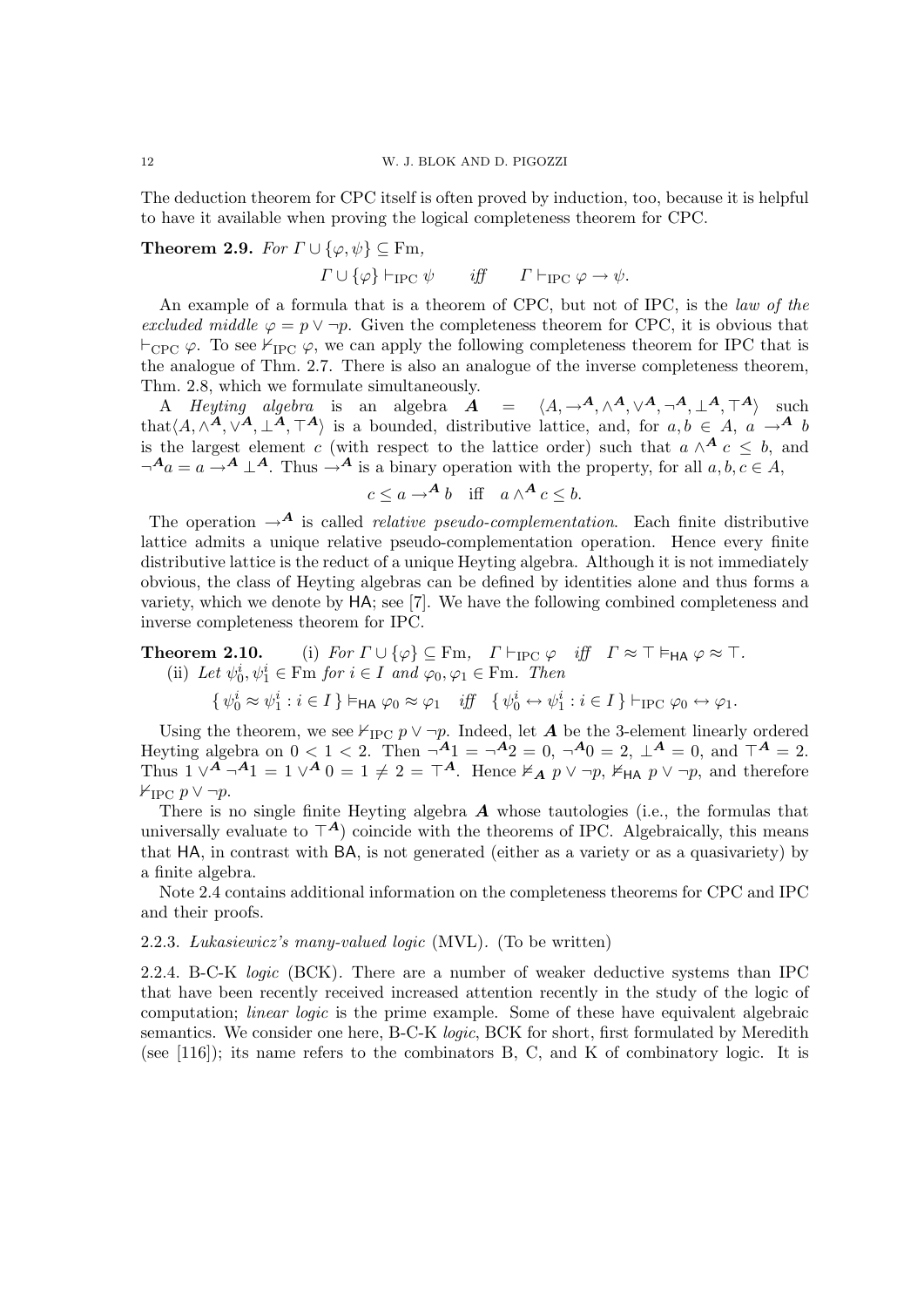of interest for algebraic logic because it is an example of a relatively simple logic with an equivalent algebraic semantics that is a proper quasivariety (i.e., not a variety).

We will first define a slightly richer logic that is in some sense better behaved. This logic does not have a standard name, but might be called B-C-K logic with fusion, and will be denoted BCK<sup>∗</sup> .

Let  $\mathcal{L} = \{*, \rightarrow, \top\}.$ 

Axioms:

(B)  $(q \rightarrow r) \rightarrow ((p \rightarrow q) \rightarrow (p \rightarrow r)),$ (C)  $(p \rightarrow (q \rightarrow r)) \rightarrow (q \rightarrow (p \rightarrow r)),$ (K)  $p \rightarrow (q \rightarrow p)$ ,  $(A1*)$   $(p \rightarrow (q \rightarrow p * q)),$  $(A2*)$   $(p \rightarrow (q \rightarrow r)) \rightarrow ((p * q) \rightarrow r)),$  $(A3*)$   $p \rightarrow \top$ .

The only rule of inference is modus ponens

(R1) 
$$
\frac{p, p \to q}{q}.
$$

The  $\{\wedge, \rightarrow, \top\}$ -fragment of IPC is an axiomatic extension of BCK<sup>\*</sup>; it is obtained by adding the axiom  $p \to (p * p)$  to those of BCK<sup>\*</sup>.

B-C-K logic is the  $\rightarrow$ -fragment of the logic BCK<sup>\*</sup> defined above, and axiomatized by (B), (C), (K) together with the rule of modus ponens.

The deduction theorem does not hold for either system (see 5.6.2), but we do have what we will call a local deduction theorem. We will formulate the theorem for BCK only. For each  $k < \omega$ , let

$$
\varphi \xrightarrow{k} \psi = \underbrace{\varphi \to (\varphi \to \dots (\varphi \to \psi) \dots)}_{k \text{ times}}.
$$

**Theorem 2.11** (Local Deduction Theorem). For  $\Gamma \cup \{\varphi, \psi\} \subseteq \text{Fm}$ ,

$$
\Gamma \cup \{\varphi\} \vdash_{\text{BCK}} \psi
$$
 iff  $\Gamma \vdash_{\text{BCK}} \varphi \xrightarrow{k} \psi$ , for some  $k < \omega$ .

See Note 2.5

A structure  $A = \langle A, \cdot, 1, \le \rangle$  is a partially ordered monoid if  $\langle A, \cdot, 1 \rangle$  is a monoid,  $\le$  is a partial order on A, and for all  $x, y, z \in A$ , if  $x \leq y$ , then  $x * z \leq y * z$  and  $z * x \leq z * y$ . A is integral if  $x \leq 1$ , for all  $x \in A$ . Finally, A is residuated if for all  $x, y \in A$  the set  $\{z : x \cdot z \leq y\}$  contains a largest element, called the *residual of* x relative to y, and denoted by  $x \to y$ . A partially ordered commutative, residuated and integral monoid  $\langle A, *, 1, \leq \rangle$ can be treated as an algebra  $\langle A, *, \rightarrow, 1 \rangle$ , since the partial order  $\leq$  can be recovered via  $x \leq y$  iff  $x \to y = 1$ ; we refer to such an algebra by the acronym pocrim.

The class PO of all pocrims is a quasivariety definable by:

 $(PO1)$   $x * 1 \approx x$ ,  $(PO2)$   $x * y \approx y * x$ .  $(PO3)$   $x \rightarrow 1 \approx 1$ ,  $(PO4)$  1  $\rightarrow$   $x \approx x$ ,  $(PO5)(z \rightarrow x) \rightarrow ((x \rightarrow y) \rightarrow (z \rightarrow y)) \approx 1,$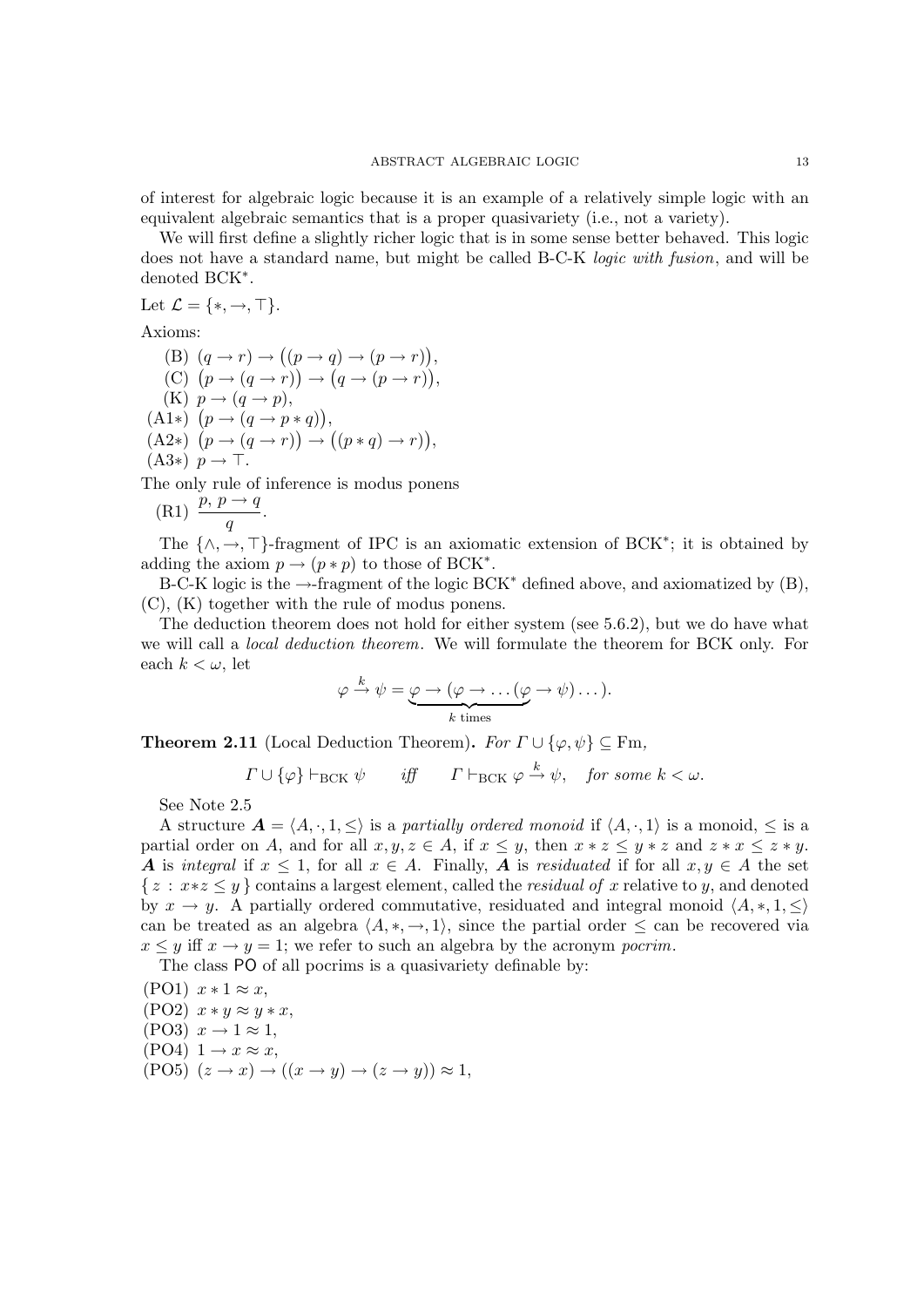(PO6)  $x \to (y \to z) \approx (x * y) \to z$ , (PO7)  $x \to y \approx 1$  &  $y \to x \approx 1 \implies x \approx y$ .

BCK algebras can be defined as the class of algebras  $A = \langle A, \rightarrow, 1 \rangle$  satisfying (PO3), (PO4), (PO5) and (PO7) together with

 $(PO8)$   $x \rightarrow x \approx 1$ 

(PO9)  $x \to (y \to z) \approx y \to (x \to z)$ .

The class of all BCK algebras is denoted by BCK. By (PO8) the constant 1 is definable and may be eliminated. Since (PO8) and (PO9) are satisfied in PO, the class of  $\{\rightarrow, 1\}$ subreducts of algebras in PO consists of BCK algebras. The reverse inclusion also holds:

**Theorem 2.12.** Every BCK algebra is a subalgebra of the  $\{\rightarrow, \top\}$ -reduct of a pocrim.

The quasi-identity (PO7) cannot be replaced by identities:

Theorem 2.13. The quasivarieties PO and BCK fail to be varieties.

The class BCK of BCK algebras is the equivalent algebraic semantics for B-C-K logic in the same sense that Boolean algebras form the algebraic semantics for the classical propositional calculus. (The identity  $x \to x \approx 1$  is derivable from the above axioms; so the constant 1 can be omitted from the language.) In particular, every countable BCK algebra is isomorphic to an algebra of the form  $\mathbf{Fm} / \equiv_T$  for some BCK-theory T. In this case  $\varphi \equiv_T \psi$  iff  $\Sigma \vdash_{\text{BCK}} \varphi \to \psi$  and  $\Sigma \vdash_{\text{BCK}} \psi \to \varphi$ , where  $\Sigma$  is a set of nonlogical axioms for T. This gives the following algebraic completeness and inverse completeness theorem for BCK.

**Theorem 2.14.** (i) For  $\Gamma \cup \{\varphi\} \subseteq \text{Fm}$ ,  $\Gamma \vdash_{\text{BCK}} \varphi$  iff  $\Gamma \approx \top \vDash_{\text{BCK}} \varphi \approx \top$ . (ii) Let  $\psi_0^i, \psi_1^i \in \text{Fm}$  for  $i \in I$  and  $\varphi_0, \varphi_1 \in \text{Fm}$ . Then

$$
(1) \quad \{ \psi_0^i \approx \psi_1^i : i \in I \} \vDash_{\text{BCK}} \varphi_0 \approx \varphi_1
$$

$$
\begin{aligned}\n\text{iff} \quad \{ \psi_0^i \to \psi_1^i : i \in I \} \cup \{ \psi_1^i \to \psi_0^i : i \in I \} \vdash_{\text{BCK}} \varphi_0 \to \varphi_1 \quad \text{and} \\
\{ \psi_0^i \to \psi_1^i : i \in I \} \cup \{ \psi_1^i \to \psi_0^i : i \in I \} \vdash_{\text{BCK}} \varphi_1 \to \varphi_0.\n\end{aligned}
$$

A similar completeness and inverse completeness theorem holds for BCK<sup>\*</sup>-logic with respect to the quasivariety PO of pocrims.

For additional information on B-C-K logic and BCK algebras see Note 2.6.

We now look at an important class of logics that are obtained by adjoining a unary connective to CPC.

2.2.5. Modal logic  $(K, S5^G, S5^C)$ . Modal logic is the logic of "necessity" and "possibility". Its language is the extension of the language of CPC by one new unary connective  $\Box$ , i.e.,  $\mathcal{L} = \{\rightarrow, \wedge, \vee, \neg, \bot, \top, \Box\}$ . For a formula  $\varphi, \Box \varphi$  is to be interpreted as "it is necessary that  $\varphi$ ", and the formula  $\neg \Box \neg \varphi$ , which is abbreviated by  $\diamond \varphi$ , is interpreted as "it is possible that  $\varphi$ ".

The standard system K (after Kripke) of modal logic is axiomatized by:

- (A14)  $\varphi$ ,  $\varphi$  any classical tautology,
- $(A15) \Box (p \rightarrow q) \rightarrow (\Box p \rightarrow \Box q),$ (R1)  $\frac{p, p \rightarrow q'}{q}$ ,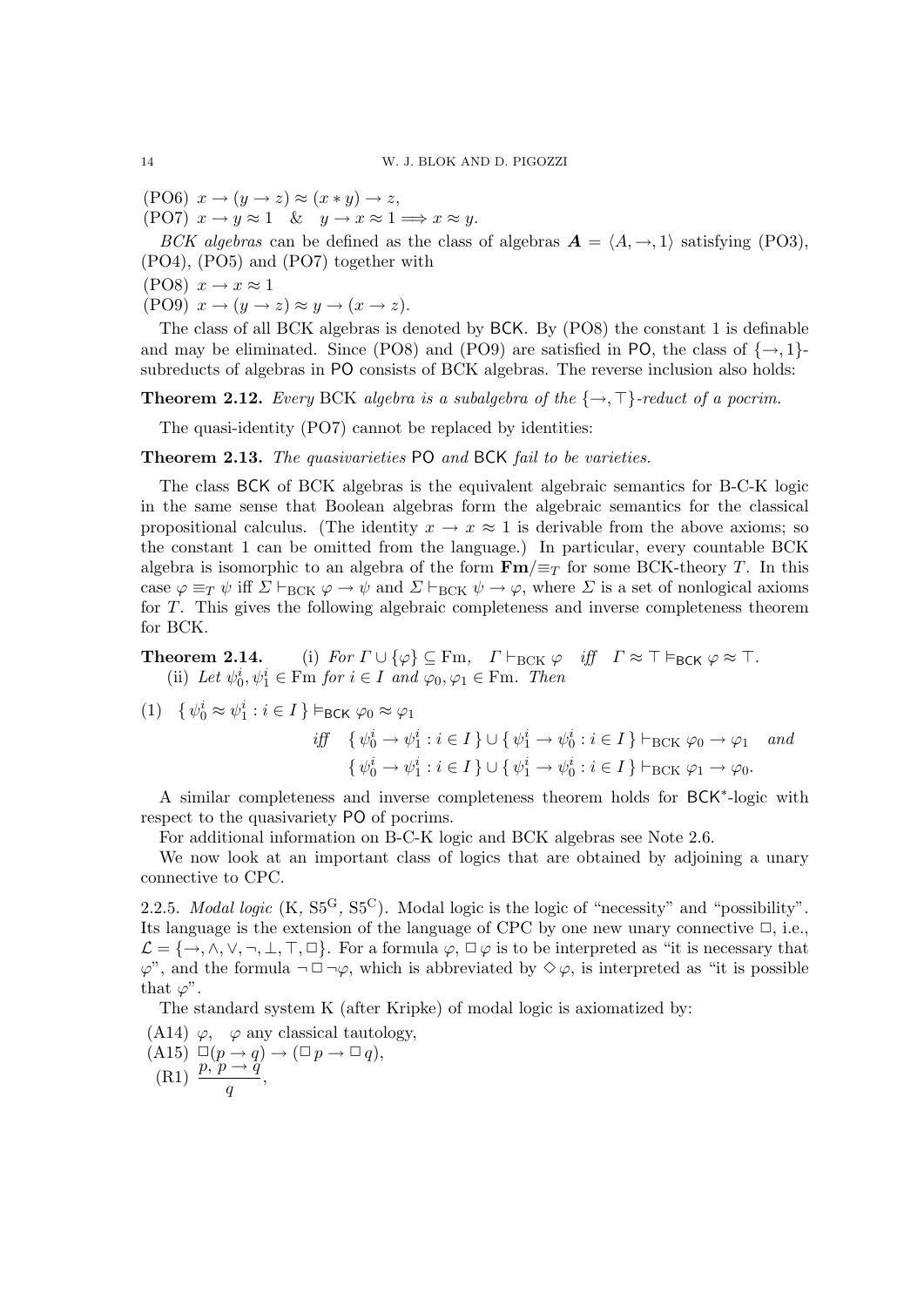(R2)  $\frac{p}{\Box p}$  (necessitation).

Instead of taking all classical tautologies, we could replace (A14) by the eleven axioms  $(A1)$ – $(A11)$  of CPC. Also, the axiom  $(A15)$  can be replaced by the pair of axioms  $(A15a) \Box (p \land q) \rightarrow \Box p \land \Box q,$ 

 $(A15b) \Box p \land \Box q \rightarrow \Box (p \land q).$ 

The logic  $S_5^G$  (Gödel style S5) is axiomatized by adding to the axioms and rules of K the following axioms:

 $(A16) \Box p \rightarrow p$ ,  $(A17) \Box p \rightarrow \Box \Box p$ ,  $(A18) \diamond p \rightarrow \square \diamond p.$ 

The theorems of S5<sup>G</sup> coincide with those of Lewis's original S5. While the axioms and rules of the standard system embody some weak properties of "necessity" and "possibility", those captured by S5<sup>G</sup> are in better agreement with the intuitive notions of these modalities. For instance, (A16) asserts that if a proposition is necessarily true, then it must be true.

We will later see in Sec. 5.6.2 that K does not have the deduction theorem, although it does have a local deduction theorem like BCK ([15]). On the other hand,  $S5<sup>G</sup>$  does have the deduction theorem, but in a somewhat different form than the corresponding theorems for CPC and IPC.

**Theorem 2.15.** Let  $\Gamma \cup \{\varphi, \psi\} \subseteq \text{Fm}$ . Then  $\Gamma \cup \{\varphi\} \vdash_{\text{S5G}} \psi \quad \text{iff} \quad \Gamma \vdash_{\text{S5G}} \Box \varphi \rightarrow \psi.$ 

The equivalent algebraic semantics for the system K consists of the class MA of modal algebras. These are algebras  $A = \langle A, \to^A, \wedge^A, \vee^A, \neg^A, \perp^A, \top^A, \Box^A \rangle$  such that  $\langle A, \to^A, \vee^A, \vee^A, \vee^A, \vee^A, \vee^A, \vee^A, \vee^A, \vee^A, \vee^A, \vee^A, \vee^A, \vee^A, \vee^A, \vee^A, \vee^A, \vee^A, \vee^A, \vee^A, \vee^A, \vee^A, \vee^$  $\wedge^{\mathcal{A}}, \vee^{\mathcal{A}}, \neg^{\mathcal{A}}, \bot^{\mathcal{A}}, \top^{\mathcal{A}}$  is a Boolean algebra, and  $\Box^{\mathcal{A}}$  is a unary operation satisfying the identities:

(i)  $\Box \top \approx \top$  (normality),

(ii)  $\Box(x \wedge y) \approx \Box x \wedge \Box y$  (multiplicativity).

We have a completeness and inverse completeness theorem for K.

**Theorem 2.16.** (i) For  $\Gamma \cup \{\varphi\} \subseteq \text{Fm}$ ,  $\Gamma \vdash_K \varphi$  iff  $\Gamma \approx \top \vDash_{\text{MA}} \varphi \approx \top$ . (ii) Let  $\psi_0^i, \psi_1^i \in \text{Fm}$  for  $i \in I$  and  $\varphi_0, \varphi_1 \in \text{Fm}$ . Then

 $\{ \psi_0^i \approx \psi_1^i : i \in I \} \vDash_{\mathsf{MA}} \varphi_0 \approx \varphi_1 \quad iff \quad \{ \psi_0^i \leftrightarrow \psi_1^i : i \in I \} \vdash_K \varphi_0 \leftrightarrow \varphi_1.$ 

An equivalent algebraic semantics for  $S5<sup>G</sup>$  is obtained by restricting to the class of monadic algebras. These are the modal algebras satisfying the additional identities:

- (iii)  $\Box x \wedge x \approx \Box x$ ,
- $(iv) \Box \Box x \approx \Box x,$
- (v)  $\Box \Diamond x \approx \Diamond x$ .

Let  $MO$  denote the class of monadic algebras. The completeness theorem for  $S5<sup>G</sup>$  and its inverse take the following form.

**Theorem 2.17.** (i) For  $\Gamma \cup \{\varphi\} \subseteq \text{Fm}$ ,  $\Gamma \vdash_{\text{SSG}} \varphi$  iff  $\Gamma \approx \top \vDash_{\text{MO}} \varphi \approx \top$ .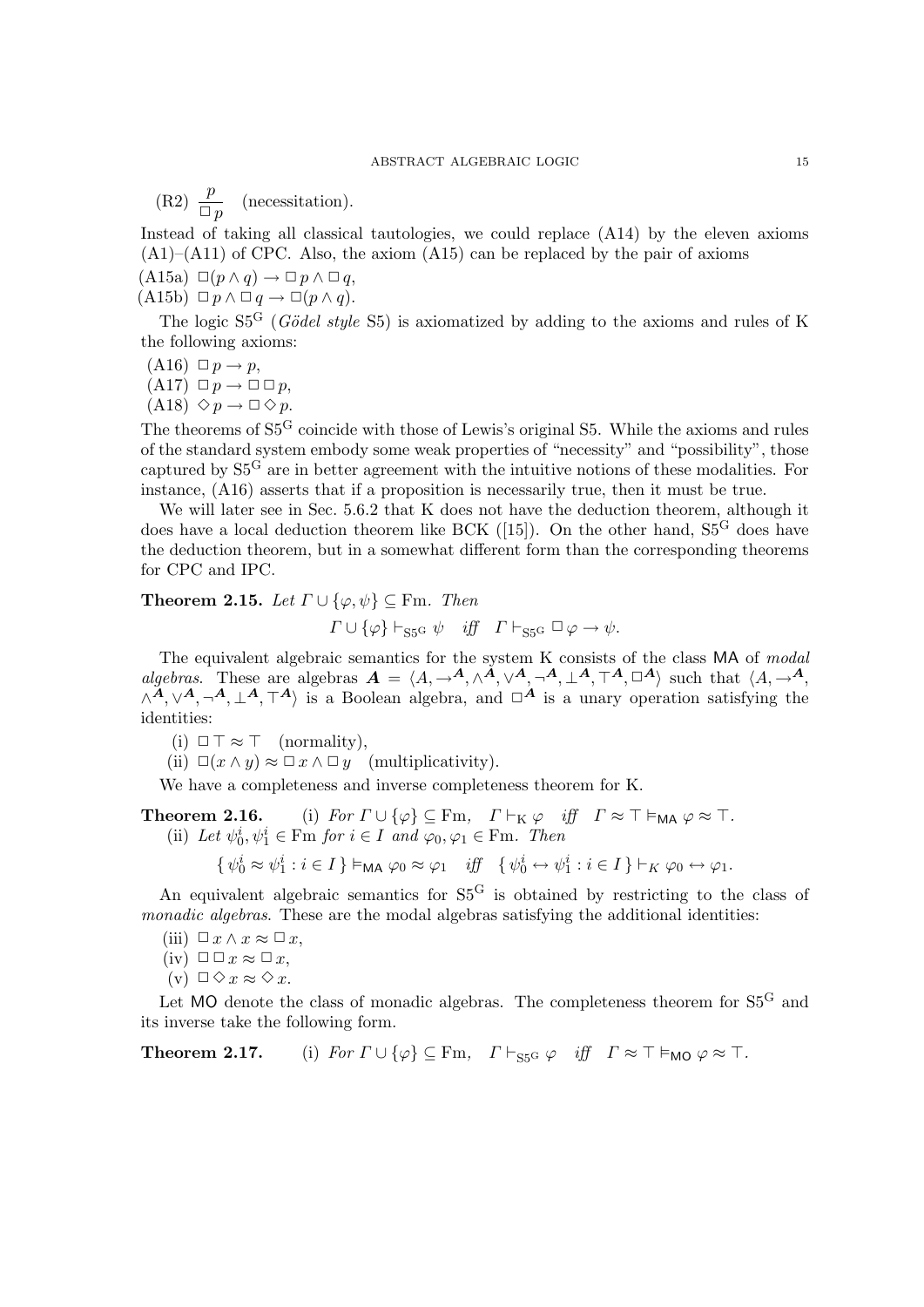

Figure 1

(ii) Let 
$$
\psi_0^i, \psi_1^i \in \text{Fm}
$$
 for  $i \in I$  and  $\varphi_0, \varphi_1 \in \text{Fm}$ . Then  
\n
$$
\{ \psi_0^i \approx \psi_1^i : i \in I \} \models_{\text{MO}} \varphi_0 \approx \varphi_1 \quad \text{iff} \quad \{ \psi_0^i \leftrightarrow \psi_1^i : i \in I \} \vdash_{\text{SSG}} \varphi_0 \leftrightarrow \varphi_1.
$$

The deductive  $S_5^C$  (*Carnap style*  $S_5^C$ ) has the same theorems as Lewis's S5, and consequently the same theorems as the deductive system  $S5<sup>G</sup>$ , but its only inference rule is modus ponens, thus assuring that the deduction theorem holds in the standard form. It is axiomatized as follows:

(A16) 
$$
\Box p \rightarrow p
$$
,  
\n(A14')  $\Box \varphi$ ,  $\varphi$  any classical tautology,  
\n(A15')  $\Box ((\Box (p \rightarrow q) \rightarrow (\Box p \rightarrow \Box q)))$ ,  
\n(A16')  $\Box (\Box p \rightarrow p)$ ,  
\n(A17')  $\Box (\Box p \rightarrow \Box \Box p)$ ,  
\n(A18')  $\Box (\Diamond p \rightarrow \Box \Diamond p)$ ,  
\n(A18')  $\Box (\Diamond p \rightarrow \Box \Diamond p)$ ,  
\n(R1)  $\frac{p, p \rightarrow q}{q}$ .

Because the only rule of inference of  $S_5^C$  is modus ponens, we have the familiar form of the deduction theorem, as already observed in 2.2.2:

**Theorem 2.18.** For  $\Gamma \cup \{\varphi, \psi\} \subseteq \text{Fm}$ ,

$$
\Gamma \cup \{\varphi\} \vdash_{\mathbf{S5}^{\mathbf{C}}} \psi \quad \text{iff} \quad \Gamma \vdash_{\mathbf{S5}^{\mathbf{C}}} \varphi \to \psi.
$$

Although  $S5<sup>C</sup>$  has the same theorems as  $S5<sup>G</sup>$ , it does not have the same derived inference rules. In particular the rule of necessitation  $(R2)$  is not a derived rule of  $S5<sup>C</sup>$ . To see this, let  $A$  be the 4-element monadic algebra with the underlying Boolean algebra shown in Figure 1 and the necessity operator  $\Box$  defined by  $\Box^{\mathbf{A}} \top^{\mathbf{A}} = \top^{\mathbf{A}}$ ,  $\Box^{\mathbf{A}} x = \bot^{\mathbf{A}}$  if  $x \neq \top^{\mathbf{A}}$ . Let  $h : \mathbf{Fm} \to \mathbf{A}$  be the homomorphism satisfying  $hp = a$  for every  $p \in Va$ .

It is not difficult to verify that  $T = h^{-1}(\{a, \mathcal{T}^{\mathbf{A}}\})$  is an S5<sup>C</sup>-theory: it contains all the  $S5<sup>C</sup>$ -axioms and is closed under (R1). But T is not an  $S5<sup>G</sup>$ -theory since, if p is a variable, then  $p \in T$  but  $\Box p \notin T$ . So T is not closed under the rule of inference (R2).

The following weak completeness result for  $S5<sup>C</sup>$  is a trivial consequence of the fact that the theorems of  $S5^C$  and  $S5^{\tilde{G}}$  coincide: for  $\varphi \in \text{Fm}, \vdash_{S5^C} \varphi$  iff  $\vDash_{\text{MO}} \varphi \approx \top$ . However, because the two systems fail to have the same derived inference rules, the strong completeness result for  $S5<sup>G</sup>$  cannot carry over to  $S5<sup>C</sup>$  (at least not with MO as the algebraic semantics) and in fact it is easy to see that the classical Lindenbaum-Tarski process does not work in the case of S5<sup>C</sup>. For suppose T is the S5<sup>C</sup>-theory generated by the single nonlogical axiom p, and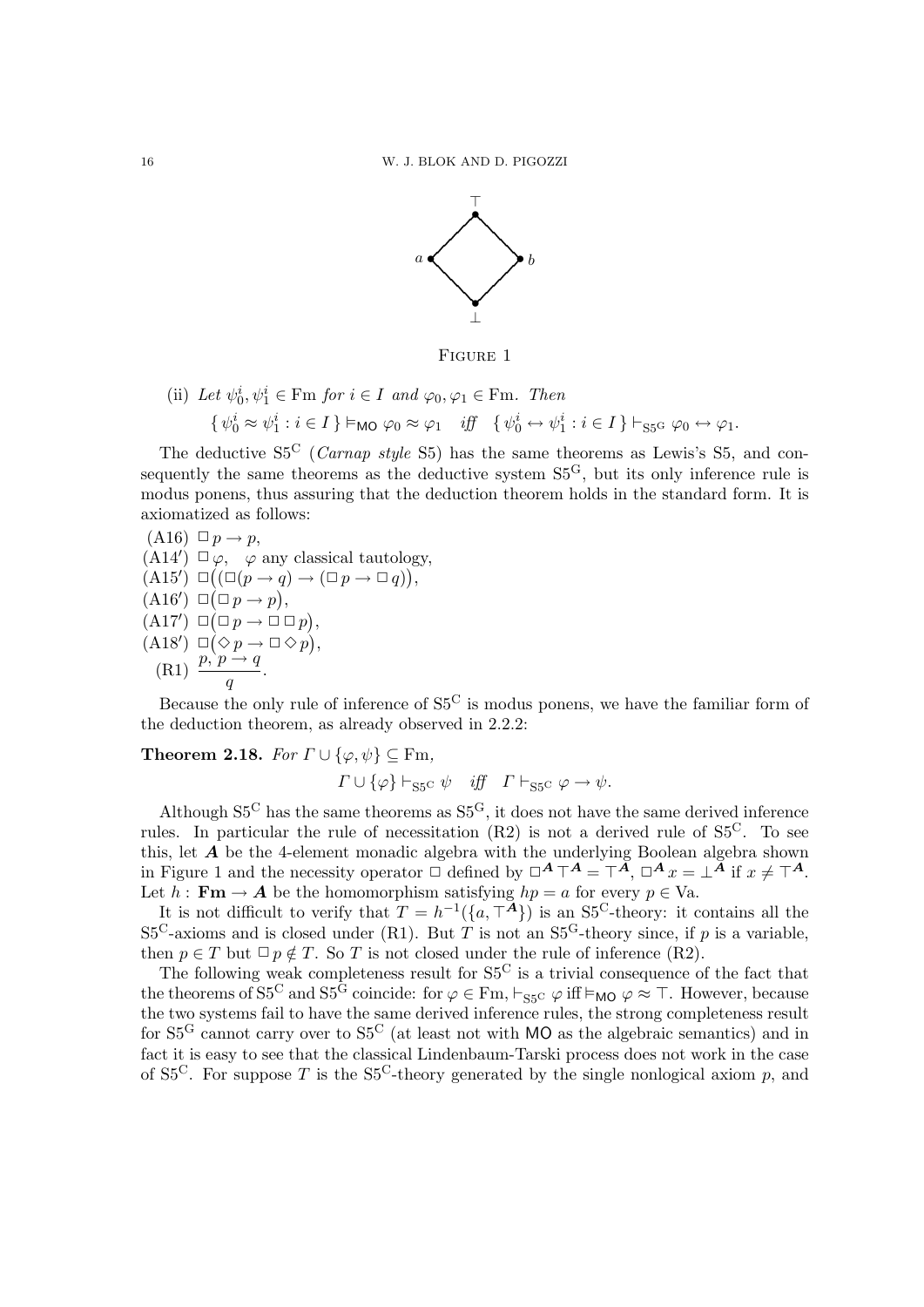as in the case of CPC let  $\equiv_T$  be defined by  $\varphi \equiv_T \psi$  if  $p \vdash_{\text{S5C}} \varphi \leftrightarrow \psi$ . Because all classical tautologies are theorems of S5<sup>C</sup>, we see that  $\equiv_T$  is an equivalence relation on Fm that is a congruence with respect to the classical connectives. It is not however a congruence relation on Fm because, while  $p \equiv_T \top$  holds, it is not the case that  $\Box p \equiv_T \Box \top$  since this equivalence implies  $\Box p \equiv_T \top$  (because  $\Box \top \equiv_T \top$ ), and this equivalence can hold only if  $p \vdash_{\text{S5C}} \Box p$ , as is easily verified.

This observation does not of course preclude the existence of some class of algebras that has all the essential properties of an equivalent algebraic semantics for  $S_5^C$  as exemplified by the strong completeness theorems and their inverses that we have been considering. We shall see in Sec. 4.4.3 however that there is in fact no equivalent algebraic semantics for  $S5<sup>C</sup>$  in this sense. This is a consequence of the fact that  $S5<sup>C</sup>$  is not algebraizable. In order to obtain a strong completeness theorem for  $S5^C$ , and distinguish between it and  $S5^G$ , we must use richer semantical structures than plain algebras.

A natural semantics for  $S5<sup>C</sup>$  can be found among structures we call filtered modal algebras (cf. [8]). These are structures  $\mathfrak{A} = \langle \mathbf{A}, F \rangle$ , where **A** is a modal algebra and  $F \subseteq A$  is a filter of  $A$ , i.e., a subset of  $A$  satisfying:

(i)  $\top^A \in F$ .

(ii) if  $a, a \rightarrow b \in F$ , then  $b \in F$ .

A filter F of **A** is called *open* if, for all  $a \in F$ ,  $\Box a \in F$  as well. A filtered modal algebra  $\langle A, F \rangle$  is reduced if the only open filter included in F is the trivial filter  $\{T^A\}$ .

For  $\Gamma \cup {\varphi} \subseteq F$ m and  $\mathfrak{A} = \langle A, F \rangle$  a filtered modal algebra, we define  $\Gamma \vDash_{\mathfrak{A}} \varphi$  if, for every homomorphism  $h : \text{Fm} \to \mathbf{A}$ , if  $h\psi \in F$  for every  $\psi \in \Gamma$ , then  $h\varphi \in F$ . Let MO<sup>\*</sup> be the class of all reduced filtered monadic algebras, i.e., all reduced filtered modal algebras  $\mathfrak{A} = \langle A, F \rangle$  such that A is a monadic algebra. The completeness theorem for S5<sup>C</sup> now takes the following form:

**Theorem 2.19.** For  $\Gamma \cup \{\varphi\} \subseteq \text{Fm}$  we have

$$
\Gamma \vdash_{\mathbf{S5}^{\mathbf{C}}} \varphi \quad \textit{iff} \quad \Gamma \vDash_{\mathbf{MO}^{*}} \varphi.
$$

As noted earlier, we will see below in Sec. 4.4.3 that the class  $MO^*$  cannot be replaced by a suitable class of algebras.

Additional remarks on modal logics and the connection between the two versions of S5 can be found in Note 2.7.

2.2.6. Predicate logic  $(\text{PR}_{\omega})$ . The predicate calculus, in its standard formalization, is not a deductive system in the sense we have defined and for this reason its algebraic semantics is not so easy to determine. Before it can be algebraized by the classical Lindenbaum-Tarski process in the way we have been discussing, its standard formalization has to be transformed into a deductive system in the present sense. The language type of the transformed system PR $\omega$  contains the usual sentential connectives  $\vee, \wedge, \neg, \rightarrow, \top$ , and  $\bot$ . It also has an infinite sequence of primitive unary connectives  $c_0, c_1, c_2, \ldots$ . Finally, there is a doubly infinite sequence of constant symbols (connectives of rank 0)  $d_{00}, d_{10}, d_{01}, d_{20}, d_{11}, d_{02}, \ldots$ 

 $PR_{\omega}$  is defined by the following axioms and rules of inference. As an aid in understanding the connection between PR<sub> $\omega$ </sub> and the standard predicate calculus, we use  $\exists v_n$  and  $v_m \approx v_n$ , respectively, as aliases for  $c_n$  and  $d_{mn}$ . We also use  $\forall v_n$  as an abbreviation for  $\neg \exists v_n \neg$ , and take  $m, n$ , and  $k$  as metavariables ranging over natural numbers. We emphasize however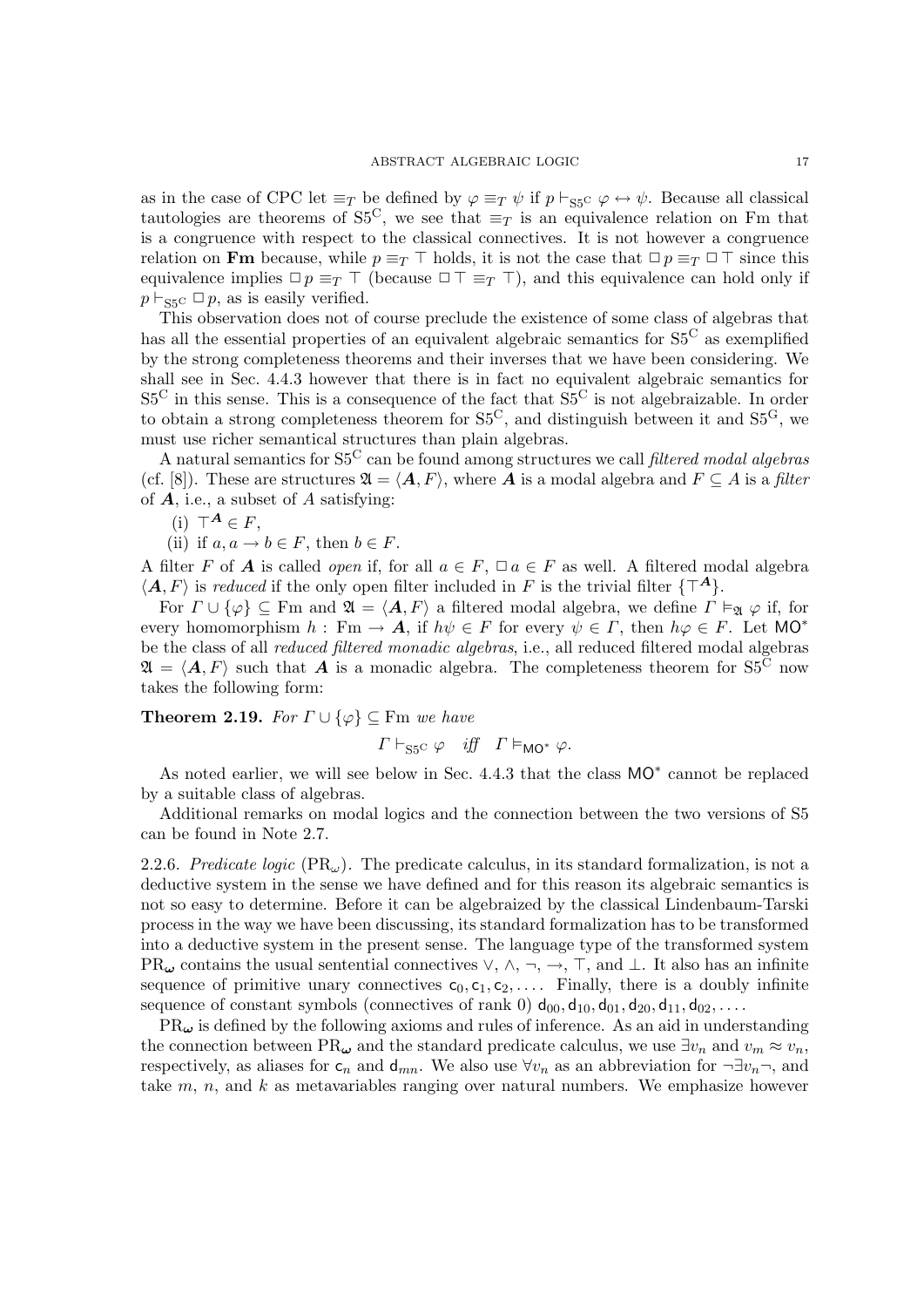that the individual variable symbols  $v_0, v_1, v_2, \ldots$  do not actually occur in the formulas of  $PR_{\omega}$ .

(PR1)  $\varphi$ , for every classical tautology  $\varphi$ ,  $(\text{PR2}) \ \forall v_n(p \to q) \to (\forall v_n p \to \forall v_n q),$  $(\text{PR3}) \forall v_n p \rightarrow p,$  $(\text{PR4}) \forall v_n p \rightarrow \forall v_n \forall v_n p,$  $(PR5) \exists v_n p \rightarrow \forall v_n \exists v_n p,$  $(\text{PR6}) \ \forall v_m \forall v_n p \rightarrow \forall v_n \forall v_m p,$ (PR7)  $v_n \approx v_n$ , (PR8)  $\exists v_m(v_m \approx v_n),$ (PR9)  $v_m \approx v_n \wedge v_m \approx v_k \rightarrow v_n \approx v_k$  $(\text{PR10}) \left( v_m \approx v_n \wedge \exists v_m (v_m \approx v_n \wedge p) \right) \to p, \quad \text{if } m \neq n,$  $(\text{PR11}) \stackrel{\cdot}{p} \stackrel{\cdot}{p} \stackrel{\cdot}{\rightarrow} \frac{q}{q}$ .  $\frac{q}{q}$  $(\text{PR12}) \frac{p}{\sqrt{p}}$  $\frac{P}{\forall v_n p}$  (generalization).

Note the similarity of axioms (PR1)–(PR5) and the generalization rule (PR12) with axioms (A14)–(A18) and the rule of necessitation (R2) of  $S5<sup>G</sup>$ . In fact, for any  $n < \omega$ , the fragment of PR $\omega$  that is obtained by restriction to the sublanguage  $\{\rightarrow, \land, \lor, \neg, \bot, \top, \forall v_n\}$ is the same as  $S_5^G$  in the following sense:  $\Gamma \vdash_{S_5^G} \varphi$  iff  $\Gamma' \vdash_{PR_\omega} \varphi'$  where  $\Gamma'$  and  $\varphi'$  are obtained from  $\Gamma$  and  $\varphi$  by replacing  $\Box$  everywhere by  $\forall v_n$ .

 $PR_{\omega}$  does not have the deduction theorem in the sense of Thm. 2.5, but it does have a local deduction theorem.

**Theorem 2.20.** Let  $\Gamma \cup \{\varphi, \psi\} \subseteq \text{Fm}$ . Then

$$
\Gamma \cup \{\varphi\} \vdash_{\text{PR}_{\omega}} \psi
$$
 iff  $\Gamma \vdash_{\text{PR}_{\omega}} \forall v_0 \forall v_1 \dots \forall v_{n-1} \varphi \to \psi$  for some  $v_0, \dots, v_{n-1}$ .

A *cylindric algebra* (*of dimension*  $\omega$ ) is an algebra

$$
\boldsymbol{A} = \langle A, \mathord{\rightarrow}^{\boldsymbol{A}}, \wedge^{\boldsymbol{A}}, \vee^{\boldsymbol{A}}, \neg^{\boldsymbol{A}}, \bot^{\boldsymbol{A}}, \top^{\boldsymbol{A}}, \mathsf{c}_m^{\boldsymbol{A}}, \mathsf{d}_{mn}^{\boldsymbol{A}} \rangle_{m,n < \omega}
$$

such that  $\langle A,\to^{\mathbf{A}}, \wedge^{\mathbf{A}}, \vee^{\mathbf{A}}, * \neg^{\mathbf{A}}, \perp^{\mathbf{A}}, \top^{\mathbf{A}} \rangle$  is a Boolean algebra, and the following identities are satisfied for all  $m, n, k < \omega$  ( $c_m$  is a unary operation and  $d_{mn}$  is a distinguished element).

- $(C1)$  c<sub>n</sub> $\perp \approx \perp$ ,
- (C2)  $x \vee (ssc_n x \approx c_n x),$
- $(C3)$  c<sub>n</sub> $(x \wedge c_n y) \approx c_n x \wedge c_n y$ ,
- $(C4)$  c<sub>m</sub>c<sub>n</sub>x  $\approx$  c<sub>n</sub>c<sub>m</sub>x,
- $(C5)$  d<sub>mm</sub>  $\approx$  T,
- (C6)  $d_{mn} \approx c_k(d_{mk} \wedge d_{kn}),$  if  $k \neq m, n$ ,
- (C7)  $c_m(d_{mn} \wedge x) \wedge c_m(d_{mn} \wedge \neg x) \approx \bot$ , if  $m \neq n$ .

The variety of cylindric algebras of dimension  $\omega$  is denoted by  $CA_{\omega}$ .

# **Theorem 2.21.** (i) For  $\Gamma \cup \{\varphi\} \subseteq \text{Fm}$ ,  $\Gamma \vdash_{\text{PR}_{\omega}} \varphi$  iff  $\Gamma \approx \top \vDash_{\text{CA}_{\omega}} \varphi \approx \top$ . (ii) Let  $\psi_0^i, \psi_1^i \in \text{Fm}$  for  $i \in I$  and  $\varphi_0, \varphi_1 \in \text{Fm}$ . Then

$$
\{\,\psi_0^i\approx\psi_1^i:i\in I\,\}\vDash_{\mathsf{CA}_{\pmb{\omega}}}\varphi_0\approx\varphi_1\quad\textit{iff}\quad\{\,\psi_0^i\leftrightarrow\psi_1^i:i\in I\,\}\vdash_{\mathsf{PR}_{\pmb{\omega}}}\varphi_0\leftrightarrow\varphi_1.
$$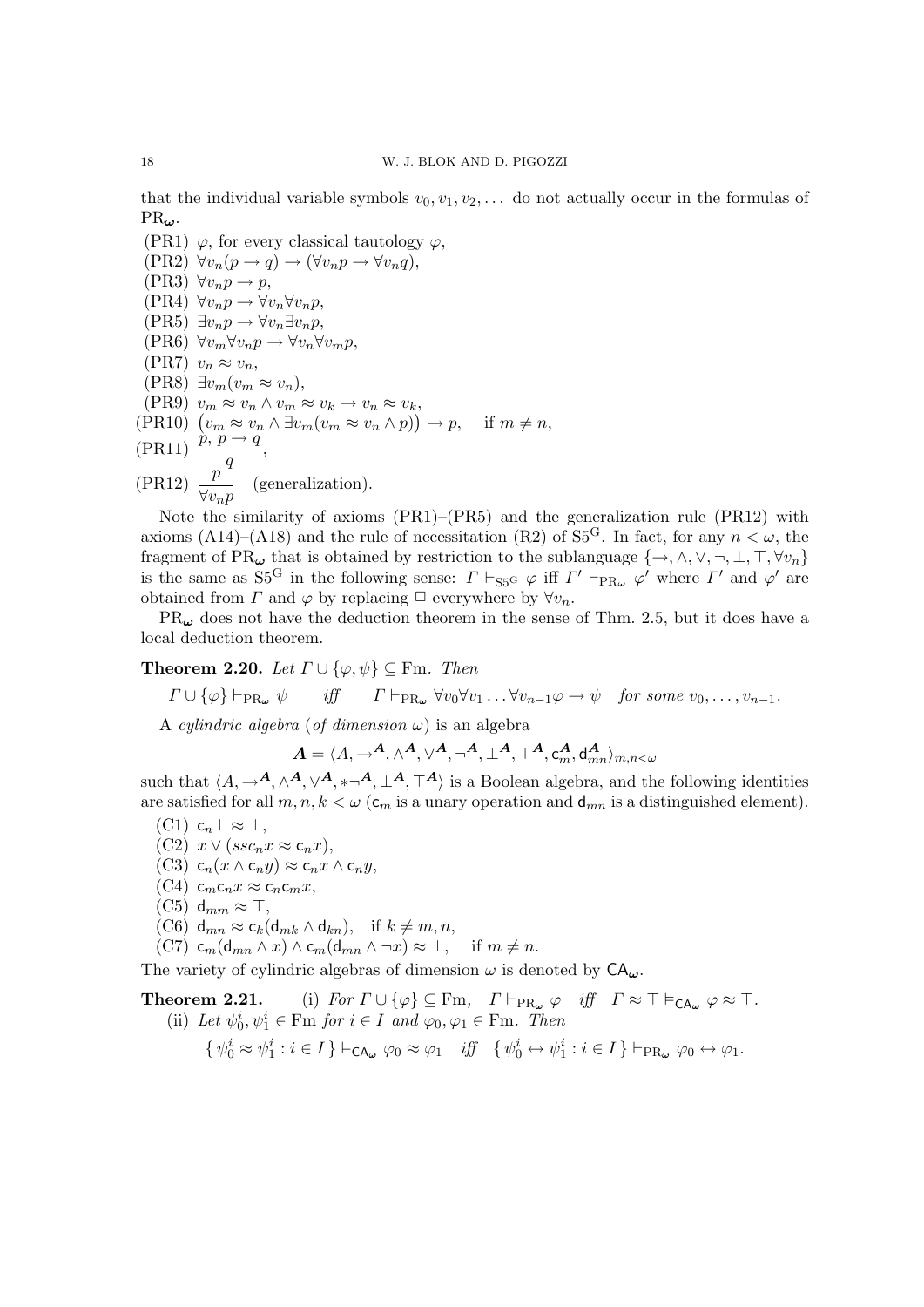If in the definition of  $PR_{\omega}$  we allow only the connectives  $c_i$  and  $d_{ij}$  with  $i, j < n$  for some fixed, finite n, we get the deductive system  $PR_n$  of predicate logic over n variables. The variety  $CA_n$  of *cylindric algebras of dimension* n is similarly defined. For  $PR_n$  we get a deduction theorem similar to that for  $S5<sup>G</sup>$  (Thm. 2.15). We leave its formulation to the reader. The strong completeness theorem also holds for  $PR_n$  and  $CA_n$ .

For more detail on the algebraization of predicate logic see Note 2.8.

2.2.7. Group theory (GR). Group theory is normally treated as an equational logic, but it can also be formalized as a deductive system in the present sense; we denote it by GR.  $\mathcal{L} = \{\cdot, ^{-1}, e\}$  where  $\cdot$  is a binary connective,  $^{-1}$  is a unary connective, and e is a constant. The axioms and rules of GR:

 $(GR1) ((p \cdot q) \cdot r) \cdot (p \cdot (q \cdot r))^{-1},$  $(GR2) (p \cdot e) \cdot p^{-1},$ (GR3)  $(e \cdot p) \cdot p^{-1}$ ,  $(GR4) p \cdot p^{-1},$  $(GR5) p^{-1} \cdot p$ ,  $(GR6)$   $\frac{p \cdot q^{-1}}{1}$  $\frac{p \cdot q^{-1}}{q \cdot p^{-1}},$  (GR7)  $\frac{p \cdot q^{-1}, q \cdot r^{-1}}{p \cdot r^{-1}}$  $\frac{1}{p \cdot r^{-1}},$  $(GR8) \frac{p \cdot q^{-1}, r \cdot s^{-1}}{(q+1) \cdot 1}$  $\frac{p\cdot q^{-1},\, r\cdot s^{-1}}{p\cdot r\cdot (q\cdot s)^{-1}},\ \ (\text{GR9})\ \frac{p\cdot q^{-1}}{p^{-1}\cdot q^{-1}}$  $\frac{P}{p^{-1} \cdot q^{-1-1}},$ (GR10)  $\frac{p}{p \cdot e^{-1}},$  (GR11)  $\frac{p \cdot e^{-1}}{p}$  $\frac{c}{p}$ .

We shall see below in Sec. 5.6 that GR does not have the deduction theorem in any reasonable sense. The algebraic counterpart of GR is, not surprisingly, the variety GR of groups, and we have a strong completeness theorem and its inverse.

**Theorem 2.22.** (i) For  $\Gamma \cup \{\varphi\} \subseteq \text{Fm}$ ,  $\Gamma \vdash_{\text{GR}} \varphi$  iff  $\Gamma \approx e \vDash_{\text{GR}} \varphi \approx e$ . (ii) Let  $\psi_0^i, \psi_1^i \in \text{Fm}$  for  $i \in I$  and  $\varphi_0, \varphi_1 \in \text{Fm}$ . Then

$$
\{\psi_0^i \approx \psi_1^i : i \in I\} \vDash_{\mathsf{GR}} \varphi_0 \approx \varphi_1 \quad \text{iff} \quad \{\psi_0^i \cdot (\psi_1^i)^{-1} : i \in I\} \vdash_{\mathsf{GR}} \varphi_0 \cdot \varphi_1^{-1}.
$$

It follows immediately from the theorem that p,  $q \vdash_{GR} p \cdot q$ , and thus that there is a proof in GR of  $p \cdot q$  from  $p$  and  $q$ . Here is one such proof:  $p, p \cdot e^{-1}, q, q \cdot e^{-1}, (p \cdot q) \cdot (e \cdot e)^{-1}$ ,  $(e \cdot e) \cdot e^{-1}, (p \cdot q) \cdot e^{-1}, p \cdot q.$ 

GR is a curiosity; it is of interest only because it is the deductive counterpart of the variety of groups. See Note 2.9.

2.3. Matrix semantics. Our discussion of  $S_5^C$  above shows that, when looking for a semantics for an arbitrary deductive system, it may be natural to go beyond the purely algebraic semantics of traditional algebraic logic and consider algebras enriched by a unary predicate. This leads to the general notion of a logical matrix.

A (logical) L-matrix is a pair  $\mathfrak{A} = \langle \mathbf{A}, F \rangle$ , where A is an L-algebra and F is an arbitrary subset of  $A$ ; the elements of  $F$  are called the *designated elements* of  $A$ . Let  $\mathfrak A$  be a matrix, and let  $\vdash_{\mathfrak{A}}$  be the relation that holds between a (possibly infinite) set T of formulas and a single formula  $\varphi$ , in symbols  $\Gamma \vDash_{\mathfrak{A}} \varphi$ , if every interpretation of  $\varphi$  in **A** holds in  $\mathfrak{A}$  (i.e., is one of the designated elements) provided each  $\psi \in \Gamma$  holds in  $\mathfrak{A}$  under the same interpretation.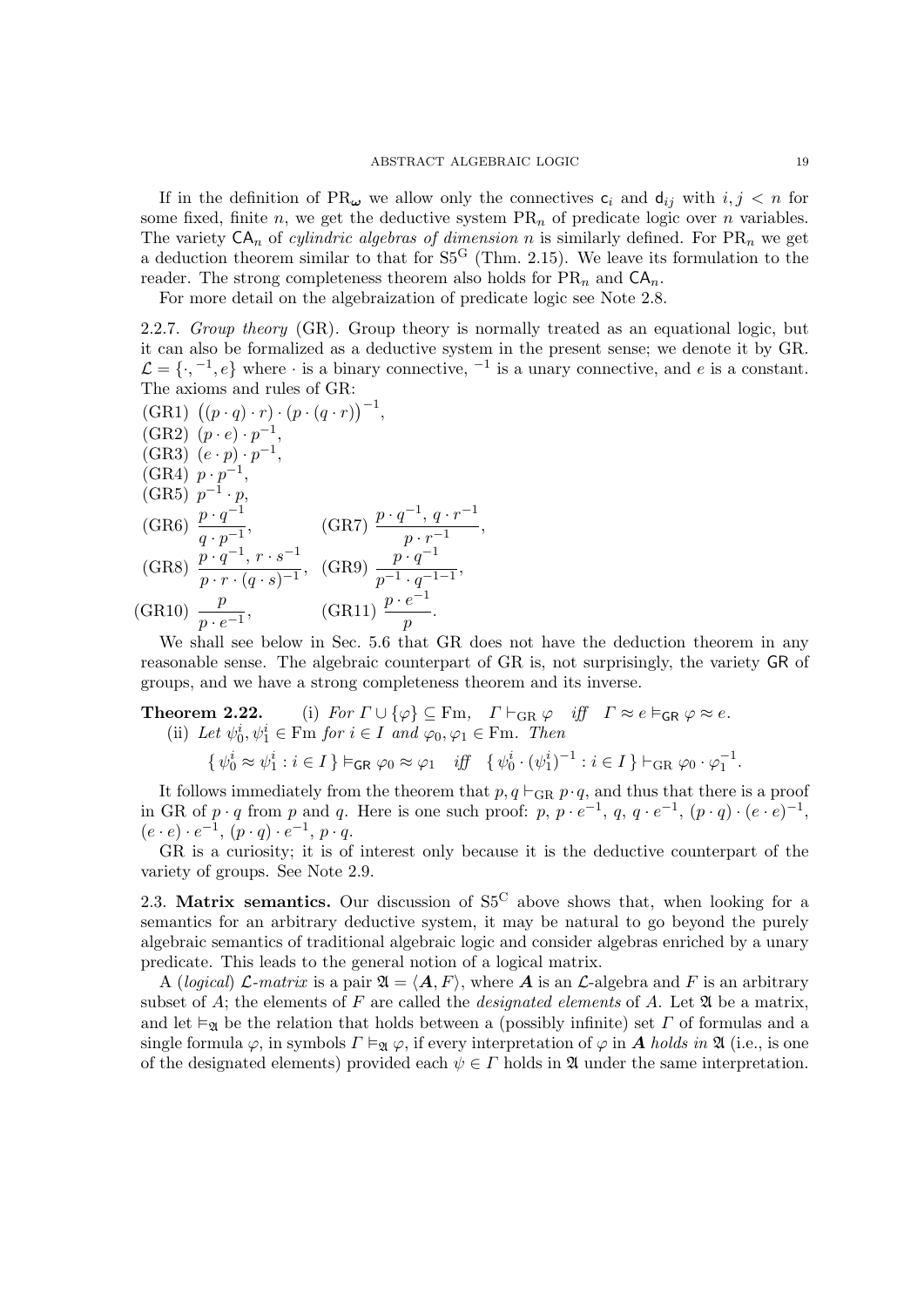More formally,  $\Gamma \vDash_{\mathfrak{A}} \varphi$  if

(2)  $h\psi \in F$  for every  $\psi \in \Gamma$  implies  $h\varphi \in F$ , for every  $h : \mathbf{Fm} \to \mathbf{A}$ .

If M is a class of matrices, then  $\Gamma \vDash_{\mathsf{M}} \varphi$  if  $\Gamma \vDash_{\mathfrak{A}} \varphi$  for every  $\mathfrak{A} \in \mathsf{M}$ .

A matrix  $\mathfrak A$  is called a *matrix model* of a deductive system S if  $\Gamma \vdash_S \varphi$  implies  $\Gamma \vDash_{\mathfrak A} \varphi$ for all  $\Gamma \cup \{\varphi\} \subseteq \text{Fm}$ . A subset F of **A** is called an S-filter, or simply a filter when S is clear from context, if the matrix  $\langle A, F \rangle$  is a matrix model of S. Thus F is an S-filter iff F contains all interpretations of the logical axioms of  $S$  and is closed under each inference rule  $\langle \Gamma, \varphi \rangle$  in the sense of (2). The S-filters on the formula algebra are exactly the S-theories defined earlier; this will be established in a more general context below in Lem. 3.3. We call the corresponding matrix models  $\langle \mathbf{Fm}, T \rangle$  the *formula matrix models* or also *Lindenbaum* matrices of S.

For any algebra  $\boldsymbol{A}$  of the language type of CPC, a subset  $F$  of  $\boldsymbol{A}$  is by definition a CPC-filter of  $\boldsymbol{A}$  if it contains the image of each tautology under every interpretation of the formulas in  $A$  and is closed under the only inference rule of CPC, modus ponens, in the sense that, if a and  $a \rightarrow A$  b are both in F, then b is in F. If A is a Boolean algebra, a member of the equivalent algebraic semantics of CPC, then every tautology evaluates to  $\mathsf{T}^{\mathbf{A}},$  so F is a CPC-filter iff it contains  $\mathsf{T}^{\mathbf{A}}$  and is closed under modus ponens; it is easy to check that it is closed under modus ponens iff  $a \in F$  and  $a \leq^A b$  imply  $b \in F$  and  $a, b \in F$ imply  $a \wedge^{\mathbf{A}} b \in F$ . So the CPC-filters on a Boolean algebra coincide with the familiar (Boolean) filters. More generally,  $F$  is a CPC-filter of an arbitrary algebra  $\boldsymbol{A}$  (over the appropriate language) iff it is the inverse image under some homomorphism of a Boolean filter, that is, iff there is a Boolean algebra **B** and a homomorphism  $h : A \rightarrow B$  such that  $F = h^{-1}(G)$  for some Boolean filter G of **B**. Later we shall see that every CPC-filter is in fact the inverse image of the trivial one-element filter  $\{T^A\}$  for some Boolean algebra A. (See the remarks following Thm. 3.8)

There are similar characterizations of  $S$ -filters for the other deductive systems we have considered. For example, if  $A$  is a Heyting algebra, then  $F$  is an IPC-filter iff it is a Heyting filter ( $\mathcal{T}^{\mathbf{A}} \in F$ ,  $a, a \rightarrow^{\mathbf{A}} b \in F$  imply  $b \in F$ ), and, in general, F is an IPC-filter iff it is the inverse image of some Heyting filter. If  $\boldsymbol{A}$  is a group, then  $F$  is a GR-filter iff it is a normal subgroup of  $A$ , and, in general, iff it is the inverse image of some normal subgroup. If  $A$  is a monadic algebra, then F is a filter in the sense of Sec. 2.2.5 iff it is a  $S_5^C$ -filter and it is an open filter in the sense of Sec. 2.2.5 iff it is a S5G-filter. These facts are easily verified.

**Definition 2.23.** Let  $S = \langle \mathcal{L}, \vdash_S \rangle$  be a deductive system and M a class of  $\mathcal{L}$ -matrices. M is called a *matrix semantics* of S if, for all  $\Gamma \cup \{\varphi\} \subseteq \text{Fm}$ ,  $\Gamma \vdash_S \varphi$  iff  $\Gamma \vDash_M \varphi$ .

A class of matrices that forms a matrix semantics of  $S$  in this sense is said to be *strongly* adequate for  $S$ ; see [138].

**Theorem 2.24.** Let S be a deductive system. The class of all matrix models forms a matrix semantics for S, and so does the class of all formula matrix models.

Additional remarks on the history of logical matrices can be found in Note 2.10. We will consider the notion of a logical matrix in more detail and in a more general context in the next section.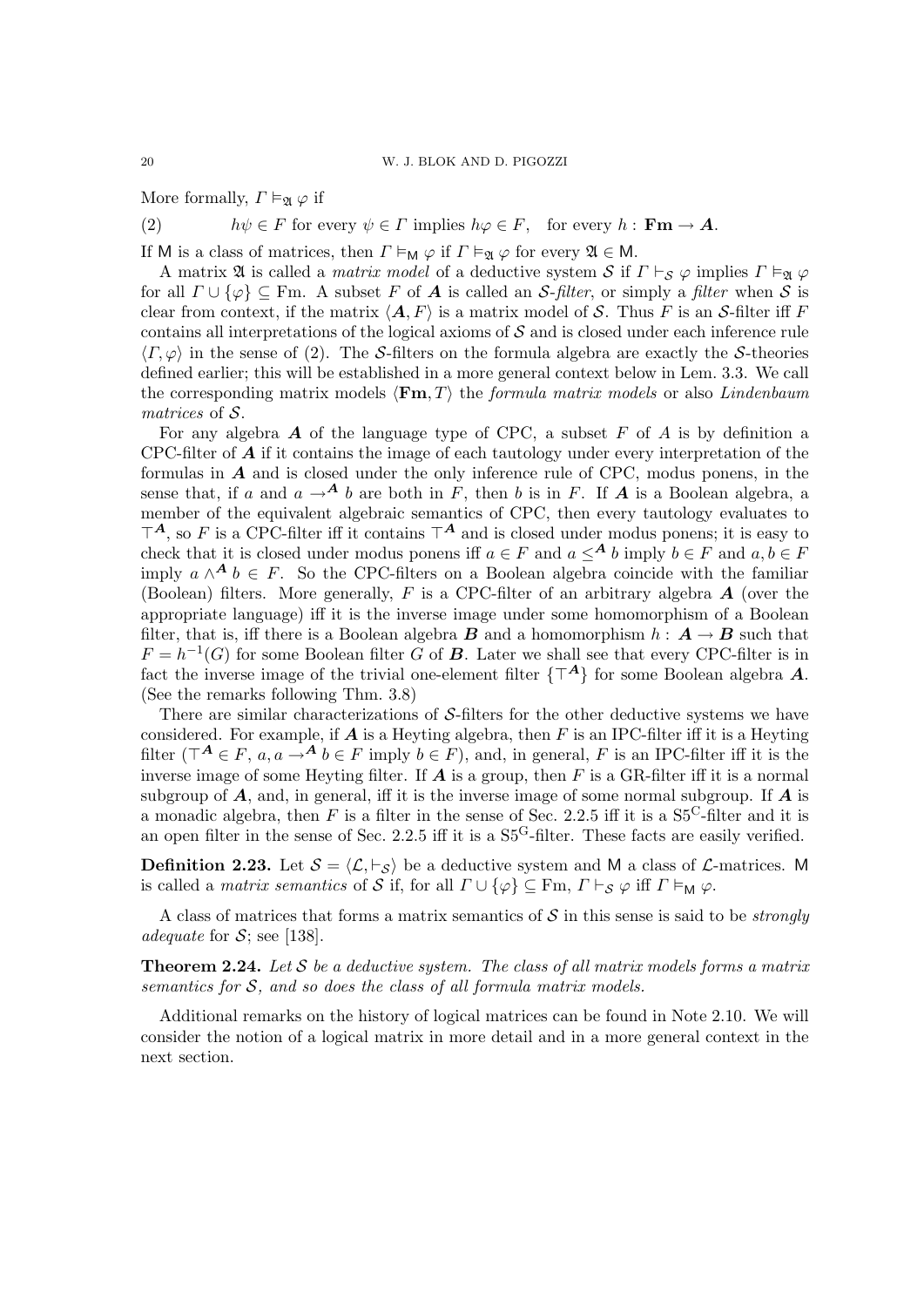### ABSTRACT ALGEBRAIC LOGIC 21

### 2.4. Notes.

Note 2.1. The formal notion of a deductive system, as an abstract *consequence operator* originated with Tarski ([128, 129]). (The consequence operator associated with the deductive system S consequence relation is the mapping  $\text{Cn}_\text{S}$ : from the power set of Fm into itself defined by  $\text{Cn}_{\mathcal{S}} \Gamma = \{ \varphi : \Gamma \vdash_{\mathcal{S}} \varphi \}.$  One easily passes back-and-forth between these two forms of deductive system without difficulty.) The notion has been refined over the years by a number of different authors; [21, 99, 124, 125, 126] is a partial list. The last three papers deal with a generalized form of consequence relation in which multiple formulas are allowed in the conclusion. For even broader conceptions of deductive systems, in a categorical context, see [55, 73, 92, 93]. The monographs [32, 138, 140] contain detailed discussions of consequence relations and operators. For a collection of papers on deductive systems viewed in a variety of ways see [68].

Wójcicki [138] calls a deductive system (viewed as a consequence relation or operator) the "inferential" conception of logic as opposed to the "formulaic", where a logic is identified with the collection of its "theorems". We will have more to say about this distinction in connection with the deduction theorem (Note 2.4) and with two different conceptions of the modal logic S5 (Note 2.9).

Systems such as these whose basic syntactic component is a formula are called 1-dimensional deductive systems as opposed to the multi-dimensional systems considered in the next section. 1-dimensional systems are often referred to as Hilbert-style systems, while the multidimensional systems, in particular the  $\omega$ -dimensional systems are called *Gentzen-style* or sequent-based systems; see Note 3.2. The papers 1- or multi-dimensional deductive systems are usually presented by a set of axioms and inference rules. In this form they are also called logistic systems, although this term is most often used in a broader sense that includes logical systems like the predicate calculus in its usual formalization. The collection [132] contains most of Tarski's early papers on deductive papers and general metamathematics; for a surveys of this work see [11, 38].

Note 2.2. Normally the deduction theorem for CPC refers only to the implication from  $\Gamma, \varphi \vdash_{\text{CPC}} \psi$  to  $\Gamma \vdash_{\text{CPC}} \varphi \to \psi$ , since the implication in the opposite direction is an immediate consequence (and in fact is equivalent) to modus ponens. In abstract algebraic logic it is useful however to consider the two properties in tandem, and to emphasize this we shall refer to their conjunction as the *deduction-detachment theorem*.

The deduction theorem, in its application to the formalism of Principia Mathematica, was established by Tarski as early as 1921. It was proved independently by Herbrand who published it without proof in [80]. However, Tarski was the first to recognize its importance for general metamathematical investigations [130, 131].

The investigation of the deduction theorem has been closely bound to the dichotomy between the "formulaic" and "inferential" conceptions of logic that was mentioned in the preceding note. Because of the deduction theorem we have that  $\psi_0, \ldots, \psi_{n-1} \vdash_{\text{CPC}} \varphi$ iff  $\vdash_{\text{CPC}} \psi_0 \to (\psi_1(\cdots \to (\psi_{n-1} \to \varphi) \cdots)).$  Thus the consequence relation of CPC is expressible in terms of its theorems (the tautologies). Under what circumstances are the derived inferences of a given deductive system expressible in terms of its theorems? This is called "deduction problem" in [138] and is one of the central topics of abstract algebraic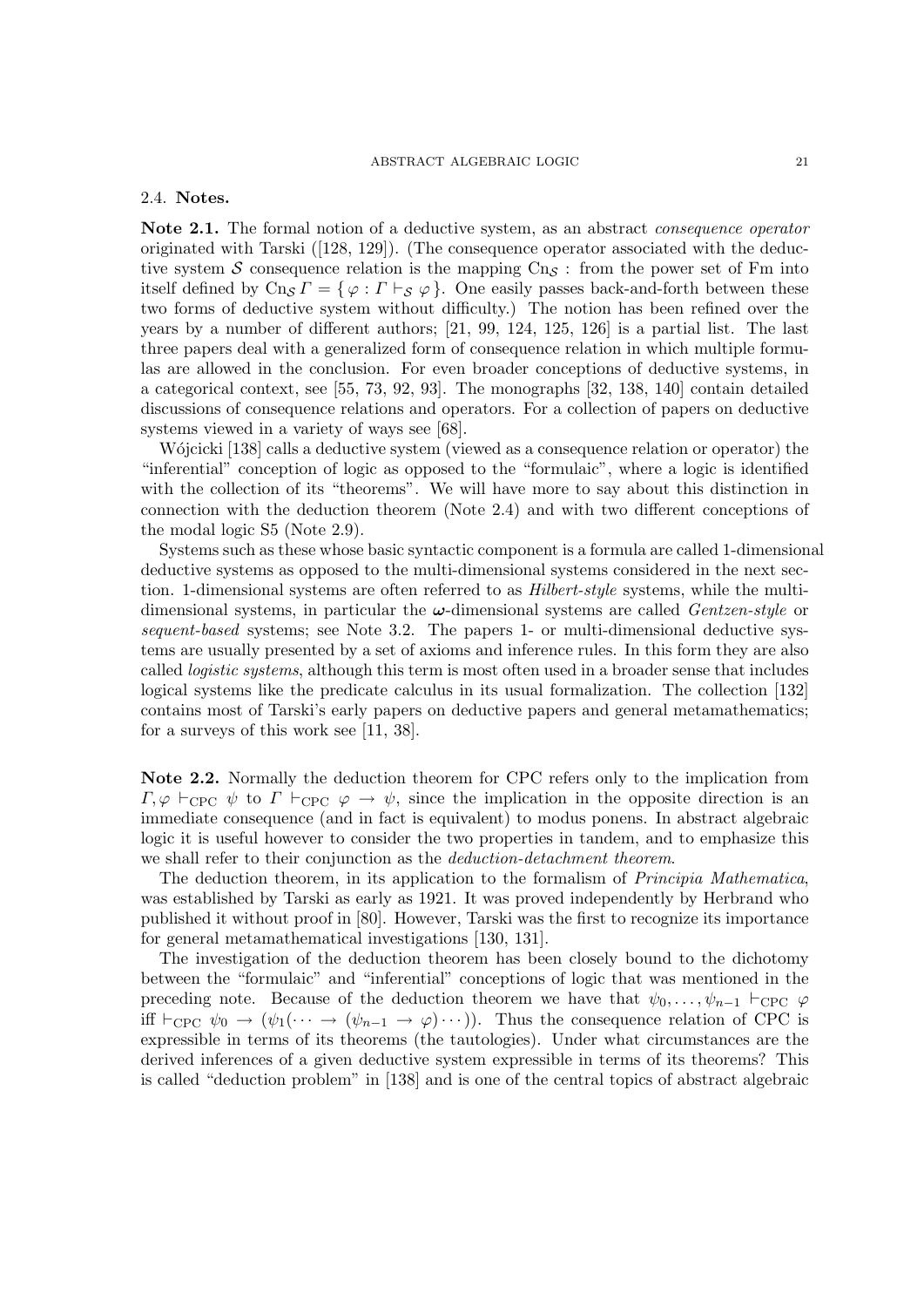22 W. J. BLOK AND D. PIGOZZI

logic. It involves first giving a precise meaning to the idea of the derived inference rules of a system being "expressible" in terms of it theorems, which we do in Section 3.5 below. For a survey of results on the deduction theorem before 1980 see [114]. For a brief survey of more recent results in the context of abstract algebraic logic see Notes 3.6 and 5.1.

The proof of the deduction theorem for CPC (Thm. 2.5) can be found in almost every textbook on mathematical logic; see for instance [105]. It is normally proved by induction on the length of CPC-derivations rather than appealing to the completeness theorem because it is useful to have it available for the proof of the completeness theorem. The same proof works for IPC (Thm. 2.9) and  $S5<sup>C</sup>$  (Thm. 2.18). The proof of the deduction theorem for  $S5<sup>G</sup>$  (Thm. 2.15) can be found in most books on modal logic, for example in [25].

Note 2.3. By the classical Lindenbaum-process we mean the process of forming the quotient of the formula algebra by the relation of logical equivalence. In the case of CPC, IPC and all the other deductive systems considered in this section two formulas  $\varphi$  and  $\psi$  are logically equivalent when  $\psi \leftrightarrow \varphi$  is a theorem (or equivalently when  $\varphi \rightarrow \psi$  and  $\psi \rightarrow \varphi$ are both theorems.) Tarski was the first to use this method [130, 131] to give the first precise formulation of the connection between CPC and Boolean algebra, but other people were aware of essentially the same process about the same time; see [26, pp. 103–104]. This appears to be the first occurrence in the literature of what has become known as the Lindenbaum or Lindebaum-Tarski algebra; see the remark in [107] in reference to the origin of these names. For additional history of the subject see [127].

It is now common practice to refer also to the formation of the congruence relation on the formula algebra, as separate from forming the quotient, as the Lindenbaum-Tarski process, and to apply it to arbitrary theories. In abstract algebraic logic this process is further abstracted in such a way that it can be applied to arbitrary deductive systems, regardless of whether there is a biconditional or conditional present. This form of abstract algebraic logic, where the algebraic counterpart of a logical system is constructed directly from the consequence relation of the system by the abstract Lindenbaum-Tarski process, is called logistic abstract algebraic logic. There is another branch of the subject in which both the deductive system and its algebraic counterpart are defined in terms of an abstract semantics. Although we deal almost exclusively with the logistic aspects of abstract algebraic logic in this paper, the semantical approach is an important part of the subject. For some purposes, for example certain parts of the theory of explicit versus implicit definability, a semantical approach is necessary for a complete understanding of the algebraic aspects of the topic (see [84, 85]). For a selection of papers of a general character semantically based abstract algebraic logic we recommend [3, 4, 5, 6]. For a comparison of the two methods see [58].

Note 2.4. The proofs of the logical completeness theorems for CPC (Thms. 2.3, 2.4) can be found in any textbook on mathematical logic, but generally a slightly different set of axioms is used in each case. For example in the system found in [105] (A3) is replaced by  $(\neg p \rightarrow q) \rightarrow ((\neg p \rightarrow \neg q) \rightarrow p)$ . The axiom system we give here is due to J. Lukasiewicz.

The algebraic completeness theorems for CPC (Thms. 2.6 and 2.7) are normally proved by combining the logical completeness theorems with the fact that 2 generates the Boolean algebras both as a variety (i.e.,  $BA = HSP\{2\}$ ) and as a quasivariety  $(BA = SPP<sub>U</sub>{2})$ ;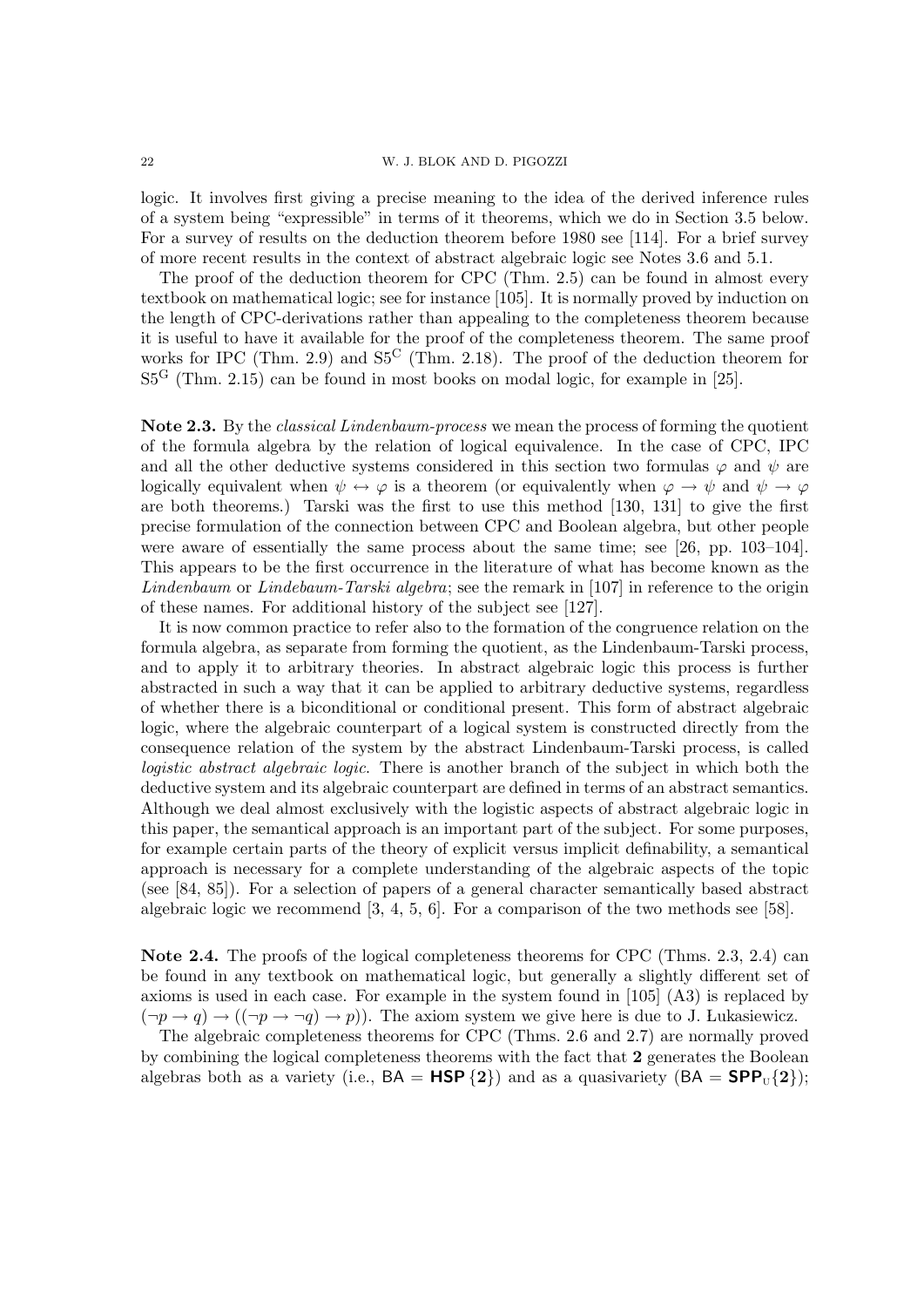these are corollaries of the Stone representation theorem for Boolean algebras (see for instance [78]). From the first of these facts it follows easily that  $\vdash_{BA} \varphi \approx \psi$  iff  $\vdash_{\{2\}} \varphi \approx \psi$ and from the second that  $\vdash_{\{2\}} = \vdash_{BA}$ . For a direct proof of the two algebraic completeness theorems see [120].

The proof of the completeness theorem for IPC is a little harder to find; [49] and [120] are two sources. There is no analog of the logical completeness theorems for IPC in the sense that there is no single finite Heyting algebra whose tautologies (i.e., the formulas that universally evaluate to  $\top$ ) coincide with the theorems of IPC (this was first shown by Gödel [72]). Algebraically, this means that HA is not generated (as either a variety or quasivariety) by a finite Heyting algebra as BA is generated by the two-element Boolean algebra.

The proof of the inverse completeness theorem for IPC (Thm. 2.10(ii)) is similar to the proof we sketched for CPC. The key is the simple observation that in a Heyting algebra  $a = b$  iff  $a \rightarrow b = b \rightarrow a = 1$ . All the inverse completeness theorems we listed here are proved in essentially the same way. Nowhere in the literature will one find these theorems put on essentially the same level as the completeness theorems as we do here. But they play an important role in the definition of algebraizability as we shall see in the sequel.

Note 2.5. An arbitrary deductive system  $S$  has the *local deduction theorem* if, for all  $\Gamma \cup \{\varphi, \psi\} \subseteq \mathbb{F}$ m, there exists a finite set of formulas  $\{\vartheta_0(p,q), \ldots, \vartheta_{n-1}(p,q)\},\$ in two variables, depending on  $\Gamma$ ,  $\varphi$ , and  $\psi$  such that  $\Gamma$ ,  $\varphi \vdash_{\mathcal{S}} \psi$  iff  $\Gamma \vdash_{\mathcal{S}} \vartheta_i(\varphi, \psi)$  for all  $i < n$ . The local deduction theorem for arbitrary deductive systems is investigated in [15, 31]. A proof of the local deduction theorems for BCK and K can be found in [15]. Using the fact that  $\forall v_n$  has the properties of the modal operator  $\Box$  it is easy to see how to adapt the proof of the deduction theorem for  $S5^G$ , and that of the local deduction theorem for K, to obtain the corresponding theorems for  $PR_{\omega}$  and  $PR_n$ , respectively. The details of the proof can be found in [15]. A more detailed discussion of the local deduction theorem and its algebraic theory can be found in Note 5.1 below.

Note 2.6. B-C-K logic originated with Meredith [116]; its name comes from its connection with combinatory logic, in particular the combinators B, C, and K, but this connection has played almost no role in its recent development. Iseki [86] introduced the class BCK of BCK algebras in the late sixties, intending them to provide an algebraic semantics for B-C-K logic. The axiomatization of BCK given here, which can be found in [19], differs from Iséki's orginal one. Since (PO8) and (PO9) are satisfied in PO, the class of  $\{\rightarrow, 1\}$ -subreducts of algebras in PO consists of BCK algebras. Theorem 2.12 was proved independently by Pałasiński [113], Ono and Komori [112], and Fleischer [56]. That PO and BCK form proper quasivarieties (Thm.  $2.13$ ) was shown independently by Wroński [139] for BCK and by Higgs [83] for PO. It turns out that for those deductive systems that are algebraizable in the sense of Sec. 5 below, the equivalent algebraic semantics is always a quasivariety, and whether or not it is a variety is in general a difficult question that seems to be connected with the deduction theorem in a complicated way. See Notes 3.6 and 4.3. Note 3.6Note 4.3.

The completeness theorem for BCK and BCK<sup>\*</sup> (Thm. 2.14) is folklore, but in its essential parts it was shown by Kabziński [88].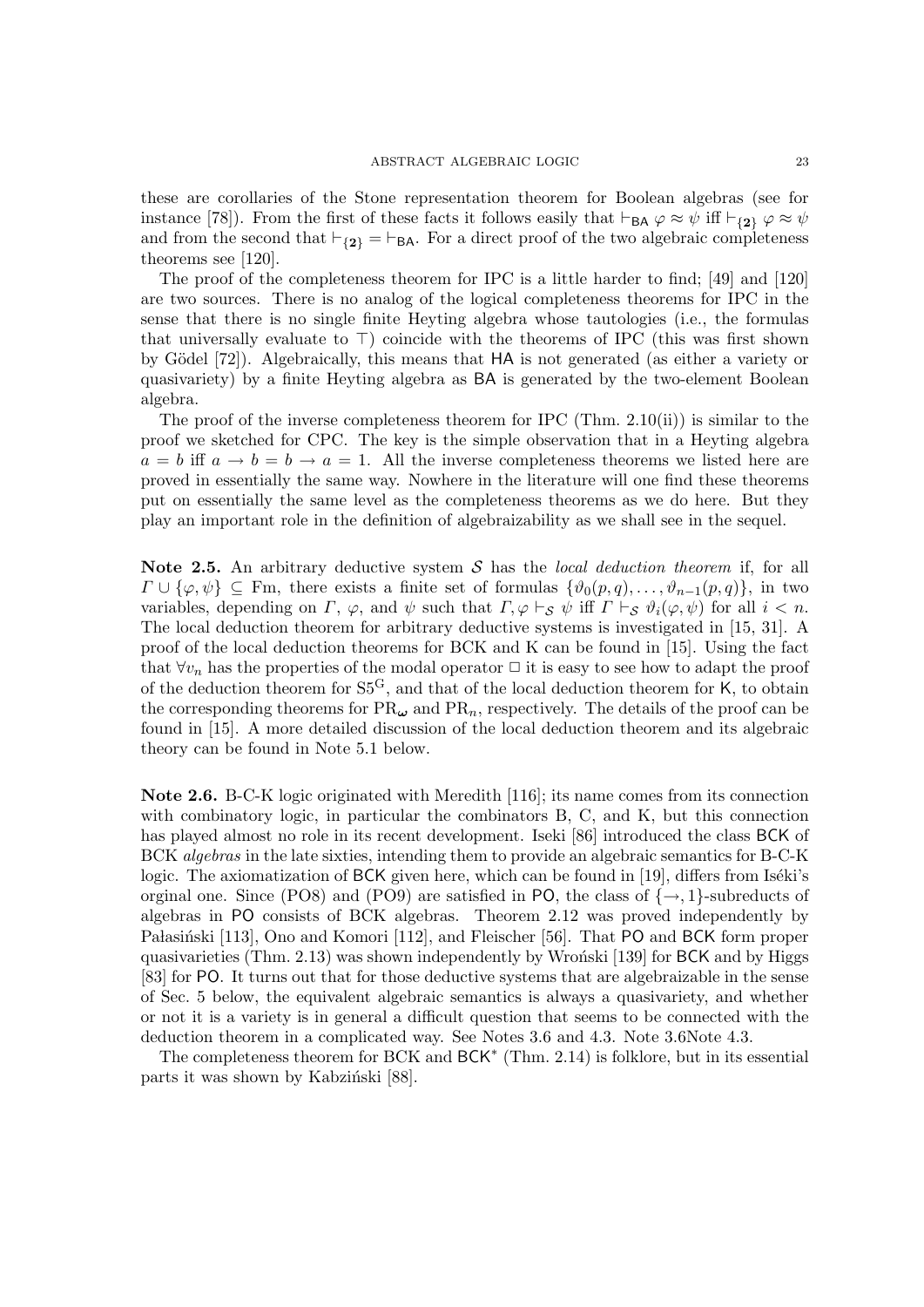BCK<sup>∗</sup> and hence BCK are closely related to the so-called substructural logics that have recently received considerable attention, largely because of their application to computer science. These logics are most naturally presented as Gentzen-style, or sequent-based, logical systems rather than the Hilbert-style systems that we consider here. The term "substructural" refers to the fact that in their formalization some of the standard structural rules that are common to the Gentzen-style formalizations of the more traditional logics are omitted. These systems are discussed in more detail in the next section; see in particular Note 3.2.

Note 2.7. The algebraic counterpart of modal logics was first investigated in connection with Lewis's system S4 in a topological setting by J. C. C. McKinsey and Tarski ([104]). The inference rule of necessitation in S5<sup>G</sup> is considered objectionable by some on the grounds that it appears to embody the counterintuitive logical principle that from the truth of a proposition it can be inferred that it is necessarily true. A case can be made on both philosophical and metalogical grounds for a deductive system like  $S_5^C$  whose theorems are exactly those of Lewis's S5 with modus ponens as its only inference rule.

Proofs of the algebraic completeness theorems for the modal systems K and  $S5<sup>G</sup>$  (Thms. 2.16(i) and  $2.17(i)$ ) can be found in [120] and of the matrix completeness theorem for  $S_5^C$  (Thm. 2.19) in [8]. Some further developments in the theory of modal logics in abstract algebraic logic context can be found in [64, 87].

The contrast between  $S_5^G$  and  $S_5^C$  illustrates the contrast between the inferential and formulaic forms of logic; this reflects two different views of the role of the conditional →. In  $S_5^G$  the consequence relation  $\vdash_{S_5G}$  is central and there is little regard for the fact that in this system the conditional  $\rightarrow$  does not exhibit the usual properties of the material implicative, i.e., the  $\rightarrow$ -deduction theorem fails to hold. In S5<sup>C</sup> the set of theorems is central, and the consequence relation is in effect defined in terms of  $\rightarrow$  by means of the theorems and the deduction theorem. To make it clear what is at stake here let us denote by S5 the set of theorems of  $S5^C$ , or equivalently of  $S5^G$ . We define a relation  $\vdash_{S5}^{\rightarrow}$  by the condition that  $\psi_0, \ldots, \psi_{n-1} \vdash_{\mathsf{SS}} \varphi$  holds if and only if  $\psi_0 \to (\psi_1 \to (\cdots \to (\psi_{n-1} \to \varphi) \cdots))$ is in S5. This relation of course coincides with  $\vdash_{\text{SSC}}$  and hence has the usual properties of the consequence relation of a deductive system, but this depends on the fact that the conditional  $\rightarrow$  in S5 is essentially the intuitionistic conditional. In the next section we shall see examples among the so-called *substructural logics* of  $S$ , which like S5 are characterized by their set of theorems, with conditionals that are weaker that intuitionistic conditional. For such S the relation  $\vdash_{\mathcal{S}}^{\rightarrow}$  does not have the usual properties of a consequence relation.

Note 2.8. The predicate calculus, in its standard formalization, is not a deductive system in the sense we have defined. The problem is that, in the standard formalization of first-order predicate logic, the generic-formula symbols (as opposed to individual variables) that occur in the axioms and rules of inference are not allowed to range over all formulas. Consider for example the ∀-elimination and ∀-introduction rules of Kleene [89]:

$$
\forall v \varphi(v) \to \varphi(t) \quad \text{and} \quad \frac{\psi \to \varphi(v)}{\psi \to \forall v \varphi(v)}.
$$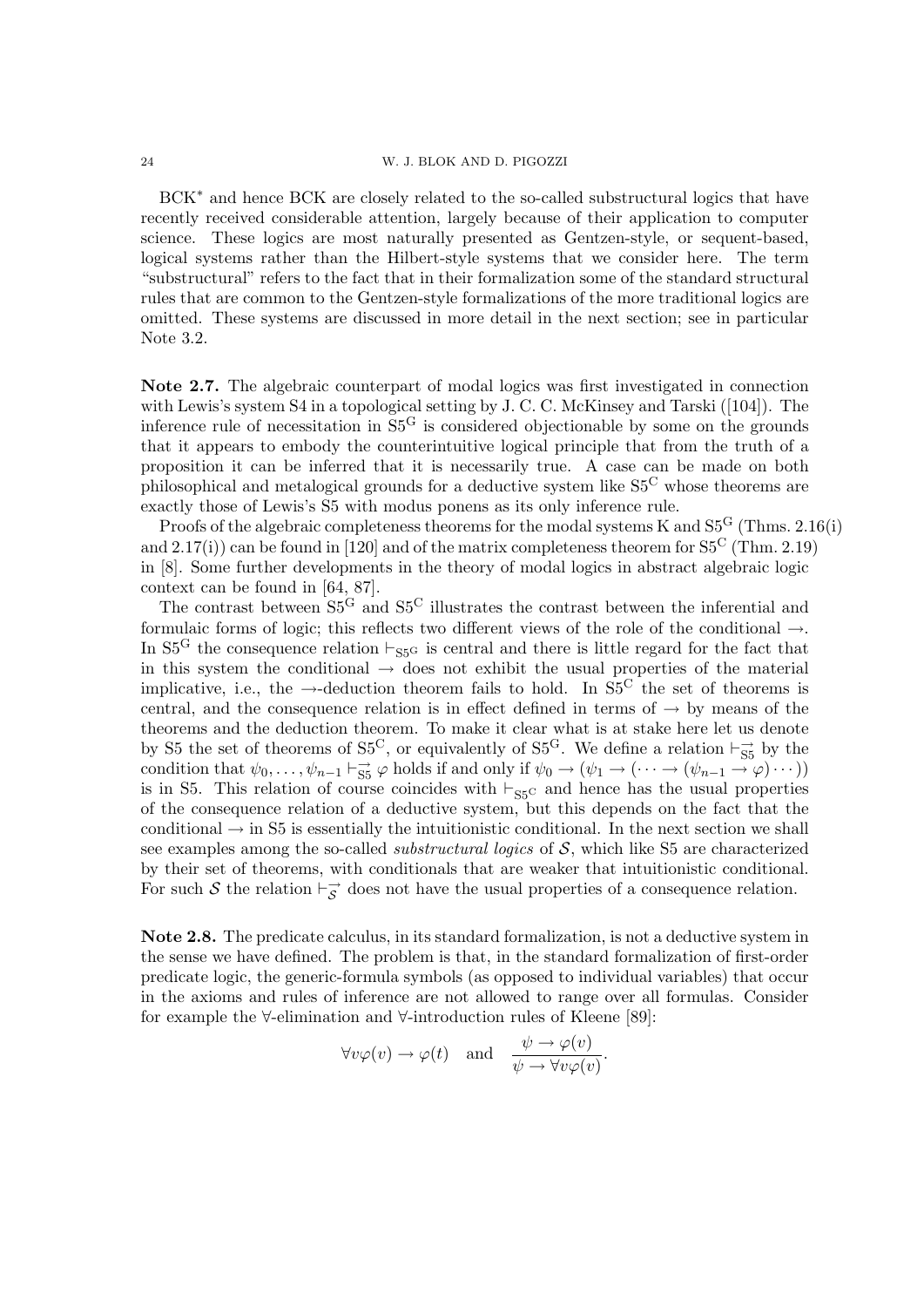In the first, t is a term free for v in  $\varphi(v)$  and  $\varphi(t)$  is the result of substituting t for all free occurrences of v. In the second, v is not allowed to occur free in  $\psi$ . The point is that  $\varphi(v)$ ,  $\varphi(t)$ , and  $\psi$  cannot be replaced by any formulas, as can the sentential variables  $p, q, \ldots$  in the axioms and rule schemes of the deductive systems previously considered. Consequently the axioms and rules of predicate calculus cannot be translated into algebraic identities in a direct way as was done before. Before predicate logic can be algebraized, its standard formalization has to be transformed into a deductive system in the present sense. This entails, among other things, a radical transformation of the role of individual variables that will allow us to simulate the metamathematical process of substitution (of terms for variables) at the level of the object language. There are various ways this can be done. One of them is based on the fact that if v does not occur in t, then  $\varphi(t)$ , the result of substituting t for all free occurrences of v in  $\varphi(v)$ , is logically equivalent to  $\exists v(v = t \land \varphi(v))$ . This leads to a deductive system  $PR_{\omega}$  for predicate logic that we give.

The proof of the completeness theorem for  $PR_{\omega}$  (Thm. 2.21) can be found in [79, Part II]. It is only remotely connected with the Gödel completeness theorem for the first-order predicate logic, but the latter can be given an algebraic form in terms of cylindric algebras as we now describe.

We say that  $v_n$  occurs free in  $\varphi$  in the abstract sense if  $\nvDash_{\text{PR}} \mathfrak{c}_n \varphi \to \varphi$ , i.e.,  $\nvdash_{\text{PR}} \varphi$  $\exists v_n \varphi \to \varphi$ . If p is a sentential variable, then  $\nvdash_{PR_\omega} \exists v_n p \to p$ , since otherwise, because of structurality, we would have  $\vdash_{PR_{\omega}} \exists v_n \varphi \to \varphi$  for every  $\varphi \in \text{Fm}$ , which is not the case. Thus, for every  $n < \omega$ ,  $v_n$  occurs free in p in the abstract sense.

The closest analogue that the sentential variables have in standard predicate logic are the atomic formulas, but they are best viewed as atomic formulas of infinite rank since, as we have seen, every individual variable occurs free in each of them in the abstract sense. To recapture the notion of an atomic formula of finite rank, say  $k$ , in this context, we introduce a new constant symbol r into the language together with the infinitely many axioms that say that  $v_i$  does not occur free in r in the abstract sense for any i such that  $k \leq i < \omega$ .

(3) 
$$
c_i r \to r, \quad \text{if } k \leq i < \omega.
$$

 $PR_{\omega}$  is a sound and complete formalization of first-order predicate logic in the following sense. Assume for simplicity that the standard predicate logic we are considering contains no function symbols and that each atomic formula is of the form  $Rv_0v_1v_2 \ldots v_{k-1}$ , i.e., the individual variables can occur only in their natural order. It is well known that this does not restrict the expressive power of the logic. Let  $\varphi$  be any sentence of the standard predicate logic.  $\varphi$  can also be considered a sentence of PR<sub>ω</sub> where  $Rv_0v_1 \ldots v_{k-1}$  is viewed as an alias for the constant r. It can be shown that  $\varphi$  is logically valid iff it is a theorem of the axiomatic extension of PR $_{\omega}$  by the nonlogical axioms (3) (cf. Monk [106] and also [79, Part II, p.157]).

For more details on the algebraization of predicate logic see [13, Appendix C], [79, Part II] and [3]. For a different approach that leads to a different class of algebras see [77]. For the algebraization of the equational fragment of predicate-logic see Note 3.5 below. Predicate logic can also been formalized within categorical logic; here term-for-variable substitution is simulated functorially. Its algebraization in this context can be found in [136].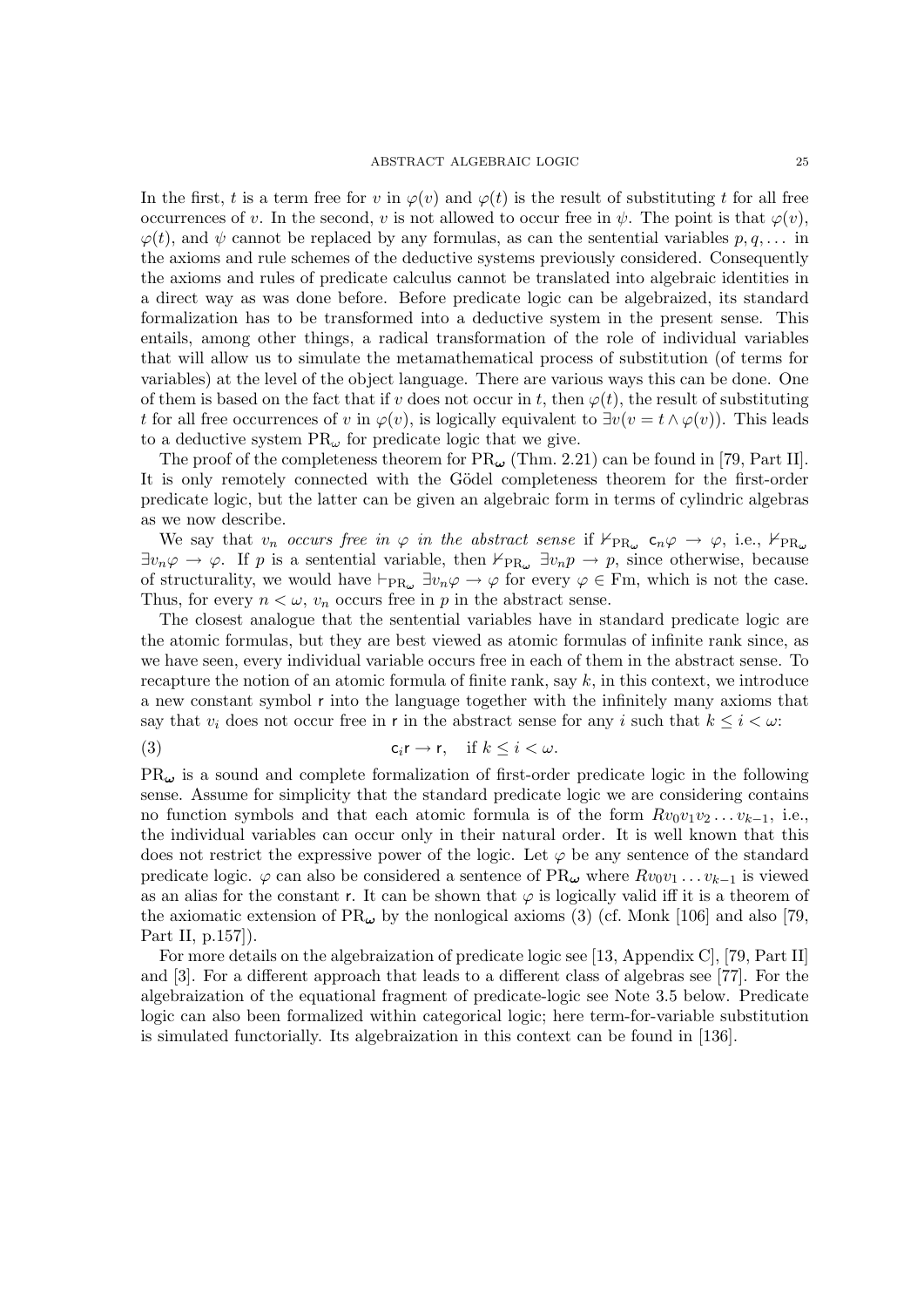Note 2.9. To obtain the axioms and rules of GR we use the fact that GR is equivalent in the sense of Section 4.1 to the applied equational logic of groups, EQ(GR) (Section 3.3.2) via the translations  $\tau(p \approx q) = \{p \cdot q^{-1}\}\$ and  $\rho(p) = \{p \approx e\}$ . The axioms and rules of GR were obtained by translating the axioms and rules of EQ(GR), which are the standard equational axioms of groups together with the logical axioms and rules of equality.

Note 2.10. The method of matrices has been a powerful tool in metamathematical research. It provides an alternative to the logistic method for defining deductive systems. Lukasiewicz and independently Post [115] were the first to use matrices to actually define logics, specifically many-valued logics. Two other papers of particular historical interest are [98, 101]. Matrices have been used to define deductive systems that do not have a finite presentation and to establish the independence of various presentations. They have provided a natural way of defining the equivalence of deductive systems over different language types. A general theory of matrices, within the context of the general theory of deductive systems, has been developed by the modern school of propositional logic; for detailed surveys see [32, 138, 140]. In particular, see [138] for proof of Thm. 2.24.

Recently a generalized notion of matrix has proved fruitful in the study of the abstract algebraic logic of Gentzen-style systems. See Note 3.3

### 3. k-Dimensional Deductive Systems

In this section we define the notion of a  $k$ -dimensional deductive system and describe its matrix models. We are motivated here by a desire to find a general framework in which both deductive systems, in the sense of Sec. 2, and equational logic can be treated in a uniform way. Our starting point is the observation due to [20] that a deductive system can be viewed as a strict universal Horn theory with a single unary predicate that represents the "assertion" of a formula, i.e., a proposition; this is a Horn theory without equality. Equational logic can be viewed as a strict universal Horn theory with a single binary predicate representing the equality of two formulas (terms). This is a Horn theory without equality, that is, there is no primitive binary relation that is interpreted as identity in every model. Strict universal Horn theories without equality and with a single k-ary predicate give rise to the notion of a  $k$ -deductive system. After defining these systems and describing their matrix models, we discuss a number of examples of 2-dimensional deductive systems. The one of greatest interest is *free equational logic*. We call the extensions of this system algebraic, and they turn out to be one of the key elements in our theory of abstract algebraic logic.

3.1. k-dimensional deductive systems. Let  $\mathcal L$  be an arbitrary language type and assume  $1 \leq k \leq \omega$ . The basic constituents of a k-deductive system are sequences of formulas of length k, which we call k-formulas. Thus k-formulas are the elements of  $\text{Fm}_{\mathcal{L}}^{k}$ , where, as usual,

$$
\mathrm{Fm}_{\mathcal{L}}^k = \{ \langle \varphi_0, \ldots, \varphi_{k-1} \rangle : \varphi_i \in \mathrm{Fm}_{\mathcal{L}}, i < k \}.
$$

A k-formula  $\langle \varphi_0, \ldots, \varphi_{k-1} \rangle$  will be denoted by  $\varphi$ , and in general k-formulas will be denoted by boldface symbols. For 1-formulas we may drop the ordered 1-tuple and boldface notation. By a k-variable we will mean a k-formula of the form  $\mathbf{p} = \langle p_0, \ldots, p_{k-1} \rangle$ , where  $p_0, \ldots, p_{k-1}$ are distinct sentential variables.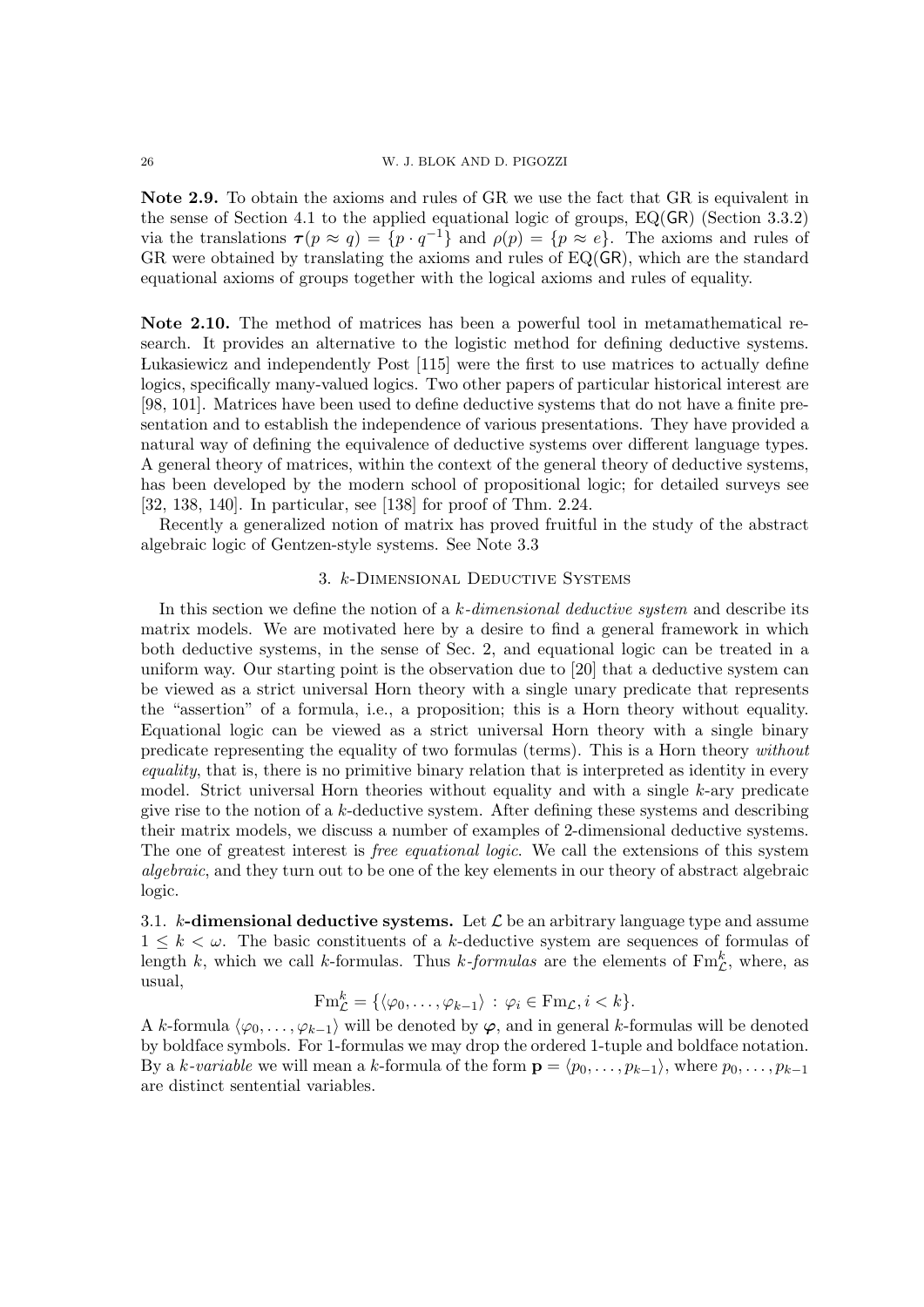If  $\sigma$ : **Fm**  $\rightarrow$  **Fm** is a substitution, and  $\varphi = \langle \varphi_0, \ldots, \varphi_{k-1} \rangle$  a k-formula, then  $\sigma \varphi =$  $\langle \sigma\varphi_0, \ldots, \sigma\varphi_{k-1} \rangle$ , and for  $\Gamma \subseteq \mathrm{Fm}^k$ ,  $\sigma(\Gamma)$  stands for  $\{\sigma\varphi : \varphi \in \Gamma\}$ .

Let  $\mathcal L$  be a sentential language type as in Sec. 2 over the set Va of sentential variables.

**Definition 3.1.** A k-dimensional deductive system S (over L) is an ordered pair  $\langle \mathcal{L}, \vdash_S \rangle$ , where  $\vdash_S \subseteq \mathcal{P}(\text{Fm}^k) \times \text{Fm}^k$  (here  $\text{Fm} = \text{Fm}_\mathcal{L}$ ), and the following conditions hold for all  $\Gamma, \Delta \subseteq \mathrm{Fm}^k$  and  $\varphi \in \mathrm{Fm}^k$ .

- (i)  $\varphi \in \Gamma$  implies  $\Gamma \vdash_S \varphi;$
- (ii)  $\Gamma \vdash_S \varphi$  and  $\Delta \vdash_S \psi$  for every  $\psi \in \Gamma$  implies  $\Delta \vdash_S \varphi$ ;
- (iii)  $\Gamma \vdash_S \varphi$  implies  $\Gamma' \vdash_S \varphi$  for some finite  $\Gamma' \subseteq \Gamma$ ;

(iv)  $\Gamma \vdash_S \varphi$  implies  $\sigma(\Gamma) \vdash_S \sigma \varphi$  for every substitution  $\sigma$ .

We sometimes call S simply a k-deductive system. The relation  $\vdash_S$  is called the consequence relation of  $S$ . The condition

(v)  $\Gamma \vdash_S \varphi$  and  $\Gamma \subseteq \Delta$  implies  $\Delta \vdash_S \varphi$ 

is an easy consequence of conditions (i) and (ii). Observe that a 1-deductive system is just a deductive system as described in Sec. 2.

A k-inference rule over L is a pair  $\langle \Gamma, \varphi \rangle$  where  $\Gamma$  is a finite set of k-formulas and  $\varphi$  is a single k-formula; if  $\Gamma = \emptyset$ , then  $\varphi$  is called a k-axiom over L. A k-formula  $\psi$  is directly derivable from a set  $\Delta$  of k-formulas by the k-inference rule  $\langle \Gamma, \varphi \rangle$  if there is a substitution  $\sigma : \mathbf{Fm} \to \mathbf{Fm}$  such that  $\sigma(\Gamma) \subseteq \Delta$  and  $\sigma\varphi = \psi$ . A set of k-axioms and k-inference rules over L is a presentation of a given k-dimensional deductive system S, if, for all  $\Delta \subseteq \text{Fm}^k$ and  $\psi \in \text{Fm}^k$ ,  $\Delta \vdash_{\mathcal{S}} \psi$  iff  $\psi$  is contained in the smallest set of k-formulas that includes  $\Delta$ , contains all the substitution instances of the axioms, and is closed under direct derivability with respect to the inference rules.

A set T of k-formulas is called a theory of S (an S-theory for short) if  $T \vdash_S \varphi$  implies  $\varphi \in T$ , for each  $\varphi \in \text{Fm}^k$ . The S-theories are closed under arbitrary intersection and thus form a complete lattice under the partial ordering of set-theoretical inclusion. The set of all S-theories is denoted Th S and the lattice of S-theories by Th  $S = \langle Th \mathcal{S}, \cap, \vee^{\mathcal{S}} \rangle$ . Let  $T_i \in \text{Th } S$  for  $i \in I$ . Their meet in **Th** S is  $\bigcap_{i \in I} T_i$  and their join is the intersection of all theories that include each  $T_i$ , i.e.,

$$
\bigvee_{i \in I}^{S} T_{i} = \bigcap \{ S \in \text{Th } S : T_{i} \subseteq S \text{ for all } i \in I \}.
$$

Given a k-dimensional deductive system  $S$ , we define  $\text{Cn}_{\mathcal{S}}: \mathcal{P}(\text{Fm}^k) \to \mathcal{P}(\text{Fm}^k)$  by

$$
\operatorname{Cn}_{\mathcal{S}}\Gamma = \{ \varphi \in \operatorname{Fm}^k : \Gamma \vdash_{\mathcal{S}} \varphi \}.
$$

Cns is called the S-consequence operator. It is easy to see that Cns  $\Gamma$  is the smallest Stheory including  $\Gamma$ , i.e., the meet in **Th** S of all S-theories that include  $\Gamma$ . An S-theory T is finitely axiomatized or generated if  $T = Cn_S \Gamma$  for some finite  $\Gamma \subseteq \text{Fm}^k$ . It follows from the assumption that  $S$  is finitary (Def. 3.1(iii)) that the finitely generated theories coincide with the compact elements of Th  $S$ . An element a of a complete abstract lattice  $L$ is compact if  $a \leq \sqrt{S}$  for  $S \subseteq L$  implies  $a \leq \sqrt{S'}$  for some finite  $S' \subseteq S$ . Compactness is an abstract lattice-theoretic property and thus preserved under isomorphism. Hence, if  $\mathcal S$  and  $\mathcal{S}'$  are two deductive systems, then any isomorphism between their respective theory lattices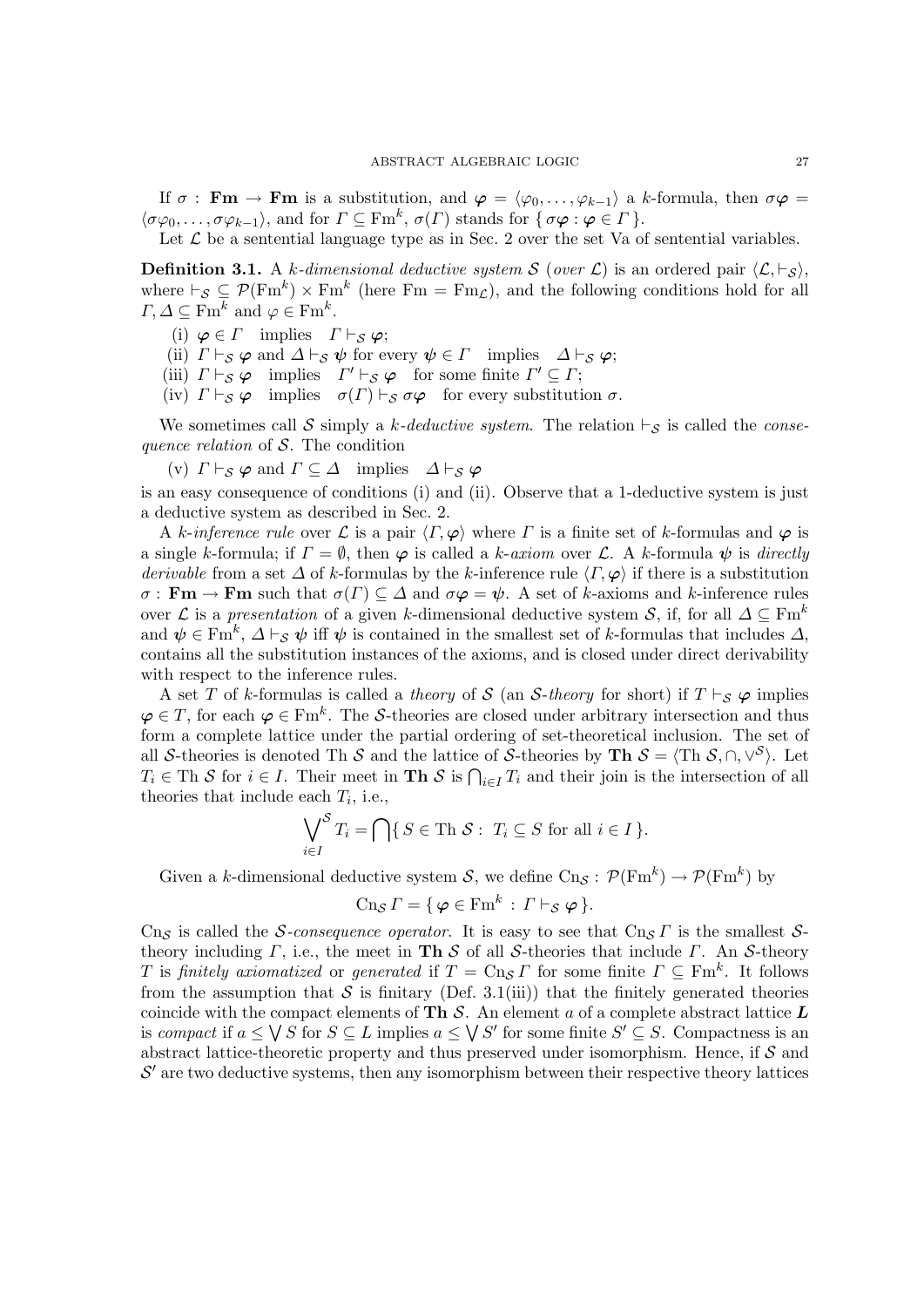Th  $S$  and Th  $S'$  must map finitely generated theories into finitely generated theories. We will make essential use of this fact later.

An abstract lattice  $\boldsymbol{L}$  is *algebraic* if it is complete and every element is the join of compact elements, where an element a is *compact* if, for every  $X \subseteq L$ ,  $a \le \bigvee X$  implies  $a \le \bigvee X'$ for some finite  $X' \subseteq X$ . Since the assumption that S is finitary guarantees that every S-theory is the join of finitely generated theories, a theory is compact in Th  $S$  iff it is finitely generated. Thus  $\text{Th } S$  is always algebraic.

For a discussion of algebraic lattices and their connection with consequence relations (more generally, closure operators) see [22] or [103].

Clearly the consequence relation  $\vdash_{\mathcal{S}}$  can be recovered from both the set of theories Th S and the consequence operator  $C_{\text{D},\mathcal{S}}$ ; hence  $\vdash_{\mathcal{S}}$ , Th S, and  $C_{\text{D},\mathcal{S}}$  are interderivable in a natural sense, and in fact the deductive system  $S$  is sometimes alternatively defined either as the pair  $\langle \mathcal{L}, \text{Th} \mathcal{S} \rangle$  or the pair  $\langle \mathcal{L}, \text{Cn}_{\mathcal{S}} \rangle$ . The following theorem provides a useful characterization of the set of theories of a k-deductive system.

**Theorem 3.2.** A set C of subsets of  $\text{Fm}^k$  is the set of theories of some k-deductive system iff the following conditions hold.

- (i) C is closed under arbitrary intersection, i.e.,  $\bigcap X \in \mathcal{C}$  for every  $X \subseteq \mathcal{C}$ ;
- (ii) C is closed under directed unions, i.e.,  $\bigcup X \in \mathcal{C}$  for every  $X \subseteq \mathcal{C}$  that is upwarddirected in the sense that, for every pair  $T, T' \in X$ , there is a  $S \in \mathcal{C}$  such that  $T, T' \subseteq S$ ; and
- (iii) C is closed under inverse images of substitutions, i.e., if  $T \in \mathcal{C}$ , then  $\sigma^{-1}(T) \in \mathcal{C}$ for every substitution  $\sigma : \mathbf{Fm} \to \mathbf{Fm}$  and every  $T \in X$ .

Alternatively, condition (iii) can be replaced by

(iii')  $C$  is closed under inverse images of surjective substitutions.

*Proof.*  $\implies$ . Let S be a k-deductive system. It is clear that Th S is closed under intersection Let  $\{T_i : i \in I\}$  be an upward-directed subset of ThS, and suppose  $\Gamma \vdash_S \varphi$  and  $\Gamma \subseteq$  $\bigcup_{i\in I} T_i$ .  $\Gamma' \vdash_{\mathcal{S}} \varphi$  for some finite  $\Gamma' \subseteq \Gamma$ . Since the set of  $T_i$  is upward-directed, there is  $a \, j \in I$  such that  $\Gamma' \subseteq T_j$ . Then  $\varphi \in T_j \subseteq \bigcup_{i \in I} T_i$ . So  $\bigcup_{i \in I} T_i$  is in Th S. Thus Th S is closed under directed unions. Finally, assume  $T \in Th \mathcal{S}$  and  $\sigma$  be a substitution. If  $\Gamma \vdash_{\mathcal{S}} \varphi$ and  $\Gamma \subseteq \sigma^{-1}(T)$ , then  $\sigma(\Gamma) \vdash_{\mathcal{S}} \sigma\varphi$  and  $\sigma(\Gamma) \subseteq T$ . So  $\sigma\varphi \in T$  and hence  $\varphi \in \sigma^{-1}(T)$ . Thus  $\sigma^{-1}(T) \in \text{Th } \mathcal{S}$ .

 $\leftarrow$ . Assume conditions (i), (ii), and (iii') hold. Define  $\Gamma \vdash_{\mathcal{C}} \varphi$  by the condition that, for every  $T \in \mathcal{C}$ ,  $\Gamma \subseteq T$  implies  $\varphi \in T$ . The first two conditions of Def. 3.1 (with  $\vdash_{\mathcal{C}}$  in place of  $\vdash_{\mathcal{S}}$ ) are obvious.

To see that 3.1(iii) holds, assume  $\Gamma \vdash_{\mathcal{C}} \varphi$ . For each  $\Gamma' \subseteq_{\omega} \Gamma$ , i.e., for each finite  $\Gamma' \subseteq \Gamma$ , let  $\text{Cn}_{\mathcal{C}}\Gamma' = \bigcap \{S \in \mathcal{C} : \Gamma' \subseteq S\}.$  Clearly  $\text{Cn}_{\mathcal{C}}\Gamma' \in \mathcal{C}$  since  $\mathcal{C}$  is closed under intersection. The set  $\{Cn_{\mathcal{C}}\Gamma': \Gamma' \subseteq_{\omega} \Gamma\}$  is obviously upward-directed. Thus  $U = \bigcup \{Cn_{\mathcal{C}}\Gamma':$  $\Gamma' \subseteq_{\omega} \Gamma$  } is a member of C. This implies  $\varphi \in U$  since  $\Gamma = \bigcup \{ \Gamma' : \Gamma' \subseteq_{\omega} \Gamma \} \subseteq U$ . Thus  $\boldsymbol{\varphi} \in \text{Cn}_{\mathcal{C}} \Gamma', \text{ i.e., } \Gamma' \vdash_{\mathcal{C}} \boldsymbol{\varphi}, \text{ for some } \Gamma' \subseteq_{\boldsymbol{\omega}} \Gamma.$ 

Finally, assume  $\sigma(\Gamma) \nvDash_{\mathcal{C}} \sigma\varphi$ . By what we just proved above  $\sigma(\Gamma') \nvDash_{\mathcal{C}} \sigma\varphi$  for every  $\Gamma' \subseteq_{\omega} \Gamma$ , since  $\sigma(\Gamma') \subseteq_{\omega} \sigma(\Gamma)$  for every substitution  $\sigma$ . Consider a fixed but arbitrary  $\Gamma' \subseteq_{\omega} \Gamma$ . Since there are only finitely many variables in  $\Gamma' \cup {\varphi}$ , there is a surjective substitution  $\sigma'$  such that  $\sigma\psi = \sigma'\psi$  for every  $\psi \in \Gamma' \cup {\{\varphi\}}$ . By assumption there is a  $T \in \mathcal{C}$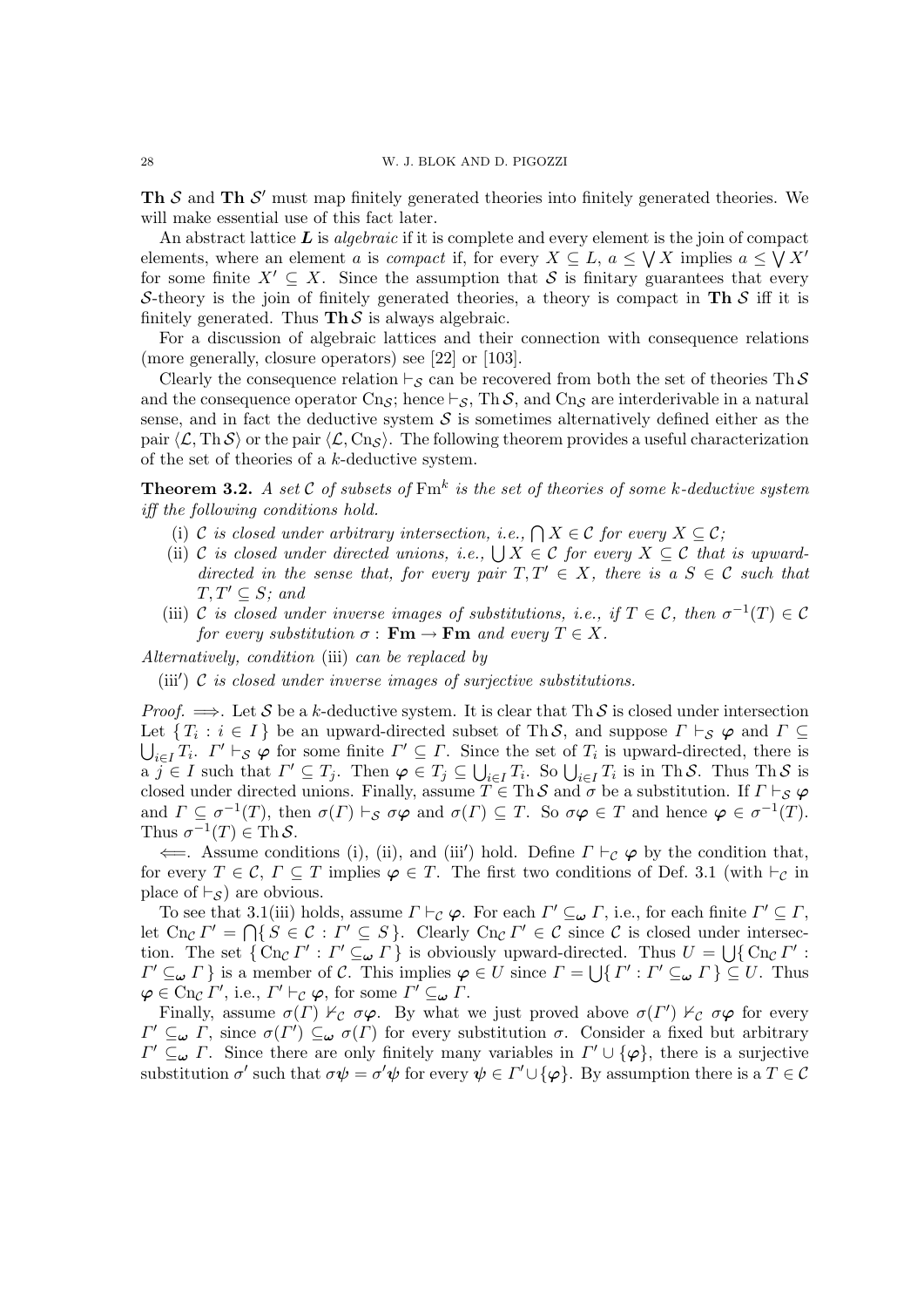such that  $\sigma'(I') \subseteq T$  and  $\sigma' \varphi \notin T$ . Thus,  $\Gamma' \subseteq \sigma'^{-1}\sigma'(\Gamma') \subseteq \sigma'^{-1}(T)$  and  $\varphi \notin \sigma'^{-1}(T)$ and  $\sigma'^{-1}(T) \in \mathcal{C}$  by hypothesis. Thus  $\Gamma' \nvdash_{\mathcal{C}} \varphi$  for every  $\Gamma' \subseteq_{\omega} \varphi$ , and hence  $\Gamma \nvdash \varphi$ . This establishes 3.1(iv). So  $S = \langle \mathcal{L}, \vdash_{\mathcal{C}} \rangle$  is a k-deductive system.

It remains only to show that  $C = Th \mathcal{S}$ . Suppose  $T \in Th \mathcal{S}$ . Then  $T \vdash_{\mathcal{C}} \varphi$  implies  $\varphi \in T$ , i.e.,  $C_{\text{D}s} T \subseteq T$  and hence  $C_{\text{D}s} T = T$ . So  $T \in \mathcal{C}$  since  $\mathcal{C}$  is closed under intersection. Conversely, assume  $T \in \mathcal{C}$ , i.e.,  $Cn_{\mathcal{C}} T = T$ . If  $T \vdash_{\mathcal{C}} \varphi$ , then  $\varphi \in Cn_{\mathcal{C}} T = T$ , so  $T \in$ Th  $S$ .

The connection between k-deductive systems and universal Horn logic is described in Note 3.1. A discussion of how Gentzen-style logical systems can be viewed as generalized deductive systems can be found in Note 3.2.

3.2. Matrix semantics for k-deductive systems. Let A be an algebra of type  $\mathcal{L}$ . A k-tuple  $\langle a_0, \ldots, a_{k-1} \rangle$  of elements of A will be called a k-element of A and denoted by boldface letters, e.g.,  $\mathbf{a} = \langle a_0, \ldots, a_{k-1} \rangle$ . A k-matrix over  $\mathcal{L}$  is a pair  $\mathfrak{A} = \langle \mathbf{A}, F \rangle$  where A is an L-algebra, and  $F \subseteq A^k$ . An L-matrix is thus just a 1-matrix over L. The elements of F are called the *designated k-elements* of the matrix. If  $\mathfrak A$  is a k-matrix, then A denotes its underlying algebra and  $F^{\mathfrak{A}}$  its set of designated k-tuples; the superscript " $\mathfrak{A}^{\mathfrak{A}}$ " on  $F^{\mathfrak{A}}$  is usually omitted.

We define the relation  $\vDash_{\mathfrak{A}}$  for a k-matrix  $\mathfrak{A}$  as in Sec. 2.3: if  $\Gamma \subseteq \mathrm{Fm}^k$  and  $\varphi \in \mathrm{Fm}^k$ , then we define  $\Gamma \vDash_{\mathfrak{A}} \varphi$  to be the relation that holds between  $\Gamma$  and  $\varphi$  if, for every interpretation  $\bar{a}$  of the variables of  $\Gamma \cup {\varphi}$  in A, we have

$$
\psi^{\mathbf{A}}(\bar{a}) \in F
$$
 for every  $\psi \in \Gamma$  implies  $\varphi^{\mathbf{A}}(\bar{a}) \in F$ .

The interpretation  $\varphi^{\mathbf{A}}(\bar{a})$  of  $\varphi$  in  $\mathbf{A}$  under the assignment  $\bar{a}$  is defined in the natural way: Let  $\varphi = \langle \varphi_0, \ldots, \varphi_{k-1} \rangle$ ; then we write  $\varphi = \varphi(p_0, \ldots, p_{n-1})$  to indicate that the variables of  $\varphi_i$ , for  $i < k$ , are all included in the list  $p_0, \ldots, p_{n-1}$ , and we write  $\varphi^{\mathbf{A}}(a_0, \ldots, a_{n-1})$ , or just  $\boldsymbol{\varphi}^{\boldsymbol{A}}(\bar{a})$ , for  $\langle \varphi_0^{\boldsymbol{A}}(a_0, \ldots, a_{n-1}), \ldots, \varphi_{k-1}^{\boldsymbol{A}}(a_0, \ldots, a_{n-1}) \rangle$ . Similarly, for  $\Gamma \subseteq \mathrm{Fm}^k$ ,  $\Gamma^{\boldsymbol{A}}(\bar{a})$ denotes  $\{\psi^{\mathbf{A}}(\bar{a}) : \psi \in \Gamma\}$ . Finally, for any class M of k-matrices,  $\Gamma \vDash_{\mathsf{M}} \varphi$  iff  $\Gamma \vDash_{\mathfrak{A}} \varphi$  for all  $\mathfrak{A} \in \mathsf{M}$ .

The definition of  $\models_{\mathfrak{A}}$  for k-matrices  $\mathfrak A$  can be reformulated in more algebraic terms as was done for 1-matrices in Sec. 2.3: If  $h : \mathbf{Fm} \to \mathbf{A}$  is a homomorphism and  $\boldsymbol{\varphi} = \langle \varphi_0, \ldots, \varphi_{k-1} \rangle$ is a k-formula, we write  $h\boldsymbol{\varphi} = \langle h\varphi_0, \ldots, h\varphi_{k-1} \rangle$ . Then  $\Gamma \vDash_{\mathfrak{A}} \boldsymbol{\varphi}$  iff

 $h\psi \in F$  for every  $\psi \in \Gamma$  implies  $h\varphi \in F$ , for every  $h : \mathbf{Fm} \to \mathbf{A}$ .

Let S be a k-dimensional deductive system. A k-matrix  $\mathfrak{A}$  is called a matrix model of S, or an S-matrix for short, if  $\Gamma \vdash_{\mathcal{S}} \varphi$  implies  $\Gamma \vDash_{\mathfrak{A}} \varphi$ , for all  $\Gamma \cup {\varphi} \subseteq \text{Fm}^k$ . A subset  $F \subseteq A^k$  is called an S-filter, or simply a filter when S is clear from context, if the matrix  $\langle A, F \rangle$  is an S-matrix. Thus the S-matrices are exactly the models (in the first-order sense) of the universal Horn theory  $H(S)$  in  $\mathcal{L}_D$  associated with S; see Note 3.1.

The set of S-filters on  $A$  is denoted by Fig. A. The S-filters on the formula algebra are exactly the S-theories; this is a consequence of the next lemma. The entire discussion of theories in Sec. 3.1 applies almost without exception to filters on an arbitrary algebra. In particular  $Fi_S A$  is closed under arbitrary intersection and forms an algebraic lattice, which we denote by  $\mathbf{Fi}_{\mathcal{S}}\mathbf{A}$ . For every  $X \subseteq A^k$  there is a smallest *S*-filter including X, called the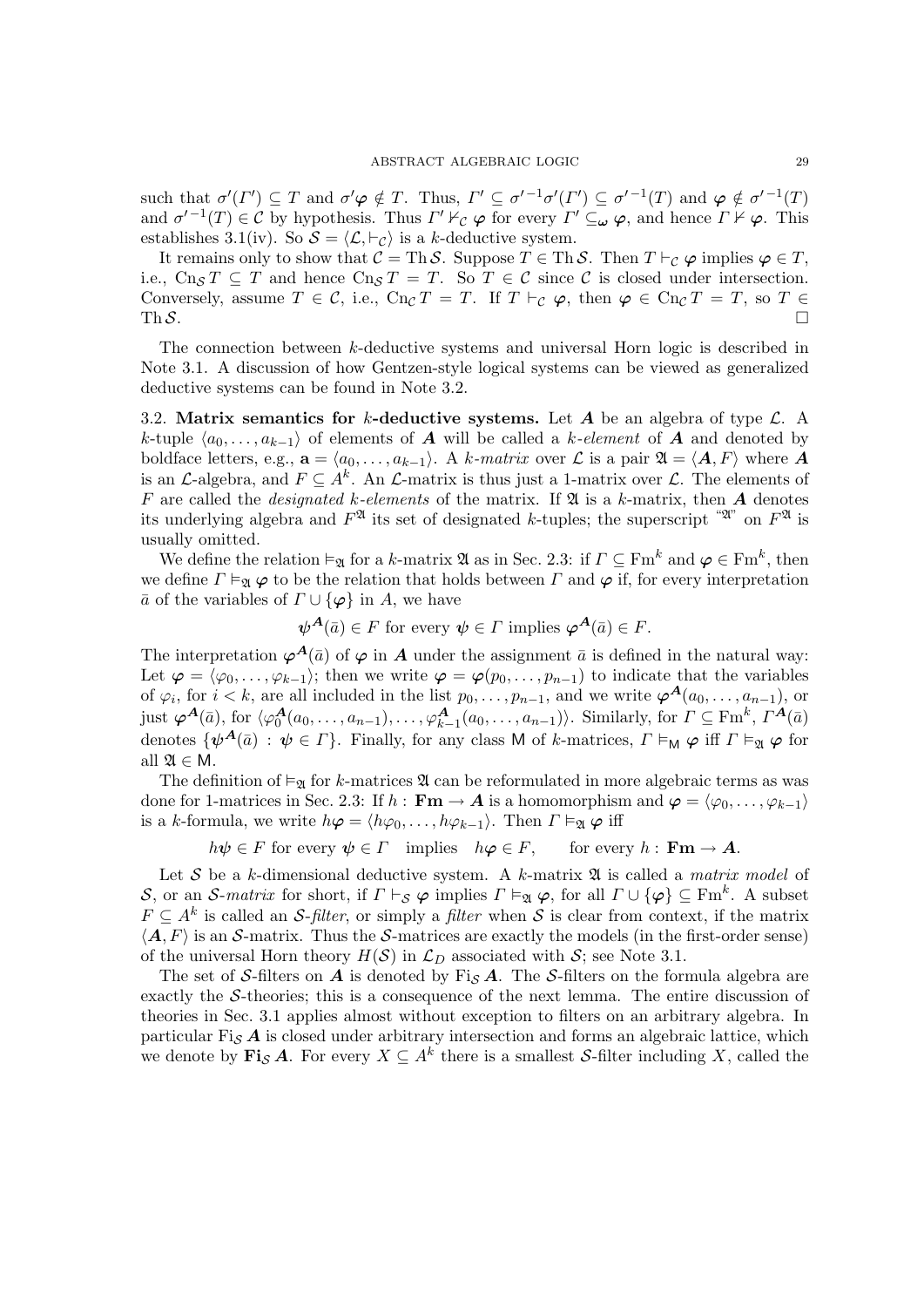S-filter generated by X. It is denoted by  $Fg^{\mathbf{A}}_{\mathcal{S}}X$ . The finitely generated filters coincide with the compact elements of  $\mathbf{Fi}_{\mathcal{S}}\mathbf{A}$ .

**Lemma 3.3.** Let S be a k-dimensional deductive system,  $\Gamma \subseteq \text{Fm}^k$ , and  $\varphi \in \text{Fm}^k$ . The following are equivalent.

- (i)  $\varphi \in C$ ng  $\Gamma$ , *i.e.*,  $\Gamma \vdash_S \varphi$ ,
- (ii) For all algebras **A**, and for all  $\bar{a} \in A^{\omega}$ ,  $\varphi^{\mathbf{A}}(\bar{a}) \in \mathrm{Fg}_{\mathcal{S}}^{\mathbf{A}}(\Gamma^{\mathbf{A}}(\bar{a}))$ ,
- (iii)  $\varphi \in \mathrm{Fg}^{\mathrm{Fm}} \Gamma$ .

*Proof.* The implication (i)  $\Rightarrow$  (ii) follows immediately from the definition of S-filter of A. The implication (ii)  $\Rightarrow$  (iii) is obvious since (iii) is a special case of (ii). It remains to show (iii) implies (i).

So suppose  $\Gamma \nvdash_S \varphi$ . Let  $\mathfrak{A} = \langle \mathbf{A}, T \rangle$  with  $\mathbf{A} = \mathbf{Fm}$  and  $T = {\psi : \Gamma \vdash_S \psi}$ . We claim that T is an S-filter of Fm. In order to show this, we need to verify that  $\mathfrak A$  is an S-matrix. Let  $\Delta \cup {\psi} \subseteq \text{Fm}^k$ , and assume  $\Delta \vdash_{\mathcal{S}} \psi$  and  $h : \textbf{Fm} \to \mathcal{A}$  such that  $h(\Delta) \subseteq T$ . Since  $A = \text{Fm}$ , h is a substitution. Thus by structurality,  $h(\Delta) \vdash_S h\psi$ , and hence  $h\psi \in T$ as well since T is an S-theory. So T is an S-filter. Thus  $Fg_S^{\mathbf{Fm}}\Gamma \subseteq T$  since oviously  $\Gamma \subseteq T$ . (They are actually equal, but we do not need this fact.) By assumption  $\varphi \notin T$ , so  $\varphi \notin \mathrm{Fg}^{\mathbf{Fm}}_{\mathcal{S}} \Gamma$ .  $\mathbb{F}_S^{\mathbf{m}}\Gamma.$ 

Note that  $\text{Cn}_{\mathcal{S}}\Gamma = \text{Fg}^{\text{Fm}}\Gamma$  for every  $\Gamma \subseteq \text{Fm}^k$ ; thus the S-theories are exactly the S-filters of the formula algebra.

The basic completeness theorem is now immediate.

**Theorem 3.4.** Let  $S$  be a k-dimensional deductive system and  $M$  the class of all matrix models of S. Then for all  $\Gamma \subseteq \text{Fm}^k$  and  $\varphi \in \text{Fm}^k$ , we have

$$
\Gamma \vdash_{\mathcal{S}} \varphi \quad \text{iff} \quad \Gamma \vDash_{\mathsf{M}} \varphi.
$$

Proof. The implication from left to right holds by definition of M. For the converse, if  $\Gamma \nvdash_S \varphi$ , let  $\mathfrak{A} = \langle A, T \rangle$  with  $A = \mathbf{Fm}$  and  $T = \text{Cn}_S \Gamma$ . By the previous lemma,  $\mathfrak{A}$  is a S-matrix. Clearly,  $\Gamma \nvDash_{\mathfrak{A}} \varphi$ , so  $\Gamma \nvDash_{\mathsf{M}} \varphi$ .

A generalized notion of matrix model has recently become an important area of investigation in abstract algebraic logic. The generalized matrix models of a deductive system  $\mathcal S$  are closely related to the Gentzen systems for  $\mathcal S$  discussed in Note 3.2. For more details see Note 3.3.

The notion of *completeness* established in this theorem is less significant than it may appear, at least from an algebraic point of view: Every  $k$ -deductive system is complete with respect to a class of matrices whose underlying algebra is absolutely free and hence satisfies no identities other than the equational tautologies  $\varphi \approx \varphi$ . Thus every deductive system has a matrix semantics whose underlying algebras have no meaningful structure and whose semantical significance lies exclusively in the sets of designated  $k$ -elements. Contrast this with the algebraic semantics for the various deductive systems we considered in Sec. 2.2. What we need is a more restricted notion of completeness that is applicable to deductive systems of the most general kind and that gives a semantics that is truly algebraic in the sense that the equational logic of the class of underlying algebras is correlated, to the extent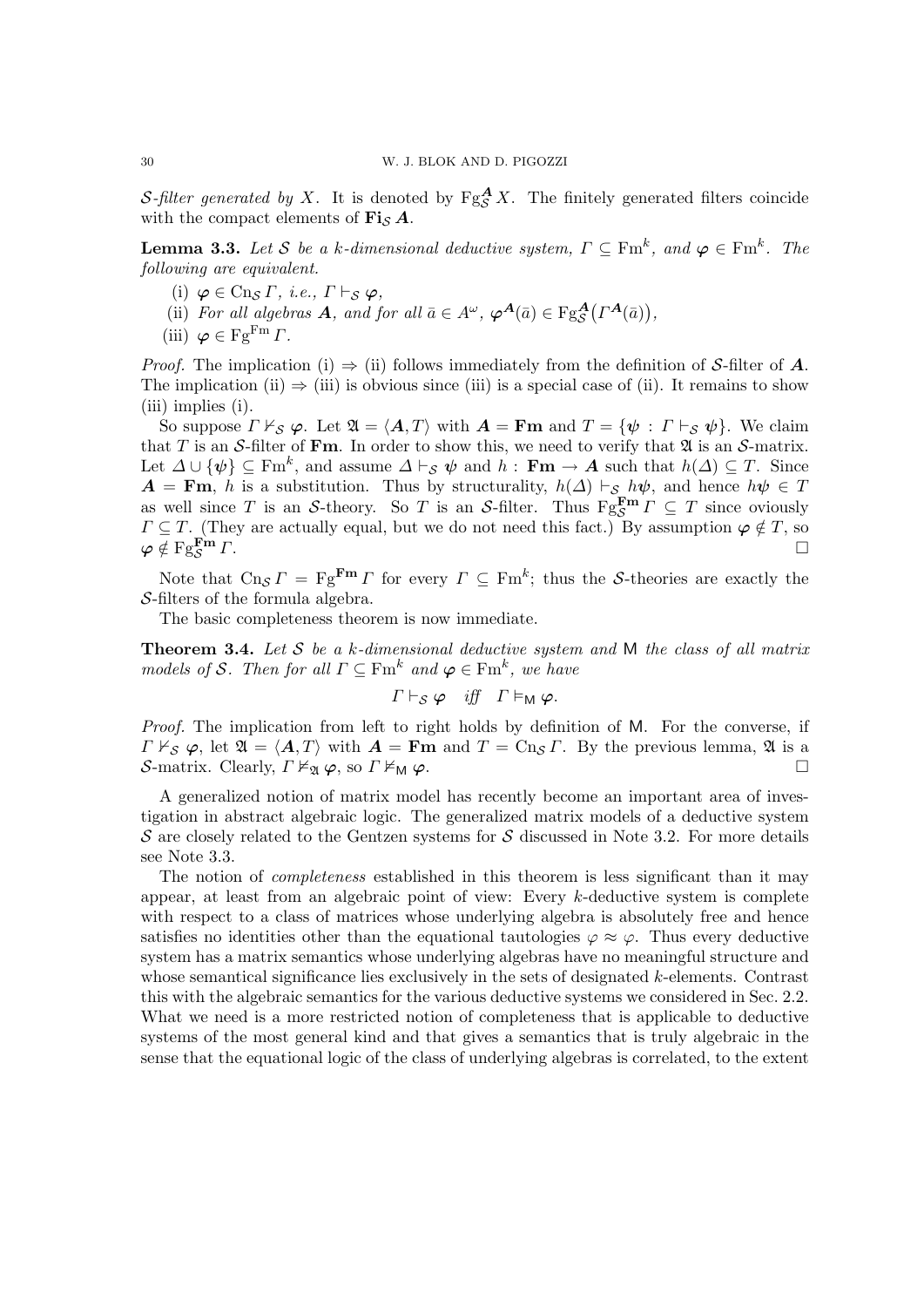this is possible, with the logical properties of the deductive system. It turns out that the key here is the notion of a reduced matrix, which we now consider.

Let  $\mathfrak A$  be a k-matrix,  $\mathfrak A = \langle A, F \rangle$ . A congruence  $\Theta$  of  $A$  is compatible with F if for all  $a, b \in A^k$ ,  $a_i \Theta b_i$  for  $i < k$  and  $a \in F$  imply  $b \in F$ , i.e., F is a union of Cartesian products of Θ-equivalence classes. We write  $\mathbf{a} \Theta^k \mathbf{b}$  as shorthand for the condition that  $a_i \Theta b_i$  for all  $i < k$ . Let  $\Phi$  and  $\Psi$  be two congruences of  $A$  that are compatible with F. Then the relative product

$$
\Phi|\Psi := \{ \langle a, b \rangle : \exists c \in A(\langle a, c \rangle \in \Phi \text{ and } \langle c, b \rangle \in \Psi) \}
$$

is also clearly compatible with F, and consequently, so is the join  $\Phi \vee \Psi = \bigcup_{k \leq \omega} \Phi^k \Psi$  in the lattice of congruences  $(\Phi |^0 \Psi = \mathbf{\Delta}_A)$ , the identity congruence, and  $\Phi |^{k+1} \Psi = (\Phi |^k \Psi)(\Phi | \Psi)$ . Thus the set of all congruences compatible with  $F$  is directed under set-theoretical inclusion and hence the union is again a compatible congruence. So the largest congruence of A compatible with  $F$  always exists.

**Definition 3.5.** Let  $\mathfrak{A} = \langle \mathbf{A}, \mathbf{F} \rangle$  be a k-matrix. The largest congruence on A compatible with F is called the Leibniz congruence of **A** over F and is denoted by  $\Omega^A F$ .

The following technical result expresses a very useful property of Leibniz congruences we will make use of later.

**Lemma 3.6.** Let A and B be L-algebras and  $h : A \rightarrow B$  a surjective homomorphism. Then for every  $F \subseteq B^k$ ,

$$
\Omega_{\boldsymbol{A}}(h^{-1}(F)) = h^{-1}(\Omega^{\boldsymbol{B}} F).
$$

Proof.  $h^{-1}(F) := \{ \langle a_0, \ldots, a_{k-1} \rangle : \langle h(a_0), \ldots, h(a_{k-1}) \rangle \in F \}.$  It is easy to check that  $h^{-1}(\mathbf{\Omega}^{\mathbf{B}} F)$  is a congruence on A compatible with  $h^{-1}(F)$ ; so  $\mathbf{\Omega}_{\mathbf{A}}(h^{-1}(F)) \supseteq h^{-1}(\mathbf{\Omega}_{\mathbf{B}} F)$ .

Let  $\Theta = h^{-1}(\mathbf{\Delta}_B)$ , the relation kernel of h.  $\Theta$  is compatible with  $h^{-1}(F)$ , so  $\Theta \subseteq$  $\Omega_{\mathbf{A}}(h^{-1}(F))$ . It follows that  $h(\Omega_{\mathbf{A}}(h^{-1}(F)))$  is a congruence of  $\mathbf{B}$  and, because h is surjective, that  $h^{-1}h(\Omega_A(h^{-1}(F))) = \Omega_A(h^{-1}(F))$ . So  $h(\Omega_A(h^{-1}(F)))$  is compatible with  $h h^{-1}(F)$ , which equals F since h is surjective. Thus  $h(\Omega_{A}(h^{-1}(F))) \subseteq \Omega_{B} F$ , and hence

$$
\Omega_{\mathbf{A}}(h^{-1}(F)) = h^{-1}h(\Omega_{\mathbf{A}}(h^{-1}(F))) \subseteq h^{-1}(\Omega_{\mathbf{B}} F).
$$

**Lemma 3.7.** Let  $\mathfrak{A} = \langle A, F \rangle$  be a k-matrix and  $a, b \in A$ . Then  $\langle a, b \rangle \in \Omega^A F$  iff, for each  $\varphi(x, y_0, \ldots, y_{n-1}) \in \text{Fm}^k$  and all  $c_0, \ldots, c_{n-1} \in A$ 

$$
\varphi^{\mathbf{A}}(a, c_0, \dots, c_{n-1}) \in F \quad \text{iff} \quad \varphi^{\mathbf{A}}(b, c_0, \dots, c_{n-1}) \in F.
$$

*Proof.* Let  $\Theta$  be the set of all pairs  $\langle a, b \rangle$  that satisfy the condition. Then  $\Theta$  is clearly an equivalence relation. To show it is a congruence relation, consider any  $\omega \in \mathcal{L}$  and let m be its rank. Suppose  $\langle a_i, b_i \rangle \in \Theta$  for each  $i < m$ . We must show  $\langle \omega^{\mathbf{A}}(a_0, \ldots, a_{m-1}, \omega^{\mathbf{A}}(b_0, \ldots, b_{m-1}) \rangle \in$ Θ, and since Θ is transitive, it suffices to show for each i < m that

$$
\langle \omega^{\mathbf{A}}(\bar{b}_{i}) \, \omega^{\mathbf{A}}(\bar{b}_{i}) \rangle \in \Theta,
$$

 $\Box$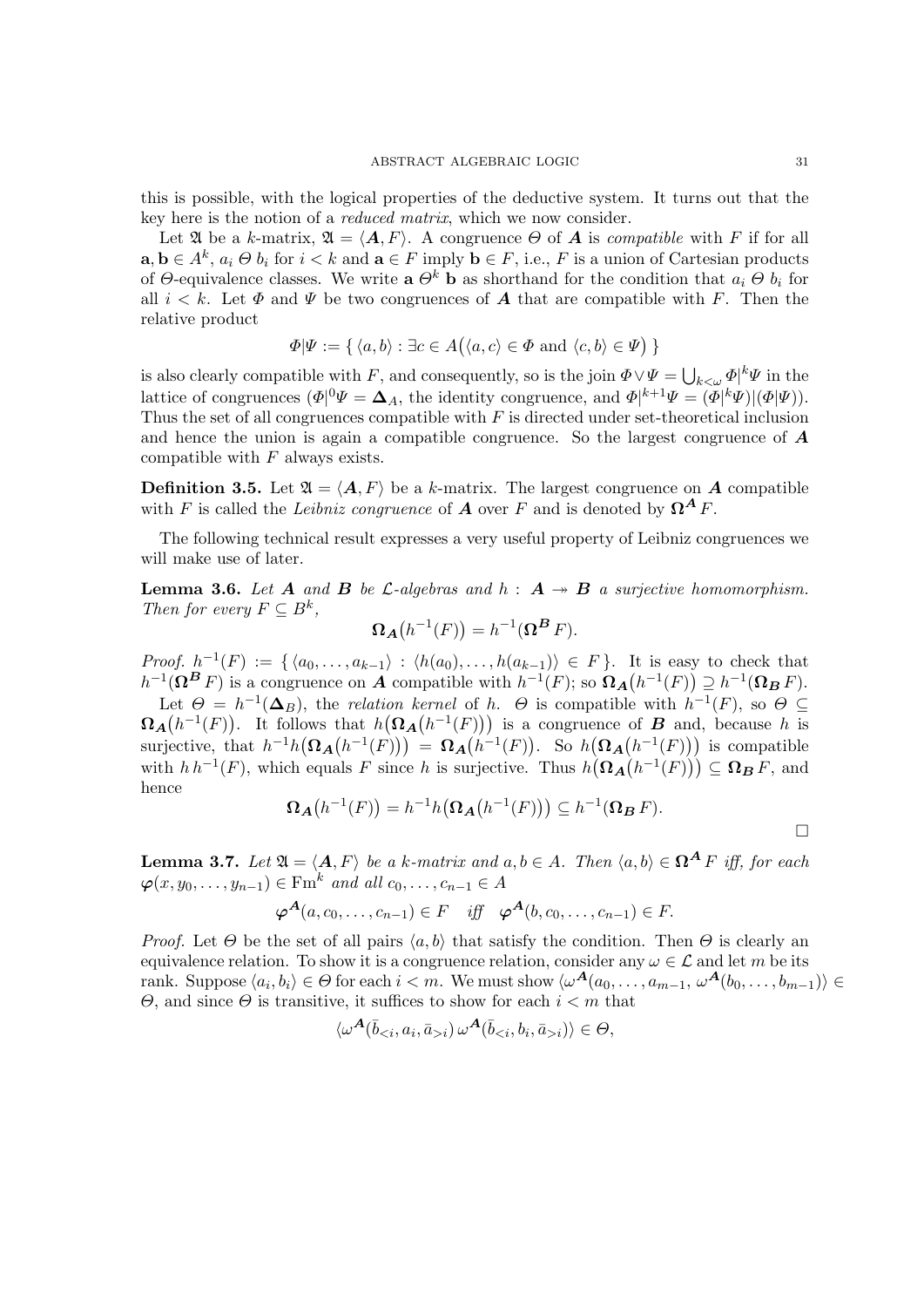where  $\bar{b}_{\leq i} = b_0, \ldots, b_{i-1}$  and  $\bar{a}_{\geq i} = a_{i+1}, \ldots, a_{m-1}$ . I.e., it suffices to show that for each  $\boldsymbol{\varphi}(x, y_0, \ldots, y_{n-1}) \in \mathrm{Fm}^k$  and all  $\bar{c} = c_0, \ldots, c_{n-1} \in A^m$ ,

$$
\varphi^{\mathbf{A}}(\omega^{\mathbf{A}}(\bar{b}_{\leq i}, a_{i}, \bar{a}_{>i}), \bar{c}) \in F \quad \text{iff} \quad \varphi^{\mathbf{A}}(\omega^{\mathbf{A}}(\bar{b}_{\leq i}, b_{i}, \bar{a}_{>i}), \bar{c}) \in F.
$$

Take  $\psi(x, z_0, \ldots, z_{i-1}, w_{i+1}, \ldots, w_{m-1}, y_0, \ldots, y_{n-1})$  to be  $\varphi(\omega \bar{z}_{i} x \bar{w}_{i+1}, \bar{y})$ . Then

$$
\varphi^{\mathbf{A}}(\omega^{\mathbf{A}}(\bar{b}_{i}), \bar{c}) = \psi^{\mathbf{A}}(a_{i}, \bar{b}_{i}, \bar{c}) \in F
$$
  
iff 
$$
\varphi^{\mathbf{A}}(\omega^{\mathbf{A}}(\bar{b}_{i}), \bar{c}) = \psi^{\mathbf{A}}(b_{i}, \bar{b}_{i}, \bar{c}) \in F.
$$

Thus  $\Theta$  is a congruence relation. To see  $\Theta$  is compatible with F, let  $\mathbf{a} \in F$ ,  $\mathbf{b} \in A^k$ , such that  $\mathbf{a} \Theta^k \mathbf{b}$ . In order to show  $\mathbf{b} \in F$  it suffices to show, for each  $i < k$ , that  $\langle \bar{b}_{\leq i}, a_i, \bar{a}_{>i} \rangle \in F$ implies  $\langle \bar{b}_{\leq i}, b_i, \bar{a}_{>i} \rangle \in F$ . To this end, choose  $\varphi$  to be the k-variable  $\varphi(x, \bar{y}_{\leq i}, \bar{z}_{>i}) =$  $\langle y_0, \ldots, y_{i-1}, x, z_{i+1}, \ldots, z_{k-1} \rangle$ . Then  $\boldsymbol{\varphi}^{\mathbf{A}}(a_i, \bar{b}_{i}) = \langle \bar{b}_{i} \rangle \in F$ , and hence

$$
\boldsymbol{\varphi^A(b_i, \bar{b}_{i})} = \langle \bar{b}_{i} \rangle \in F
$$

as well. We have thus shown that  $\Theta$  is both a congruence of  $\boldsymbol{A}$  and compatible with  $F$ , and conclude that  $\Theta \subseteq \Omega^A F$ .

Conversely, if  $\langle a, b \rangle \in \Omega^A F$ , then from the fact that  $\Omega^A F$  is a congruence relation it can be proved for each component  $\varphi_i$  of  $\varphi$  that  $\langle \varphi_i^{\mathbf{A}}(a, c_0, \ldots, c_{n-1}), \varphi_i^{\mathbf{A}}(b, c_0, \ldots, c_{n-1}) \rangle \in$  $({\Omega}^{\mathbf{A}} F)^k$ ; the proof is a straightforward induction on the length of  $\varphi_i$ . It follows by the compatibility condition that  $\varphi^{\mathbf{A}}(a, c_0, \ldots, c_{n-1}) \in F$  iff  $\varphi^{\mathbf{A}}(b, c_0, \ldots, c_{n-1}) \in F$ . Thus  $\Omega^{\mathbf{A}} F \subset \Theta$ .  $\Omega^A F \subseteq \Theta$ .

This lemma justifies the term "Leibniz congruence" for  $\Omega^A F$ . It formalizes the wellknown Leibniz criterion of equality according to which two objects of a domain are equal iff they have exactly the same properties:  $\varphi^{\mathcal{A}}(a, c_0, \ldots, c_{n-1}) \in F$  expresses the assertion that a has the "property"  $\varphi(x, y_0, \ldots, y_{n-1})$  relative to the "truth set" F and relative to the fixed but arbitrary system of objects  $c_0, \ldots, c_{n-1}$ . In other words,  $\Omega^A F$  can be viewed as the abstract relation of logical equivalence (relative to the "truth set"  $F$ ). This forms the basis of the abstraction of the classical Lindenbaum-Tarski process.

The characterization of the Leibniz congruence in the context of 1-deductive systems was first given in [126]. It has played an important role in the metatheory of sentential logic; see [138]. The term "Leibniz congruence" was first used in [13].

Let  $\mathbf{A}^* = \mathbf{A}/\mathbf{\Omega}^{\mathbf{A}} F$  and  $\mathfrak{A}^* = \langle \mathbf{A}^*, F/\mathbf{\Omega}^{\mathbf{A}} F \rangle$ . Observe that we must have  $\mathbf{\Omega}^{\mathbf{A}^*}(F/\mathbf{\Omega}^{\mathbf{A}} F) =$  $\mathbf{\Delta}_{A^*}$ , since otherwise the inverse image of  $\mathbf{\Omega}^{A^*}(F/\mathbf{\Omega}^A F)$  under the natural map from  $A$  to  $A^*$  would be a congruence of A that is compatible with F and strictly larger than  $\Omega^A F$ . A matrix  $\mathfrak{A} = \langle \mathbf{A}, F \rangle$  with the property  $\mathbf{\Omega}^{\mathbf{A}} F = \mathbf{\Delta}_{A}$  is called a *reduced* matrix; thus for any matrix  $\mathfrak A$  the quotient  $\mathfrak A^*$  is reduced.

It is easy to verify that for all  $\Gamma \cup \{\varphi\} \subseteq \text{Fm}^k$  and any matrix  $\mathfrak A$  we have

(4) 
$$
\Gamma \vDash_{\mathfrak{A}} \varphi \quad \text{iff} \quad \Gamma \vDash_{\mathfrak{A}^*} \varphi.
$$

To see this, suppose  $\Gamma \vDash_{\mathfrak{A}} \varphi$ . Let  $a_0^*, a_1^*, a_2^*, \ldots$  be an assignment of elements of  $\mathbf{A}^*$  to the variables  $p_0, p_1, p_2, \ldots$  of  $\Gamma \cup {\varphi}$  such that  $\psi^{A^*}(a_0^*, a_1^*, a_2^*, \ldots) \in F / \Omega^A F$  for all  $\psi \in \Gamma$ . Choose  $a_0, a_1, a_2, \dots \in A$  such that  $a_i^* = a_i/\Omega^A F$  for all i. By the basic property of congruences we have that  $\psi^{\mathbf{A}}(a_0, a_1, a_2, \dots) / \mathbf{\Omega}^{\mathbf{A}} F = \psi^{\mathbf{A}^*}(a_0^*, a_1^*, a_2^*, \dots)$  for every  $\psi \in \Gamma$ . Consequently, since  $\Omega^A F$  is compatible with  $F, \psi^A(a_0, a_1, a_2, ...) \in F$  for every  $\psi \in \Gamma$ ,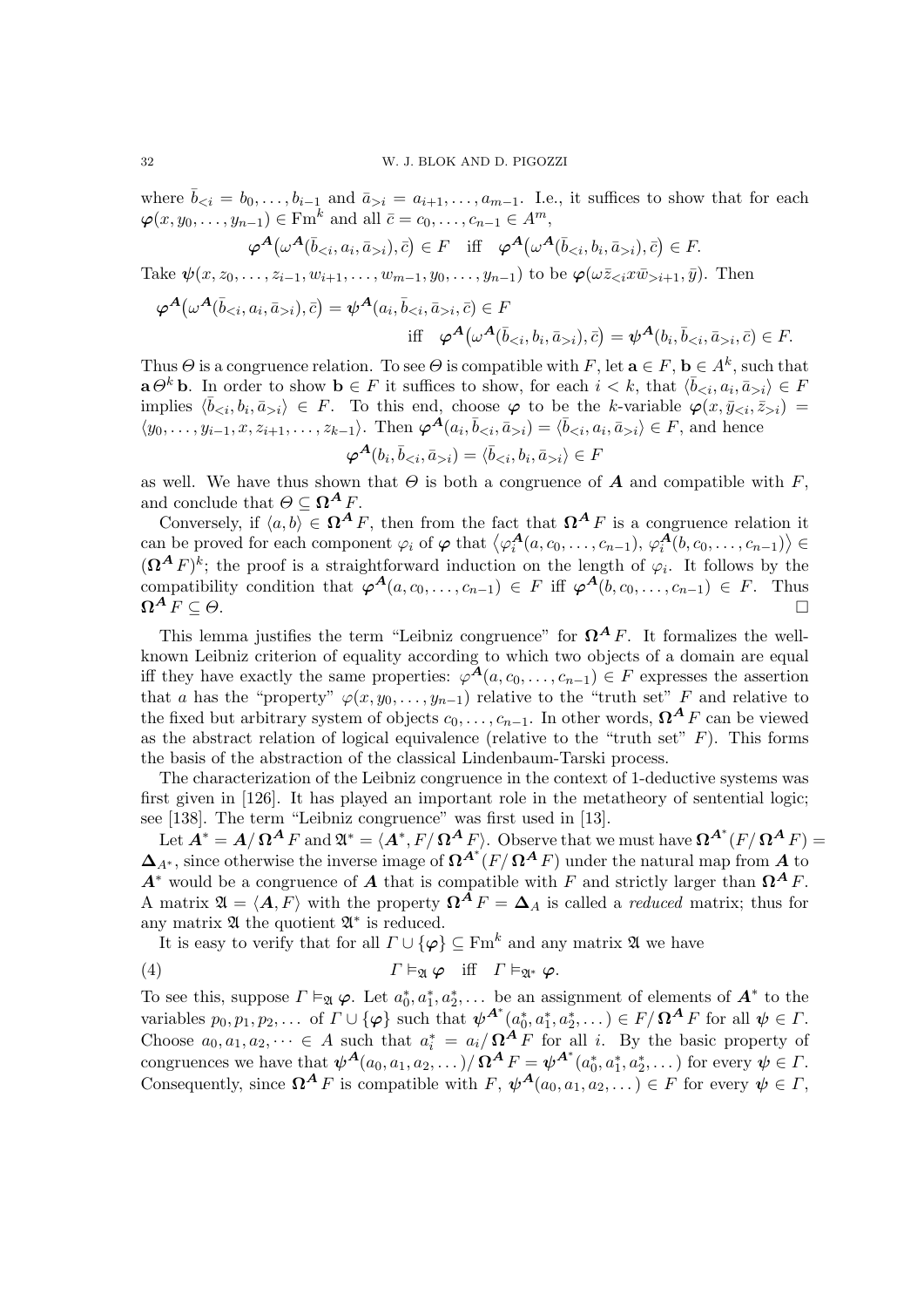and hence  $\boldsymbol{\varphi}^{\boldsymbol{A}}(a_0,a_1,a_2,\dots) \in F$  and thus  $\boldsymbol{\varphi}^{\boldsymbol{A^*}}(a_0^*,a_1^*,a_2^*,\dots) \in F/\boldsymbol{\Omega}^{\boldsymbol{A}} F$ . This verifies the implication from left to right in (4). The proof of the implication in the opposite direction is verified in a similar manner.

This yields the following sharpening of Thm. 3.4:

**Theorem 3.8.** Let S be a k-dimensional deductive system and  $M^*$  the class of all reduced *S*-matrices. Then for all  $\Gamma \cup \{\varphi\} \subseteq \text{Fm}^k$  we have

$$
\Gamma \vdash_{\mathcal{S}} \varphi \quad \text{iff} \quad \Gamma \vDash_{\mathsf{M}^*} \varphi.
$$

The algebraic completeness theorems given in Sec. 2.2 for the 1-dimensional deductive systems CPC, IPC, BCK, K,  $S5<sup>G</sup>$ , PR<sub>ω</sub>, and GR can all be viewed as special cases of Theorem 3.8 in a sense we now explain. Consider for example a CPC-matrix  $\mathfrak{A} = \langle \mathbf{A}, F \rangle$ . We observe first of all that, for all  $a, b \in A$ ,

$$
\langle a, b \rangle \in \Omega^A F \quad \text{iff} \quad a \leftrightarrow^A b \in F.
$$

To see this let  $\equiv_F = \{ \langle a, b \rangle : a \leftrightarrow^{\mathbf{A}} b \in F \}$ . Then  $\equiv_F$  is a congruence relation on  $\mathbf{A}$ . This is established by essentially the same argument we outlined in Sec. 2.2.1 to show that  $\equiv_T$  is a congruence relation on **Fm** for an arbitrary CPC-theory T. Note also that for the same reason the quotient  $A/\equiv_F$  is a Boolean algebra. By modus ponens,  $a \leftrightarrow^A b, a \in F$ implies  $b \in F$ . So  $\equiv_F$  is compatible with F and hence  $\equiv_F \subseteq \Omega^{\mathbf{A}}F$ . Conversely, assume  $\langle a, b \rangle \in \Omega^A F$ . Then  $\langle a \leftrightarrow^A a, a \leftrightarrow^A b \rangle \in \Omega^A F$  since  $\Omega^A F$  is a congruence relation. But  $a \leftrightarrow^{\mathbf{A}} a \in F$ , and hence  $a \leftrightarrow^{\mathbf{A}} b \in F$  by the compatibility of  $\Omega^{\mathbf{A}} F$  with F. So  $a \equiv_F b$ . This shows that  $\mathbf{\Omega}^{\mathbf{A}} F = \equiv_F$ .

Since  $p \leftrightarrow (p \leftrightarrow \top)$  is a tautology,  $a \leftrightarrow^{\mathbf{A}} \top^{\mathbf{A}} \in F$  for every  $a \in F$ , and thus  $\langle a, \top^{\mathbf{A}} \rangle \in$  $\Omega^A F$  for every  $a \in F$ , i.e,  $\top^A/\Omega^A F = F$ . Hence the reduced CPC-matrices are all of the form  $\langle A, \{A^{\dagger}\}\rangle$ , with A a Boolean algebra. This shows that, for  $\Gamma \cup {\varphi} \subseteq Fm$ , the semantic entailment relation  $\Gamma \approx \top \vDash_{\mathbf{A}} \varphi \approx \top$  defined in Sec. 2.2 is the same as the  $\Gamma \vDash_{\mathfrak{A}} \varphi$ defined above with  $\mathfrak{A} = \langle \mathbf{A}, \{ \top^{\mathbf{A}} \} \rangle$ . It also shows that every CPC-filter F on any algebra A, not necessarily a Boolean algebra, is the inverse image of a Boolean filter on the Boolean algebra  $\mathbf{A}^*$ , in fact of the trivial filter  $\{\top^{\mathbf{A}^*}\}.$ 

Similar reasoning applies to the examples IPC, BCK, K, S5<sup>G</sup>, and PR<sub>ω</sub>. If  $\langle \mathbf{A}, F \rangle$  is a GR-matrix, then  $F = e^{A}/\Omega^{A} F$ , and hence the reduced GR-matrices are of the form  $\langle A, \{e^{\mathbf{A}}\}\rangle$ , with **A** a group.

The completeness theorem for S5<sup>C</sup> (Thm. 2.19) can also be viewed as a special case of Thm. 3.8, but of a different kind because the filter of a reduced  $S_5^C$ -matrix need not be a singleton. Indeed, the reduced S5C-matrices are precisely the reduced filtered monadic algebras  $\langle \mathbf{A}, F \rangle$  defined in the paragraph before Thm. 2.19. To see this recall that F is a filter in the sense of Sec. 2.2 iff F is an  $S5<sup>C</sup>$ -filter, and it is an open filter in the sense of Sec. 2.2 iff it is an S5<sup>G</sup>-filter. Thus  $\langle \mathbf{A}, F \rangle$  is a filtered monadic algebra iff it is an S5<sup>C</sup>matrix whose underlying algebra is monadic, and it is reduced as a filtered monadic algebra iff F includes no proper  $S5<sup>G</sup>$ -filter.

Suppose  $\langle A, F \rangle$  is reduced as a filtered monadic algebra, and let  $G = \mathcal{T}^{\mathbf{A}} / \mathbf{\Omega}^{\mathbf{A}} F$ . G is clearly an  $S5^C$ -filter and since  $\Box^A \top^A = \top^A$  it is also an  $S5^C$ -filter. Consequently,  $G = {\mathsf{T}^{\mathbf{A}}}$ .  $\Omega^{\mathbf{A}} F$  is trivially compatible with  $G$ , so  $\Omega^{\mathbf{A}} F \subseteq \Omega^{\mathbf{A}} G = \Delta_A$ , and hence  $\langle A, F \rangle$  is reduced as an S5<sup>C</sup>-matrix.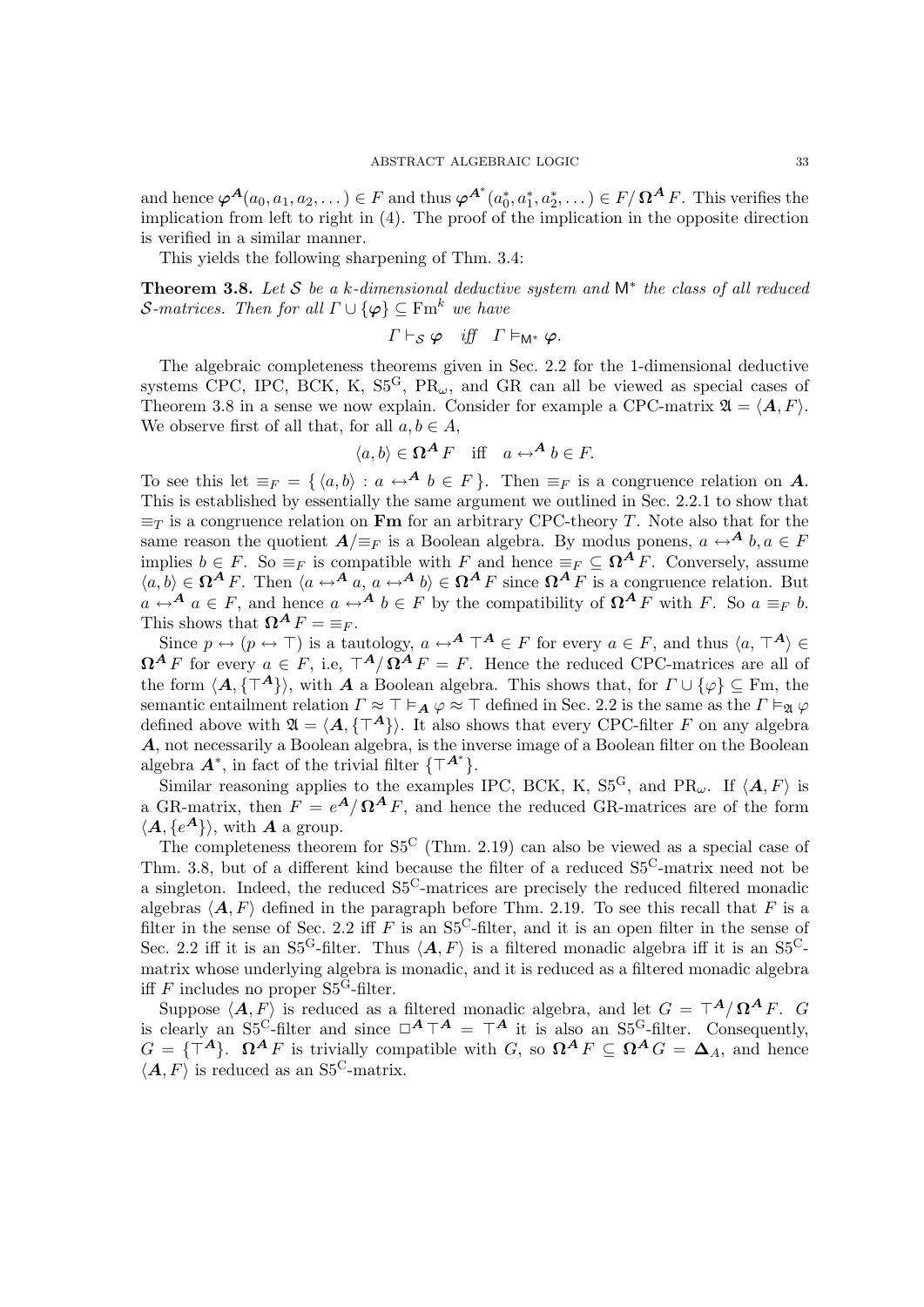Suppose conversely that  $\langle A, F \rangle$  is not reduced as a filtered monadic algebra. Then F includes a proper S5<sup>G</sup>-filter G. Then  $\Omega^A G \neq \Delta_A$ . But  $\Omega^A G$  is also compatible with F since, if  $\langle a, b \rangle \in \Omega^A G$  with  $a \in F$ , then  $\top^A = a \to^A a$  and  $\langle a \to^A a, a \to^A b \rangle \in \Omega^A G$ , and hence  $a \to^{\mathbf{A}} b \in G \subseteq F$ . We can now conclude by modus ponens that  $b \in F$ . Thus  $\mathbf{\Omega}^{\mathbf{A}} F \supseteq \mathbf{\Omega}^{\mathbf{A}} G$  and hence  $\langle \mathbf{A}, F \rangle$  fails to be reduced as an S5<sup>C</sup>-matrix.

3.3. Examples. A number of different logics can either be viewed as 2-deductive systems or can be naturally reformulated as such. The most important example of a 2-deductive system is equational. A 2-formula  $\langle \varphi, \psi \rangle$  is to be interpreted in this context as the equation  $\varphi \approx \psi$ .

3.3.1. Free equational logic  $(\text{EQ}_\mathcal{L})$ . Let  $\mathcal{L} = {\omega_i : i \in I}$  be any language. The 2dimensional deductive system  $EQ_{\mathcal{L}}$  has for its axioms and rules:

(E1) 
$$
\langle p, p \rangle
$$
;  
\n(ER1)  $\frac{\langle p, q \rangle}{\langle q, p \rangle}$ ;  
\n(ER2)  $\frac{\langle p, q \rangle, \langle q, r \rangle}{\langle p, r \rangle}$ .  
\n(ER3 <sub>$\omega$</sub> )  $\frac{\langle p_0, q_0 \rangle, \dots, \langle p_{n-1}, q_{n-1} \rangle}{\langle \omega p_0, \dots, p_{n-1}, \omega q_0, \dots, q_{n-1} \rangle}$ , for each  $\omega \in \mathcal{L}$ , n the rank of  $\omega$ .

The subscript  $\mathscr{L}$ " on EQ<sub>L</sub> will normally be omitted if clear from context.

A EQ-matrix is a 2-matrix  $\mathfrak{A} = \langle A, \Theta \rangle$ , where **A** is an L-algebra and  $\Theta$  is a congruence relation on A. The set of congruences on A is denoted by Co A; thus Co  $A = \text{Fi}_{\text{EQ}} A$ . Let Θ and Φ be congruences of A. Then Φ is compatible with Θ (viewed as a set of designated pairs of elements of **A**) iff  $\Phi \subseteq \Theta$ . To see this assume first of all that  $\Phi \subseteq \Theta$ . If  $\langle a_1, b_1 \rangle \in \Theta$ and  $a_1 \Phi a_2$  and  $b_1 \Phi b_2$ , then  $\langle a_2, b_2 \rangle \in \Theta$  by the transitivity of  $\Theta$ . So  $\Phi$  is compatible with **A.** Assume conversely that  $\Phi$  is compatible with **A**. Let  $\langle a, b \rangle \in \Phi$ .  $\langle a, a \rangle \in \Theta$  since  $\Theta$  is reflexive. Thus from  $\langle a, b \rangle, \langle a, a \rangle \in \Phi$  and compatibility we have  $\langle a, b \rangle \in \Theta$ . So  $\Phi \subseteq \Theta$ .

Thus  $\Omega^A \Theta = \Theta$  for every congruence  $\Theta$ , and hence the reduced EQ-matrices are all of the form  $\langle A, \Delta_A \rangle$ . For a 2-formula  $\varphi = \langle \varphi_0, \varphi_1 \rangle$  and a reduced EQ-matrix  $\mathfrak{A} = \langle A, \Delta_A \rangle$ , we have  $\vDash_{\mathfrak{A}} \varphi$  iff  $\varphi^{\mathbf{A}}(\bar{a}) = \langle \varphi_0^{\mathbf{A}}(\bar{a}), \varphi_1^{\mathbf{A}}(\bar{a}) \rangle \in \Delta_A$  for all  $\bar{a} \in A^{\omega}$  iff  $\vDash_{\mathbf{A}} \varphi_0 \approx \varphi_1$ . Satisfaction of a 2-formula in a reduced EQ-matrix A thus amounts to satisfaction of an equation in the underlying algebra  $\boldsymbol{A}$  of  $\boldsymbol{\mathfrak{A}}$ .

3.3.2. Applied equational logic  $(EQ(K))$ . See Note 3.4. We associate with any quasivariety K of type  $\mathcal L$  a 2-dimensional deductive system EQ(K). The reduced EQ(K)-matrices are of the form  $\langle A, \Delta_A \rangle$ , for  $A \in K$ .

EQ(K) is an extension of EQ, so it has (E1), (ER1), (ER2), and (ER3<sub>ω</sub>), for  $\omega \in \mathcal{L}$ , among its axioms and rules of inference. Let K be axiomatized by a set Id of identities and a set Qd of quasi-identities. Then adjoin to the axioms of EQ:

 $\langle \varphi, \psi \rangle$ , for every identity  $\forall \bar{p}(\varphi \approx \psi) \in \mathrm{Id}$ ,

and to the rules of inference of EQ:

$$
\frac{\langle \xi_0, \eta_0 \rangle, \ldots, \langle \xi_{n-1}, \eta_{n-1} \rangle}{\langle \varphi, \psi \rangle},
$$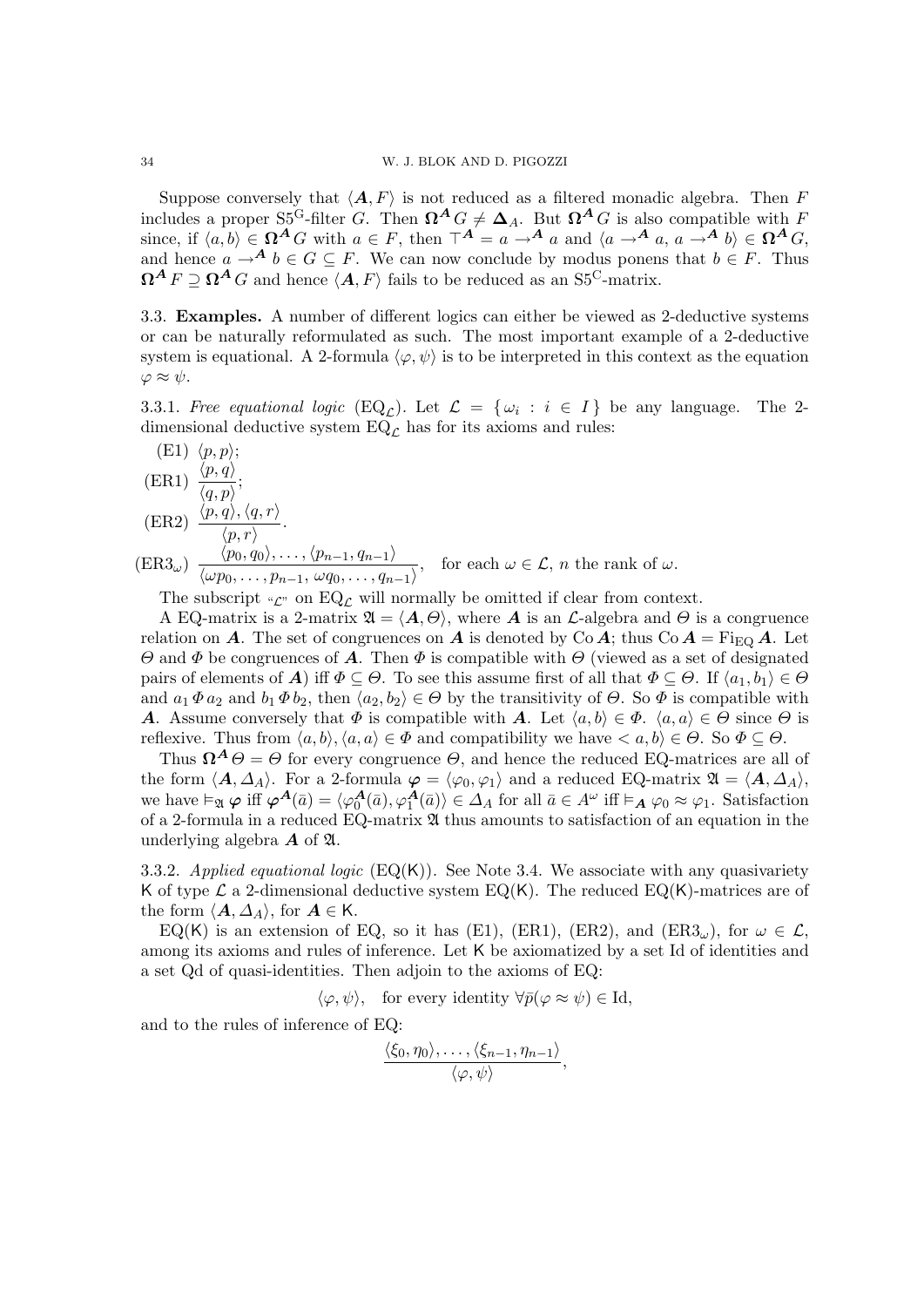for every quasi-identity  $\forall \bar{p}(\xi_0 \approx \eta_0 \& \cdots \& \xi_{n-1} \approx \eta_{n-1} \Longrightarrow \varphi \approx \psi) \in \text{Qd. Since Eq(K)}$ extends EQ, any EQ(K)-matrix  $\mathfrak A$  is of the form  $\langle A, \Theta \rangle$  with  $\Theta$  a congruence of A. The added axioms and rules stipulate that  $\langle A, \Theta \rangle$  is an EQ(K)-matrix iff  $A/\Theta \in K$ . A congruence with this property is said to be *relative to* K, or a K-congruence for short. The set of all K-congruences on A is denoted by  $C_{0K}A$ ; thus  $C_{0K}A = \text{Fi}_{E}\text{O}(K)A$ .

The reduced EQ(K)-matrices are precisely the matrices  $\langle A, \Delta_A \rangle$  such that  $A \in K$ . Note that it follows that EQ(K) does not depend on the particular axiomatization of K.

Conversely, if S is a 2-deductive system extending EQ, i.e.,  $\vdash_{\mathcal{S}} \supseteq \vdash_{\text{EQ}}$ , then the class of reduced S-matrices consists of all matrices  $\langle A, \Delta_A \rangle$ , where  $A \in K$  for some quasivariety K; in fact, K is the quasivariety defined by the identities and quasi-identities associated with the axioms and rules of S. Furthermore,  $S = EQ(K)$ . The quasivarieties over L are thus in one-one correspondence with the 2-deductive systems extending EQ.

The logic of partially ordered algebras can also be formalized as a 2-deductive system with the 2-formulas representing the partial ordering, i.e., the 2-formula  $\langle \varphi, \psi \rangle$  is now to be interpreted as the inequality  $\varphi \preccurlyeq \psi$ .

3.3.3. Free partially ordered logic  $(PO_{\mathcal{L}})$ . Let  $\mathcal{L} = {\{\omega_i : i \in I\}}$  be any language type. The axioms and rules of inference are the same as for the free equational logic except that the symmetry rule (ER1) is omitted. A 2-matrix  $\mathfrak{A} = \langle \mathbf{A}, F \rangle$  over  $\mathcal{L}$  is a PO<sub>L</sub>-matrix if A is an *L*-algebra and  $F \subseteq A^2$  is a reflexive, transitive relation, i.e., a quasiorder, with the property (guaranteed by the rules  $(ER3<sub>\omega</sub>)$ ) that each fundamental operation is monotone in each argument. Note that  $\Omega^A F = \{ \langle a, b \rangle : \langle a, b \rangle, \langle b, a \rangle \in F \}$ , and thus  $F/\Omega^A F$  is a partial order on  $A/\Omega^A F$ . In fact, the reduced PO<sub>L</sub>-matrices are precisely the partially ordered algebras of type L.

Applied partially ordered logics are obtained by adjoining extralogical axioms and rules to those of  $PO_{\mathcal{L}}$ . We consider two examples: semilattices, as ordered algebras, and a certain fragment of intuitionistic linear logic.

3.3.4. Semilattices (SL).  $\mathcal{L} = \{\wedge\}$  with  $\wedge$  binary.

 $(E1)$   $\langle p, p \rangle$ ;  $(SL1) \langle p, p \wedge p \rangle;$ (SL2)  $\langle p \wedge q, p \rangle$ ; (SL3)  $\langle p \wedge q, q \rangle$ ; (ER2)  $\frac{\langle p, q \rangle, \langle q, r \rangle}{\langle p, r \rangle}.$  $(\text{ER3}_{\wedge}) \frac{\langle p_0, q_0 \rangle, \langle p_1, q_1 \rangle}{\langle p_1, p_2 \rangle}$  $\frac{\langle p_0, q_0 \rangle, \langle p_1, q_1 \rangle}{\langle p_0 \wedge p_1, q_0 \wedge q_1 \rangle}.$ 

An alternative presentation of SL that corresponds more closely to the standard definition of semilattices is obtained by omitting (SL1) and replacing  $(ER3<sub>∧</sub>)$  by

(SLR1) 
$$
\frac{\langle r, p \rangle, \langle r, q \rangle}{\langle r, p \wedge q \rangle}
$$
.

The proof of equivalence of these two presentations illustrates the different view of semilattices we get by thinking of them as a partially ordered system rather than as an equational system. As an example we give a proof of  $(ER3<sub>\wedge</sub>)$  in the alternative presentation.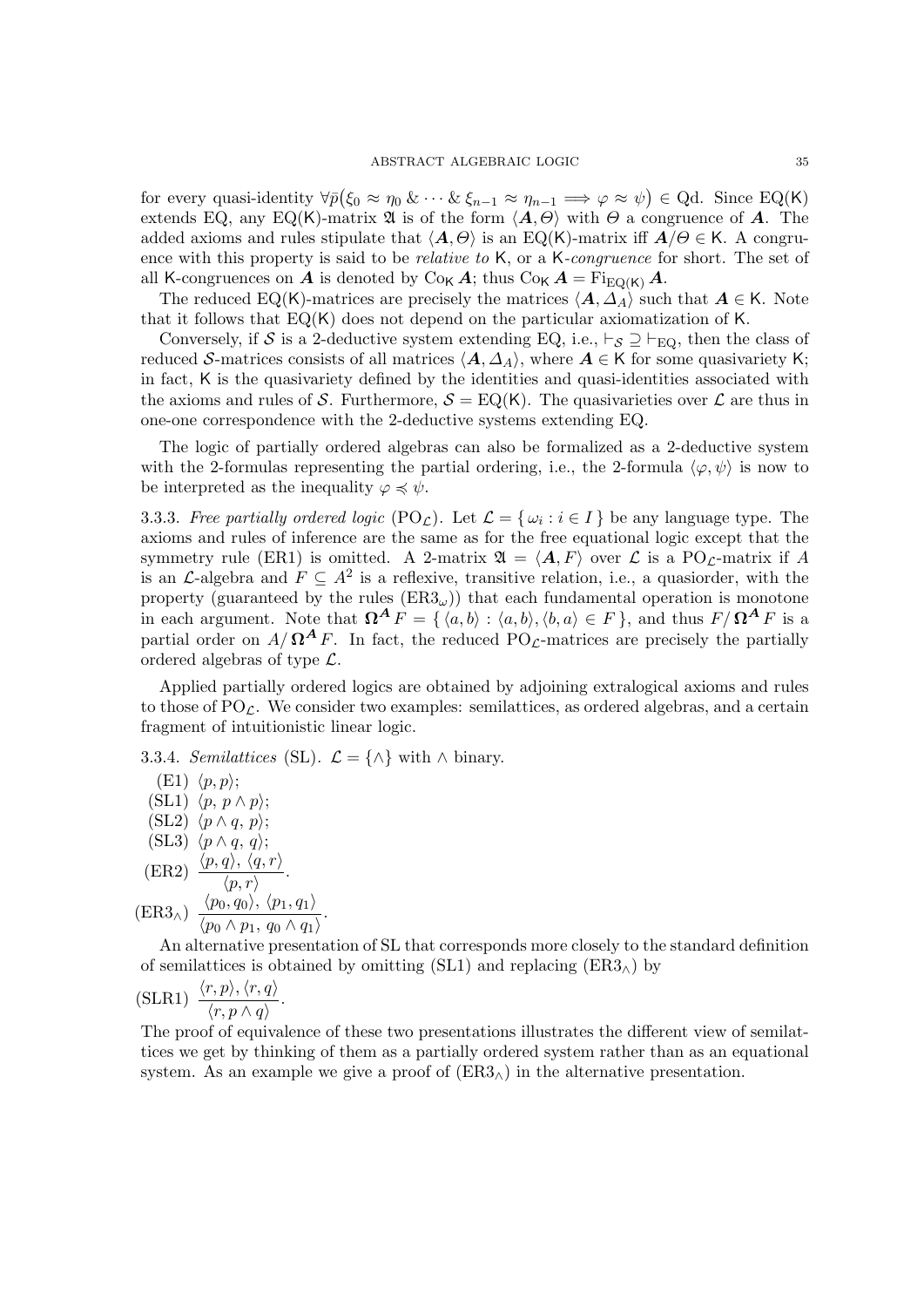- $(1)$   $\langle p_0, q_0 \rangle$ , assumption
- $(2)$   $\langle p_1, q_1 \rangle$ , assumption
- (3)  $\langle p_0 \wedge p_1, p_0 \rangle$ , (SL2)
- (4)  $\langle p_0 \wedge p_1, q_0 \rangle$ , (1), (3), and (ER2)
- (5)  $\langle p_0 \wedge p_1, q_1 \rangle$ , similar to proof of (4)
- (6)  $\langle p_0 \wedge p_1, q_0 \wedge q_1 \rangle$ , (4), (5), and (SLR1).

The SL-matrices are the 2-matrices  $\langle\langle A,\wedge\rangle,\leq\rangle$ , where  $\leq$  is a quasional ering of A such that  $a \wedge b$  is a maximal (but not necessarily unique) lower bound of a and b.  $\langle \langle A, \wedge \rangle, \leq \rangle$  is reduced precisely when  $\langle A, \wedge \rangle$  is a semilattice and  $\leq$  is the associated partial ordering.

The 2-deductive systems LA of *lattices* and DL of *distributive lattices*, both with  $\mathcal{L} =$ {∧,∨}, are extensions of SL by the obvious axioms and rules.

Sequent calculi form another natural class of multi-dimensional deductive system, although they are not finite dimensional; see Note 3.3. A sequent calculus, with a fusion connective that allows the set of formulas on the left-hand side of a sequent to be combined in a single formula, can be reformulated as a 2-deductive system. Here  $\langle \varphi, \psi \rangle$  stands for the sequent  $\varphi \Rightarrow \psi$  with a single formula on the left-hand side. Roughly speaking, a sequent calculus with this property constitutes a generalization of partially ordered logic in which the fundamental operations may be anti-monotone with respect to the ordering in some arguments. Linear logic (with the tensor connective ∗ as the fusion connective) is of this kind.

3.3.5.  $(*, \rightarrow)$ -fragment of linear logic  $(LL^{*,\rightarrow})$ .  $\mathcal{L} = \{*, \rightarrow\}$ , both binary operations.

(E1) 
$$
\langle p, p \rangle
$$
;  
\n(ER2)  $\frac{\langle p, q \rangle, \langle q, r \rangle}{\langle p, r \rangle}$ ;  
\n(ER3<sub>\*</sub>)  $\frac{\langle p_0, q_0 \rangle, \langle p_1, q_1 \rangle}{\langle p_0 * p_1, q_0 * q_1 \rangle}$ ;  
\n(LL1)  $\langle p * q, q * p \rangle$ ;  
\n(LL2)  $\langle p * (q * r), (p * q) * r \rangle$ ;  
\n(LL3)  $\langle (p * q) * r, p * (q * r) \rangle$ ;  
\n(LLR1)  $\frac{\langle p_0, q_0 \rangle, \langle p_1, q_1 \rangle}{\langle q_0 \rightarrow p_1, p_0 \rightarrow q_1 \rangle}$ ;  
\n(LLR2)  $\frac{\langle p * q, r \rangle}{\langle p, q \rightarrow r \rangle}$ ;  
\n(LLR3)  $\frac{\langle p, q \rightarrow r \rangle}{\langle p * q, r \rangle}$ .

The reduced  $LL^{*,-}$ -matrices  $\langle \langle A, *, \to \rangle, \leq \rangle$  are known as partially ordered commutative residuated semigroups.

3.3.6.  $(*, \rightarrow, \wedge)$ -fragment of linear logic  $(LL^{*, \rightarrow, \wedge})$ .  $\mathcal{L} = \{*, \rightarrow, \wedge\}$ . The axioms and rules of inference for  $LL^{*,\rightarrow,\wedge}$  are those of SL and  $LL^{*,\rightarrow}$  taken together.

BCK,  $LL^{*,-}$  and  $LL^{*,-},\Diamond$  are examples of what are called *substructural logics*. See Note 3.2.

A universal equational deductive system is discussed in Note 3.5.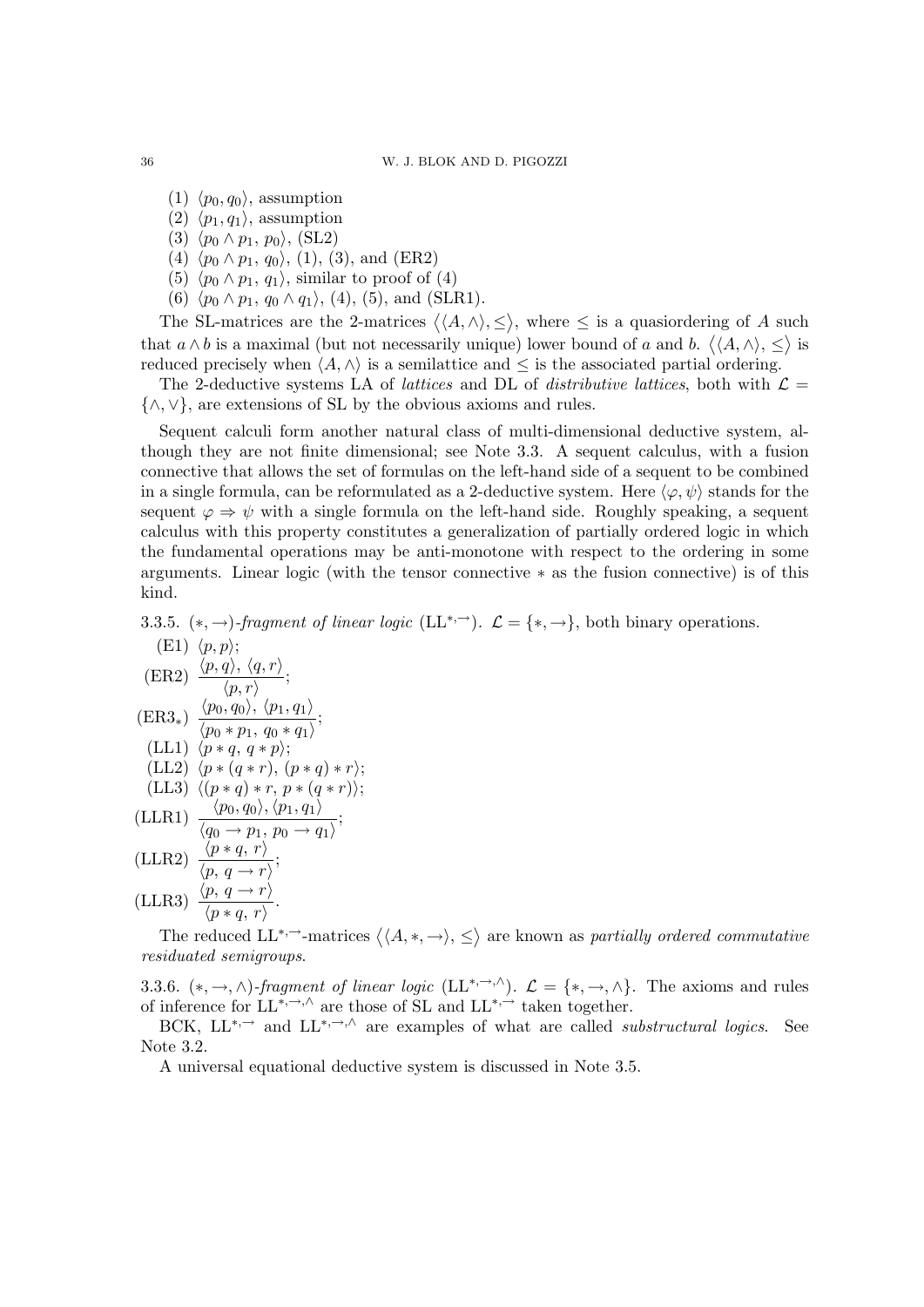3.4. Algebraic deductive systems. The deductive systems  $EQ(K)$  will play a crucial role in the definition of algebraizable deductive systems we consider below in Sec. 4. For any algebra **A** and set  $\Gamma \cup {\varphi}$  of 2-formulas we write

$$
\varGamma\vDash_{\langle\boldsymbol{A},\boldsymbol{\Delta}_A\rangle}\varphi
$$

more suggestively as

$$
\{\psi_0 \approx \psi_1 : \psi \in \Gamma\} \vDash_{\mathbf{A}} \varphi_0 \approx \varphi_1.
$$

Similarly, for a class K of algebras and  $\Gamma \cup {\varphi} \subseteq \text{Fm}^2$  we may write

$$
\Gamma \vDash_{\{ \langle A, \Delta_A \rangle : A \in \mathsf{K} \} } \varphi \quad \text{as} \quad \{ \psi_0 \approx \psi_1 : \psi \in \Gamma \} \vDash_{\mathsf{K}} \varphi_0 \approx \varphi_1.
$$

Observe that the relations  $\models_A$  and  $\models_K$  defined here are precisely the ones given in Sec. 2.1.2.

For the 2-dimensional deductive systems  $EQ(K)$ , where K a quasivariety, the completeness theorem for reduced matrix semantics, Thm. 3.8, thus assumes the following form.

**Theorem 3.9.** Let K be a quasivariety and  $\Gamma \cup {\varphi} \subseteq \text{Fm}^2$ . Then

 $\Gamma \vdash_{\text{EO}(K)} \varphi \quad \text{iff} \quad \{ \psi_0 \approx \psi_1 : \psi \in \Gamma \} \models_{\mathsf{K}} \varphi_0 \approx \varphi_1.$ 

For 2-deductive systems of the form  $EQ(K)$ , where K is a quasivariety, the completeness theorem for reduced matrix semantics thus yields a completeness theorem with respect to the class of *algebras*  $K$  in a natural way, and  $K$  is called an *algebraic semantics* for  $EQ(K)$ . Conversely, any 2-dimensional deductive system S such that  $\Gamma \vdash_{EQ(K)} \varphi$  iff  $\{\psi_0 \approx \psi_1 :$  $\psi \in \Gamma$   $\models$   $\kappa \varphi_0 \approx \varphi_1$  holds for some quasivariety K must be of the form EQ(K). These observations justify the following:

**Definition 3.10.** A 2-deductive system S is called *algebraic* if it is an extension of EQ, i.e.,  $S$  is of the form EQ(K) for some quasivariety K.

In Sec. 3.3.4 semilattices were viewed as the reduced matrix models of the applied partially ordered 2-deductive system SL, and hence as partially ordered sets endowed with a meet operation. They can also be viewed as the reduced matrix models of an applied equational system EQ(SL) where  $\mathcal{L} = \{\wedge\}$  and SL is the variety of semilattices. Here are the axioms and rules of inference for  $EQ(SL)$ . Notice that they are obtained by adjoining the usual equational axioms for semilattices to the axioms and rules of EQ.

(E1) 
$$
\langle p, p \rangle
$$
;  
\n(SL1)  $\langle p, p \wedge p \rangle$ ;  
\n(SL4)  $\langle p \wedge q, q \wedge p \rangle$ ;  
\n(SL5)  $\langle p \wedge (q \wedge r), (p \wedge q) \wedge r \rangle$ ;  
\n(ER1)  $\frac{\langle p, q \rangle}{\langle q, p \rangle}$ ;  
\n(ER2)  $\frac{\langle p, q \rangle, \langle q, r \rangle}{\langle p, r \rangle}$ ;  
\n(ER3<sub>∧</sub>)  $\frac{\langle p_0, q_0 \rangle, \langle p_1, q_1 \rangle}{\langle p_0 \wedge p_1, q_0 \wedge q_1 \rangle}$ .

In a similar way we obtain presentations of the equational systems  $EQ<sub>{\{\wedge,\vee\}}(LA)</sub>$  and  $EQ<sub>{\Lambda,\vee}</sub>$ (DL) for lattices and distributive lattices, respectively.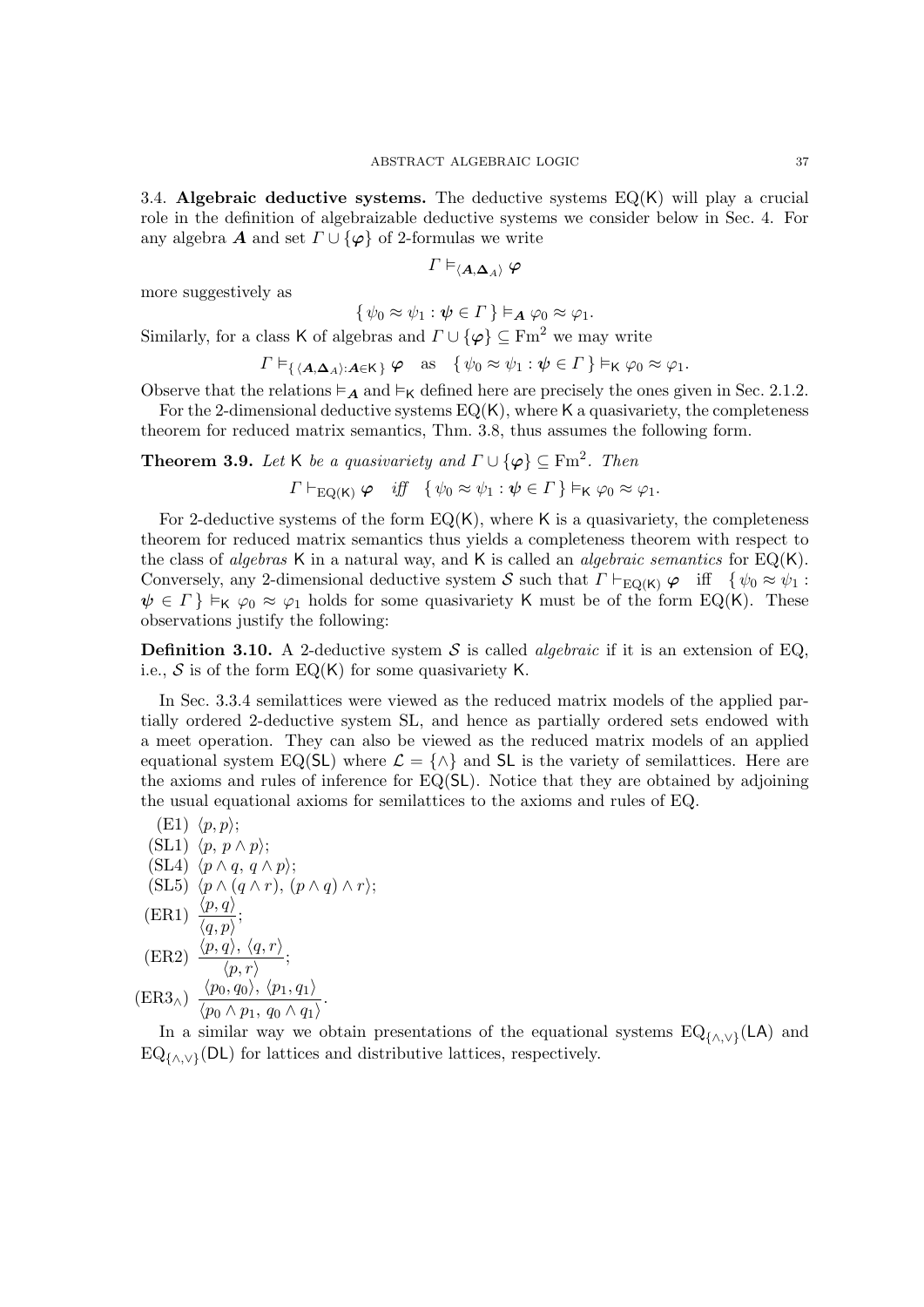We take the algebraic 2-deductive systems as the paradigm for an algebraizable deductive system in our theory of abstract algebraic logic. An arbitrary k-deductive system is defined to be algebraizable if it is equivalent to some algebraic system. The precise sense in which they are equivalent is discussed in Sec. 4.2 below.

3.5. The deduction-detachment theorem in  $k$ -deductive systems. We introduce an abstract version of the deduction theorem that makes sense for any k-deductive system. In Sec. 2 we saw several examples of the deduction theorem. In these examples the deduction theorem was always formulated as an equivalence, one implication of which was the deduction theorem proper. In those cases where the rule of detachment is the only rule of inference the implication in the other direction follows by a single application of detachment, but if other rules are present they are also involved in obtaining the opposite implication. For example, in the system  $S5<sup>G</sup>$  of modal logic the deduction theorem 2.15 assumed the form, for  $\Gamma \cup \{\varphi, \psi\} \subseteq \mathrm{Fm}$ ,

$$
\Gamma \cup \{\varphi\} \vdash_{\mathrm{S5^G}} \psi \quad \text{iff} \quad \Gamma \vdash_{\mathrm{S5^G}} \Box \varphi \to \psi.
$$

The implication from left to right is the deduction theorem for  $S5<sup>G</sup>$  proper. The implication from right to left is easily demonstrated as follows. Given  $\Gamma \cup {\varphi, \psi} \subseteq Fm$ , suppose  $\Gamma \vdash_{\text{SSG}} \Box \varphi \rightarrow \psi$ . From  $\Gamma \cup \varphi$  we infer  $\Box \varphi$  by the rule of necessitation, and then  $\psi$  by applying the rule of modus ponens to the formulas  $\Box \varphi$  and  $\Box \varphi \rightarrow \psi$ ; thus  $\Gamma \cup {\varphi}$   $\vdash_{\text{SSG}} \psi$ .

The implication from right to left can be viewed as a generalized detachment rule. To emphasize the fact that we are incorporating both implications in the abstract version of the deduction theorem we will speak of the *deduction-detachment theorem* rather than just the deduction theorem. We say a 1-dimensional deductive system  $S$  has the *deduction*detachment theorem (DDT) if there exists a finite set  $E(p,q) = \{\eta_0(p,q), \ldots, \eta_{m-1}(p,q)\}\$  of formulas in two variables such that, for all  $\Gamma \cup \{\varphi, \psi\} \subseteq \text{Fm}$ , we have

$$
\Gamma, \varphi \vdash_{\mathcal{S}} \psi
$$
 iff  $\Gamma \vdash_{\mathcal{S}} E(\varphi, \psi)$ .

Here  $\Gamma \vdash_S E(\varphi, \psi)$  is an abbreviation for the conjunction of the assertions  $\Gamma \vdash_S \eta_i(\varphi, \psi)$ ,  $i < m$ . If S has the DDT with respect to  $E(p,q)$ , we call  $E(p,q)$  a deduction-detachment set for S. In the examples of Sec. 2.2,  $E(p,q) = \{p \rightarrow q\}$  is a deduction-detachment set for each of CPC, IPC, and S5<sup>C</sup>, while for S5<sup>G</sup> we can take  $E(p,q) = {\square p \rightarrow q}.$ 

The generalization of the notion of a deduction-detachment set to  $k$ -dimensional deductive systems is straightforward. Let  $S$  be a k-deductive system and let

$$
\mathbf{p} = \langle p_0, \dots, p_{k-1} \rangle, \qquad \mathbf{q} = \langle q_0, \dots, q_{k-1} \rangle
$$

be k-variables.

**Definition 3.11.** Let S be a k-deductive system. A finite set of k-formulas in 2k variables  $E(\mathbf{p},\mathbf{q}) = \{\boldsymbol{\eta}_0(\mathbf{p},\mathbf{q}),\ldots,\boldsymbol{\eta}_{m-1}(\mathbf{p},\mathbf{q})\}$  is called a *deduction-detachment* set for S if, for all  $\Gamma \subseteq \mathrm{Fm}^k$ , and  $\boldsymbol{\varphi}, \boldsymbol{\psi} \in \mathrm{Fm}^k$ , we have

$$
\Gamma, \varphi \vdash_{\mathcal{S}} \psi
$$
 iff  $\Gamma \vdash_{\mathcal{S}} E(\varphi, \psi)$ .

 $\mathcal S$  has the *deduction-detachment theorem* (DDT, for short) if it possesses some deductiondetachment set.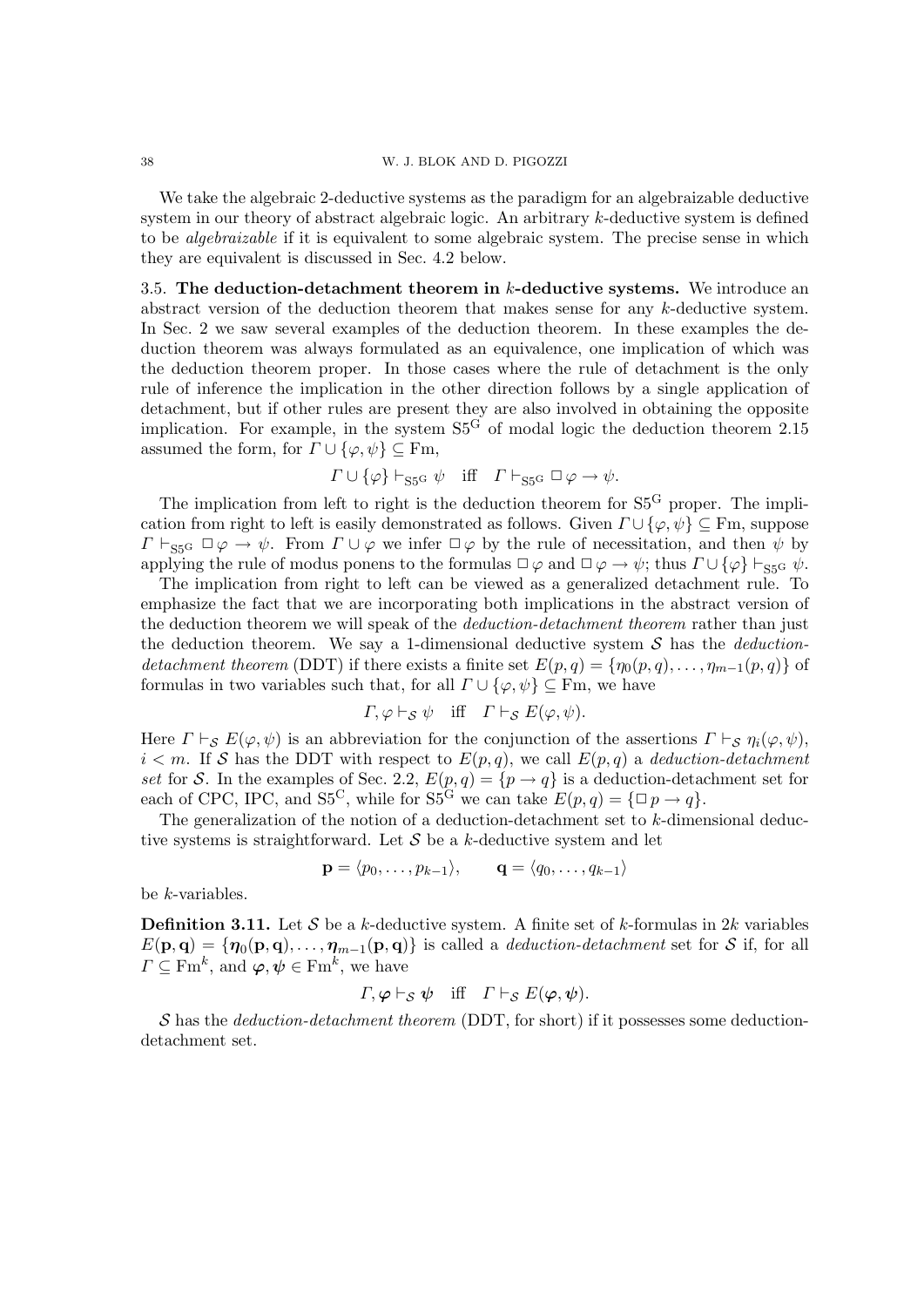#### ABSTRACT ALGEBRAIC LOGIC  $\hspace{2.5mm} 39$

For 1-deductive systems this definition reduces to the one given above.

In Sec. 5 we examine the DDT in the 2-deductive systems  $EQ(K)$  of applied equational logic defined in Sec. 3.3.2. For example the equational system  $EQ(DL)$  of distributive lattices has the deduction-detachment theorem with the deduction-detachment system  $\{\boldsymbol{\eta}_0(\mathbf{p},\mathbf{q}),\boldsymbol{\eta}_1(\mathbf{p},\mathbf{q})\}$  with  $\boldsymbol{\eta}_0(\mathbf{p},\mathbf{q}) = (p_0 \wedge p_1) \wedge q_0 \approx (p_0 \wedge p_1) \wedge q_1$  and  $\boldsymbol{\eta}_0(\mathbf{p},\mathbf{q}) =$  $(p_0 \vee p_1) \vee q_0 \approx (p_0 \vee p_1) \vee q_1$  (see Sec. 5.2.4). In Sec. 5 we prove that, for any quasivariety K, EQ(K) has the deduction-detachment theorem in the sense of Def. 3.11 if and only if the quasivariety K has equationally definable principal relative congruences (Thm. 5.4).

A local form of the deduction-detachment theorem for multi-dimensional deductive systems can also be formulated, but we will not need it in this paper; see Note 2.7. For more information on the DDT and its generalizations see Note 3.6.

#### 3.6. Notes.

Note 3.1. A k-dimensional deductive system can be viewed as a universal Horn theory with a single k-ary predicate. Let  $\mathcal L$  be the underlying sentential language of S. Let  $\mathcal L_D$ be the first-order language without equality whose extra-logical constants are the primitive connectives of  $\mathcal{L}$ , now thought of as operation symbols of the appropriate rank, together with a single predicate symbol D of rank k. With each axiom  $\varphi$  and each inference rule  $\langle {\{\psi_0, \ldots, \psi_{n-1}\}, \varphi \rangle}$  of S we associate respectively the universally quantified atomic sentence  $\forall \bar{p}(D\varphi)$  and the universal Horn sentence

$$
\forall \bar{p}(D\psi_0 \wedge \cdots \wedge D\psi_{n-1} \to D\varphi),
$$

where  $\bar{p}$  is a list of all variables occurring in  $\psi_0,\ldots,\psi_{n-1}$ , or  $\varphi$ . Let  $H(\mathcal{S})$  be the elementary (first-order, strict) universal Horn theory over  $\mathcal{L}_D$  axiomatized by these sentences. Then it can be shown that, for all  $\psi_0, \ldots, \psi_{n-1}, \varphi \in \text{Fm}_{\mathcal{L}}^k$ ,

$$
\psi_0, \ldots, \psi_{n-1} \vdash_S \varphi
$$
 iff  $\vdash_{H(S)} \forall \bar{p}(D\psi_0 \wedge \cdots \wedge D\psi_{n-1} \rightarrow D\varphi)$ ,

where  $\vdash_{H(S)}$  denotes consequence relative to  $H(S)$  in the usual first-order sense. Conversely, with every (strict) universal Horn theory H in the first-order language  $\mathcal{L}_D$  we can associate a deductive system  $\mathcal{S}(H)$  in the obvious way, that is, for every universally quantified atomic sentence  $\forall \bar{p}(D\varphi)$  among the axioms of H we take  $\varphi$  as an axiom of  $\mathcal{S}(H)$ , and for every universal Horn sentence

$$
\forall \bar{p}(D\psi_0 \wedge \cdots \wedge D\psi_{n-1} \to D\varphi)
$$

among the axioms of H we take  $\langle {\{\psi_0, \ldots, \psi_{n-1}\}, \varphi \rangle}$  to be a rule of  $\mathcal{S}(H)$ . For every universal Horn theory H we have  $H(S(H)) = H$ , and for every deductive system S,  $\mathcal{S}(H(\mathcal{S})) = \mathcal{S}$ .

We have restricted ourselves here to strict universal Horn logic with a single relation, but it should be clear that there is no essential difficulty in recasting any strict universal Horn logic as a generalized k-deductive system. For related results in this broader context see [23, 36, 42, 43, 44, 50, 51, 52, 119].

Note 3.2. Gentzen-style formalizations of logic can be viewed as a natural extension of the notion of k-deductive system. By an  $\omega$ -formula (of type  $\mathcal{L}$ ) we mean any finite nonempty sequence of formulas. In the context of Gentzen-style formalisms  $\omega$ -formulas are called sequents and often written  $\varphi_0, \ldots, \varphi_{k-1} \Rightarrow \varphi_k$  or in some similar form. The set of all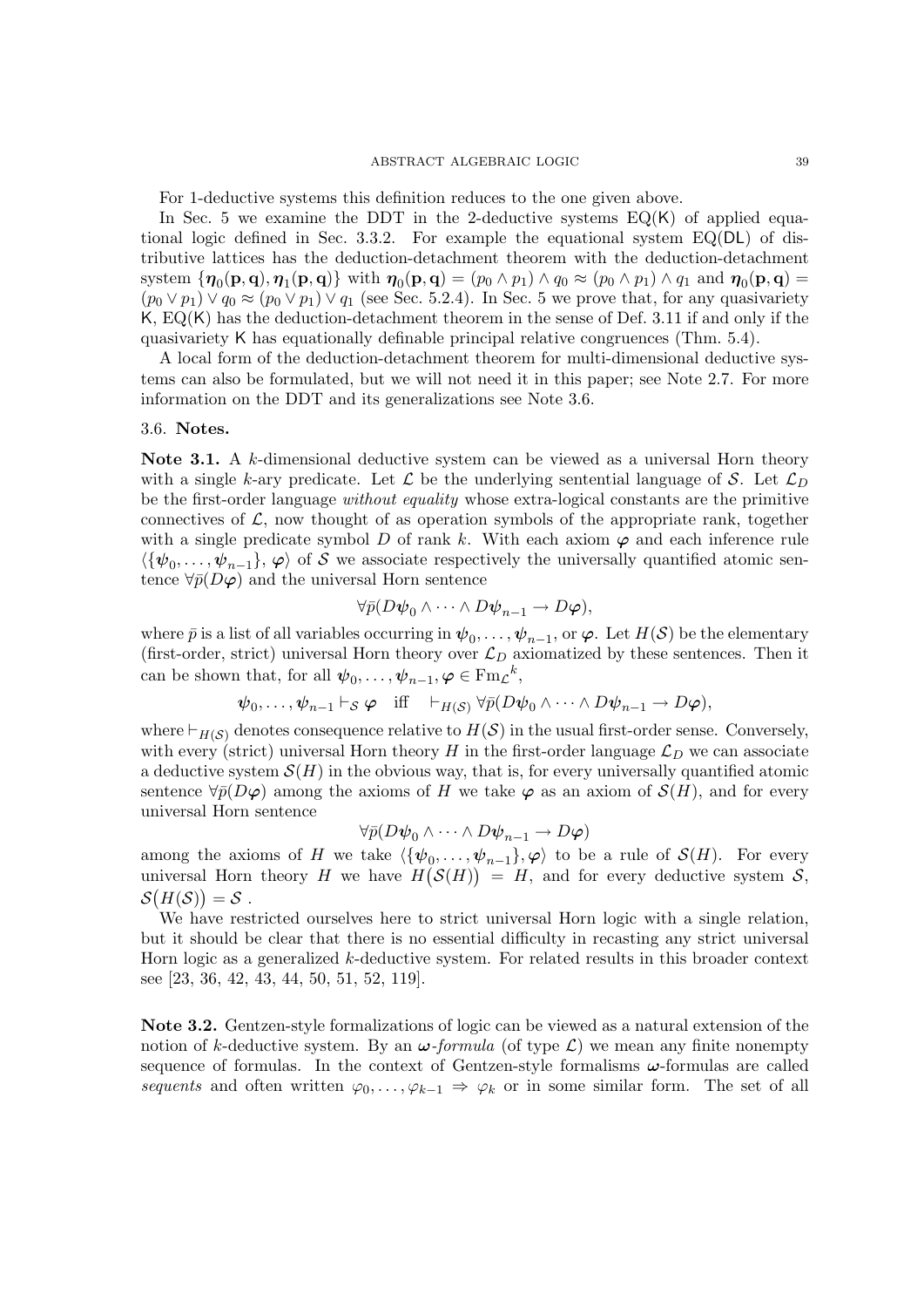sequents is denoted by  $\text{Fm}^{(\omega)}$ .  $\omega$ -deductive systems are defined in the same way as kdeductive systems but with sequents as the basic syntactic unit. More precisely, a  $\omega$ deductive system or a sequent calculus is a pair  $G = \langle \mathcal{L}, \vdash_{\mathcal{G}} \rangle$  where  $\vdash_{\mathcal{G}} \subseteq \mathcal{P}(\mathrm{Fm}^{(\boldsymbol{\omega})}) \times \mathrm{Fm}^{(\boldsymbol{\omega})}$ , satisfying the conditions  $(i)$ – $(iv)$  of Def. 3.1 mutatis mutandis. The following rules are often assumed to hold for  $\mathcal{G}.$ 

$$
\frac{\bar{\xi}, \psi, \vartheta, \bar{\xi'} \Rightarrow \varphi}{\bar{\xi}, \vartheta, \psi, \bar{\xi'} \Rightarrow \varphi} (exchange); \quad \frac{\bar{\xi}, \bar{\xi'} \Rightarrow \varphi}{\bar{\xi}, \psi, \bar{\xi'} \Rightarrow \vartheta} (weakening); \quad \frac{\bar{\xi}, \psi, \psi, \bar{\xi'} \Rightarrow \varphi}{\bar{\xi}, \psi, \bar{\xi'} \Rightarrow \vartheta} (contraction),
$$
\n
$$
\frac{\psi_0^0, \dots, \psi_{k_0-1}^0 \Rightarrow \varphi_0; \dots; \psi_0^{n-1}, \dots, \psi_{k_{n-1}-1}^{n-1} \Rightarrow \varphi_{n-1}; \varphi_0, \dots, \varphi_{n-1} \Rightarrow \vartheta}{\psi_0^0, \dots, \psi_{k_0-1}^0, \dots, \psi_0^{n-1}, \dots, \psi_{k_{n-1}-1}^{n-1} \Rightarrow \vartheta} (cut).
$$

Here  $\xi$  and  $\xi'$  represent arbitrary finite sequences of formulas and  $\bar{\xi}, \psi, \vartheta, \bar{\xi'}$  denotes the concatenation of the sequences  $\bar{\xi}$ ,  $\langle \psi, \vartheta \rangle$ , and  $\bar{\xi}'$ . The rules of exchange, weakening, and contraction together are called the structural rules (not to be confused with the structure axiom of k-deductive systems, Def. 3.1(iv)).  $\mathcal G$  is said to be a *Gentzen system* for a 1deductive system S if  $\psi_0, \ldots, \psi_{k-1} \vdash_S \varphi$  iff  $\psi_0, \ldots, \psi_{k-1} \Rightarrow \varphi$  is a theorem of G. Clearly in this case the structural and cut rules must hold in  $\mathcal{G}$ .

Historically sequent calculi have been used to characterize logics that are defined by a set of theorems, rather than by a consequence relation, and for which there is a connective  $\rightarrow$  with respect to which it is closed under modus ponens; recall that the modal logic S5 considered in Note 2.2 is an example of a logic of this kind. A sequent calculus  $\mathcal G$  is said to be a *Gentzen system* for a logic S of this kind if  $\psi_0 \to (\varphi_1 \to (\cdots \to (\varphi_{k-1} \to \varphi_k) \cdots))$ is theorem of S iff  $\psi_0, \ldots, \psi_{k-1} \Rightarrow \varphi$  is a theorem of G. In particular  $\varphi$  is a theorem of S iff  $\Rightarrow \varphi$  (i.e., the one-term sequent  $\langle \varphi \rangle$ ) is a theorem of G. A logic (that is characterized by its theorems and that has a connective  $\rightarrow$  such that theorems are closed under modus ponens) is said to be substructural if it has a Gentzen system that fails to satisfy all the structural rules. Important examples of nonstructural logics are relevance and entailment logics where weakening fails  $(1, 2)$ , B-C-K (its set of theorems) and related logics where contraction fails  $([112])$ , linear logic (the set of theorems of the 1-dimensional version) where both weakening and contraction fail ([71, 135]), and logics where all three of weakening, contraction, and exchange fail ([91]). For a collection of survey papers on substructural logics see [47]; for their algebraic semantics see [109, 110, 111, 123, 135].

Recently sequent calculii have begun to play a prominent role in abstract algebraic logic, both in their own right and as Gentzen systems that arise naturally from certain deductive systems. In the latter case their influence is felt mainly through the notion of generalized matrices; see the following note. The monograph by Font and Jansana [59] is a systematic exposition of pioneering work in this area. See also [70, 121, 122].

Note 3.3. By a generalized (matrix) model of a deductive system S we mean a pair  $\langle A, C \rangle$  where A is an algebra and C is an algebraic closed-set system of S-filters of A, i.e.,  $C \subseteq \text{Fig. } A$  and C is closed under arbitrary intersection and unions of upward-directed chains. Of particular interest are the generalized models of the form  $\langle \mathbf{A}, \mathbf{F} \mathbf{i}_{\mathcal{C}} | \mathbf{A} \rangle$  and certain generalized models derived from them in a natural way; these are called the full generalized models of S. The full generalized models are useful because in some cases the collection of all filters on an algebra can provide much more information about the algebraic properties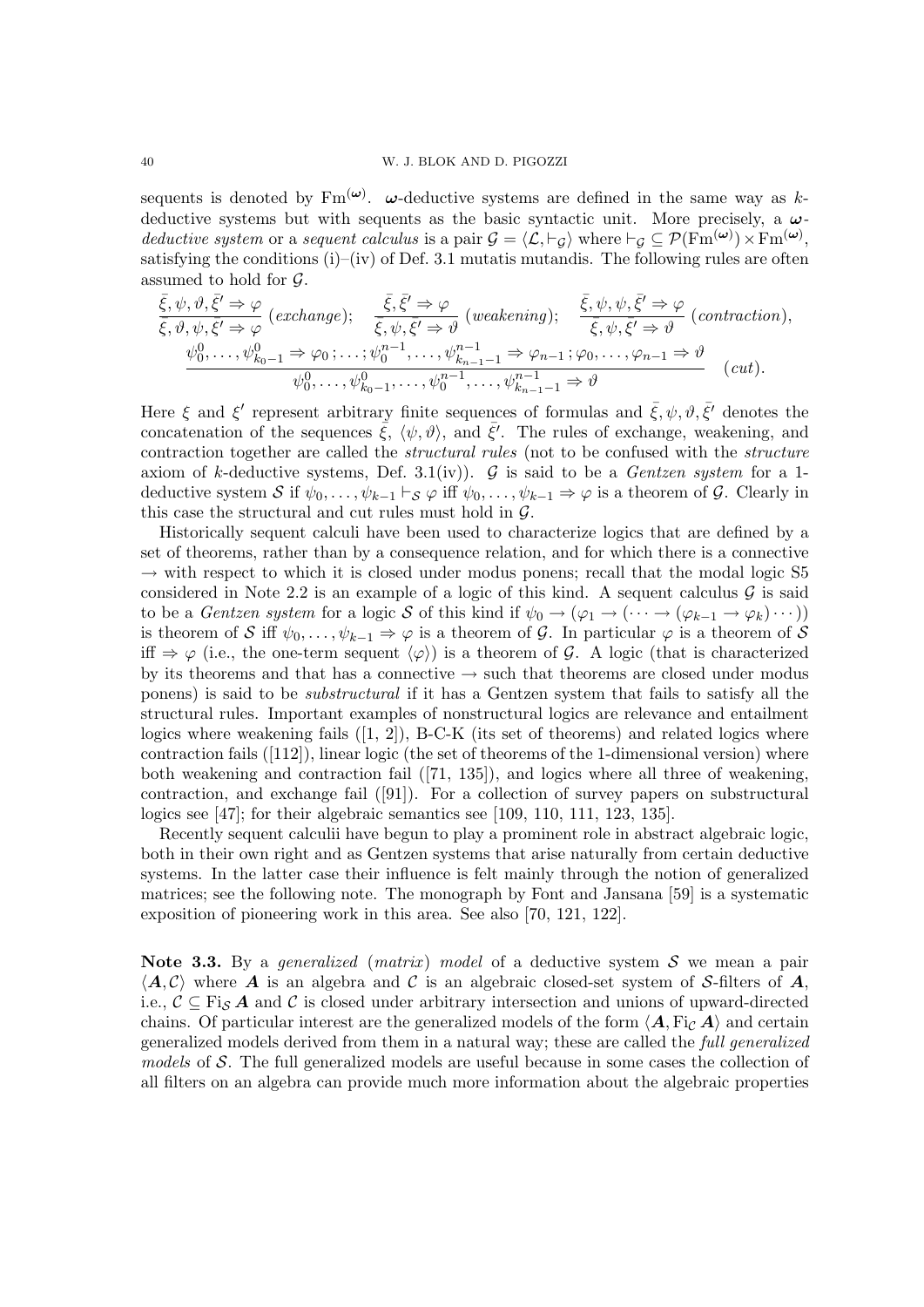of  $S$  than can be obtained from the filters considered in isolation. This method was used to great effect in [65] to study the algebraic properties of the disjunction-conjunction fragment of CPC. A general theory of generalized models in abstract algebraic logic can be found in [59].

Generalized matrices are the natural models of sequent calculi that satisfy the structural and cut rules (see the preceding note). Deductive systems  $S$  with the property that the class of all full generalized models of  $S$  coincide with the class of all models of a Gentzen system for S are studied in some detail in [59]. Those S with a fully adequate Gentzen system in this sense turn out to be an interesting class of deductive systems; see [60, 61].

Note 3.4. Equational logic the sense of Sec. 3.3.2 differs from the equational logic of identities as it is commonly understood in universal algebra. In the latter attention is normally restricted to the case  $\mathsf K$  is a variety, and hence the set  $\mathrm Qd$  of proper quasi-identities is empty. In addition, one is normally interested only in the identities that can be derived, i.e., the theorems of  $EQ(K)$ , as opposed to the quasi-identities (the rules of  $EQ(K)$ ).

Note 3.5. All the 2-deductive systems considered in this way can be viewed as variants of equational logic. There is a more radical variant that in a certain sense encompasses in a single formalism all the applied equational logics of Sec. 3.3.2 over all language types  $\mathcal{L}$ . We call it hyperequational logic and denote it by  $HEQ_{\omega}$ . It itself is an applied equational logic of the form  $EQ(V)$  where V is the variety of abstract algebras of clones. The language type  $H$  of HEQ<sub> $\omega$ </sub> contains an infinite sequence  $S^0, S^1, S^2, \ldots$  of binary operation symbols and an infinite sequence  $v_0, v_1, v_2, \ldots$  of 0-ary operation symbols.

*Hyperequational logic* ( $(HEQ_{\omega})$ ) is the applied equational logic defined by the following axioms for all  $n, m, l < \omega$ . To emphasize the equational character of HEQ<sub> $\omega$ </sub> we write  $\varphi \approx \psi$ for the 2-formula  $\langle \varphi, \psi \rangle$ .

- (HE1)  $S_{v_n}^n(x) \approx x;$
- (HE2)  $S_x^n(v_n) \approx x;$
- (HE3)  $S_x^n(v_m) \approx v_m$ , if  $n \neq m$ ;
- (HE4)  $S_x^nS_y^n(z) \approx S_{S_x^n(y)}^n(z);$
- (HE5)  $S_{x(m/l)}^n S_y^m(z) \propto S_{S_{x(m/l)}}^m S_{x(m/l)}^n(z)$ , where  $x(m/l) = S_{\nu_l}^m(x)$  and m, n, and l are all distinct.

In the following we explain the sense in which hyperequational logic constitutes an adequate formalization of all of that part of applied equational logic that deals only with axiomatic extensions of free equational logic (no nonlogical inference rules). We also discuss how it is used to reduce the study of all such applied equational logics to the study of the theories of a single applied equational logic.

Let  $Cl(A)$  be the algebra of clones of an algebra A over an arbitrary language type L. The elements of  $Cl(A)$  are term (i.e., derived) operations of A and the fundamental operations are the operations of substitution in the clone algebra (i.e., the semantical version of term-for-variable substitution at the syntax level), together with the 0-ary projection operations. Because term operations are naturally structured by their arity, the logic of clone algebras is often formulated as a multisorted system ([134]), or as a categorical logic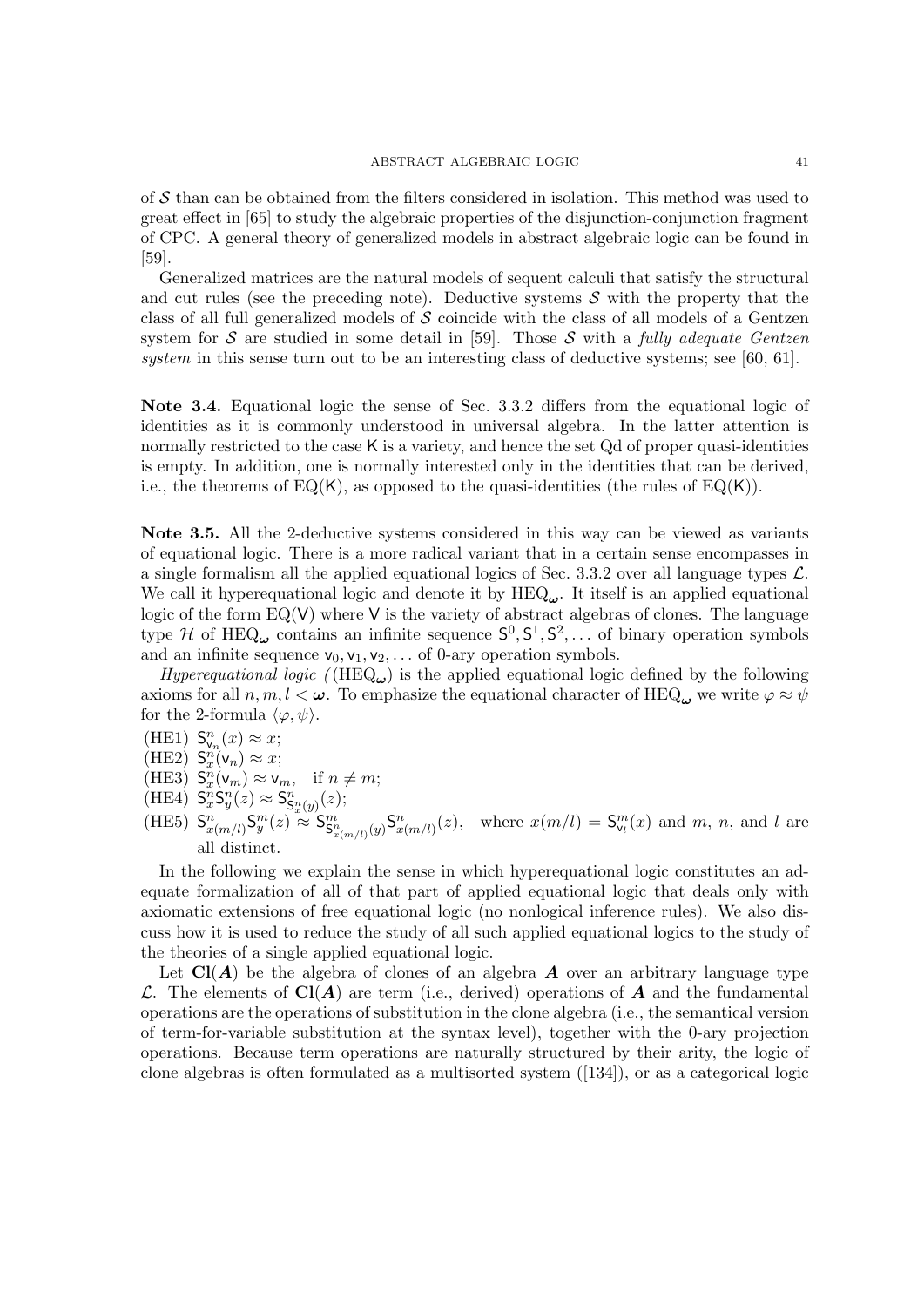([94]). But it can also be given the form of a 2-deductive system in the sense of Def 3.1; when formalized as a singlesorted system it is convenient to view the elements of  $Cl(A)$ formally as operations of infinite arity. We call the system hyperequational logic because it is now common to refer to the identities of  $Cl(A)$  as the *hyperidentities* of A. The version we present here,  $HEQ_{\omega}$ , is essentially due to Feldman [54] with a simplification by Cirulis [28]; for another version see [108]. Semantically, the denotations of formulas of H in Cl(A) are functions  $f, g : A^{\omega} \to A$ . For all  $\bar{a} = \langle a_0, a_1, a_2, \ldots \rangle$  in  $A^{\omega}$  we have  $\mathsf{S}_{g}^{n}(f)(\bar{a})=f(a_0,\ldots,a_{n-1},g(\bar{a}),a_{n+1},\ldots)$  (we write  $\mathsf{S}_{g}^{n}(f)$  for  $\mathsf{S}^{n}(f,g)$ ) and  $a_n$  for  $\mathsf{v}_n(\bar{a})$ ).

A formula  $\varphi$  is said to be *independent of m* (*in the abstract sense*) if  $\vdash_{\text{HEQ}_\omega} \mathsf{S}_{\mathsf{v}_l}^m(\varphi) \approx \varphi$ for some  $l \neq m$ ; it is shown in [54] that this does not depend on which  $l \neq m$  is chosen. It follows that the last axiom can be equivalently formulated as the conditional identity

> $\mathsf{S}^n_x \mathsf{S}^m_y(z) \approx \mathsf{S}^m_{\mathsf{S}^n_x(y)} \mathsf{S}^n_x$ whenever  $x$  is independent of  $m$ .

The algebras defined by the above axioms when the relation symbol " $\approx$ " is interpreted as identity are called *substitution algebras*. They form a variety  $SA$  and  $HEQ_{\omega}$  coincides with EQ(SA), the applied equational logic over  $H$  determined by SA. Conversely, every applied equational logic  $S_V$ , where V is a variety of language type  $\mathcal{L}$ , can be viewed as a theory  $T_V$  of HEQ<sub>ω</sub>, i.e., a congruence on the formula algebra  $\mathbf{Fm}_H(\lbrace x_\omega : \omega \in \mathcal{L} \rbrace)$ . Let V be an arbitrary variety over the language type  $\mathcal{L}$ . Let X be a set of variables in one-one correspondence with L. Let  $x_{\omega}$  be the variable associated with  $\omega \in \mathcal{L}$ . T<sub>V</sub> is the theory of HEQ<sub> $\omega$ </sub> generated by the following 2-formulas. First of all, for each  $\omega \in \mathcal{L}$  we include the infinite set of generators

$$
\langle S_{\mathsf{v}_{i+1}}^i(x_\omega), x_\omega \rangle, \quad \text{all } i \text{ such that } n \leq i < \omega,
$$

where n is the rank of  $\omega$ . Finally, we transform each identity of some equational base for V into a 2-formula of H. For example, consider the variety SG of semigroups.  $\mathcal{L} = \{\cdot\}$  where the rank of  $\cdot$  is 2. We write  $v_0, v_1, v_2, \ldots$  for the variables of  $\mathcal{L}$ -formulas, both to distinguish them from the variables of  $H$ -formulas and to emphasize the connection with the projection operations on clones. The multiplication operation  $\cdot$  is represented by x. in the  $H$ -formula algebra and by  $v_0 \cdot v_1$  in the L-formula algebra. The representation  $v_0 \cdot v_1$  indicates that the operation depends on at most 0 and 1.  $(v_0 \cdot v_1) \cdot v_2$  is obtained by simultaneously substituting  $(v_0 \cdot v_1)$  for  $v_0$  and  $v_2$  for  $v_1$  in  $v_0 \cdot v_1$ . Thus  $(v_0 \cdot v_1) \cdot v_2$  is represented by  $S_x^0$ ,  $S_{v_2}^1(x)$ . Similarly,  $v_0 \cdot (v_1 \cdot v_2)$  is represented by  $S_{S_{v_1}^0 S_{v_2}^1(x)}^1(x)$ . So the associative law  $(v_0 \cdot v_1) \cdot v_2 \approx v_0 \cdot (v_1 \cdot v_2)$  is transformed into a generator

$$
\left\langle \mathsf{S}^0_{x\cdot} \mathsf{S}^1_{\mathsf{v}_2}(x\cdot),\,\mathsf{S}^1_{\mathsf{S}^0_{\mathsf{v}_1}\mathsf{S}^1_{\mathsf{v}_2}(x\cdot)}(x\cdot)\right\rangle
$$

of the congruence  $T_{SG}$  on  $\mathbf{Fm}_{H}(\lbrace x.\rbrace)$ ; the only other generators are the ones specifying the arity of  $\cdot$ . Any *L*-formula  $\varphi$  can be translated into a *H*-formula  $\varphi'$ , in the way indicated above, that contains no variable other than  $x$ . Moreover, it follows from the representation theory for locally finite substitution algebras proved in [28] that  $\varphi \approx \psi$  is a theorem of  $S_{\text{SG}}$ , i.e., a semigroup identity, iff  $\langle \varphi', \psi' \rangle \in T_{\mathsf{SG}}$ , and an analogous result holds for every variety, no matter what the language. It is in this sense that hyperequational logic is an adequate formalization of all of the part of applied equational logic that deals with only axiomatic extensions of free equational logic (no nonlogical inference rules). Moreover, it allows us to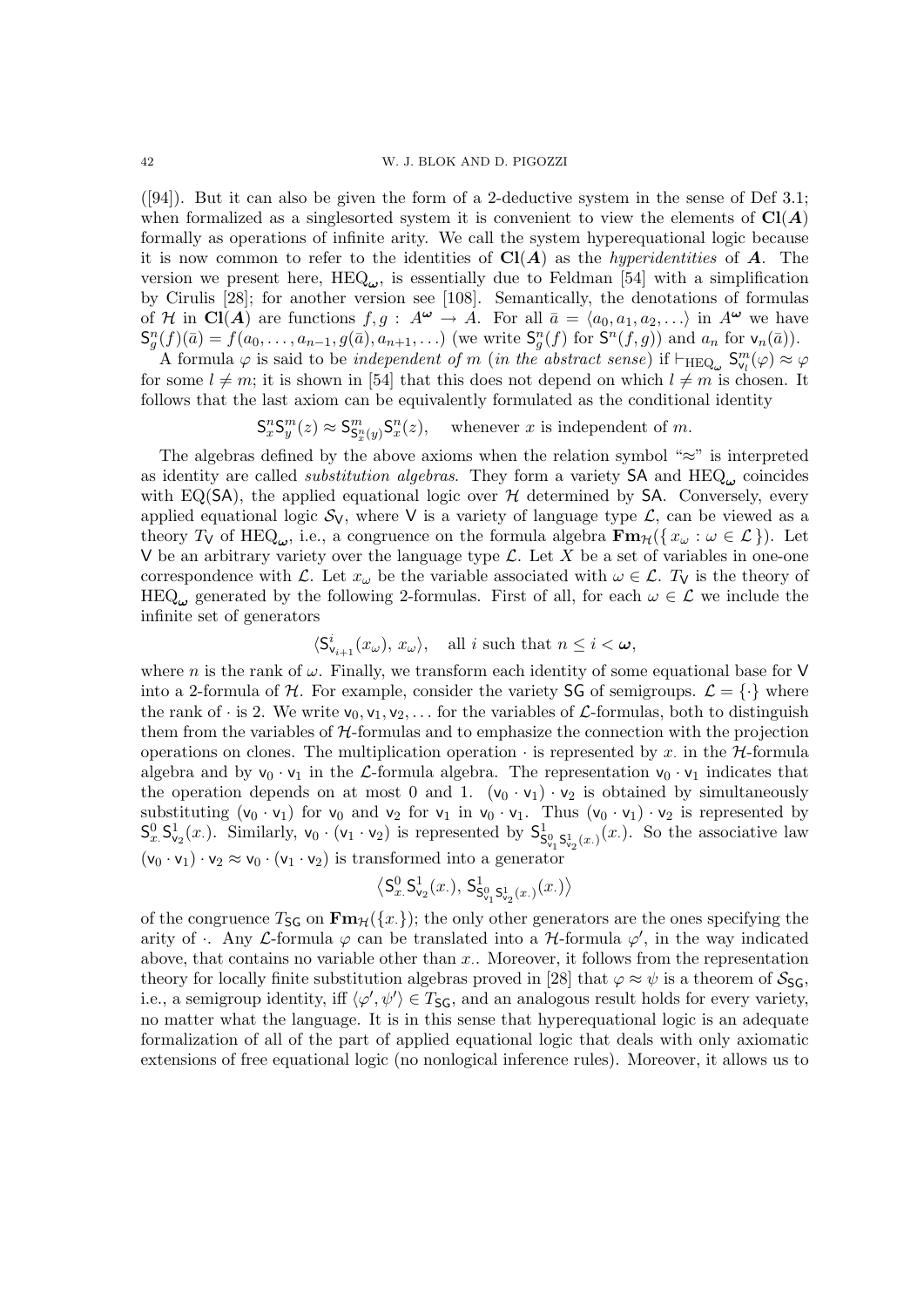reduce the metatheory of the whole of applied equational logic to the study of theories of a single applied equational logic.

Note 3.6. A local form of the deduction theorem was given in Thm. 2.11 and discussed in Note 2.7; more details about the local deduction theorem can be found in Note 5.1 below. The deduction theorem in Gentzen-style systems is investigated in [122]. In [61] it is shown that another variant of the deduction theorem serves to characterize those protoalgebraic deductive systems (see Sec. 4.4.1 below) that have a fully adequate Genzten system (see Note 3.3); see also [60]. For additional work on the deduction theorem and its variants in abstract algebraic logic see [15, 34, 35].

As mentioned in Note 2.6 the deduction theorem seems to be intimately involved in the problem as to when the equivalent quasivariety of an algebraizable deductive system (see Def. 4.4 below) is actually a variety; see also Note 4.3. This problem is addressed in [39, 40, 59].

# 4. Algebraizable Deductive Systems

In this section we introduce a notion of equivalence among deductive systems of arbitrary finite dimension, over a given language. It will allow us to give a precise meaning to the notions of the *equivalent algebraic semantics* of a deductive system and of an *algebraizable* logic. Many metalogical properties are preserved under our notion of equivalence; we will see in the next section that the property of possessing a deduction-detachment theorem is one of them.

4.1. Equivalence of deductive systems. Let  $S_1$  be a k-dimensional deductive system and  $S_2$  an *l*-dimensional deductive system, where  $1 \leq k, l < \omega$ .  $S_1$  and  $S_2$  are assumed to be over the same language L. By a  $(k, l)$ -translation we mean a finite set  $\tau$  of l-formulas in a single  $k$ -variable, i.e., for some  $n$ 

$$
\tau(\langle p_0, \ldots, p_{k-1} \rangle) = \{ \langle \tau_0^i(p_0, \ldots, p_{k-1}), \ldots, \tau_{l-1}^i(p_0, \ldots, p_{k-1}) \rangle : i < n \}, \quad \text{or}
$$
\n
$$
\tau(\mathbf{p}) = \{ \tau^i(\mathbf{p}) : i < n \}
$$
\nfor short.

If  $\varphi$  is a k-formula,  $\varphi = \langle \varphi_0, \ldots, \varphi_{k-1} \rangle$ , then  $\tau(\varphi)$  will denote the set of l-formulas

$$
\{\,\boldsymbol\tau^i(\boldsymbol\varphi): i < n\,\} = \{\,\langle \tau_0^i(\varphi_0,\ldots,\varphi_{k-1}),\ldots,\tau_{l-1}^i(\varphi_0,\ldots,\varphi_{k-1})\rangle : i < n\,\}.
$$

For  $\Gamma \subseteq \mathrm{Fm}^k$ ,  $\tau(\Gamma)$  will denote the set  $\bigcup \{\tau(\varphi): \varphi \in \Gamma\}.$ 

**Definition 4.1.** Let  $S_1$  and  $S_2$  be k- and l-deductive systems, respectively, with  $1 \leq k, l \leq k$ ω.

- (i) A  $(k, l)$ -translation  $\tau$  is an *interpretation* of  $S_1$  in  $S_2$  if, for all  $\Gamma \subseteq \text{Fm}^k$  and  $\boldsymbol{\varphi} \in \text{Fm}^k$ , we have
- (5)  $\Gamma \vdash_{\mathcal{S}_1} \varphi$  iff  $\tau(\Gamma) \vdash_{\mathcal{S}_2} \tau(\varphi)$ .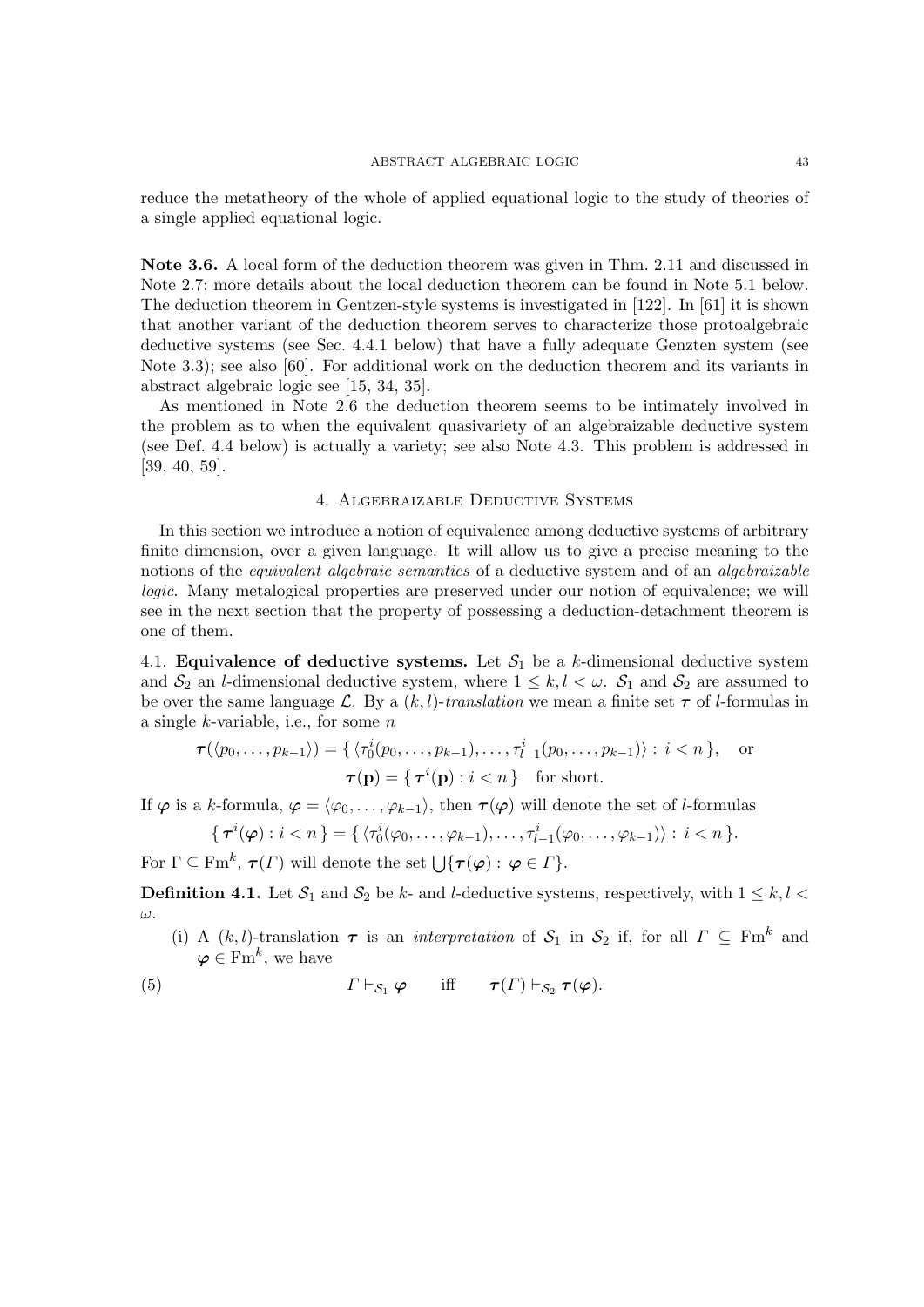#### 44 W. J. BLOK AND D. PIGOZZI

- (ii)  $S_1$  and  $S_2$  are *equivalent* if there is an interpretation  $\tau$  of  $S_1$  in  $S_2$  and an interpretation  $\rho$  of  $S_2$  in  $S_1$  such that  $\tau$  and  $\rho$  are *inverses* of one another in the following sense:
- (6)  $\varphi \dashv \vdash_{\mathcal{S}_1} \rho(\tau(\varphi)), \text{ for } \varphi \in \text{Fm}^k,$
- (7)  $\varphi \dashv \vdash_{\mathcal{S}_2} \tau(\rho(\varphi)), \text{ for } \varphi \in \mathrm{Fm}^l.$

Here  $\dashv$  is the relation of *interderivability*; so (6) says  $\{\varphi\} \vdash_{\mathcal{S}_1} \psi$ , for all  $\psi \in \rho(\tau(\varphi))$ , and  $\rho(\tau(\varphi)) \vdash_{\mathcal{S}_1} \varphi$ . (6) and (7) together are called the *invertibility* conditions.  $\rho$  is a right inverse of  $\tau$  if (7) holds, and  $\tau$  is a right inverse of  $\rho$  if (6) holds. If both conditions hold  $\tau$  and  $\rho$  are said to be simply *inverses* of one another.

Note that  $S_1$  and  $S_2$  are equivalent iff there is a  $(k, l)$ -translation  $\tau$  and an  $(l, k)$ translation  $\rho$  such that the four conditions (5)–(7) and

(8) 
$$
\Gamma \vdash_{\mathcal{S}_2} \varphi
$$
 iff  $\rho(\Gamma) \vdash_{\mathcal{S}_1} \rho(\varphi)$ 

hold. The following theorem shows that the two conditions (5) and (7) are sufficient. By symmetry,  $(6)$  and  $(8)$  are also sufficient.

**Theorem 4.2.** Let  $S_1$  and  $S_2$  be k-dimensional and l-dimensional deductive systems, respectively, with  $1 \leq k, l < \omega$ . Then  $S_1$  is equivalent to  $S_2$  if there is an interpretation of  $S_1$ in  $S_2$  that has a right inverse, i.e., there is a  $(k, l)$ -translation  $\tau$  and an  $(l, k)$ -translation  $\rho$  such that  $\tau$  is an interpretation of  $\mathcal{S}_1$  in  $\mathcal{S}_2$  and, for all  $\varphi \in \text{Fm}^l$ ,  $\varphi \Vdash_{\mathcal{S}_2} \tau(\rho(\varphi))$ .

*Proof.* We first need to verify that, under the assumptions,  $\rho$  is an interpretation. Let  $\Gamma\subseteq\mathrm{Fm}^l,\,\bm{\varphi}\in\mathrm{Fm}^l.$  Then  $\bm{\varphi}\dashv_{\mathcal{S}_2}\bm{\tau}\big(\bm{\rho}(\bm{\varphi})\big),$  and similarly,  $\Gamma\dashv_{\mathcal{S}_2}\bm{\tau}\big(\bm{\rho}(\Gamma)\big).$  Thus

 $\Gamma \vdash_{\mathcal{S}_2} \varphi \quad \text{iff} \quad \tau(\pmb{\rho}(\Gamma)) \vdash_{\mathcal{S}_2} \tau(\pmb{\rho}(\varphi)) \quad \text{iff} \quad \pmb{\rho}(\Gamma) \vdash_{\mathcal{S}_1} \pmb{\rho}(\varphi),$ 

since  $\tau$  is an interpretation. This shows  $\rho$  is an interpretation. To show that  $\tau$  is a right inverse of  $\rho$  note that, for  $\varphi \in \text{Fm}^k$ ,

$$
\varphi \dashv \vdash_{\mathcal{S}_1} \rho(\tau(\varphi)) \quad \text{iff} \quad \tau(\varphi) \dashv \vdash_{\mathcal{S}_2} \tau(\rho(\tau(\varphi))),
$$

and the right-hand side of the equivalence holds since by assumption  $\rho$  is a right inverse of  $\tau$ .

The notions of equivalence, translation, and interpretation defined above could be called deductive to distinguish them from the related notions of *definitional* equivalence, etc. that are the more familiar ones in the literature. The connection between the two notions of equivalence and interpretation is discussed in more detail in the Note 4.1.

4.1.1. Example. The 1-dimensional deductive system CPC of classical propositional logic (see Sec. 2.2.1) and the 2-dimensional deductive system EQ(BA) (Sec. 3.3.2)—both over the language  $\mathcal{L} = \{\rightarrow, \land, \lor, \neg, \bot, \top\}$ —are equivalent. Indeed, let  $\tau$  and  $\rho$  respectively be the  $(1, 2)$ - and  $(2, 1)$ -translations

$$
\boldsymbol{\tau}(p) = \{ \langle p, \top \rangle \}, \qquad \boldsymbol{\rho}(\langle p, q \rangle) = \{ p \leftrightarrow q \},
$$

where again  $p \leftrightarrow q$  stands for  $(p \rightarrow q) \land (q \rightarrow p)$ . Let M be the class of all matrix-models of CPC. Then  $M = \{ \langle A, F \rangle : A$  an algebra, F a CPC-filter }, and

$$
\mathsf{M}^* = \{ \langle A, \{\top^A\} \rangle : A \in \mathsf{BA} \}
$$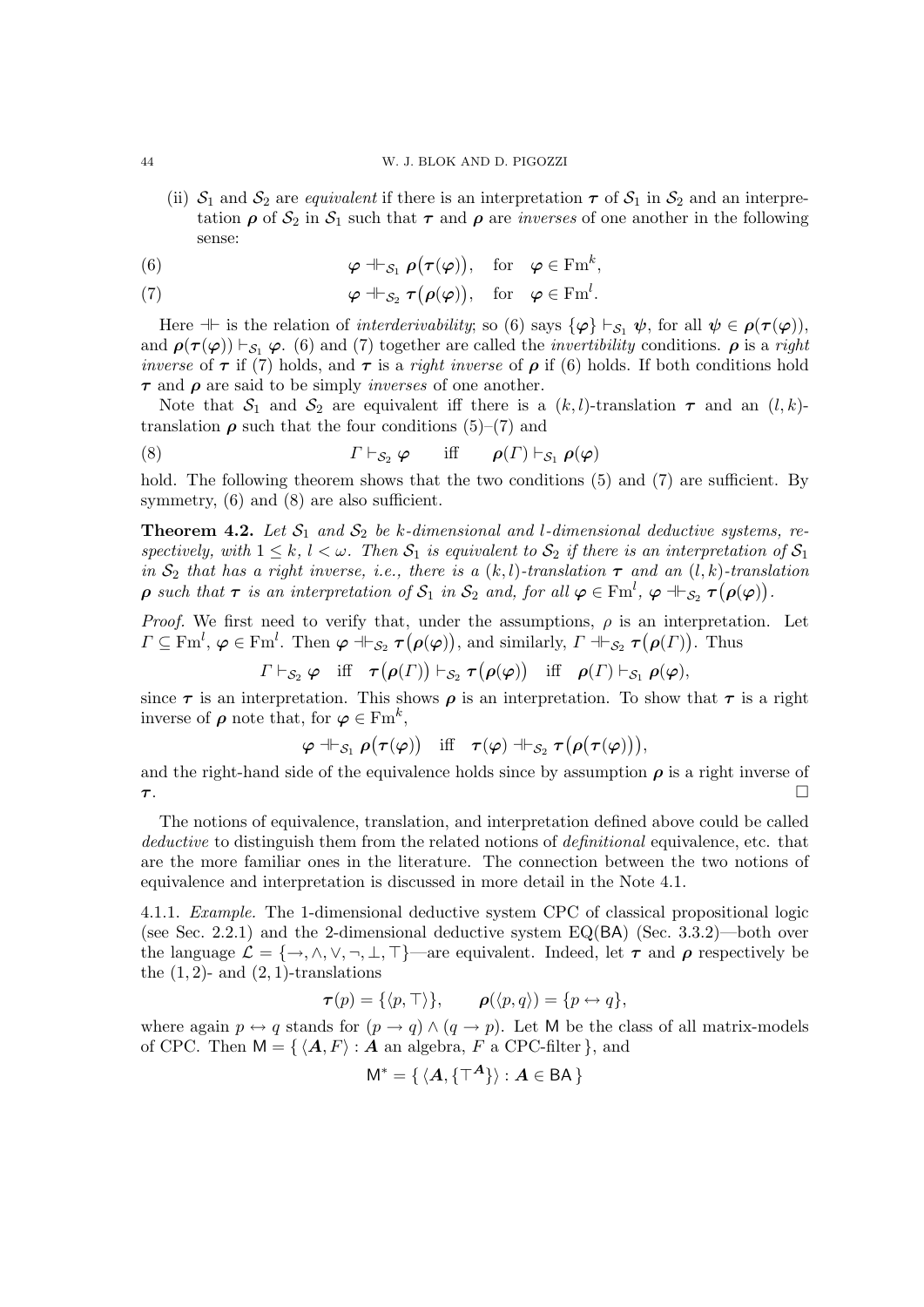is the class of all reduced matrix-models of CPC. Similarly, let L be the class of all matrixmodels of the algebraic 2-deductive system EQ(BA) correlated with the variety of Boolean algebras. Then  $\mathsf{L} = \{ \langle A, \Theta \rangle : A \text{ an algebra}, \Theta \in \text{Co}_{\mathsf{BA}} A \},\$ and

$$
\mathsf{L}*= \{\langle \mathbf{A}, \mathbf{\Delta}_A \rangle : \mathbf{A} \in \mathsf{BA} \}.
$$

For all  $\Gamma \cup \{\varphi\} \subseteq \mathrm{Fm}$  we have

 $\Gamma \vdash_{\text{CPC}} \varphi$  iff  $\Gamma \vDash_{\text{Mo}^* \text{CPC}} \varphi$ , by reduced matrix completeness theorem for CPC (3.8) iff  $\Gamma \approx \top \vDash_{BA} \varphi \approx \top$ , by trivial properties of equality iff  $\{\langle \psi, \top \rangle : \psi \in \Gamma \} \vdash_{EQ(BA)} \langle \varphi, \top \rangle$ , by Thm. 3.9 iff  $\tau(\Gamma) \vdash_{\text{EO}(BA)} \tau(\varphi)$ , by definition of  $\tau$ .

Thus  $\tau$  is an interpretation of CPC in EQ(BA).

To show CPC and EQ(BA) are equivalent, by Thm. 4.2 it suffices to show for  $\langle \varphi_0, \varphi_1 \rangle \in$  $\mathrm{Fm}^2,$ 

$$
\langle \varphi_0, \varphi_1 \rangle \dashv \vdash_{\mathrm{EQ}(\mathrm{BA})} \langle \varphi_0 \leftrightarrow \varphi_1, \top \rangle.
$$

By Thm. 3.9, this is equivalent to

$$
\varphi_0 \approx \varphi_1 \equiv \models_{\mathsf{BA}} \varphi_0 \leftrightarrow \varphi_1 \approx \top,
$$

i.e., for  $\mathbf{A} \in \mathsf{BA}, \, \bar{a} \in A^{\omega}$ ,

$$
\varphi_0^{\mathbf{A}}(\bar{a}) = \varphi_1^{\mathbf{A}}(\bar{a}) \quad \text{iff} \quad (\varphi_0 \leftrightarrow \varphi_1)^{\mathbf{A}} = \top^{\mathbf{A}}.
$$

But this is evidently true; so indeed, CPC is equivalent to EQ(BA).

From this equivalence we get that  $\rho$  must be an interpretation of EQ(BA) in CPC, that is, for all  $\{ \langle \psi_0^i, \psi_1^i \rangle : i \in I \} \cup \{ \langle \psi_0, \psi_1 \rangle \} \subseteq \text{Fm}^2$ ,

 $\{\langle \psi_0^i, \psi_1^i \rangle : i \in I \} \vdash_{\text{EQ(BA)}} \langle \psi_0, \psi_1 \rangle \quad \text{iff} \quad \rho(\{\langle \psi_0^i, \psi_1^i \rangle : i \in I \}) \vdash_{\text{CPC}} \rho(\langle \psi_0, \psi_1 \rangle).$ 

In view of the definitions of EQ(BA) and  $\rho$  this is equivalent to

$$
\{\psi_0^i \approx \psi_1^i : i \in I\} \vDash_{\mathsf{BA}} \varphi_0 \approx \varphi_1 \quad \text{iff} \quad \{\psi_0^i \leftrightarrow \psi_1^i : i \in I\} \vdash_{\mathsf{CPC}} \varphi_0 \leftrightarrow \varphi_1,
$$

which is just the inverse completeness theorem for CPC  $(1.2.1.4)$ .

4.1.2. Example. Equivalent but nonidentical systems can be found even within the exclusive domain of 1-dimensional deductive systems. For example, a 3-valued paraconsistent logic first considered by D'Ottaviano and Da Costa [48] turns out to be equivalent to the  $(\rightarrow,$  $\neg$ -fragment of Lukasiewicz's 3-valued logic. To see this, let  $\mathbf{A} = \langle \{0, \frac{1}{2}, \frac{1}{2}, \ldots, \frac{1}{n}\} \rangle$  $\frac{1}{2}, 1\}, \rightarrow, \neg\rangle$  be the 3-element Wajsberg algebra (a reduct of the 3-element MV-algebra) whose operations are given in Table 1.

Let  $\mathcal{L} = \{\rightarrow, \neg\}$ ,  $\mathfrak{J}_3 = \langle \mathbf{A}, \{1, 2\}\rangle$ , and  $\mathfrak{L}_3 = \langle \mathbf{A}, \{1\}\rangle$ . Then  $J_3 = \langle \mathcal{L}, \vDash_{\mathfrak{J}_3} \rangle$  is a paraconsistent logic studied in [48] (see also [53]), and  $L_3 = \langle \mathcal{L}, \vDash_{\mathfrak{L}_3} \rangle$  is the familiar 3-valued logic of Lukasiewicz (see [121] for a discussion and references). It is easy to check from the defining matrices that  $\vdash_{J_3} (\neg p \rightarrow p) \rightarrow p$  but  $\nvdash_{L_3} (\neg p \rightarrow p) \rightarrow p$ . So the two deductive systems are different. Let  $\Diamond x = \neg x \rightarrow x$  and  $\Box x = \neg \Diamond \neg x$  (see Table 1), and let the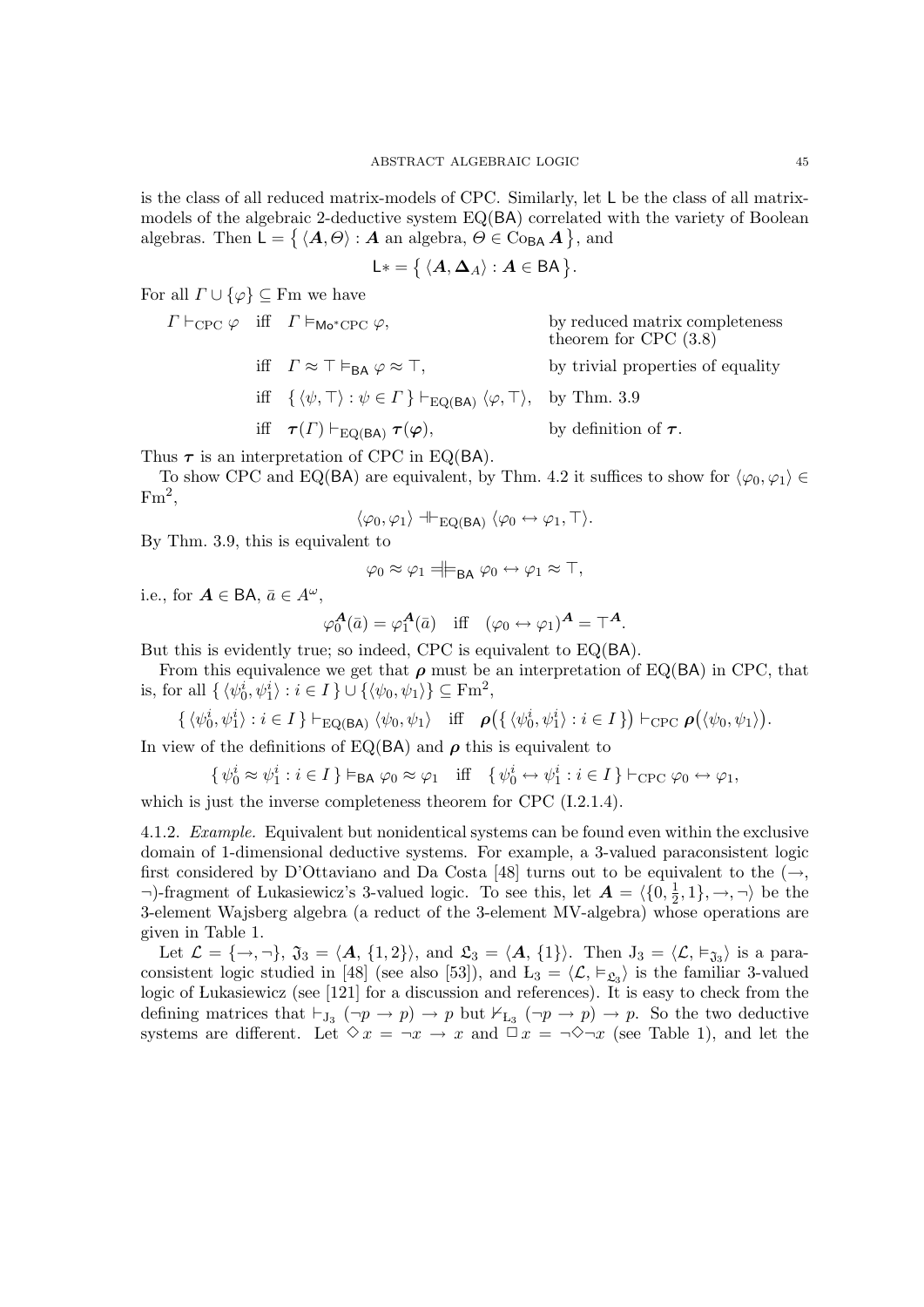

(1-1)-translations  $\tau$  and  $\rho$  be given by  $\tau(p) = {\Diamond p}$  and  $\rho(p) = {\Box p}$ . It is easy to see that, for  $\Gamma \cup \{\varphi\} \subseteq \mathrm{Fm}$ ,

$$
\Gamma \vDash_{\mathfrak{J}_3} \varphi
$$
 iff  $\{\diamond \psi : \psi \in \Gamma\} \vDash_{\mathfrak{L}_3} \diamond \varphi;$ 

hence  $\tau$  is an interpretation of  $J_3$  in  $L_3$ . Furthermore, for  $\varphi \in \text{Fm}$ , we have  $\varphi \, \#_{L_3} \Diamond \Box \varphi$ ; hence  $\varphi$  +  $_{\text{L}_3}$   $\diamond$   $\Box$   $\varphi$ . Thus by Thm. 4.2 J<sub>3</sub> and L<sub>3</sub> are equivalent.

The systems  $J_3$  and  $L_3$  are algebraizable with the same equivalent algebraic semantics, viz., the variety of 3-valued Wajsburg algebras, see Sec. 4.3.1 below. So it is possible that different deductive systems can have the same equivalent algebraic semantics via different translations.

One of our main concerns in the paper is how various properties transfer between equivalent deductive systems. For example, the property of having the deduction-detachment theorem transfers by Thm. 5.7 below. In the following theorem we see how each presentation of a deductive system  $\mathcal S$  can be automatically transformed into a presentation of any system equivalent to S. In the statement of the theorem, for any finite sets  $\Gamma$  and  $\Phi$  of k-formulas we use the abbreviation  $\langle \Gamma, \Phi \rangle$  for the set of rules of the form  $\langle \Gamma, \varphi \rangle$  where  $\varphi$ ranges over all the k-formulas  $\Phi$ , and for any set Ir of k-rules and any  $(k, l)$ -translation  $\tau$ ,  $\tau$ (Ir) denotes the set of  $\tau$ -translates of the rules in Ir, i.e., the set of l-rules  $\langle \tau(I), \tau(\varphi) \rangle$ for all  $\langle \Gamma, \varphi \rangle \in \text{I}_r$ .

**Theorem 4.3.** Assume S and S' are k- and l-deductive systems that are equivalent under the interpretations  $\tau : S \to S'$  and  $\rho : S' \to S$ . Consider any presentation of S by a set Ax of axioms and a set Ir of inference rules. Then  $S'$  is presented by the axioms  $\tau(\mathbf{A}\mathbf{x}) = {\tau\varphi : \varphi \in \mathbf{A}\mathbf{x}}$  and a set of inference rules that consist of the rules in  $\tau(\mathbf{I}\mathbf{r}) =$  $\{\langle \tau(\Gamma), \tau(\varphi) \rangle : \langle \Gamma, \varphi \rangle \in \mathbb{I} \}$  together with the two rules

(9) 
$$
\langle \tau \rho(\mathbf{p}), \mathbf{p} \rangle
$$
 and  $\langle {\mathbf{p}}, \tau \rho(\mathbf{p}) \rangle$ 

*Proof.* Clearly, each *l*-formula in  $\tau$ (Ax) is a theorem of S' and each rule in  $\tau$ (Ir) and in (9) is a derived rule of S'. It remains only to show that, if  $\Gamma \cup {\varphi}$  is any set of l-formulas such that  $\Gamma \vdash_{\mathcal{S}'} \varphi$ , then  $\varphi$  is provable from  $\Gamma$  by means of the axioms  $\tau(Ax)$  and the inference rules  $\tau$ (Ir) together with the rules (9). From  $\Gamma \vdash_{\mathcal{S}'} \varphi$  we have  $\rho(\Gamma) \vdash_{\mathcal{S}} \rho(\varphi)$  since  $\rho$  is an interpretation. Let  $\psi \in \rho(\varphi)$  and let  $\vartheta_0, \ldots, \vartheta_n = \psi$  be a proof of  $\psi$  from  $\rho(\Gamma)$  by the axioms Ax and inference rules Ir. Clearly  $\tau(\vartheta_0), \ldots, \tau(\vartheta_n) = \tau(\psi)$  is proof of  $\tau(\psi)$  from  $\tau(\Gamma)$  by the axioms  $\tau(\text{Ax})$  and inference rules  $\tau(\text{Ir})$ . So each *l*-formula of  $\tau \rho(\varphi)$  is provable from  $\tau \rho(\Gamma)$  by  $\tau$ (Ax) and  $\tau$ (Ir). Since each *l*-formula in  $\tau \rho(\Gamma)$  is directly derivable from  $\Gamma$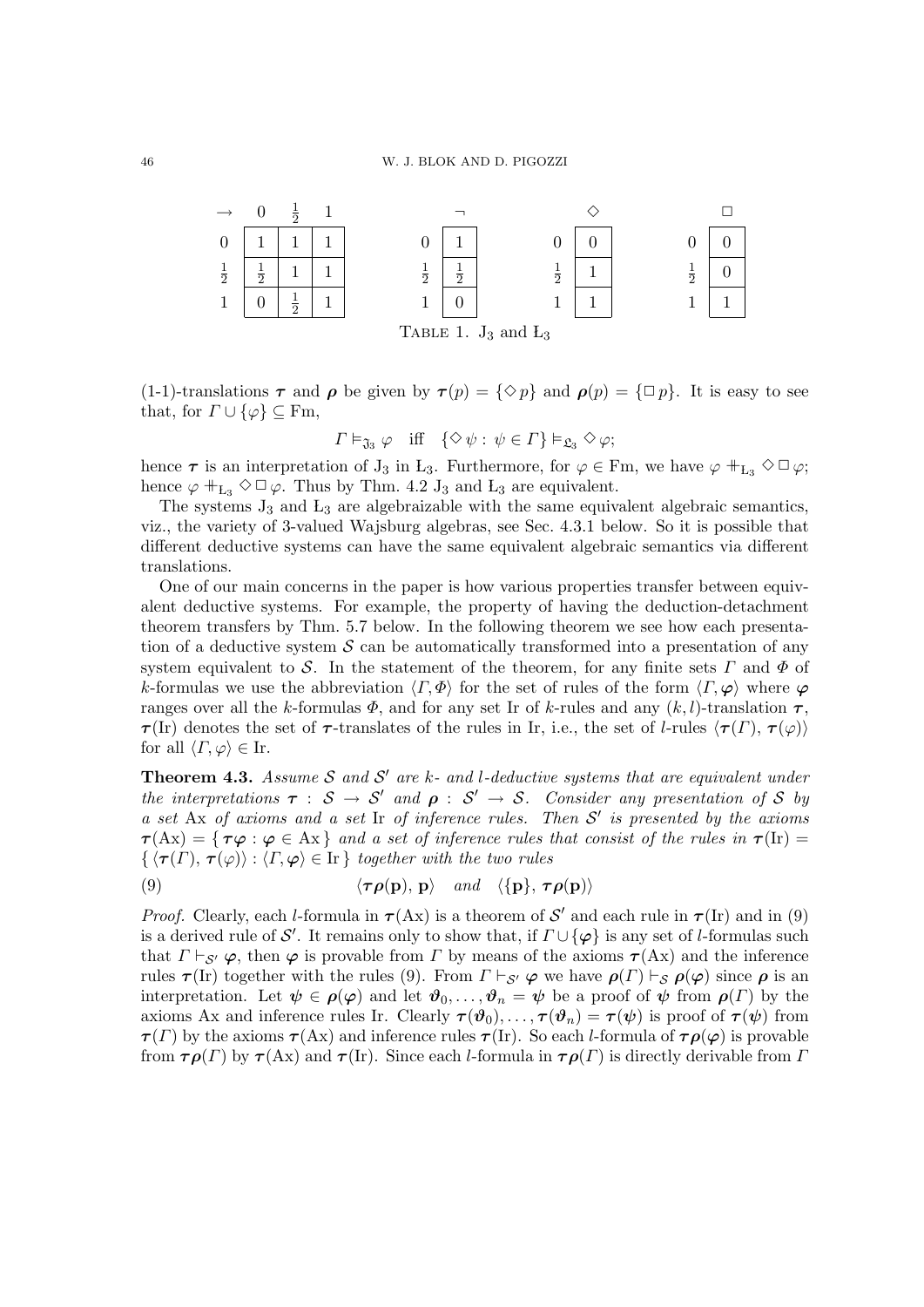by the rules  $\langle \{p\}, \tau \rho(p)\rangle$ , and  $\varphi$  is directly derivable from  $\tau \rho(\varphi)$  by the rule  $\langle \tau \rho(p), p\rangle$ , we get the desired result.  $\Box$ 

4.2. Algebraizable deductive systems. In Def. 3.10 the so-called algebraic deductive systems were defined to be the 2-deductive systems  $EQ(K)$ , where K can be any quasivariety (see Sec. 3.3.2). We discussed how they can be viewed as the paradigm for algebraic logic and that a logic is algebraizable if it is equivalent to  $EQ(K)$  for some quasivariety K. Now that we have a precise notion of equivalence in place we can make the definition formal.

**Definition 4.4.** Let S be a k-dimensional deductive system. S is algebraizable if S is equivalent to  $EQ(K)$  for some quasivariety K, called the *equivalent* quasivariety of S.

In the example of Sec. 4.1.1 we showed that CPC is equivalent to  $EQ(BA)$ , with equivalent quasivariety the variety of Boolean algebras.

The defining conditions of algebraizability are usually stated in the following somewhat different form. Suppose S is a 1-dimensional deductive system that is equivalent to  $EQ(K)$ , where K is some quasivariety. Let  $\tau$  be an interpretation of S in EQ(K) and  $\rho$  an interpretation of EQ(K) in S such that, for all  $\varphi \in \text{Fm}$ ,  $\varphi \dashv_{\mathcal{S}} \rho(\tau(\varphi))$ , and for all  $\varphi \in \text{Fm}^2$ ,  $\varphi \dashv_{\text{EQ}(K)} \tau(\rho(\varphi)).$  Now  $\tau(p) = {\{\tau^i(p) : i < m\}}$ , for some 2-formulas  $\tau^i(p), i < m$ , in a single variable p, and we may write  $\tau^{i}(p) = \langle \delta_{i}(p), \varepsilon_{i}(p) \rangle$ ,  $i < m$ . Also, we have  $\rho(\langle p_0, p_1 \rangle) = \{ \rho^j(p_0, p_1) : j < n \}$  for certain 1-formulas  $\rho^j(p_0, p_1)$ , which we will denote also by  $\rho^{j}(p_0, p_1) = \Delta_j(p_0, p_1)$ . We thus have, for all  $\Gamma \cup {\varphi} \subseteq \mathrm{Fm}$ ,

(10)  $\Gamma \vdash_S \varphi$ 

(11) 
$$
\text{iff} \quad \{ \langle \delta_i(\psi), \varepsilon_i(\psi) \rangle : i < m, \psi \in \Gamma \} \vdash_{\mathcal{S}_{\mathsf{K}}} \{ \langle \delta_i(\varphi), \varepsilon_i(\varphi) \rangle : i < m \}
$$

(12) 
$$
\text{iff} \quad \{ \delta_i(\psi) \approx \varepsilon_i(\psi) : i < m, \psi \in \Gamma \} \vDash_{\mathsf{K}} \{ \delta_i(\varphi) \approx \varepsilon_i(\varphi) : i < m \},
$$

where (11) holds because  $\tau$  is an interpretation and (12) follows from Thm. 3.9.

On similar grounds, the fact that  $\rho$  is an interpretation translates into the following: for  $\Gamma \cup \{\varphi\} \subseteq \mathrm{Fm}^2,$ 

(13) 
$$
\{\psi_0 \approx \psi_1 : \psi \in \Gamma\} \vDash_{\mathsf{K}} \varphi_0 \approx \varphi_1
$$
  
iff 
$$
\{\Delta_j(\psi_0, \psi_1) : j < n\} \vDash_{\mathcal{S}} \{\Delta_j(\varphi_0, \varphi_1) : j < n\}.
$$

The invertibility conditions translate into: for all  $\varphi \in \mathbb{F}_m$ ,

(14) 
$$
\varphi \quad \mathsf{H} \mathsf{S} \quad \left\{ \Delta_j \big( \delta_i(\varphi), \varepsilon_i(\varphi) \big) : i < m, j < n \right\},
$$

and for all  $\psi \in \text{Fm}^2$ ,

(15) 
$$
\psi_0 \approx \psi_1 \quad \exists \models_K \quad \{ \delta_i(\Delta_j(\psi_0, \psi_1)) \approx \varepsilon_i(\Delta_j(\psi_0, \psi_1)) : i < m, j < n \}.
$$

These were precisely the conditions for algebraizability stipulated in [13]. As observed in Thm. 4.2, conclusions (13) and (14) suffice to guarantee the translations establish an equivalence.

4.2.1. Examples of algebraizable 1-deductive systems. In Sec. 4.1.1 we saw that CPC is algebraizable, with equivalent quasivariety the variety of Boolean algebras. All the examples in Sec. 2.2 except S5<sup>C</sup> are algebraizable: IPC has equivalent variety HA, BCK has equivalent quasivariety BCK, and K and S5<sup>G</sup> have equivalent varieties MA and MO, respectively. All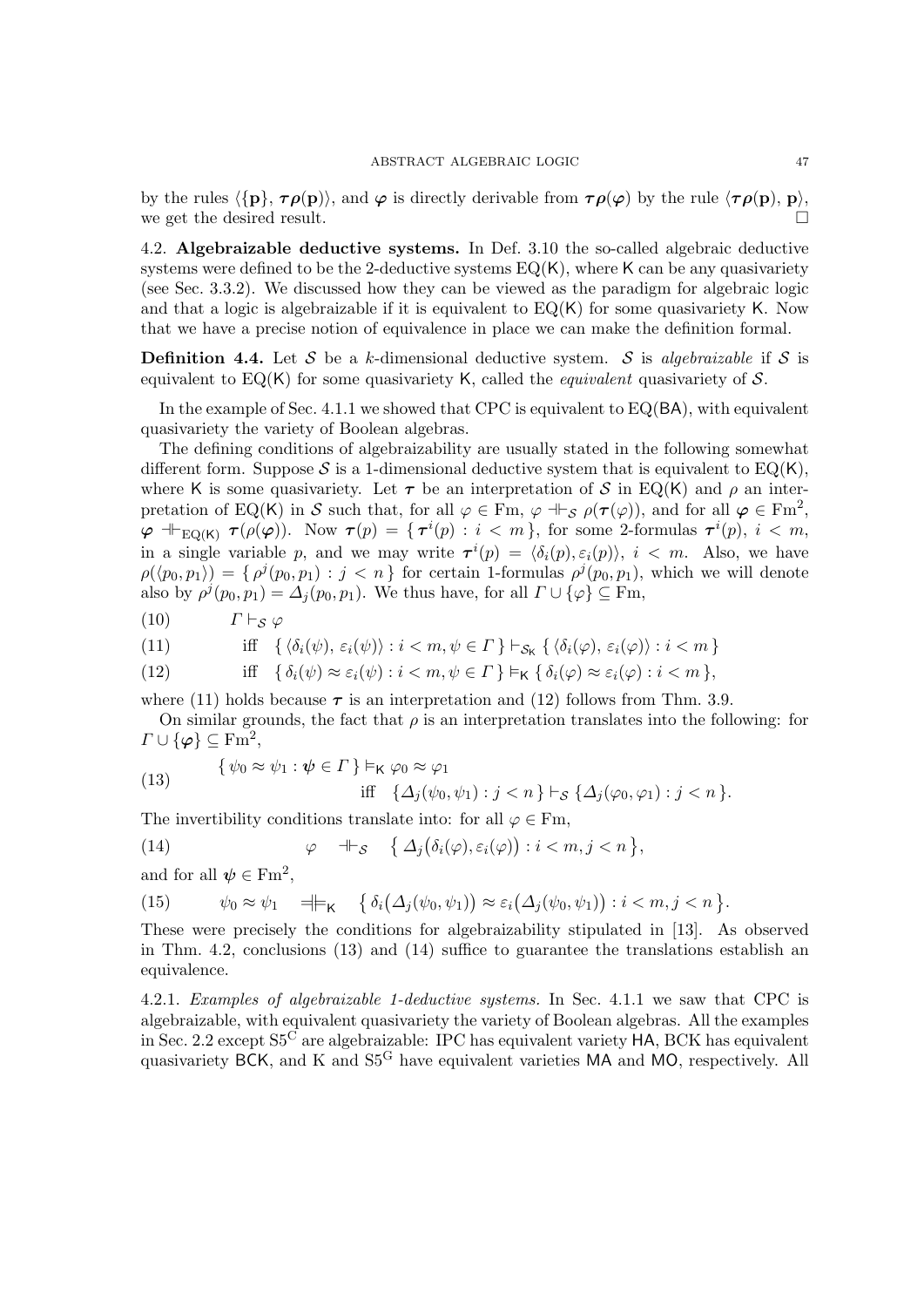of these except BCK and BCK<sup>∗</sup> use the same translations used for the equivalence of CPC and BA; for BCK and BCK<sup>\*</sup> we take  $\tau = \{ \langle p, p \to p \rangle \}$  and  $\rho = \{ p \to q, q \to p \}.$ 

First-order predicate logic with  $\alpha \leq \omega$  variables, when formalized as a 1-dimensional deductive system in the sense of Sec. 2.2.6, is algebraizable with the class of cylindric algebras of dimension  $\alpha$  as its equivalent variety. For some other examples of algebraizable 1-dimensional deductive systems see [13, 63, 95, 118].

These examples show that the abstract notion of algebraizability formalized in Def. 4.4 agrees with the usual one when specialized to the familiar logics and produces the expected algebraic semantics. But a number of alternative definitions of algebraizability have been proposed, some of which can be viewed as a modification of the one given in Def. 4.4. The first attempt to provide a systematic and abstract treatment of algebraic logic can be found in Rasiowa [120]. Rasiowa's theory is quite close to the one presented here but differs in some important aspects. These are discussed in Note 4.2 along with alternative notions of algebraizability.

4.2.2. Examples of algebraizable 2-deductive systems. One of the interesting features of a precise notion of abstract algebraizability is that it can be applied to reveal instances of the Lindenbaum-Tarski process where one would not expect to find them. A large number of apparently disparate phenomena can be unified at least conceptually this way. A good example of this kind is the dual character of a semilattice as both an algebra and a partially ordered structure. This duality can be naturally formulated as the equivalence of two 2 dimensional deductive systems. The concept of a semilattice as an algebra is captured by the algebraic 2-deductive system EQ(SL), an extension of free equational logic, where SL is the variety of semilattices. On the other hand, the concept of a semilattice as a partially ordered algebra is captured by the 2-deductive system SL, an extension of free partially ordered logic, presented in Sec. 3.3.4. Note that SL is not "algebraic" in the classical sense in which EQ(SL) is algebraic; its reduced matrices are of the form  $\langle A, \langle \rangle$ , with  $\langle \rangle$  a partial ordering relation, while the reduced matrices of EQ(SL) are of the form  $\langle A, \Delta_A \rangle$ . That these two deductive systems are equivalent in the sense of Def. 4.1(ii) can be viewed as the formal expression of the well known fact that a semilattice can be thought of as either a partially ordered set or an algebra. Alternatively, the algebraic character of semilattices as partially ordered sets can be expressed in the fact that SL is algebraizable with SL as its equivalent algebraic semantics.

For simplicity, we will use SL to denote all three of the following: the variety of semilattices over the language  $\mathcal{L} = \{\wedge\}$ , the class of reduced matrix models of EQ(SL), i.e., the class of all matrices  $\langle A, \Delta_A \rangle$  where A is a semilattice, and the class of reduced matrix models of SL, i.e., the class of all matrices  $\langle A, \leq \rangle$  where A is a semilattice and  $\leq$  is the partial ordering of A.

Consider the  $(2, 2)$ -translations

$$
\boldsymbol{\tau}(\langle p_0,p_1\rangle)=\{\langle p_0,\,p_0\wedge p_1\rangle\}\quad\text{and}\quad\boldsymbol{\rho}(\langle p_0,p_1\rangle)=\{\langle p_0,p_1\rangle,\langle p_1,p_0\rangle\}.
$$

In SL the 2-formula  $\langle p_0, p_1 \rangle$  represents the inequality  $p_0 \leq p_1$  and in EQ(SL) it represents the equality  $p_0 \approx p_1$ . So  $\tau$  and  $\rho$  can be more suggestively written in the form

 $\tau(p_0 \leq p_1) = \{p_0 \approx p_0 \land p_1\}$  and  $\rho(p_0 \approx p_1) = \{p_0 \leq p_1, p_1 \leq p_0\}.$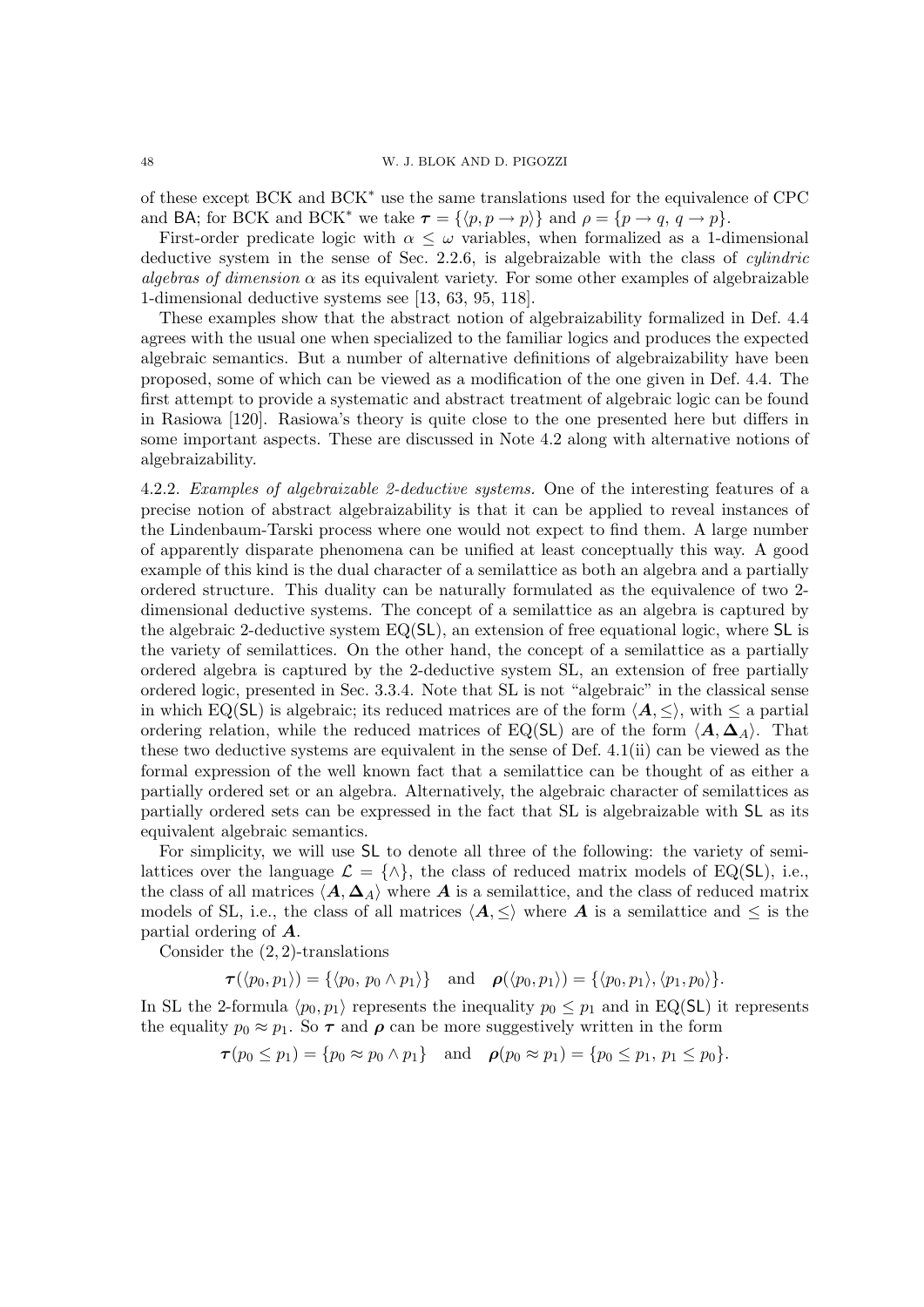The fact that these turn out to be invertible interpretations between SL and EQ(SL) reflects the fact that in a semilattice  $x \leq y$  iff  $x = x \wedge y$  and  $x = y$  iff  $x \leq y$  and  $y \leq x$ .

For all  $\Gamma \cup {\varphi} \subset \text{Fm}^2$  we have

$$
\Gamma \vdash_{\text{SL}} \varphi \quad \text{iff} \quad \{ \psi_0 \le \psi_1 : \psi \in \Gamma \} \vDash_{\text{SL}} \varphi_0 \le \varphi_1
$$
\n
$$
\text{iff} \quad \{ \psi_0 \approx \psi_0 \land \psi_1 : \psi \in \Gamma \} \vDash_{\text{SL}} \varphi_0 \approx \varphi_0 \land \varphi_1
$$
\n
$$
\text{iff} \quad \{ \tau(\psi) : \psi \in \Gamma \} \vDash_{\text{SL}} \tau(\varphi)
$$
\n
$$
\text{iff} \quad \tau(\Gamma) \vdash_{\text{EQ(SL)}} \tau(\varphi).
$$

Thus  $\tau$  is an interpretation of SL in EQ(SL).

$$
\begin{aligned} \boldsymbol{\tau}(\boldsymbol{\rho}(\boldsymbol{\varphi}))&=\boldsymbol{\tau}(\boldsymbol{\rho}(\varphi_0\approx\varphi_1))\\ &=\boldsymbol{\tau}\big(\{\varphi_0\leq\varphi_1,\,\varphi_1\leq\varphi_0\}\big)\\ &=\{\varphi_0\approx\varphi_0\wedge\varphi_1,\,\varphi_1\approx\varphi_1\wedge\varphi_0\}. \end{aligned}
$$

Since  $\varphi_0 \approx \varphi_1 \equiv \models_{\mathsf{SL}} \tau(\rho(\varphi_0 \approx \varphi_1))$ , we have  $\varphi \Vdash_{\mathrm{EQ}(\mathsf{SL})} \tau(\rho(\varphi))$ . Thus SL and EQ(SL) are equivalent by Thm. 4.2.

We illustrate the application of the algorithm given in Thm. 4.3 by using the above interpretations  $\tau$  and  $\rho$  to translate the alternative presentation of SL given in Sec. 3.3.3 into a presentation of EQ(SL).

$$
p \approx p \land p, \qquad \tau((E1))
$$
  
\n
$$
p \land q \approx (p \land q) \land p, \qquad \tau((S12))
$$
  
\n
$$
p \land q \approx (p \land q) \land q, \qquad \tau((S13))
$$
  
\n
$$
\frac{p \approx p \land q, q \approx q \land r}{p \approx p \land r}, \qquad \tau((ER2))
$$
  
\n
$$
\frac{r \approx r \land p, r \approx r \land q}{r \approx r \land (p \land q)}, \qquad \tau((SLR1))
$$
  
\n
$$
\frac{p_0 \approx p_0 \land p_1, p_1 \approx p_1 \land p_0}{p_0 \approx p_1}, \qquad \langle \tau \rho(\mathbf{p}), \mathbf{p} \rangle
$$
  
\n
$$
\frac{p_0 \approx p_1}{p_0 \approx p_1}
$$
  
\n
$$
\frac{p_0 \approx p_1}{p_0 \approx p_1 \land p_0}, \qquad \langle \{\mathbf{p}\}, \tau \rho(\mathbf{p}) \rangle
$$

These two identities and four quasi-identities constitute an alternative axiom system for the variety of semilattices. It is much different and more complicated than the standard one, but notice that it is a complete axiomatization in that it does not assume the Birkhoff axioms and rules of free equational logic (Sec. 3.3.1) as does the standard one. Note that, in the presence of the Birkhoff axioms, the rule  $\langle \{p\}, \tau \rho(p)\rangle$  is a consequence of axiom  $\tau({\rm (E1)})$ .

The same translations give the equivalence of the partially ordered and equational deductive systems of lattices, LA and  $EQ(LA)$ , and of distributive lattices, DL and  $EQ(DL)$ . LA and DL denote the varieties of lattices and distributive lattices, respectively.

In general, for any algebraizable k-deductive system  $S$  with equivalent quasivariety K, a defining set of identities and quasi-identities for K, that is, a presentation of  $EQ(K)$ , can be obtained from any given presentation of  $\mathcal S$  by means of Thm. 4.3. The identities are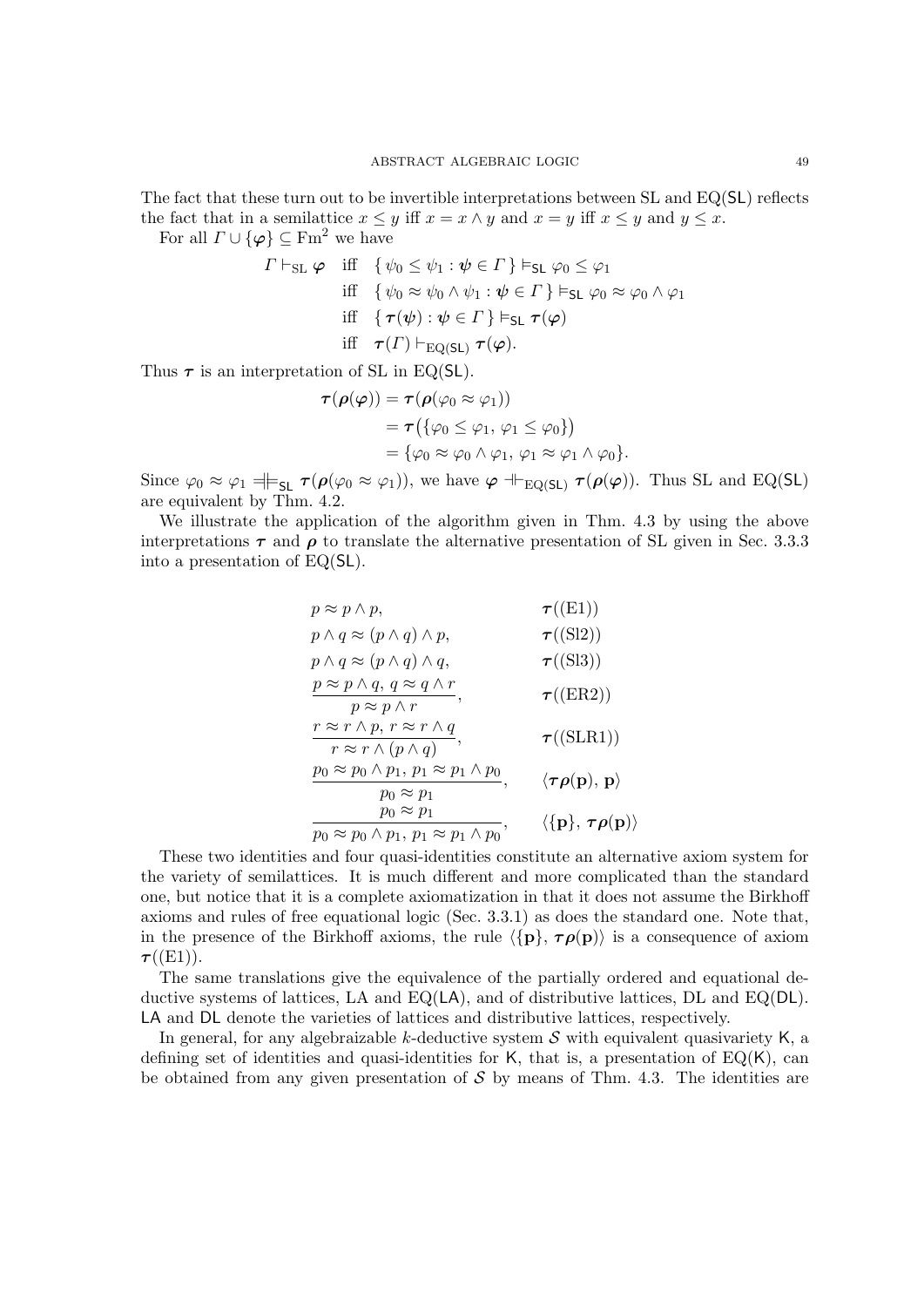the  $\tau$ -transforms of the axioms of S and the quasi-identities are the  $\tau$ -transforms of the inference rules of  $\mathcal S$  together with the following quasi-identities corresponding to the rules of (9).

(16) 
$$
\&_{i < n, j < m} \varepsilon_i(\boldsymbol{\rho}_j(p, q)) \approx \delta_i(\boldsymbol{\rho}_j(p, q)) \implies p \approx q \quad \text{and}
$$

(17) 
$$
p \approx q \Longrightarrow \varepsilon_i(\boldsymbol{\rho}_j(p,q)) \approx \delta_i(\boldsymbol{\rho}_j(p,q) \text{ for all } i < n, j < m,
$$

where

$$
\boldsymbol{\tau}(\mathbf{p}) = \{\varepsilon_0(\mathbf{p}) \approx \delta_0(\mathbf{p}), \ldots, \varepsilon_{n-1}(\mathbf{p}) \approx \delta_{n-1}(\mathbf{p})\}, \quad \boldsymbol{\rho}(\langle p, q \rangle) = \{\boldsymbol{\rho}_0(p, q), \ldots, \boldsymbol{\rho}_{m-1}(p, q)\}.
$$

Note that in the presence of the Birkhoff axiom and rules the quasi-identities (17) are equivalent to the identities  $\varepsilon_i(\boldsymbol{\rho}_j(p,p)) \approx \delta_i(\boldsymbol{\rho}_j(p,p)), i \lt n, j \lt m$ .

4.3. Intrinsic characterizations of algebraizability. Def. 4.4 on its face provides no means of testing the algebraizability of a deductive system if the equivalent quasivariety and the two inverse interpretations are not known and cannot be surmised. An intrinsic characterization of algebraizability is needed for this purpose. There are several different ones. For the first one we need the to know the interpretations, but not the equivalent quasivariety.

**Theorem 4.5.** A k-deductive system S is algebraizable iff there is a  $(k, 2)$ -translation  $\tau(\langle p_0, \ldots, p_{k-1} \rangle)$  and a  $(2, k)$ -translation  $\rho(\langle p_0, p_1 \rangle)$  such that the following hold.

- (i)  $\vdash_{\mathcal{S}} \rho(\langle p, p \rangle);$
- (ii)  $\rho(\langle p, q \rangle) \vdash_S \rho(\langle q, p \rangle);$
- (iii)  $\rho(\langle p, q \rangle), \rho(\langle q, r \rangle) \vdash_{\mathcal{S}} \rho(\langle p, r \rangle);$
- (iv)  $\rho(\langle p_0, q_0 \rangle), \ldots, \rho(\langle p_{n-1}, q_{n-1} \rangle) \vdash_S \rho(\langle \omega p_0, \ldots, p_{k-1}, \omega q_0, \ldots, q_{k-1} \rangle),$  for each  $\omega \in$  $\mathcal{L},$  with n the rank of  $\boldsymbol{\omega},$

(v)  $\mathbf{p}$  +  $\mathbf{s}$   $\rho \tau(\mathbf{p})$ , where  $\mathbf{p} = \langle p_0, \ldots, p_{k-1} \rangle$ .

*Proof.* Define the 2-deductive system S' by the condition that, for all  $\Gamma \cup {\varphi} \subseteq \mathrm{Fm}^2$ ,

(18) 
$$
\Gamma \vdash_{\mathcal{S}'} \mathbf{\vartheta} \quad \text{iff} \quad \rho(\Gamma) \vdash_{\mathcal{S}} \rho(\varphi).
$$

It is easy to verify that  $\vdash_{\mathcal{S}'}$  satisfies the five conditions of Definition 3.1, and hence  $\langle \mathcal{L}, \vdash_{\mathcal{S}'} \rangle$  is a 2-deductive system. For example, suppose  $\Gamma \vdash_{S'} \varphi$  and  $\sigma : \mathbf{Fm} \to \mathbf{Fm}$  is a substitution. Then  $\sigma \rho(\Gamma) \vdash_S \sigma \rho(\varphi)$ . But  $\sigma \rho(\Gamma) = \rho(\sigma \Gamma)$  and  $\sigma \rho(\varphi) = \rho(\sigma \varphi)$ . Hence  $\rho(\sigma \Gamma) \vdash_S \rho(\sigma \varphi)$ and thus  $\sigma \Gamma \vdash_{\mathcal{S}'} \sigma \varphi$ . So  $\mathcal{S}'$  is substitution invariant.

The conditions (i)–(iv) guarantee that the axioms and inference rules  $(ER1)$ – $(ER3)_{\omega}$ ,  $\omega \in \mathcal{L}$ , of free equational logic (Sec. 3.3.1) are valid in S'. Thus S' is an extension of EQ and hence of the form  $EQ(K)$  for some quasivariety K.  $\rho$  is an interpretation of  $EQ(K)$  in S by (18) and  $\tau$  is its right inverse by (v). So S is algebraizable by Thm. 4.2, and K is its equivalent quasivariety.

Conversely, assume  $S$  is algebraizable with equivalent quasivariety K and inverse interpretations  $\tau : \mathcal{S} \to \mathrm{EQ}(\mathsf{K})$  and  $\tau : \mathrm{EQ}(\mathsf{K}) \to \mathcal{S}$ . For all  $\langle \psi_0^0, \psi_1^0 \rangle, \ldots, \langle \psi_0^{n-1}, \psi_1^{n-1} \rangle$ ,  $\bar{\langle} \varphi_0, \varphi_1 \rangle \in \mathrm{Fm}^2$  we have

 $\psi_0^0 \approx \psi_1^0, \ldots, \psi_0^{n-1} \approx \psi_1^{n-1} \vDash_{\mathsf{K}} \varphi_0 \approx \varphi_1 \quad \text{iff} \quad \boldsymbol{\rho}(\langle \psi_0^0, \psi_1^0 \rangle), \ldots, \boldsymbol{\rho}(\langle \psi_0^{n-1}, \psi_1^{n-1} \rangle) \vdash_{\mathcal{S}} \boldsymbol{\rho}(\langle \varphi_0, \varphi_1 \rangle).$ Conditions (i)–(iv) are immediate consequences of this equivalence, and (v) holds because  $\tau$  is a right inverse of  $\rho$ .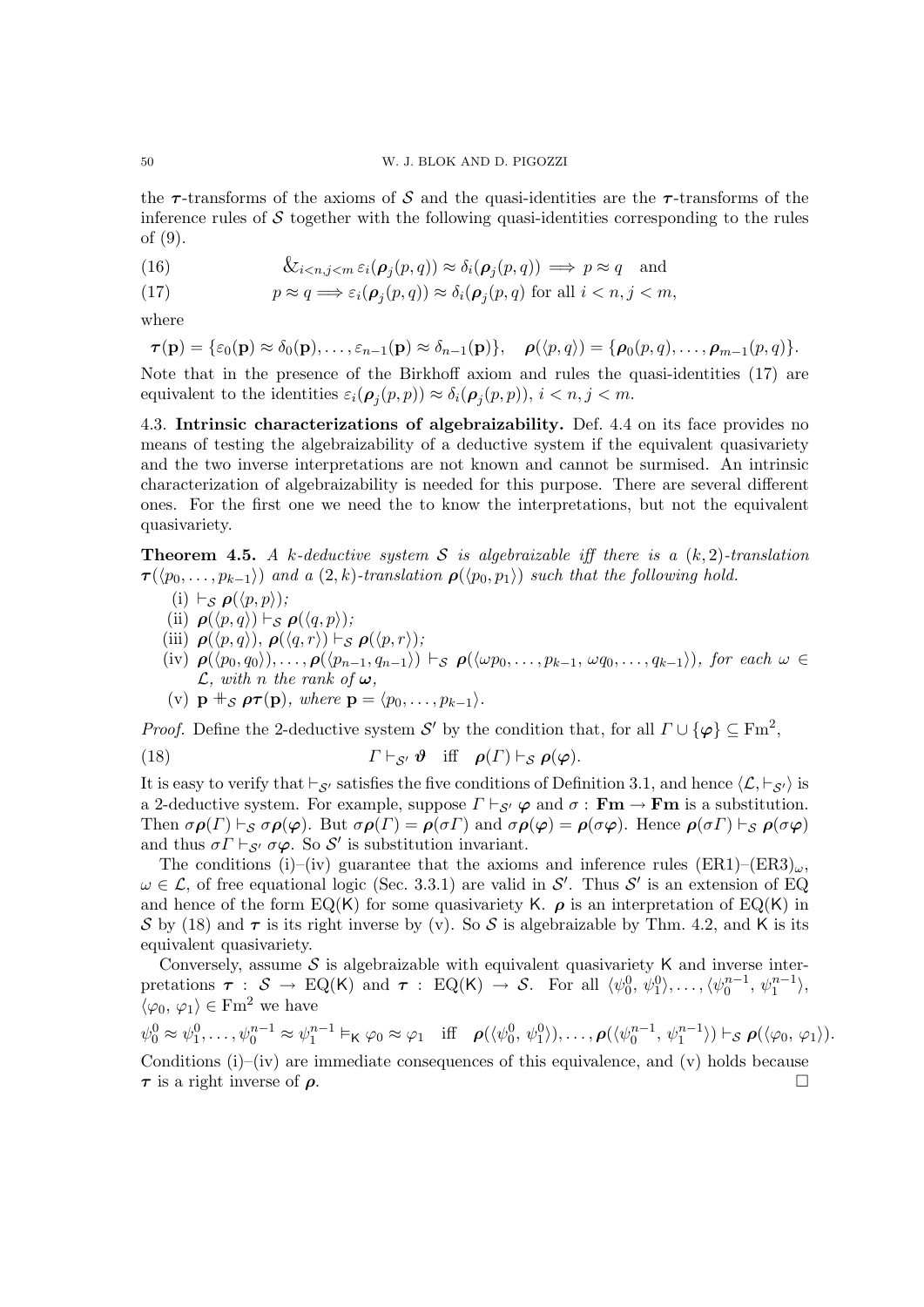4.3.1. Example. This theorem can be applied to show the algebraizability of the 3-valued logic of Lukasiewicz L<sub>3</sub> (see Sec. 4.1.2). Let  $\tau$  be the (1, 2)-translation  $\tau(p) = \{\langle p, p \to p \rangle\}$ and  $\rho$  the (2, 1)-translation  $\rho(\langle p_0, p_1 \rangle) = \{p_0 \to p_1, p_1 \to p_0\}$ . The verification of the entailments  $(i)$ – $(v)$  of Thm. 4.5 is straightforward.

The equivalent algebraic semantics for  $L_3$  is the variety of Wajsburg algebas ([62]), which is the class of  $(\rightarrow, \neg)$ -subreducts of MV algebras of exponent 3 ([24]). For a comprehensive treatment of the algebras of many-valued logics see [27].

Since equivalence between deductive systems is clearly transitive, it follows that the 3-valued paraconsistent logic  $J_3$  is also algebraizable (Sec. 4.1.2) By Cor. 4.15

4.3.2. Equivalential deductive systems. Let S be an algebraizable k-deductive system with equivalent quasivariety K and inverse interpretations  $\tau : S \to EQ(K)$  and  $\rho : EQ(K) \to$ S. Let  $\varphi = \langle \varphi_0, \ldots, \varphi_{k-1} \rangle$  and  $\psi = \langle \psi_0, \ldots, \psi_{k-1} \rangle$  be arbitrary k-formulas. By basic properties of equality we have

$$
\tau(\langle \varphi_0,\ldots,\varphi_{k-1}\rangle),\,\varphi_0\approx\psi_0,\ldots,\varphi_{k-1}\approx\psi_{k-1}\vDash_{\mathsf{K}}\tau(\langle \psi_0,\ldots,\psi_{k-1}\rangle).
$$

Thus

 $\rho \tau(\varphi), \, \rho(\langle \varphi_0, \psi_0 \rangle), \ldots, \rho(\langle \varphi_{k-1}, \psi_{k-1} \rangle) \vdash_S \rho \tau(\psi).$ 

Abbreviating the set  $\rho(\langle \varphi_0, \psi_0 \rangle) \cup \cdots \cup \rho(\langle \varphi_{k-1}, \psi_{k-1} \rangle)$  by  $\rho(\varphi, \psi)$  we get

(19)  $\varphi, \rho(\varphi, \psi) \vdash_S \psi \quad (\rho \text{-}detachment)$ 

A general (possibly infinite)  $(2, k)$ -translation  $\rho$  such that the four rules, (i)–(iv), of the hypothesis of Theorem 4.5 together with  $\rho$ -detachment are derivable in S is called an *equivalence system* for  $S$ . A deductive system that has a (finite) equivalence system is called (finitely) equivalential. From the above argument we see that every algebraizable deductive system is finitely equivalential, but the class of finitely equivalential systems is much more extensive and the class of equivalential systems even wider yet. Equivalential deductive systems were introduced in [117] and have been extensively studied in [29].

The importance of equivalence systems for abstract algebraic logic derives from the fact that they define the Leibniz congruence in the following natural sense and are in fact characterized by the property. Let  $\rho(\langle p_0, p_1 \rangle) = \{ \rho_i(\langle p_0, p_1 \rangle) : i \in I \}$  be a general  $(2, k)$ translation. For any algebra  $A$  and all  $a, b \in A$  let  $\rho^{A}(a, b) = \{ \rho_i^{A}(a, b) : i \in I \} \subseteq A^k$   $\rho$ is said to *define Leibniz congruences* in a k-deductive system  $S$  if, for every algebra  $A$  and  $F \in \text{Fi}_{\mathcal{S}} A$ ,

$$
\Omega_{\mathcal{S}}^{\mathbf{A}} F = \{ \langle a, b \rangle \in A^2 : \boldsymbol{\rho}^{\mathbf{A}}(a, b) \subseteq F \}.
$$

**Theorem 4.6.** A general  $(2, k)$ -translation is an equivalence system for a k-deductive system  $S$  iff it defines Leibniz congruences in  $S$ .

*Proof.* Suppose  $\rho$  is an equivalence system for a k-deductive system S. Fix an arbitrary algebra **A** and  $F \in \text{Fi}_S A$  and define

$$
\Phi := \{ \langle a, b \rangle \in A^2 : \boldsymbol{\rho}^{\boldsymbol{A}}(a, b) \subseteq F \}.
$$

The entailments (i)–(v) of Thm. 4.5 guarantee that  $\Phi$  is a congruence relation, and  $\rho$ detachment, (19), guarantees that  $\Phi$  is compatible with F. So  $\Phi \subseteq \Omega_S^A F$ . To show the inclusion in the opposite direction assume  $a \equiv b \pmod{\Omega_{\mathcal{S}}^{\mathbf{A}} F}$ . Then, for each  $i \in I$ ,  $\rho_i^{\mathbf{A}}(a,a) \equiv \rho_i^{\mathbf{A}}(a,b) \pmod{\Omega_{\mathcal{S}}^{\mathbf{A}}} F$ . But  $\rho_i^{\mathbf{A}}(a,a) \in F$  by reflexivity, Thm. 4.5(i). Thus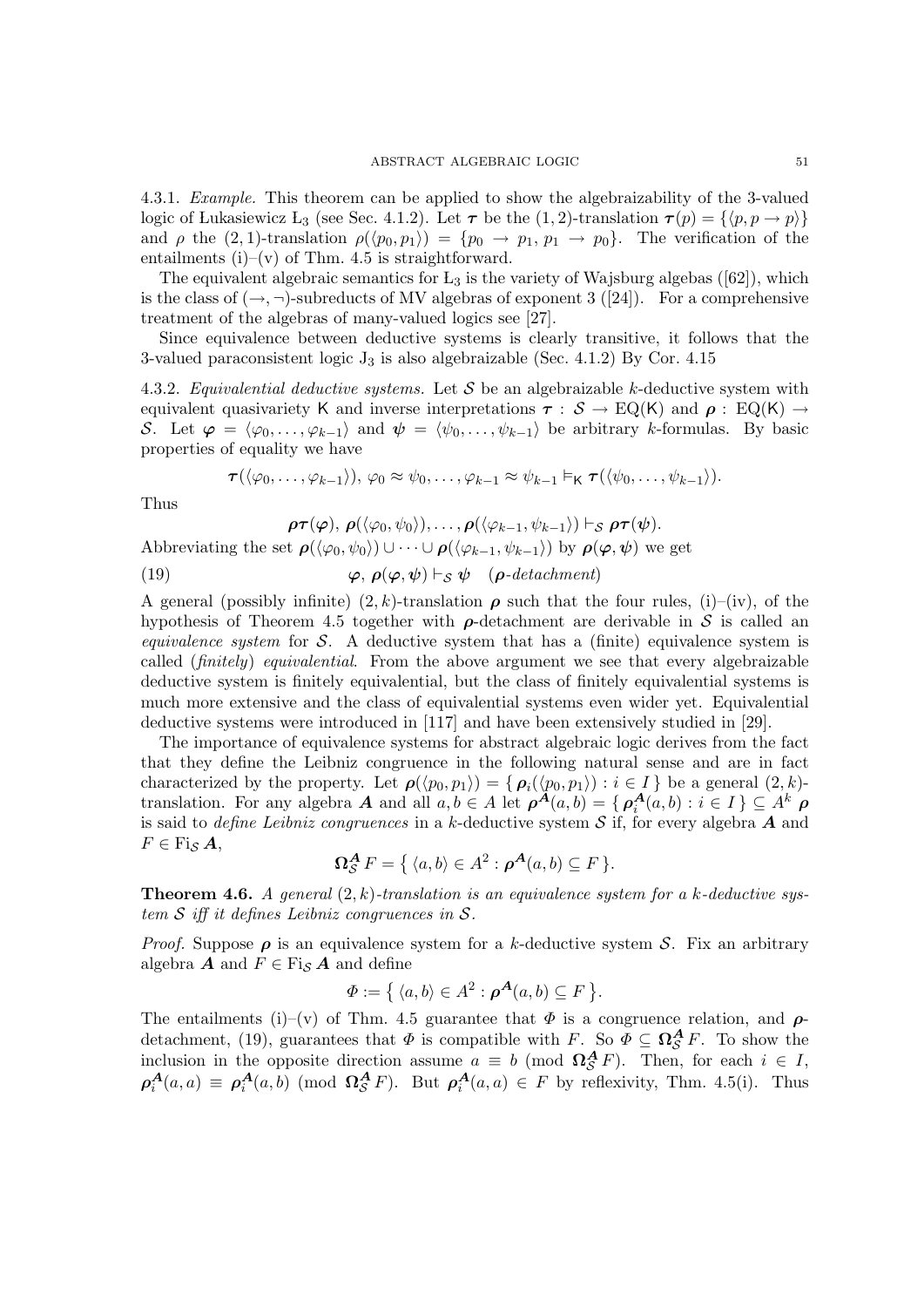$\rho_i^A(a,b) \in F$  since  $\Omega_S^A F$  is compatible with F. This shows  $\Phi = \Omega_S^A F$ . Hence  $\rho$  defines Leibniz congruences in  $S$ .

Suppose now that  $\rho$  defines Leibniz congruences in S. Since  $p \equiv p \pmod{\Omega T}$  for every  $T \in ThS$ , we have that  $\rho(\langle p, p \rangle) \subseteq T$  for every  $T \in ThS$ , i.e., reflexivity is a theorem (in fact a possibly infinite set of theorems) of S. Suppose  $\rho(\langle \varphi, \psi \rangle) \subseteq T$ . Then  $\varphi \equiv \psi$ (mod  $\Omega T$ ). Hence  $\psi \equiv \varphi \pmod{\Omega T}$ , and thus  $\rho(\langle \psi, \varphi \rangle) \subseteq T$  by assumption. Since this holds for every  $T \in \text{Th} \mathcal{S}$  and all  $\varphi, \psi \in \text{Fm}$ , symmetry, Thm. 4.5(ii), is a derived infinite rule of S. In a similar way we get that Thm. 4.5(iii), (iv) are derived rules of S. Finally, assume  $\{\varphi\} \cup \rho(\varphi, \psi) \subseteq T$ . Then  $\varphi \equiv \psi \pmod{(\Omega T)^k}$  and hence  $\psi \in T$  since  $\Omega T$  is compatible with T. So  $\rho$ -detachment is a rule of S, and hence  $\rho$  is an equivalence system for  $\mathcal{S}$ .

The key to the other intrinsic characterizations of algebraizability is the abstraction of the correspondence between filters and congruences that is characteristic of the familiar algebraizable logics. Let  $A$  be a Boolean algebra and  $F$  a Boolean filter of  $A$ . Let  $\equiv_F = \{ \langle a, b \rangle : a \leftrightarrow^{\mathbf{A}} b \in F \}.$  It is well known that the mapping  $F \mapsto \equiv_F$  is a one-one correspondence between Boolean filters and congruences of  $\vec{A}$ , in fact an isomorphism between the lattices of Boolean filters and congruences. The Boolean filters of A are just the CPC-filters of  $\boldsymbol{A}$  and every congruence is a BA-congruence since BA is a variety. Moreover, as we saw in the remarks following Thm. 3.8,  $\equiv_F = \mathbf{\Omega}^A F$ , the Leibniz congruence defined by F. So, in the case that S is CPC and K is BA, we have that for every  $A \in K$ , the mapping  $F \mapsto \Omega^A F$  is an isomorphism between the lattice of S-filters of A and the lattice of K-congruences of  $\bf{A}$ . (Actually, it is easy to see that this holds for any  $\bf{L}$ -algebra  $\bf{A}$ , not just Boolean algebras.) The same is true of all the familiar algebraizable logics. It turns out that the existence of such an isomorphism can be used to characterize algebraizable deductive systems and their equivalent quasivarieties. Recall that  $\Omega^A F$  is the largest congruence of  $\boldsymbol{A}$  compatible with  $F$  (see Def. 3.5) and hence does not depend on properties of the deductive system or its equivalent quasivariety. We shall also see how this can be used to give an intrinsic characterization of algebraizability that does not depend on prior knowledge of the equivalent quasivariety.

The next theorem is the key to the intrinsic characterizations of algebraizability. According to it, two deductive systems are equivalent (in the sense of Def.  $4.1(ii)$ ) if and only if there exists an isomorphism between the respective theory lattices that, like the formation of the Leibniz congruence, commutes with substitutions in a sense explained shortly. Recall that the S-theories form an algebraic lattice Th S, and that  $\text{Ch}_{\mathcal{S}} \Gamma = \{ \varphi : \Gamma \vdash_{\mathcal{S}} \varphi \}$ is the theory generated by  $\Gamma \subseteq \text{Fm}^k$  (Sec. 3.1). Cn<sub>S</sub> is called the *S*-consequence operator. More generally, for any  $\mathcal{L}\text{-algebra }A$ , the S-filters on A form an algebraic lattice  $\mathbf{Fi}_{\mathcal{S}}\boldsymbol{A} = \langle \mathrm{Fi}_{\mathcal{S}}\boldsymbol{A}, \cap, \vee^{\mathcal{S}} \rangle$ ; for arbitrary joins in  $\mathbf{Fi}_{\mathcal{S}}\boldsymbol{A}$  we use the symbol  $\bigvee^{\mathcal{S}}$ .  $\mathrm{Fg}_{\mathcal{S}}^{\boldsymbol{A}}\boldsymbol{X}$  is the S-filter generated by  $X \subseteq A^k$ .

Let  $S$  be a k-deductive system and  $A$  any  $\mathcal{L}$ -algebra. For any homomorphism  $h: A \to B$ we define  $h_{\mathcal{S}}^{\mathbf{B}}$ : Fi<sub>S</sub>  $\mathbf{A} \to$  Fi<sub>S</sub>  $\mathbf{B}$  by setting  $h_{\mathcal{S}}^{\mathbf{B}}(F) =$  Fg $_{\mathcal{S}}^{\mathbf{B}}h(F)$  for each  $F \in$  Fi<sub>S</sub>  $\mathbf{A}$ .

**Lemma 4.7.** Let  $A$  be any  $\mathcal{L}$ -algebra. For every endomorphism  $h: A \to A$  and  $X \subseteq A^k$ ,  $h_{\mathcal{S}}^{\mathbf{A}} \mathbf{F} \mathbf{g}_{\mathcal{S}}^{\mathbf{A}} X = \mathbf{F} \mathbf{g}_{\mathcal{S}}^{\mathbf{A}} h(X).$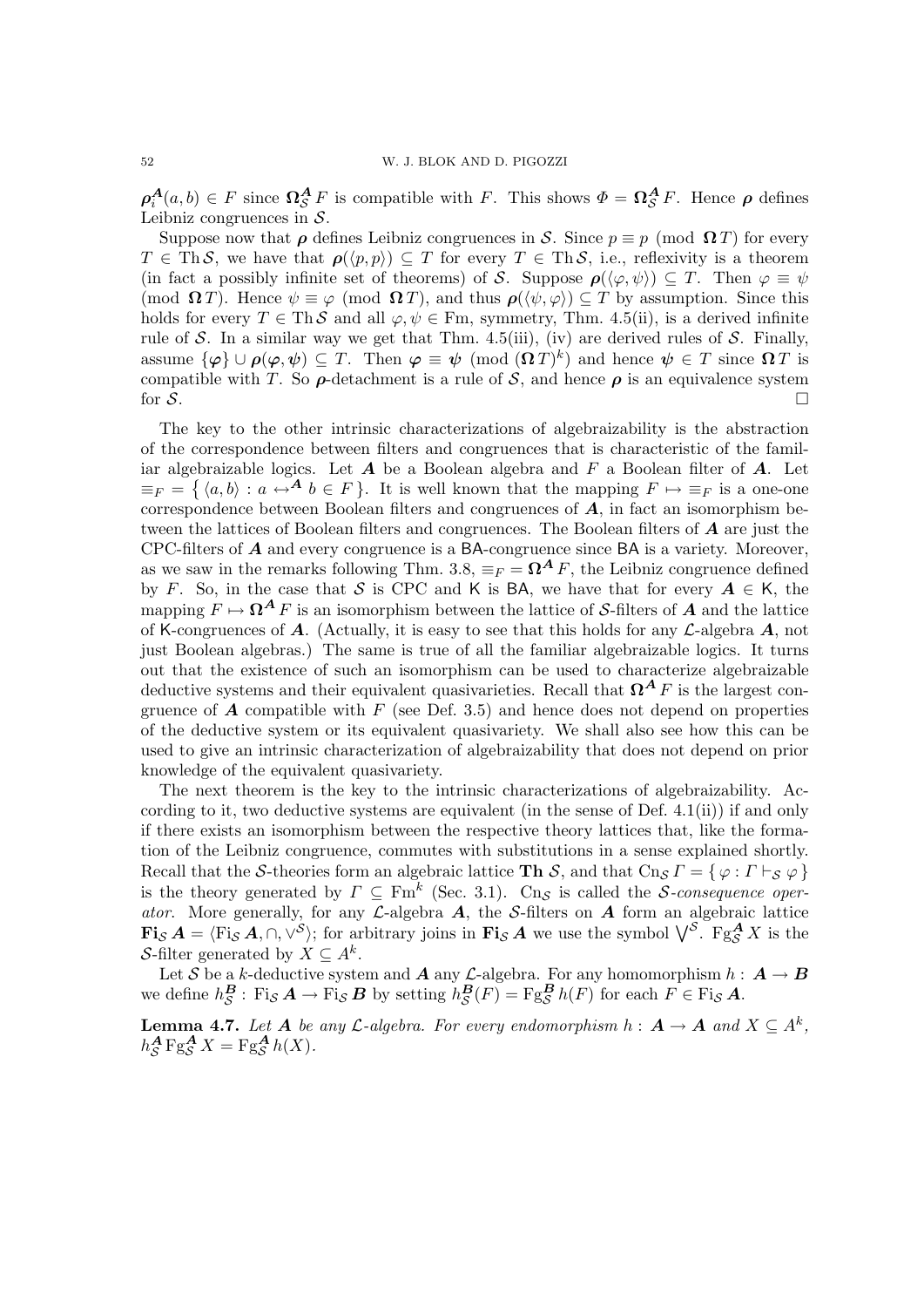*Proof.*  $X \subseteq h^{-1}(\text{Fg}_{\mathcal{S}}^{\mathbf{A}}h(X)) \in \text{Fig}_{\mathbf{A}}^{\mathbf{A}}$ . So  $\text{Fg}_{\mathcal{S}}^{\mathbf{A}}X \subseteq h^{-1}(\text{Fg}_{\mathcal{S}}^{\mathbf{A}}h(X)),$  i.e.,  $h(\text{Fg}_{\mathcal{S}}^{\mathbf{A}}X) \subseteq$  $\operatorname{Fg}_{\mathcal{S}}^{\mathbf{A}} h(X)$ . Hence  $h_{\mathcal{S}}^{\mathbf{A}} \operatorname{Fg}_{\mathcal{S}}^{\mathbf{A}} X \subseteq \operatorname{Fg}_{\mathcal{S}}^{\mathbf{A}} h(X) = h_{\mathcal{S}}^{\mathbf{A}}(X)$ . Conversely,  $h(X) \subseteq h(\operatorname{Fg}_{\mathcal{S}}^{\mathbf{A}} X) \subseteq$  $h_S^A$ Fg<sub>S</sub><sup>A</sup> X. Hence Fg<sub>S</sub><sup>A</sup>  $h(X) \subseteq h_S^A$  Fg<sub>S</sub><sup>A</sup> X.

As an easy corollary we get that  $h_{\mathcal{S}}^{\mathbf{A}}(\bigvee_{i\in I}^{\mathcal{S}} F_i) = \bigvee_{i\in I}^{\mathcal{S}} h_{\mathcal{S}}^{\mathbf{A}} F_i$  for any set  $\{F_i : i \in I\}$  of S-filters of A. In fact, clearly  $h_S^A F_i \subseteq h_S^A(\bigvee_{i \in I}^S F_i)$  for each  $i \in I$ . This gives the inclusion from right to left. For the opposite inclusion we have  $h_{\mathcal{S}}^{\mathbf{A}}(\bigvee_{i\in I}^{\mathcal{S}} F_i) = h_{\mathcal{S}}^{\mathbf{A}} F g_{\mathcal{S}}^{\mathbf{A}}(\bigcup_{i\in I} F_i) =$  $\operatorname{Fg}_{\mathcal{S}}^{\mathbf{A}} h(\bigcup_{i \in I} F_i) = \operatorname{Fg}_{\mathcal{S}}^{\mathbf{A}} (\bigcup_{i \in I} h(F_i)) \subseteq \operatorname{Fg}_{\mathcal{S}}^{\mathbf{A}} (\bigcup_{i \in I} h_{\mathcal{S}}^{\mathbf{A}}(F_i)) = \bigvee_{i \in I}^{\mathcal{S}} h_{\mathcal{S}}^{\mathbf{A}}(F_i).$ 

Lem. 4.7 can be paraphrased by saying that endomorphisms commute with filter generation on A. Each interpretation induces a transformation between the filters of the source and target deductive systems that also commutes with filter generation as we now show. Let  $\tau$  be a  $(k, l)$ -translation. Recall that by definition  $\tau$  is of the form

$$
\boldsymbol{\tau}(\mathbf{p}) = \{ \, \boldsymbol{\tau}^i(\mathbf{p}) : i < n \, \},
$$

where  $\mathbf{p} = \langle p_0, \ldots, p_{k-1} \rangle$  (a k-variable) and

$$
\boldsymbol{\tau}^{i}(p_0,\ldots,p_{k-1})=\langle \tau_0^{i}(p_0,\ldots,p_{k-1}),\ldots,\tau_{l-1}^{i}(p_0,\ldots,p_{k-1})\rangle
$$

for each  $i < n$ . Let **A** be an *L*-algebra. For each k-sequence  $\mathbf{a} = \langle a_0, \ldots, a_{k-1} \rangle \in \mathbf{A}^k$ , let

$$
\boldsymbol{\tau}^{\boldsymbol{A}}(\mathbf{a}) = \{ \boldsymbol{\tau}^{i\boldsymbol{A}}(\mathbf{a}) : i < n \},
$$

where  $\boldsymbol{\tau}^{i\boldsymbol{A}}(\mathbf{a}) = \left\langle \tau_0^{i\boldsymbol{A}}(a_0,\ldots,a_{k-1}),\ldots,\tau_{l-1}^{i\boldsymbol{A}}(a_0,\ldots,a_{k-1})\right\rangle$  for each  $i < n$ . Finally,  $\boldsymbol{\tau}^{\boldsymbol{A}}(X) =$  $\bigcup \{ \tau^A(\mathbf{a}) : \mathbf{a} \in X \}$  for each  $X \subseteq A^k$ .

Let S and S' be k- and l-deductive systems, respectively. Recall that a  $(k, l)$ -translation is an interpretation of S in S' if  $\Gamma \vdash_{\mathcal{S}} \varphi$  iff  $\tau(\Gamma) \vdash_{\mathcal{S}'} \tau(\varphi)$ . For each interpretation  $\tau : \mathcal{S} \to \mathcal{S}'$ and each L-algebra A we define  $\tau_{S'}^A$ :  $\mathcal{P}(A^k) \to \text{Fi}_{S'} A$  by setting  $\tau_{S'}^A(X) = \text{Fg}_{S'}^A \tau^A(X)$ for every  $X \subseteq A$ .

**Lemma 4.8.** Let A be any L-algebra. For every interpretation  $\tau : S \to S'$  and every  $X \subseteq A^k$ ,  $\tau_{\mathcal{S}'}^{\mathbf{A}} \mathrm{Fg}_{\mathcal{S}}^{\mathbf{A}} X = \mathrm{Fg}_{\mathcal{S}'}^{\mathbf{A}} \tau^{\mathbf{A}} X$ .

Proof. The proof is similar to the proof of Lem. 4.7. Let

$$
F = (\tau^{\mathbf{A}})^{-1} (\operatorname{Fg}_{\mathcal{S}'}^{\mathbf{A}} \tau^{\mathbf{A}}(X)) = \{ \mathbf{a} \in A^k : \tau^{\mathbf{A}}(\mathbf{a}) \in \operatorname{Fg}_{\mathcal{S}'}^{\mathbf{A}} \tau^{\mathbf{A}}(X) \}.
$$

We claim that  $F \in \text{Fi}_{\mathcal{S}} A$ . Suppose  $\psi_0(\bar{p}), \dots, \psi_{n-1}(\bar{p}) \vdash_{\mathcal{S}} \varphi(\bar{p}),$  and  $\bar{a} \in A^m$  such that  $\psi_0^{\mathbf{A}}(\bar{a}), \ldots, \psi_{n-1}^{\mathbf{A}}(\bar{a}) \in F$ . Since  $\tau$  is an interpretation,

 $\boldsymbol{\tau}\big(\boldsymbol{\psi}_0(\bar{p})\big),\ldots,\boldsymbol{\tau}\big(\boldsymbol{\psi}_{n-1}(\bar{p})\big) \vdash_{\mathcal{S}'} \boldsymbol{\tau}\big(\boldsymbol{\varphi}(\bar{p})\big).$ 

But  $\tau^{\mathcal{A}}(\psi_0^{\mathcal{A}}(\bar{a})), \ldots, \tau^{\mathcal{A}}(\psi_{n-1}^{\mathcal{A}}(\bar{a})) \in \text{Fg}_{\mathcal{S}'}^{\mathcal{A}} \tau^{\mathcal{A}}(S)$ . So  $\tau^{\mathcal{A}}(\varphi^{\mathcal{A}}(\bar{a})) \in \text{Fg}_{\mathcal{S}'}^{\mathcal{A}} \tau^{\mathcal{A}}(X)$ , and hence  $\varphi^{\hat{A}}(\bar{a}) \in F$ . This proves the claim.

Since it is clear that  $X \subseteq F$ , it follows from the claim that  $Fg_{\mathcal{S}}^{\mathbf{A}} X \subseteq F$ , and hence  $\tau^{\mathbf{A}}(\mathrm{Fg}_{\mathcal{S}}^{\mathbf{A}}X) \subseteq \mathrm{Fg}_{\mathcal{S}'}^{\mathbf{A}}\tau^{\mathbf{A}}(X)$ . Thus  $\tau_{\mathcal{S}'}^{\mathbf{A}}\mathrm{Fg}_{\mathcal{S}}^{\mathbf{A}}X \subseteq \mathrm{Fg}_{\mathcal{S}'}^{\mathbf{A}}\tau^{\mathbf{A}}(X)$ . Conversely,  $\tau^{\mathbf{A}}(X) \subseteq$  $\tau^A(\text{Fg}_{\mathcal{S}}^{\mathcal{A}} x) \subseteq \tau_{\mathcal{S}'}^{\mathcal{A}} \text{Fg}_{\mathcal{S}}^{\mathcal{A}} X$ . Hence  $\text{Fg}_{\mathcal{S}'}^{\mathcal{A}} \tau^{\mathcal{A}}(X) \subseteq \tau_{\mathcal{S}'}^{\mathcal{A}} \text{Fg}_{\mathcal{S}}^{\mathcal{A}} X$ .

As an easy corollary of the lemma we have that  $\tau_{S'}^A$  is a complete join semilattice homomorphism, i.e.,  $\tau_{\mathcal{S}'}^{\mathcal{A}}(\bigvee_{i\in I}^{\mathcal{S}} F_i) = \bigvee_{i\in I}^{\mathcal{S}'}$  $\mathcal{S}'_{i\in I}$   $\tau_{\mathcal{S}'}^{\mathbf{A}}(F_i)$  for any subset  $\{F_i : i \in I\}$  of Fi<sub>S</sub>  $\mathbf{A}$ .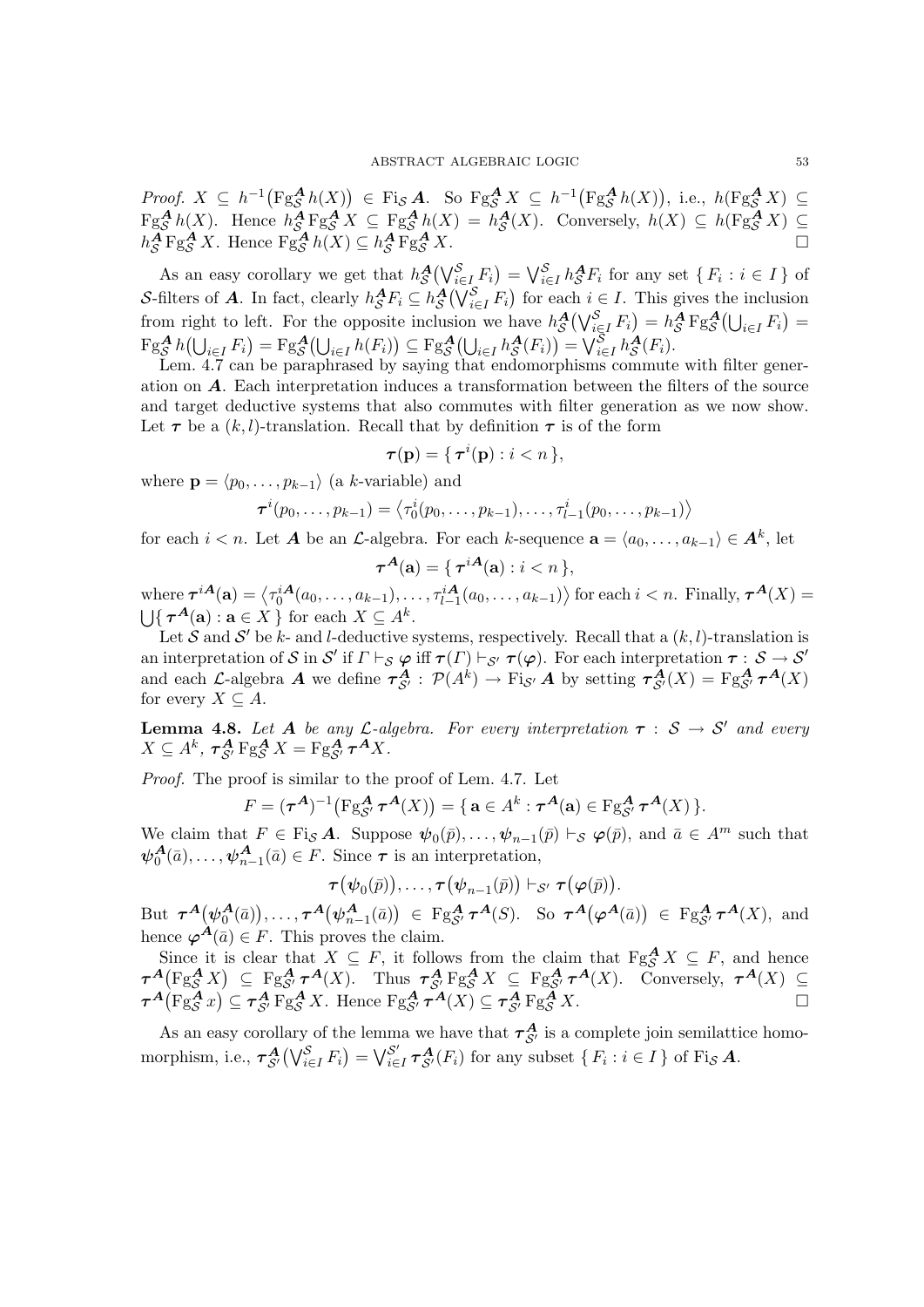

FIGURE 2

Let S and S' be k- and l deductive systems and let A be an  $\mathcal{L}\text{-algebra.}$  A mapping  $\alpha$ : Fi<sub>S</sub>  $A \rightarrow$  Fi<sub>S'</sub> A is said to *commute with endomorphisms* if, for every endomorphism  $h: \mathbf{A} \to \mathbf{A}, h_{\mathcal{S}'}^{\mathbf{A}} \circ \alpha = \alpha \circ h_{\mathcal{S}}^{\mathbf{A}},$  i.e., the diagram in Figure 2 commutes.

**Lemma 4.9.** Let  $\tau : \mathcal{S} \to \mathcal{S}'$  be an interpretation between the deductive systems S and S'. Then for every algebra  $A$  the mapping  $\tau_{S'}^A$  :  $\mathrm{Fi}_S A \rightarrow \mathrm{Fi}_{S'} A$  commutes with endomorphisms.

*Proof.* We first show  $\tau^{A}h(\mathbf{a}) = h \tau^{A}(\mathbf{a})$  for every  $\mathbf{a} \in A^{k}$ .

$$
\tau^{A}h(\mathbf{a}) = \tau^{A}h(\langle a_{0},...,a_{k-1} \rangle)
$$
  
=  $\tau^{A}(\langle ha_{0},...,ha_{k-1} \rangle)$   
=  $\{\langle \tau_{0}^{iA}(ha_{0},...,ha_{k-1}),..., \tau_{l-1}^{iA}(ha_{0},...,ha_{k-1}) \rangle : i < n \}$   
=  $\{\langle h(\tau_{0}^{iA}(a_{0},...,a_{k-1})),..., h(\tau_{l-1}^{iA}(a_{0},...,a_{k-1})) \rangle : i < n \}$   
=  $h \tau^{A}(\mathbf{a}).$ 

Let  $F \in \text{Fi}_S A$ .

$$
\tau_{S'}^{A} h_{S}(F) = \tau_{S'}^{A} F g_{S}^{A} h(F)
$$
  
=  $F g_{S'}^{A} (\tau^{A} h(F)),$  by Lem. 4.8  
=  $F g_{S'}^{A} (h \tau^{A}(F))$   
=  $h_{S'} F g_{S'}^{A} (\tau^{A}(F)),$  by Lem. 4.7  
=  $h_{S'} \tau_{S'}^{A}(F).$ 

 $\Box$ 

**Lemma 4.10.** Assume S and S' are equivalent under the interpretations  $\tau : S \rightarrow S'$  and  $\rho: S' \to S$ . Then for any L-algebra  $A$ , A

$$
\tau_{S'}^{A} : \text{Fi}_{S} A \rightarrow \text{Fi}_{S'} A \quad \text{and} \quad \rho_{S}^{A} : \text{Fi}_{S'} A \rightarrow \text{Fi}_{S} A
$$

are lattice isomorphisms and are inverses of one another.

*Proof.* Recall that by the definition of equivalence we have for every  $\varphi \in \text{Fm}^k$  and every  $\boldsymbol{\psi} \in \mathrm{Fm}^l,$ 

(20) 
$$
\varphi \dashv_{\mathcal{S}} \rho \tau(\varphi)
$$
 and  $\psi \dashv_{\mathcal{S'}} \tau \rho(\psi)$ .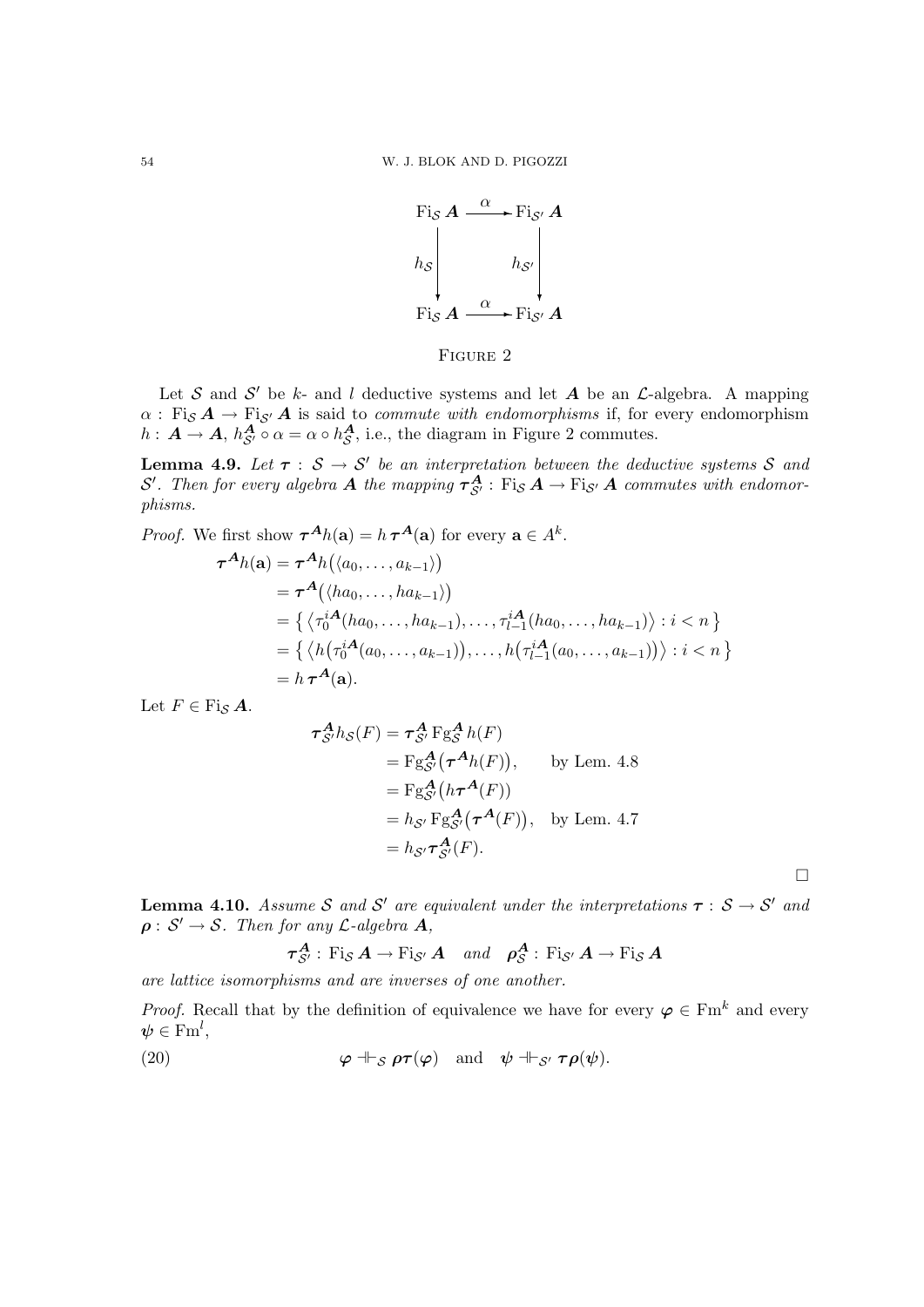From the first equivalence of (20) we get for each  $\mathbf{a} \in A^k$  $\text{Fg}_{\mathcal{S}}^{\mathbf{A}}\{\mathbf{a}\} = \text{Fg}_{\mathcal{S}}^{\mathbf{A}}\boldsymbol{\rho}^{\mathbf{A}}\boldsymbol{\tau}^{\mathbf{A}}(\mathbf{a}),$ 

and from the second equivalence we get for each  $\mathbf{b} \in A^l$ (21)  $Fg_{\mathcal{S}'}^{\mathbf{A}}\{\mathbf{b}\} = Fg_{\mathcal{S}'}^{\mathbf{A}} \tau^{\mathbf{A}} \rho^{\mathbf{A}}(\mathbf{b}).$ 

More generally, for every  $X \subset A^k$  we have

$$
\begin{aligned} \operatorname{Fg}_{\mathcal{S}}^{\mathbf{A}} X &= \bigvee^{\mathcal{S}} \{ \operatorname{Fg}_{\mathcal{S}}^{\mathbf{A}} \{ \mathbf{a} \} : \mathbf{a} \in X \} \\ &= \bigvee^{\mathcal{S}} \{ \operatorname{Fg}_{\mathcal{S}}^{\mathbf{A}} \rho^{\mathbf{A}} \tau^{\mathbf{A}}(\mathbf{a}) : \mathbf{a} \in X \} \\ &= \operatorname{Fg}_{\mathcal{S}}^{\mathbf{A}} \bigcup \{ \rho^{\mathbf{A}} \tau^{\mathbf{A}}(\mathbf{a}) : \mathbf{a} \in X \} \\ &= \operatorname{Fg}_{\mathcal{S}}^{\mathbf{A}} \rho^{\mathbf{A}} \tau^{\mathbf{A}}(X). \end{aligned}
$$

Thus

(22) 
$$
\operatorname{Fg}_{\mathcal{S}}^{\mathcal{A}} \rho^{\mathcal{A}} \tau^{\mathcal{A}}(X) = \operatorname{Fg}_{\mathcal{S}}^{\mathcal{A}} X
$$

Similarly, for  $X \subseteq A^l$ ,  $\text{Fg}_{\mathcal{S}'}^{\mathbf{A}} \tau^{\mathbf{A}} \rho^{\mathbf{A}}(X) = \text{Fg}_{\mathcal{S}'}^{\mathbf{A}} X$ .

We have already seen that  $\tau_{S'}^A$  and  $\rho_S^A$  are join-semilattice homomorphisms. Thus it suffices to show that they are inverses of one another. For any  $F \in \text{Fig } A$  we have

$$
\rho_S^A \tau_{S'}^A(F) = \rho_S^A F g_{S'}^A \tau^A(F)
$$
  
=  $F g_S^A \rho^A \tau^A(F)$ , by Lem. 4.8  
=  $F g_S^A F$ , by (22)  
= F.

Similarly, using Lemma 4.8 we get  $\tau_{\mathcal{S}'}^A \rho_{\mathcal{S}}^A(F) = F$  for each  $F \in \text{Fi}_{\mathcal{S}'} A$ .

We are now prepared for the main theorem on which all the various intrinsic characterizations of algebraizability are based.

**Theorem 4.11.** Assume S and S' are k- and l-deductive systems. The following are equivalent.

- (i)  $S$  and  $S'$  are equivalent.
- (ii) There exists an isomorphism from Th  $S$  to Th  $S'$  that commutes with substitutions, i.e., endomorphisms of the formula algebra.
- (iii) For each  $\mathcal{L}$ -algebra A there exists an isomorphism from  $\mathbf{Fi}_{\mathcal{S}}$  A to  $\mathbf{Fi}_{\mathcal{S}'}$  A that commutes with endomorphisms.

Proof. The implication from (i) to (iii) follows from Lems. 4.9 and 4.10, and (ii) is just a special case of (iii). So it remains only to establish the implication from (ii) to (i).

Let  $f : \textbf{Th} \& \rightarrow \textbf{Th} \&$  be a lattice isomorphism that commutes with substitutions, i.e.,  $f\sigma_{\mathcal{S}}(T) = \sigma_{\mathcal{S}'}f(T)$  for each  $T \in \text{Th } \mathcal{S}$ . Consider  $f(\text{Cn}_{\mathcal{S}}\{\mathbf{p}\}) \in \text{Th } \mathcal{S}'$ , where  $\mathbf{p} =$  $\langle p_0, \ldots, p_{k-1} \rangle$  (with the  $p_i$  distinct) is a fixed k-variable. Cn<sub>S</sub>{**p**} is finitely generated and hence compact in Th S. Thus  $f(\text{Cn}_{\mathcal{S}}\{\mathbf{p}\})$  is compact in Th S' and hence finitely generated (see the remarks in Sec. 3.2). So

 $f(\text{Cn}_\mathcal{S}\{\mathbf{p}\}) = \text{Cn}_{\mathcal{S}'}\{\,\boldsymbol{\eta}^i(p_0,\ldots,p_{k-1},q_0,\ldots,q_{m-1}): i < n\,\},$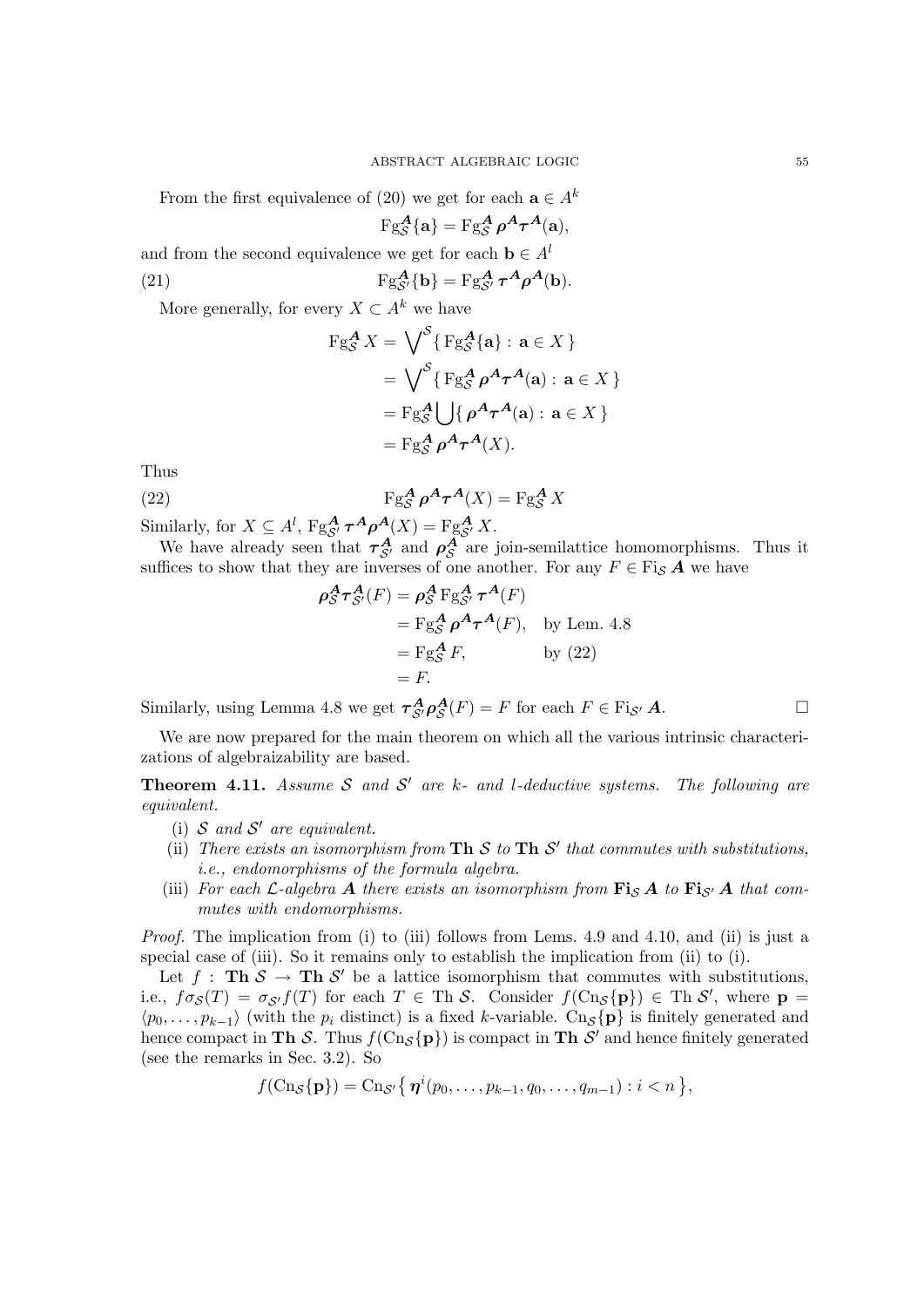where  $\bm{\eta}^i(\mathbf{p},\bar{q})=\bm{\eta}^i(p_0,\ldots,p_{k-1},q_0,\ldots,q_{m-1})$  is an *l*-formula for each  $i < n$  and  $q_0,\ldots,q_{m-1}$ is a list of all the variables distinct from the  $p_j$  that occur in at least one of the  $\eta^i$ . Let  $\sigma$ be any substitution such that  $\sigma p_i = p_i$  and  $\sigma q_j = p_0$  for all  $i < k$  and  $j < m$ . Then

$$
f(\text{Cn}_{\mathcal{S}}\{\mathbf{p}\}) = f(\text{Cn}_{\mathcal{S}}\{\sigma\mathbf{p}\}), \qquad \text{since } \sigma\mathbf{p} = \mathbf{p}
$$
  
\n
$$
= f(\sigma_{\mathcal{S}}\text{Cn}_{\mathcal{S}}\{\mathbf{p}\}), \qquad \text{by Lem. 4.7}
$$
  
\n
$$
= \sigma_{\mathcal{S}'}(f(\text{Cn}_{\mathcal{S}}\{\mathbf{p}\})), \qquad \text{since } f \text{ commutes with } \sigma
$$
  
\n
$$
= \sigma_{\mathcal{S}'}(\text{Cn}_{\mathcal{S}'}\{\eta^{i}(\mathbf{p}, q_{0}, \dots, q_{m-1}) : i < n\})
$$
  
\n
$$
= \text{Cn}_{\mathcal{S}'}(\sigma\{\eta^{i}(\mathbf{p}, q_{0}, \dots, q_{m-1}) : i < n\}), \qquad \text{by Lem. 4.7}
$$
  
\n
$$
= \text{Cn}_{\mathcal{S}'}\{\eta^{i}(\mathbf{p}, p_{0}, \dots, p_{0}) : i < n\}.
$$

Let  $\tau^{i}(\mathbf{p}) = \eta^{i}(\mathbf{p}, p_0, \dots, p_0)$  for  $i < n$ . Define

$$
\boldsymbol{\tau}(\mathbf{p}) = \{ \, \boldsymbol{\tau}^i(\mathbf{p}) : i < n \, \}.
$$

Let  $\varphi \in \text{Fm}^k$  and let  $\sigma'$  be any substitution such that  $\sigma' \mathbf{p} = \varphi$ .

$$
f(\text{Cn}_{\mathcal{S}}\{\varphi\}) = f(\text{Cn}_{\mathcal{S}}\{\sigma'\mathbf{p}\}), \qquad \text{since } \sigma'\mathbf{p} = \varphi
$$
  
\n
$$
= f(\sigma'_{\mathcal{S}}\text{Cn}_{\mathcal{S}}\{\mathbf{p}\}), \qquad \text{by Lem. 4.7}
$$
  
\n
$$
= \sigma'_{\mathcal{S}'}(f(\text{Cn}_{\mathcal{S}}\{\mathbf{p}\})), \qquad \text{since } f \text{ commutes with substitution}
$$
  
\n
$$
= \sigma'_{\mathcal{S}'}(\text{Cn}_{\mathcal{S}'}\{\tau^i(\mathbf{p}): i < n\})
$$
  
\n
$$
= \text{Cn}_{\mathcal{S}'}(\sigma'\{\tau^i(\mathbf{p}): i < n\}), \qquad \text{by Lem. 4.7}
$$
  
\n
$$
= \text{Cn}_{\mathcal{S}'}\{\tau^i(\varphi): i < n\}
$$
  
\n
$$
= \text{Cn}_{\mathcal{S}'}\tau(\varphi).
$$

For  $\Gamma \subseteq \mathrm{Fm}^k$ ,

$$
f(\mathrm{Cn}_{\mathcal{S}} \Gamma) = f\left(\bigvee_{\varphi \in \Gamma} \mathcal{S} \mathrm{Cn}_{\mathcal{S}}\{\varphi\}\right) = \bigvee_{\varphi \in \Gamma} \mathcal{S}' f(\mathrm{Cn}_{\mathcal{S}}\{\varphi\}) = \bigvee_{\varphi \in \Gamma} \mathcal{S}' \mathrm{Cn}_{\mathcal{S}'}\{\tau(\varphi)\} = \mathrm{Cn}_{\mathcal{S}'} \tau(\Gamma).
$$

Thus, for  $\Gamma \cup \{\varphi\}$ )  $\subseteq \text{Fm}^k$ ,

$$
\Gamma \vdash_{\mathcal{S}} \varphi \quad \text{iff} \quad \text{Cn}_{\mathcal{S}}\{\varphi\} \subseteq \text{Cn}_{\mathcal{S}} \Gamma
$$
\n
$$
\text{iff} \quad f(\text{Cn}_{\mathcal{S}}\{\varphi\}) \subseteq f(\text{Cn}_{\mathcal{S}} \Gamma)
$$
\n
$$
\text{iff} \quad \text{Cn}_{\mathcal{S}'} \tau(\varphi) \subseteq \text{Cn}_{\mathcal{S}'} \tau(\Gamma)
$$
\n
$$
\text{iff} \quad \tau(\Gamma) \vdash_{\mathcal{S}'} \tau\{\varphi\}.
$$

Thus  $\tau$  is an interpretation of S in S' and  $\tau_{S'} = f$ . Similarly, there is an interpretation  $\rho$  of S' in S such that  $\rho_S = f^{-1}$ .

Let  $\varphi \in \text{Fm}^l$ . Then  $\text{Cn}_{\mathcal{S}'}(\tau \rho(\varphi)) = f(\text{Cn}_{\mathcal{S}} \rho(\varphi)) = ff^{-1}(\text{Cn}_{\mathcal{S}'}\{\varphi\}) = \text{Cn}_{\mathcal{S}'}\{\varphi\}$ , i.e.,  $\varphi \dashv_{\mathcal{S}'} \tau \rho(\varphi)$ . Similarly, for  $\varphi \in \mathrm{Fm}^k$ ,  $\varphi \dashv_{\mathcal{S}} \rho \tau(\varphi)$ . Thus  $\mathcal S$  and  $\mathcal S'$  are equivalent under the interpretations  $\tau$  and  $\rho$ .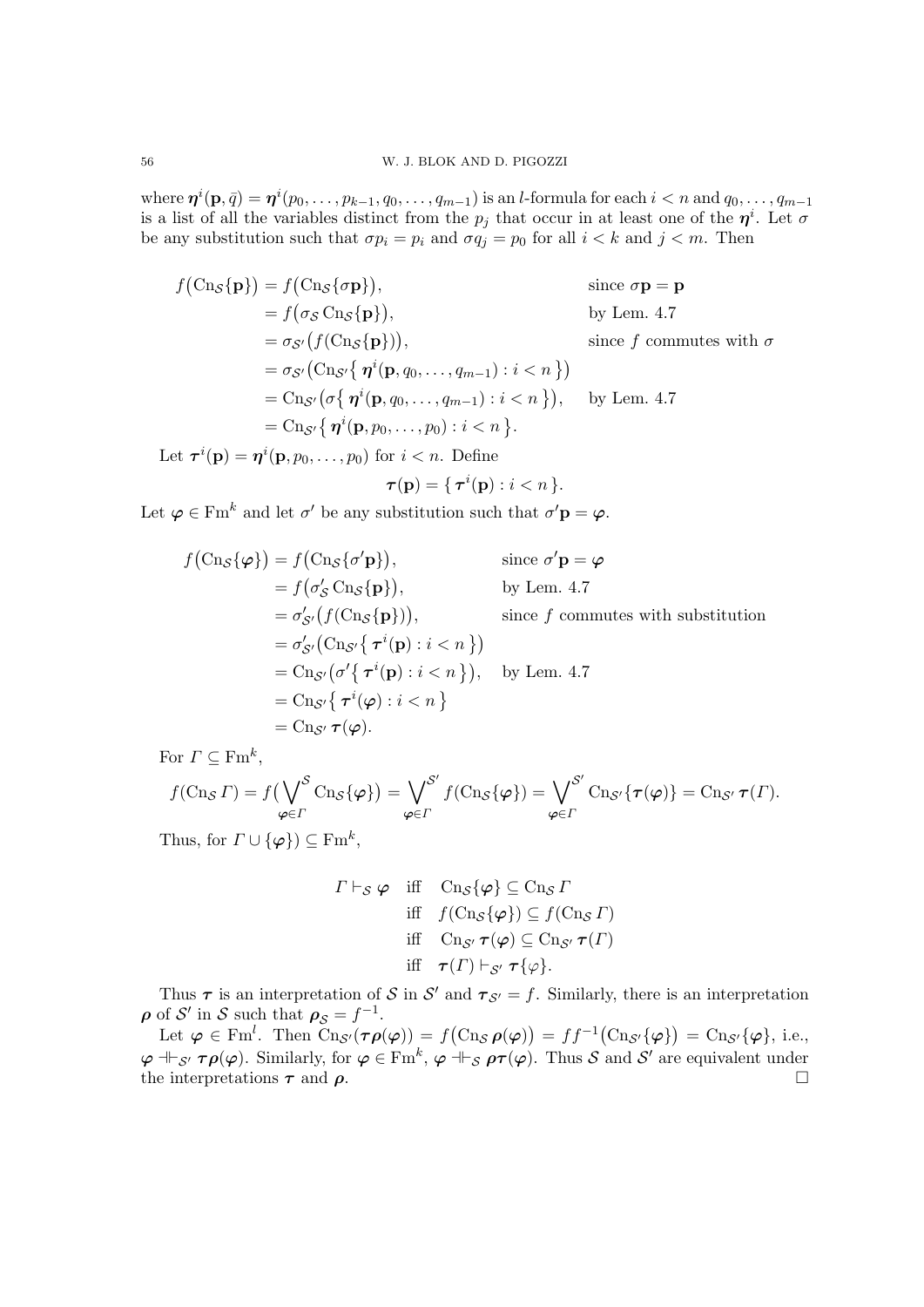#### ${\large\bf ABSTRACT\ ALGEBRAIC\ LOGIC} {\large\bf 57}$

The following observation about the theorem will be useful in the sequel. Note that in the proof the substitutions  $\sigma$  and  $\sigma'$  can be taken to be surjective. Thus the conclusion of the theorem remains valid when "substitution" and "endomorphism" are replaced respectively by "surjective substitution" and "surjective endomorphism" in parts (i) and (ii).

We note also that the construction of the interpretation  $\tau$  is not effective, depending as it does on the compactness of  $f(\text{Cn}_{\mathcal{S}}\{\mathbf{p}\})$  in the lattice **Th** $\mathcal{S}'$ ; similarly for  $\rho$ .

4.4. The Leibniz operator. Theorem 4.11 has several important corollaries. It can be used to obtain a characterization of algebraizability in terms of the Leibniz operator that in turn can be used to show that, if a k-deductive system  $S$  is algebraizable, then it can be algebraized in essentially only one way.

For any algebra  $\boldsymbol{A}$  the formation of the Leibniz congruence defines a natural map

$$
\Omega^{\mathbf{A}}:\mathcal{P}(A^k)\to\mathbf{Co} \mathbf{A}, \quad (F\mapsto \mathbf{\Omega}^{\mathbf{A}} F)
$$

from the set of all k-subsets of A to the set of congruences of A. Recall that  $\Omega^A F$  is the largest congruence of A compatible with F (see Sec. 3.2).  $\Omega^A$  is called the Leibniz operator on  $\overrightarrow{A}$ . Let  $\overrightarrow{S}$  be a k-dimensional deductive system over  $\overrightarrow{L}$ , and let  $\overrightarrow{A}$  be an algebra of type L. The restriction of  $\Omega^A$  to the set of S-filters is denoted by  $\Omega^A_{\mathcal{S}}$  and called the S-Leibniz operator. Thus

$$
\Omega^{\mathcal{A}}_{\mathcal{S}}\,\colon \mathrm{Fi}_{\mathcal{S}}\,\mathcal{A}\rightarrow \mathrm{Co} \,\,\mathcal{A}.
$$

4.4.1. Protoalgebraic deductive systems. The Leibniz operator has proved to be a very useful tool in studying the algebraic properties of deductive systems. In particular it has been used to classify deductive systems by virtue of how closely they approximate algebraic systems in some sense. The broadest class of deductive systems that have been identified in this way are the protoalgebraic systems. A k-deductive system is *protoalgebraic* if  $\Omega_{\mathcal{S}}$  is monotonic in the sense that, for every algebra A and all  $F, F' \in \text{Fi}_{\mathcal{S}} A$ ,  $F \subseteq F'$  implies  $\Omega_{\mathcal{S}}^A F \subseteq$  $\Omega^{\mathcal{S}} F'$ . Protoalgebraic systems share with the algebraic systems EQ(K) many of the basic properties that determine the latter's characteristic algebraic nature. As a consequence the matrix model classes of protoalgebraic systems have many of the characteristic properties of quasivarieties. One such property is the following correspondence theorem. The theory of protoalgebraic deductive systems forms an integral part of abstract algebraic logic and there is an extensive literature on the subject; see [12, 16, 32].

**Lemma 4.12** (Correspondence Theorem). Let S be a protoalgebraic deductive system, **A, B** algebras, and  $h : A \rightarrow B$  a surjective homomorphism. For every  $F \in \text{Fig } A$  and  $G \in \mathrm{Fi}_{\mathcal{S}} B$ ,

(23) 
$$
h^{-1}(h_{\mathcal{S}}^{B}(F) \vee^{\mathcal{S}} G) = F \vee^{\mathcal{S}} h^{-1}(G).
$$

*Proof.* Clearly, F and  $h^{-1}(G)$  are both included in  $h^{-1}(h_{\mathcal{S}}^{\mathbf{B}}(F)\vee^{\mathcal{S}}G)$ , so  $h^{-1}(h_{\mathcal{S}}^{\mathbf{B}}(F)\vee^{\mathcal{S}}G) \supseteq$  $F \vee^S h^{-1}(G)$ . To get the inclusion in the opposite direction consider any  $H \in \text{Fig } A$  such that  $h^{-1}(G) \subseteq H$ . The relation kernel of h,  $h^{-1}(\mathbf{\Delta}_B)$ , is compatible with  $h^{-1}(G)$ . Thus by protoalgebraicity  $h^{-1}(\mathbf{\Delta}_B) \subseteq \Omega_{\mathcal{S}}^{\mathbf{A}} h^{-1}(G) \subseteq \Omega_{\mathcal{S}}^{\mathbf{A}} H$ . Hence  $h^{-1}(\mathbf{\Delta}_B)$  is compatible with  $H$ , i.e.,  $h^{-1}h(H) = H$ . It follows from this that  $h^{-1}h_{\mathcal{S}}^{\mathbf{B}}(H) = H$ , because in general we have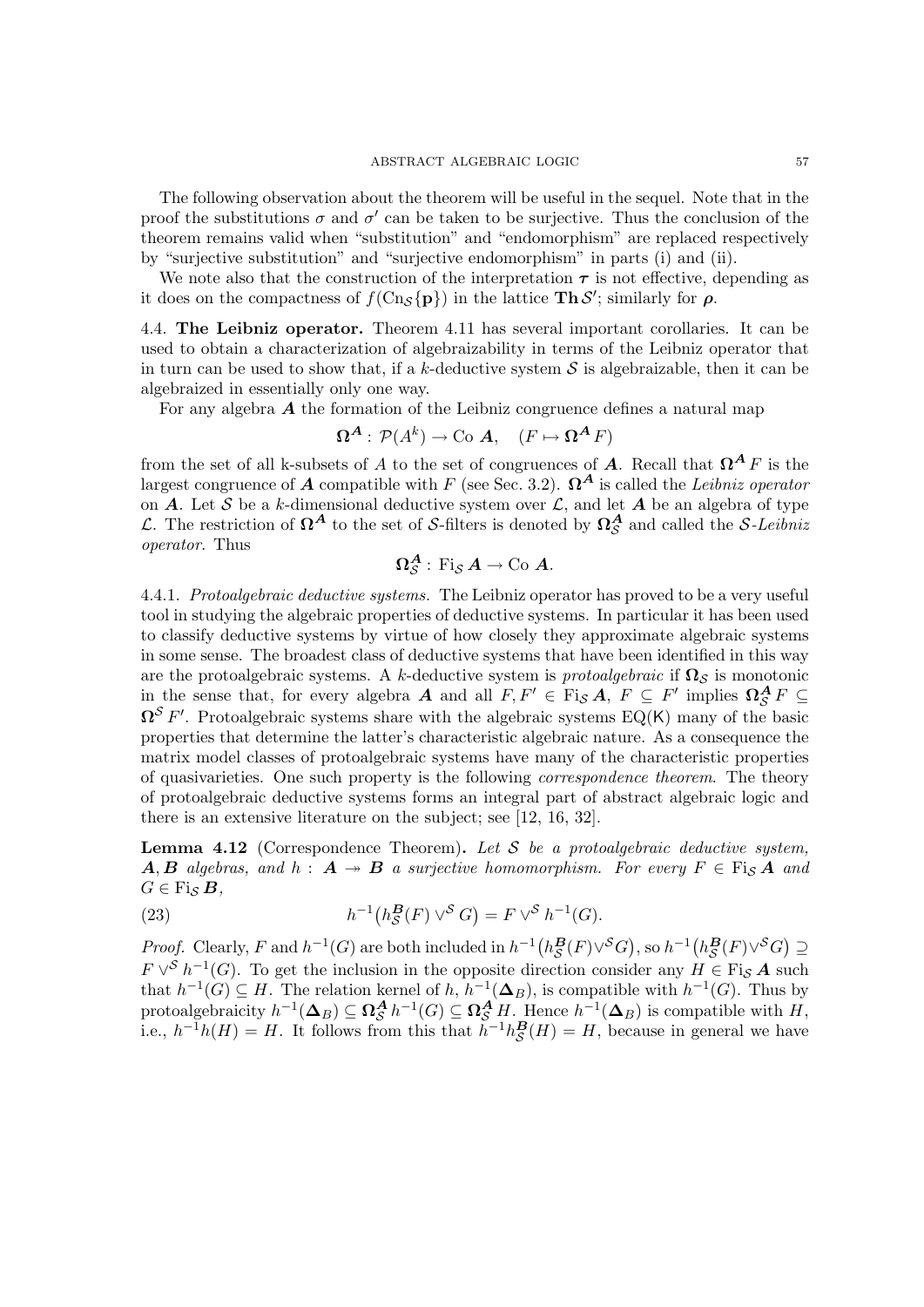

Figure 3

 $h^{-1}h_{\mathcal{S}}^{\mathbf{B}}(H) = \bigcap \{ K \in \text{Fig. } A : H \subseteq K \text{ and } h^{-1}h(K) = K \}.$  Thus  $h_{\mathcal{S}}^{\mathbf{B}}(H) = hh^{-1}h_{\mathcal{S}}^{\mathbf{B}}(H) =$  $h(H)$ . Taking  $H = F \vee^S h^{-1}(G)$  we get

$$
h^{-1}(h_{\mathcal{S}}^{B}(F) \vee^{\mathcal{S}} G) \subseteq h^{-1}(h_{\mathcal{S}}^{B}(H) \vee^{\mathcal{S}} G) = h^{-1}h_{\mathcal{S}}^{B}(H) = h^{-1}h(H) = H.
$$

The last of these equalities holds since H is compatible with  $h^{-1}(\Delta_B)$ .

Taking the filter G in (23) to be the smallest S-filter on B we get that  $h^{-1}h_{\mathcal{S}}^{\mathbf{B}}(F) = F$ for every  $F \in \text{Fi}_{\mathcal{S}}\mathcal{A}$  that includes  $h^{-1}(G)$ . This establishes a one-one inclusion-preserving correspondence between these S-filters and the set of all S-filters of  $\bf{B}$ . This is the other more familiar formulation of the correspondence property. It is equivalent to the one in Thm. 4.12. It turns out that the converse of the correspondence theorem holds; this is easy to show. So the correspondence property is equivalent to protoalgebraicity. The following lemma gives another characteristic property of protoalgebraic systems that will be used in the sequel.

**Lemma 4.13.** If S is protoalgebraic, then  $\Omega_{\mathcal{S}}$  preserves intersections, i.e., for every set  $\{F_i : i \in I\}$  of S-filters on an algebra A we have  $\Omega^A_S \bigcap_{i \in I} F_i = \bigcap_{i \in I} \Omega^A_S F_i$ .

*Proof.* Since  $\Omega_{\mathcal{S}}^{\mathbf{A}}$  is monotonic,  $\Omega_{\mathcal{S}}^{\mathbf{A}} \cap_{i \in I} F_i \subseteq \bigcap_{i \in I} \Omega_{\mathcal{S}}^{\mathbf{A}} F_i$ .  $\bigcap_{i \in I} \Omega_{\mathcal{S}}^{\mathbf{A}} F_i$  is compatible with each  $F_i$  and hence with their intersection. Thus by definition of the Leibniz congruence,  $\bigcap_{i\in I}\mathbf{\Omega}_\mathcal{S}^\mathbf{A} F_i\subseteq \mathbf{\Omega}_\mathcal{S}^\mathbf{A}\bigcap_{i\in I}F_i$ .

As in the case of the correspondence theorem, it is easy to show that  $S$  is protoalgebraic iff  $\Omega_{\mathcal{S}}$  preserves intersections.

**Lemma 4.14.** Assume S and S' are k- and l-deductive systems that are equivalent under the interpretations  $\tau : S \to S'$  and  $\rho : S' \to S$ . Then for any L-algebra  $A, \Omega_S^A = \tau_{S'}^A \circ \Omega_{S'}^A$ , i.e., the diagram in Figure 3 commutes.

*Proof.* We first show that for every  $F \in \text{Fig } A$  and  $\mathbf{a} \in A^l$ ,

(24) 
$$
\mathbf{a} \in \tau_{\mathcal{S}'}^{\mathbf{A}}(F) \quad \text{iff} \quad \boldsymbol{\rho}^{\mathbf{A}}(\mathbf{a}) \subseteq F.
$$

If  $\mathbf{a} \in \tau_{\mathcal{S}'}^{\mathbf{A}}(F)$ , then  $\rho^{\mathbf{A}}(\mathbf{a}) \subseteq \rho^{\mathbf{A}} \tau_{\mathcal{S}'}^{\mathbf{A}}(F) \subseteq \rho_{\mathcal{S}}^{\mathbf{A}} \tau_{\mathcal{S}'}^{\mathbf{A}}(F) = F$ . Conversely, if  $\rho^{\mathbf{A}}(\mathbf{a}) \subseteq F$ , then  $\tau^A \rho^A(\mathbf{a}) \subseteq \tau^A(F) \subseteq \tau^A_{\mathcal{S}'}(F)$ . But  $Fg^A_{\mathcal{S}'} \tau^A \rho^A(\mathbf{a}) = Fg^A_{\mathcal{S}'}\{\mathbf{a}\}\$  by (21). So (24) holds.

To prove the lemma it suffices to prove that, for every  $F \in \text{Fi}_{\mathcal{S}}\textit{A}$  and every  $\Theta \in \text{Co} \textit{A}$ ,  $\Theta$  is compatible with F iff  $\Theta$  is compatible with  $\tau_{\mathcal{S}}^{\mathbf{A}}(F)$ . Furthermore, by symmetry, it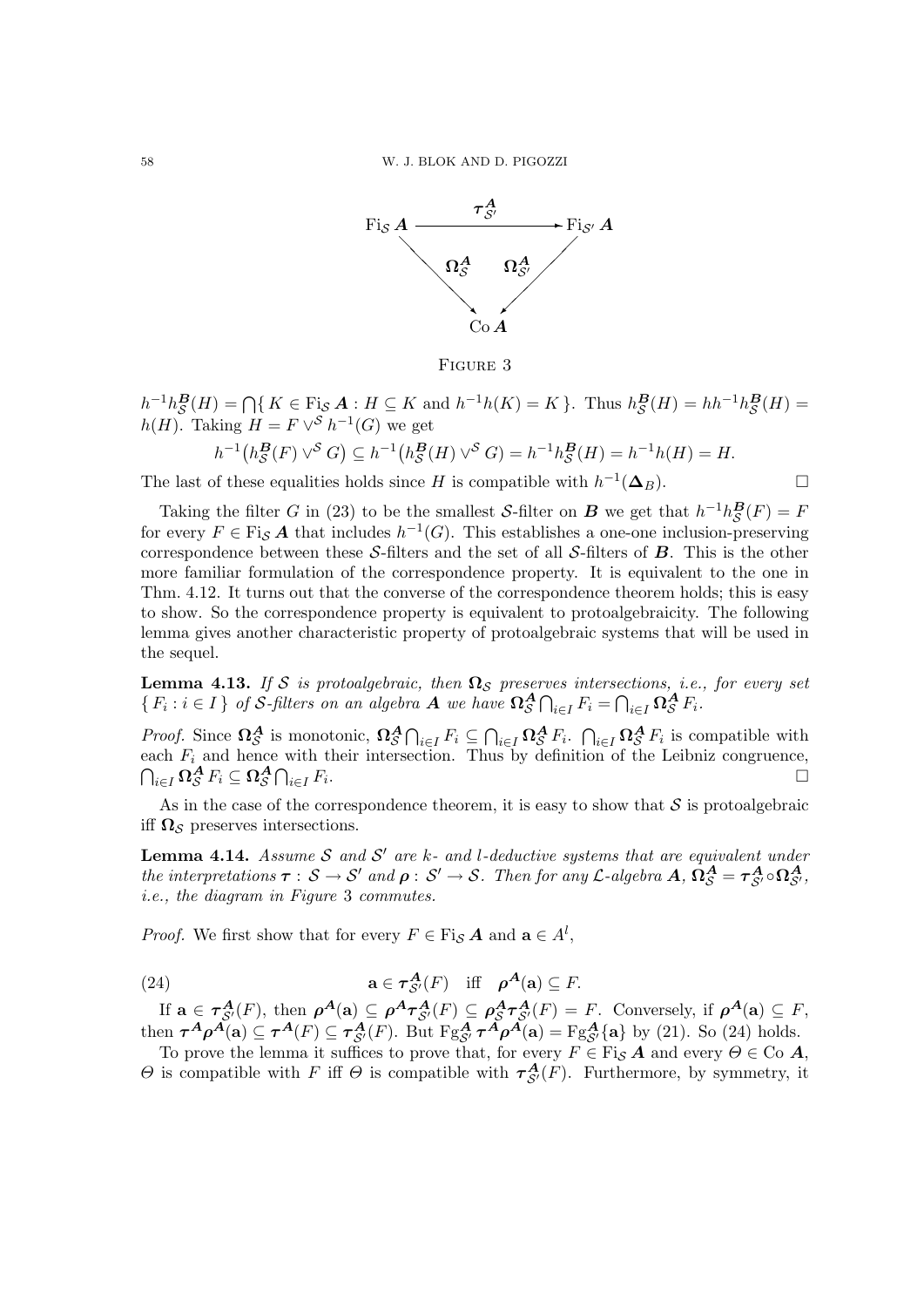${\large\bf ABSTRACT\ ALGEBRAIC\ LOGIC} {\large\bf 59}$ 



Figure 4

suffices to prove only one of the two implications. So assume  $F \in \text{Fi}_{\mathcal{S}}\textbf{A}$  and  $\Theta \in \text{Co}$  **A** is compatible with F.

Let 
$$
\rho(\mathbf{p}) = \{ \rho^i(\mathbf{p}) : i < n \}
$$
, where  $\mathbf{p} = \langle p_0, \dots, p_{l-1} \rangle$  and  
\n
$$
\rho^i(p_0, \dots, p_{l-1}) = \langle \rho_0^i(p_0, \dots, p_{l-1}), \dots, \rho_{k-1}^i(p_0, \dots, p_{l-1}) \rangle \text{ for each } i < n.
$$

Let  $\mathbf{a} = \langle a_0, \ldots, a_{l-1} \rangle \in \tau_{\mathcal{S}'}^{\mathbf{A}}(F)$ . Assume  $\mathbf{b} = \langle b_0, \ldots, b_{l-1} \rangle \in A^l$  such that  $\mathbf{a} \Theta^l \mathbf{b}$ , i.e.,  $a_i \Theta b_i$  for all  $i < l$ . Then

$$
\mathbf{a} \in \tau_{\mathcal{S}'}^{\mathbf{A}}(F) \quad \text{iff} \quad \rho^{\mathbf{A}}(\mathbf{a}) \subseteq F
$$
  
iff 
$$
\rho^{i\mathbf{A}}(a_0, \dots, a_{l-1}) \in F \text{ for all } i < n,
$$

which, because  $\rho_j^{iA}(a_0,\ldots,a_{l-1})\Theta\rho_j^{iA}(b_0,\ldots,b_{l-1})$  for all  $j < k$  and  $\Theta$  is compatible with  $F,$ 

implies 
$$
\rho^{iA}(b_0, ..., b_{l-1}) \in F
$$
 for all  $i < n$ ,  
iff  $\rho^{A}(\mathbf{b}) \subseteq F$   
iff  $\mathbf{b} \in \tau_{\mathcal{S}'}^{A}(F)$ .

So  $\Theta$  is compatible with  $\tau_{S'}^{\mathbf{A}}$  $\mathcal{A}_{\mathcal{S}'}(F).$ 

**Theorem 4.15.** Let S be a k-deductive system and let K be a quasivariety.

(i) Assume S is an algebraizable k-deductive system and K is its equivalent quasivariety. Let  $\tau$  be any invertible interpretation of S in EQ(K). Then for every algebra A of type  $\mathcal{L},$ 

$$
\boldsymbol{\tau}_{\mathrm{EQ}(\mathsf{K})}^{\boldsymbol{A}}=\boldsymbol{\Omega}_{\mathcal{S}}^{\boldsymbol{A}}:\,\mathbf{Fi}_{\mathcal{S}}\,\boldsymbol{A}\cong\mathbf{Co}_{\mathsf{K}}\,\boldsymbol{A}.
$$

(ii) Conversely, if for every algebra  $\boldsymbol{A}$ 

$$
\Omega^{\boldsymbol{A}}_{\mathcal{S}}\,\colon \mathbf{Fi}_{\mathcal{S}}\,\boldsymbol{A}\cong \mathbf{Co}_{\mathsf{K}}\,\boldsymbol{A},
$$

then  $S$  is algebraizable with equivalent quasivariety  $K$ .

*Proof.* (i). Recall that  $\mathbf{Fi}_{EQ(K)}A = \mathbf{Co}_K A$  and  $\mathbf{\Omega}^A \Theta = \Theta$  for every  $\Theta \in \text{Co } A$ ; so  $\Omega^A_{EQ(K)}$ is the identity function. Thus the commutativity of the diagram in Figure 3 reduces to the commutativity of the diagram in Figure 4.

(ii). Assume  $\Omega_{\mathcal{S}}^{\mathcal{A}}$  is an isomorphism between  $\mathrm{Fi}_{\mathcal{S}}\mathcal{A}$  and  $\mathrm{Co}_{\mathsf{K}}\mathcal{A} = \mathrm{Fi}_{\mathrm{EQ}(\mathsf{K})}\mathcal{A}$  for every algebra  $A$ . To show  $S$  is algebraizable with equivalent quasivariety K it suffices by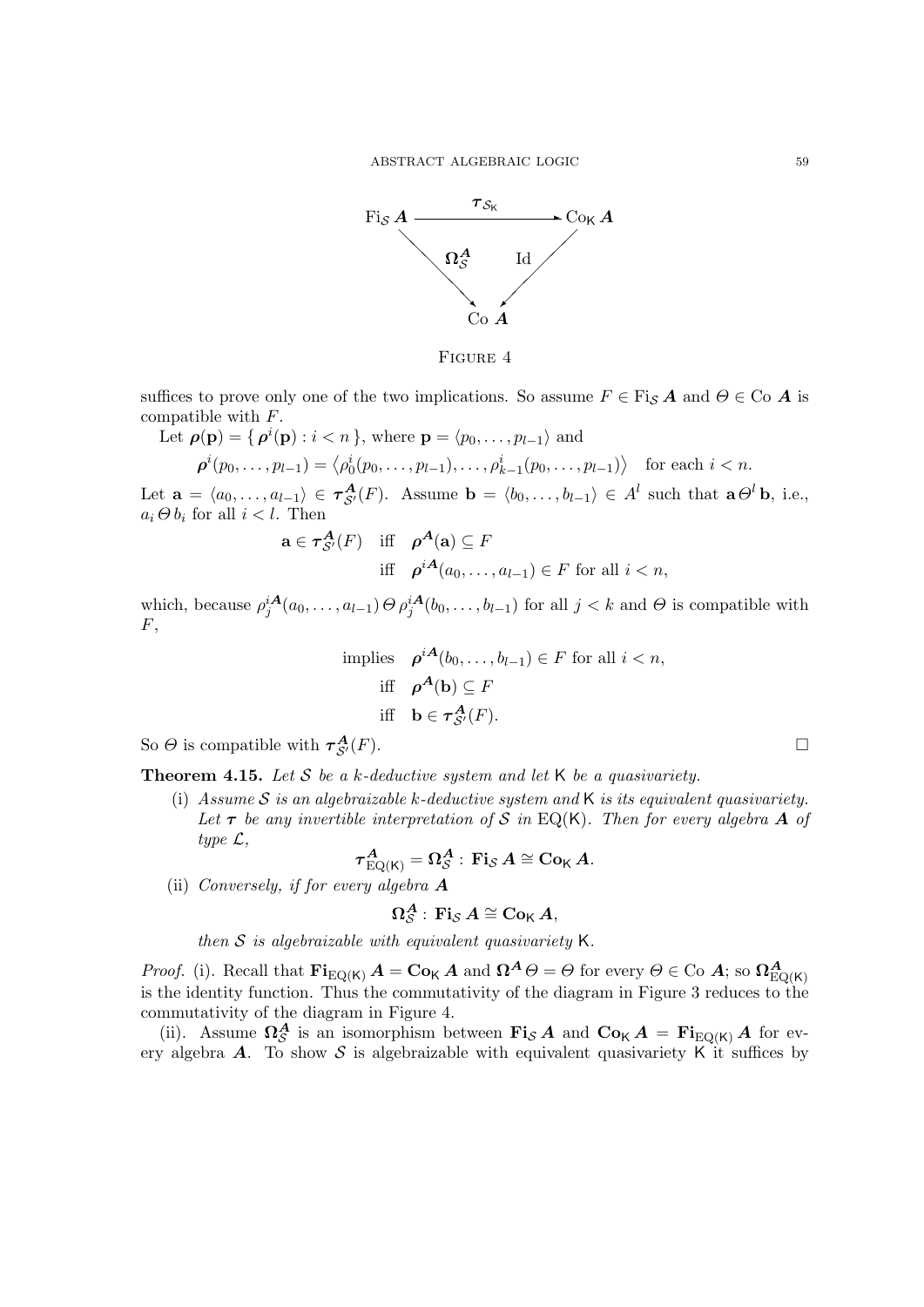Thm. 4.11 and the remarks immediately following it to show that  $\Omega^A$  commutes with surjective endomorphisms. Let  $h : A \to A$  and  $F \in \text{Fig } A$ . We must show that

(25) 
$$
h_{\text{EQ}(K)}^{\mathbf{A}} \Omega_{\mathcal{S}}^{\mathbf{A}} F = \Omega_{\mathcal{S}}^{\mathbf{A}} h_{\mathcal{S}}^{\mathbf{A}}(F).
$$

Since the S-Leibniz operator is an isomorphism it is in particular monotonic, i.e.,  $G \subseteq$  $G'$  implies  $\Omega_S^A G \subseteq \Omega_S^A G'$  for all  $G, G' \in \text{Fi}_{S} A$ . So S is protoalgebraic and by the correspondence theorem (Lem. 4.12) we have  $h^{-1}h_{\mathcal{S}}^{A}(F) = F \vee^{\mathcal{S}} h^{-1}(F_0)$ , where  $F_0$  is the smallest S-filter on A. Since  $\Omega_{\mathcal{S}}^{\mathcal{A}}$  is an isomorphism,

$$
\Omega_{\mathcal{S}}^{\mathbf{A}} h^{-1} h_{\mathcal{S}}^{\mathbf{A}}(F) = \Omega_{\mathcal{S}}^{\mathbf{A}} F \vee^{EQ(\mathsf{K})} \Omega_{\mathcal{S}}^{\mathbf{A}} h^{-1}(F_0).
$$

$$
h_{\text{EQ}(K)}^{\mathbf{A}} \Omega_{\mathcal{S}}^{\mathbf{A}} h^{-1} h_{\mathcal{S}}^{\mathbf{A}}(F) = h_{\text{EQ}(K)}^{\mathbf{A}} h^{-1} \Omega_{\mathcal{S}}^{\mathbf{A}} h_{\mathcal{S}}^{\mathbf{A}}(F), \quad \text{by Lem. 3.6}
$$
  
=  $h h^{-1} \Omega_{\mathcal{S}}^{\mathbf{A}} h_{\mathcal{S}}^{\mathbf{A}}(F), \quad \text{since } h^{-1} \Omega_{\mathcal{S}}^{\mathbf{A}} h(F) \text{ is a K-congruence that includes the relation kernel of } h$   
=  $\Omega_{\mathcal{S}}^{\mathbf{A}} h_{\mathcal{S}}^{\mathbf{A}}(F), \quad \text{since } h \text{ is surjective.}$ 

Similarly,  $h_{\text{EQ}(K)} \Omega_S^A h^{-1}(F_0) = \Omega_S^A F_0$  which is the smallest K-congruence of A since  $\Omega_S^A$ is an isomorphism. Thus we have

$$
\Omega_{\mathcal{S}}^{A} h_{\mathcal{S}}^{A}(F) = h_{\text{EQ}(K)}^{A} \left( \Omega_{\mathcal{S}}^{A} F \vee^{\text{EQ}(K)} \Omega_{\mathcal{S}}^{A} h^{-1}(F_{0}) \right)
$$
\n
$$
= h_{\text{EQ}(K)}^{A} \Omega_{\mathcal{S}}^{A} F \vee^{\text{EQ}(K)} h_{\text{EQ}(K)}^{A} \Omega_{\mathcal{S}}^{A} h^{-1}(F_{0}), \text{ since } h_{\text{EQ}(K)}^{A} \text{ is a join-\nsemilattice homomorphism}
$$
\n
$$
= h_{\text{EQ}(K)}^{A} \Omega_{\mathcal{S}}^{A} F \vee^{\text{EQ}(K)} \Omega_{\mathcal{S}}^{A} F_{0}
$$
\n
$$
= h_{\text{EQ}(K)}^{A} \Omega_{\mathcal{S}}^{A} F, \text{ since } \Omega_{\mathcal{S}}^{A} F_{0} \text{ is the smallest K-congruence.}
$$

This establishes (25).  $\Box$ 

Note that in order to establish that  $S$  is algebraizable with equivalent quasivariety K it is sufficient to show that  $\Omega_{\mathcal{S}}$  is an isomorphism between the lattices of S-theories and of K-congruences on the formula algebra, i.e.,

$$
\Omega_{\mathcal{S}}: \; \mathbf{Th}_{\mathcal{S}} \cong \mathbf{Co}_{\mathsf{K}} \; \mathbf{Fm}.
$$

This is an immediate consequence of Thm. 4.11. The class of underlying algebras of class M of matrices is denoted by Alg M, formally, Alg  $M = \{A : \langle A, F \rangle \in M \}.$ 

Corollary 4.16. Every algebraizable deductive system has a unique equivalent quasivariety, *i.e.*, if S is equivalent to EQ(K) and EQ(K') for quasivarieties K and K', then  $K = K'$ . Moreover, the unique equivalent quasivariety is Alg M<sup>\*</sup>, where M is the class of all matrixmodels of S.

*Proof.* If S is equivalent to both  $EQ(K)$  and  $EQ(K')$  then  $EQ(K)$  and  $EQ(K')$  are equivalent. Let  $\tau$  be an invertible interpretation of EQ(K) in EQ(K'). Then by Thm. 4.15,  $\tau_{\rm EQ(K')}^{\bf A}$  $\Omega_{\mathrm{EQ(K)}}^{\mathbf{A}}$  for every algebra  $\mathbf{A}$ . Thus  $\tau_{\mathrm{EQ(K')}}^{\mathbf{A}}$  must be the identity function since its domain  $\overrightarrow{\text{Figo(K)}}$  A coincides with  $\text{Co}_{\mathsf{K}} A$ . So  $\overrightarrow{\text{Co}_{\mathsf{K}}} A = \text{Co}_{\mathsf{K}'} A$  for every algebra A, and hence  $K = K'$ .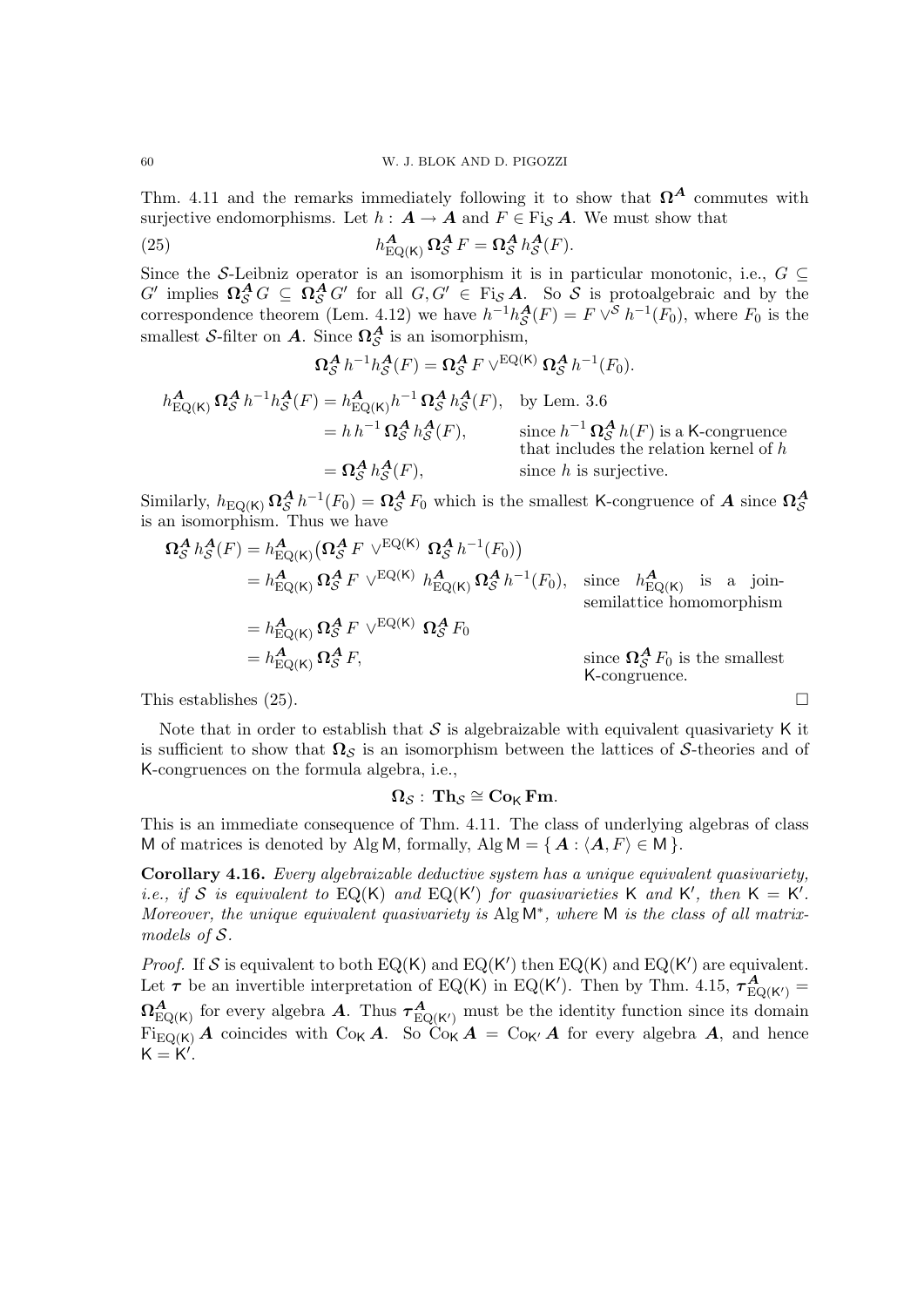For the last part of the corollary observe that from the isomorphism  $\Omega_{\mathcal{S}}^{\mathcal{A}}$ : Fi<sub>S</sub> A ≅  $\text{Co}_{\mathsf{K}}A$  we have  $A \in \mathsf{M}^*$  iff there exists an  $F \in \text{Fi}_{\mathcal{S}}A$  such that  $\Omega_A = \Delta_A$  iff  $\Delta_A \in \text{Co}_{\mathsf{K}}A$ iff  $A \in K$ .

4.4.2. Example. The 3-valued Lukasiewicz logic  $L_3$  is algebraizable and its equivalent semantics is the variety of Wajsburg algebras (Sec. 4.3.1). The 3-valued paraconsistent logic  $J_3$  has the same algebraic semantics since it is equivalent to  $L_3$  (Sec. 4.1.2).

Corollary 4.17. Let  $S$  be an algebraizable k-deductive system. Then for each algebra  $A$  the S-Leibniz operator  $\Omega_{\mathcal{S}}^{\mathbf{A}}$ : Fi<sub>S</sub>  $A \to$  Co  $A$  is injective and continuous, i.e., for any directed set  $\{F_i : i \in I\}$  of S-filters of  $A$ ,  $\Omega_{\mathcal{S}}^{\mathbf{A}} \bigcup_{i \in I} F_i = \bigcup_{i \in I} \Omega_{\mathcal{S}}^{\mathbf{A}} F_i$ .

*Proof.*  $\Omega_{\mathcal{S}}^{\mathbf{A}}$ : Fi<sub>S</sub>  $\mathbf{A} \cong \mathbf{C}\mathbf{o}_{\mathsf{K}}\mathbf{A}$  is a lattice isomorphism, and hence injective. Since Fi<sub>S</sub>  $\mathbf{A}$ is algebraic and the collection  $\{F_i : i \in I\}$  is directed,  $\bigcup_{i \in I} F_i = \bigvee_{i \in I}^{\mathcal{S}} F_i$ . Similarly, since  $\mathbf{Co}_{\mathsf{K}}\mathbf{A}$  is algebraic, and  $\{\mathbf{\Omega}_{\mathcal{S}}^{\mathbf{A}} F_i : i \in I\}$  is also a directed set, we also have  $\bigcup_{i \in I} \mathbf{\Omega}_{\mathcal{S}}^{\mathbf{A}} F_i =$  $\bigvee_{i\in I}^{\text{EQ}(\mathsf{K})}\Omega_{\mathcal{S}}^{\mathbf{A}} F_i$ . Thus  $\Omega_{\mathcal{S}}^{\mathbf{A}}(\bigcup_{i\in I} F_i) = \Omega_{\mathcal{S}}^{\mathbf{A}}(\bigvee_{i\in I}^{\mathcal{S}} F_i) = \bigvee_{i\in I}^{\text{EQ}(\mathsf{K})}\Omega_{\mathcal{S}}^{\mathbf{A}} F_i = \bigcup_{i\in I} \Omega_{\mathcal{S}}^{\mathbf{A}} F_i$ .

It turns out that the following converse of Cor. 4.17 holds, and this together with Cor. 4.17 gives another characterization of algebraizability that, in contrast to Thms. 4.5 and 4.15 does not require a priori knowledge of either the equivalent quasivariety or the inverse interpretations.

**Theorem 4.18.** Let S be a k-deductive system. If the S-Leibniz operator  $\Omega_S$ : Th<sub>S</sub> A  $\rightarrow$  $Co \, \mathbf{Fm}$  is injective and continuous, then S is algebraizable.

*Proof.* Since  $\Omega<sub>S</sub>$  is injective and monotonic (monotonicity follows from continutity), its image  $\Omega_{\mathcal{S}}(Th\mathcal{S})$  forms a complete lattice under set-theoretical inclusion that is isomorphic to **Th** S. Thus by Thm. 4.15(ii) and the remark immediately following it we see that in order to establish the theorem it suffices to show that  $\Omega_{\mathcal{S}}(Th \mathcal{S}) = \mathrm{C}_{0K} \mathbf{Fm}$  (= Th EQ(K)) for some quasivariety K. Moreover, in view of Thm. 3.2, it suffices to show that  $\Omega_{\mathcal{S}}(Th\mathcal{S})$ is closed under intersection, directed unions, and inverse surjective substitutions.

For each  $\Theta \in \Omega_{\mathcal{S}}(\text{Th}\,\mathcal{S})$  let  $T_{\Theta} = \bigcap \{S \in \text{Th}\,\mathcal{S} : \Omega_{\mathcal{S}}S = \Theta \}$ .  $\mathcal{S}$  is protoalgebraic (since  $\Omega_{\mathcal{S}}$  is monotonic). Thus, by Thm. 4.13,  $\Omega_{\mathcal{S}} T_{\Theta} = \bigcap \{ \Omega_{\mathcal{S}} S : \Omega_{\mathcal{S}} S = \Theta \} = \Theta$ . Thus  $T_{\Theta}$ is the smallest S-theory whose Leibniz congruence is  $\Theta$ . Note that, if  $\Theta, \Theta' \in \Omega_{\mathcal{S}}(Th\mathcal{S})$ and  $\Theta \subseteq \Theta'$ , then  $T_{\Theta} \subseteq T_{\Theta'}$  since  $\Omega_{\mathcal{S}}(T_{\Theta} \cap T_{\Theta'}) = \Omega_{\mathcal{S}} T_{\Theta} \cap \Omega_{\mathcal{S}} T_{\Theta'} = \Theta \cap \Theta' = \Theta'$ , and thus  $T_{\Theta} \subseteq T_{\Theta} \cap T_{\Theta'} \subseteq \Theta'$ . Consequently, if  $\{\Theta_i : i \in I\}$  is an upward-directed subset of  $\Omega_{\mathcal{S}}(\text{Th}\,\mathcal{S}),$  then  $\{T_{\Theta'} : i \in I\}$  is also upward-directed.

Let  $\{\Theta_i : i \in I\}$  be an arbitrary subset of  $\Omega_{\mathcal{S}}(\text{Th }\mathcal{S})$ . By Thm. 4.13 we have  $\bigcap_{i \in I} \Theta_i =$  $\bigcap_{i\in I}\Omega_{\mathcal{S}} T_{\Theta_i} = \Omega_{\mathcal{S}}\bigcap_{i\in I} T_{\Theta_i} \in \Omega_{\mathcal{S}} (\text{Th}\,\mathcal{S})$ . So  $\Omega_{\mathcal{S}} (\text{Th}\,\mathcal{S})$  is closed under intersection.

Suppose now that  $\{ \Theta_i : i \in I \}$  is upward-directed, then as observed above  $\{ T_{\Theta'} : i \in I \}$ is also upward-directed. Thus by the premise that  $\Omega_{\mathcal{S}}$  is continuous we have  $\bigcup_{i\in I}\Theta_i =$  $\bigcup_{i\in I}\Omega_{\mathcal{S}} T_{\Theta_i} = \Omega_{\mathcal{S}} \bigcup_{i\in I} T_{\Theta_i} \in \Omega_{\mathcal{S}} (\text{Th}\,\mathcal{S}).$  So  $\Omega_{\mathcal{S}} (\text{Th}\,\mathcal{S})$  is closed under directed unions.

Finally, for each  $\Theta \in \Omega_{\mathcal{S}}(\text{Th}\,\mathcal{S})$  and each surjective substitution  $\sigma$ , by Thm. 3.6,  $\sigma^{-1}(\Theta) =$  $\sigma^{-1}\,\Omega_\mathcal{S}\,T_\Theta=\Omega_\mathcal{S}\,\sigma^{-1}(T_\Theta)\in\Omega_\mathcal{S}(\text{Th}\,\mathcal{S})$ . So  $\Omega_\mathcal{S}(\text{Th}\,\mathcal{S})$  is closed under inverse surjective substitutions.  $\Box$ 

This theorem was proved for 1-deductive systems in [13]. See Note 4.3 for a discussion of other notions of algebraizability and their connection with the Leibniz operator.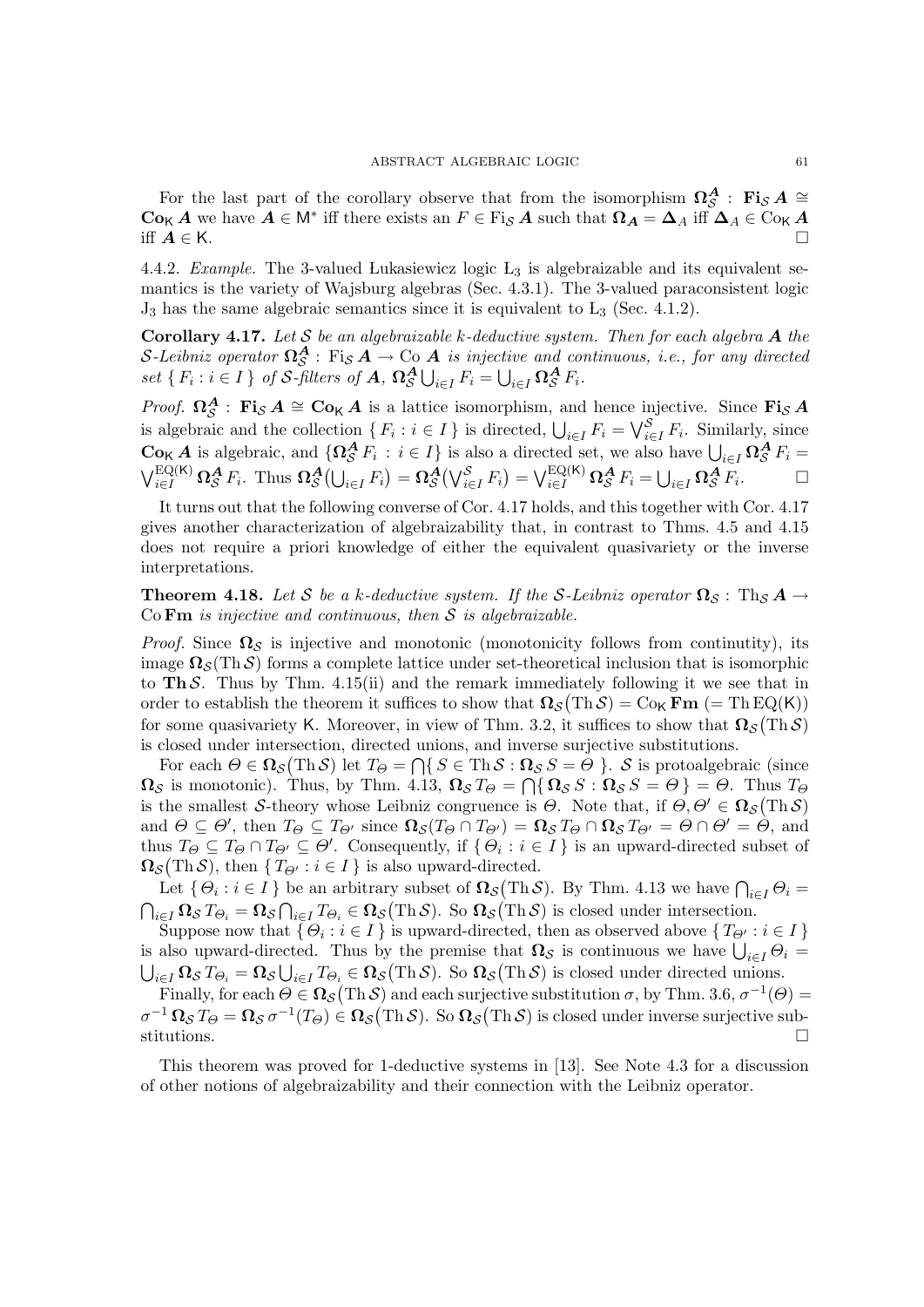4.4.3. Examples. Cor. 4.17 is useful for showing that a k-deductive system  $S$  fails to be algebraizable. One has only to find some algebra  $A$  for which the mapping  $\Omega_S^A$  : Fi<sub>S</sub>  $A \to$ Co A either fails to be injective or order-preserving. If there is a small finite algebra with this property, this can be a very practical way of verifying nonalgebraizability. We consider several examples of this kind.

The system S5<sup>C</sup> of Sec. 2.2.5 is not algebraizable. Indeed, the 4-element reduced filtered monadic algebra  $\mathfrak{A} = \langle A, F \rangle$  presented there has four S5<sup>C</sup>-filters:  $\{ \top^A \}, \{ \top^A, a \}, \{ \top^A, b \},$ and  $\{\top^A, a, b, \bot^A\}$ . But the underlying algebra A is simple and thus has only two congruences  $\Delta_A$  and  $\nabla_A$ ; so  $\Omega^A$  cannot be one-one. For a proof by this method that the paraconsistent logic  $C_1$  fails to be algebraizable see [96].

Let IPC<sup>\*</sup> be the  $(\wedge, \vee, \neg, \bot, \top)$ -fragment of IPC. IPC<sup>\*</sup> is not algebraizable. Let A be the 4-element chain  $\perp^A < a < b < \top^A$  with  $\neg^A \top^A = \neg^A b = \neg^A a = \perp^A$  and  $\neg^A \perp^A = \top^A$ . Then  $\mathfrak{A} = \langle \mathbf{A}, {\{\top^A}\}\rangle$  is an IPC<sup>\*</sup>-matrix. Let  $F_1 = {\{\top^A\}}$  and  $F_2 = {\{\top^A, b\}}$ .  $F_1$  and  $F_2$  are IPC<sup>\*</sup>-filters and a  $\Omega^A F_1 b$ , but it is not the case that a  $\Omega^A F_2 b$ . So  $F_1 \subseteq F_2$  but  $\mathbf{\Omega}^{\mathbf{A}} F_1 \nsubseteq \mathbf{\Omega}^{\mathbf{A}} F_2.$ 

The  $(*, \rightarrow)$ -fragment LL<sup>\*,→</sup> of linear logic is not algebraizable. Let  $\langle \mathbb{Z}, +, -, 0 \rangle$  be the additive group of integers and let  $A = \langle \mathbb{Z}, *^A, \to^A \rangle$ , where  $m *^A n = m + n$  and  $m \to^A n =$  $n - m$ .  $F_1 = \{ \langle m, n \rangle : m \leq n \}$  and  $F_2 = \Delta_{\mathbb{Z}} = \{ \langle n, n \rangle : n \in \mathbb{Z} \}$  are distinct  $LL^{*,\rightarrow}$ -filters of **A** such that  $\Omega^A F_1 = \Omega^A F_2 = \Delta_{\mathbb{Z}}$ .

4.5. The deduction-detachment theorem and equivalence. The property of possessing the DDT is respected by the relation of equivalence between deductive systems. Before showing this we prove that, if a deductive system has the DDT, then it also has a deduction-detachment set for any finite set of premises.

Let S be a k-dimensional deductive system with (finite) deduction-detachment set  $E(\mathbf{p}, \mathbf{q}) \subseteq$ Fm<sup>k</sup>; here  $\mathbf{p} = \langle p_0, \ldots, p_{k-1} \rangle$  and  $\mathbf{q} = \langle q_0, \ldots, q_{k-1} \rangle$ . We define for each  $n \geq 1$  a finite set of k-formulas  $E_n(\mathbf{p}_0,\ldots,\mathbf{p}_{n-1},\mathbf{q})$  in the  $(n+1)\times k$  distinct 1-variables

$$
\mathbf{p}_i = \langle p_{i,0}, \dots, p_{i,(k-1)} \rangle, \quad i < n, \quad \text{and} \quad \mathbf{q} = \langle q_0, \dots, q_{k-1} \rangle
$$

as follows:

(26) 
$$
E_1(\mathbf{p}_0, \mathbf{q}) = E(\mathbf{p}_0, \mathbf{q}),
$$

and for  $n \geq 1$ ,

(27) 
$$
E_{n+1}(\mathbf{p}_0,\ldots,\mathbf{p}_n,\mathbf{q})=\bigcup\{E(\mathbf{p}_0,\boldsymbol{\eta})\,:\,\boldsymbol{\eta}\in E_n(\mathbf{p}_1,\ldots,\mathbf{p}_{n-1},\mathbf{q})\}.
$$

Observe that if  $E(\mathbf{p}, \mathbf{q})$  consists of a single formula, then so does  $E_n(\mathbf{p}, \mathbf{q})$ ,  $n \geq 1$ . In particular, in the familiar case of classical (or intuitionistic) logic, where  $k = 1$  and  $E(p, q) =$  ${p \rightarrow q}$ , we get

$$
E_n(p_0,\ldots,p_{n-1},q) = \{p_0 \to (p_1 \to (\ldots \to (p_{n-1} \to q) \ldots))\}.
$$

**Lemma 4.19.** Let  $S$  be a  $k$ -dimensional deductive system that has a deduction-detachment set  $E(\mathbf{p}, \mathbf{q})$ . For  $\Gamma \subseteq \text{Fm}^k$ ,  $\Delta = {\delta_i : i < n} \subseteq \text{Fm}^k$ ,  $n \geq 0$ , and  $\psi \in \text{Fm}^k$  we have (28)  $\Gamma, \Delta \vdash_S \psi$  iff  $\Gamma \vdash_S E_n(\delta_0, \ldots, \delta_{n-1}, \psi).$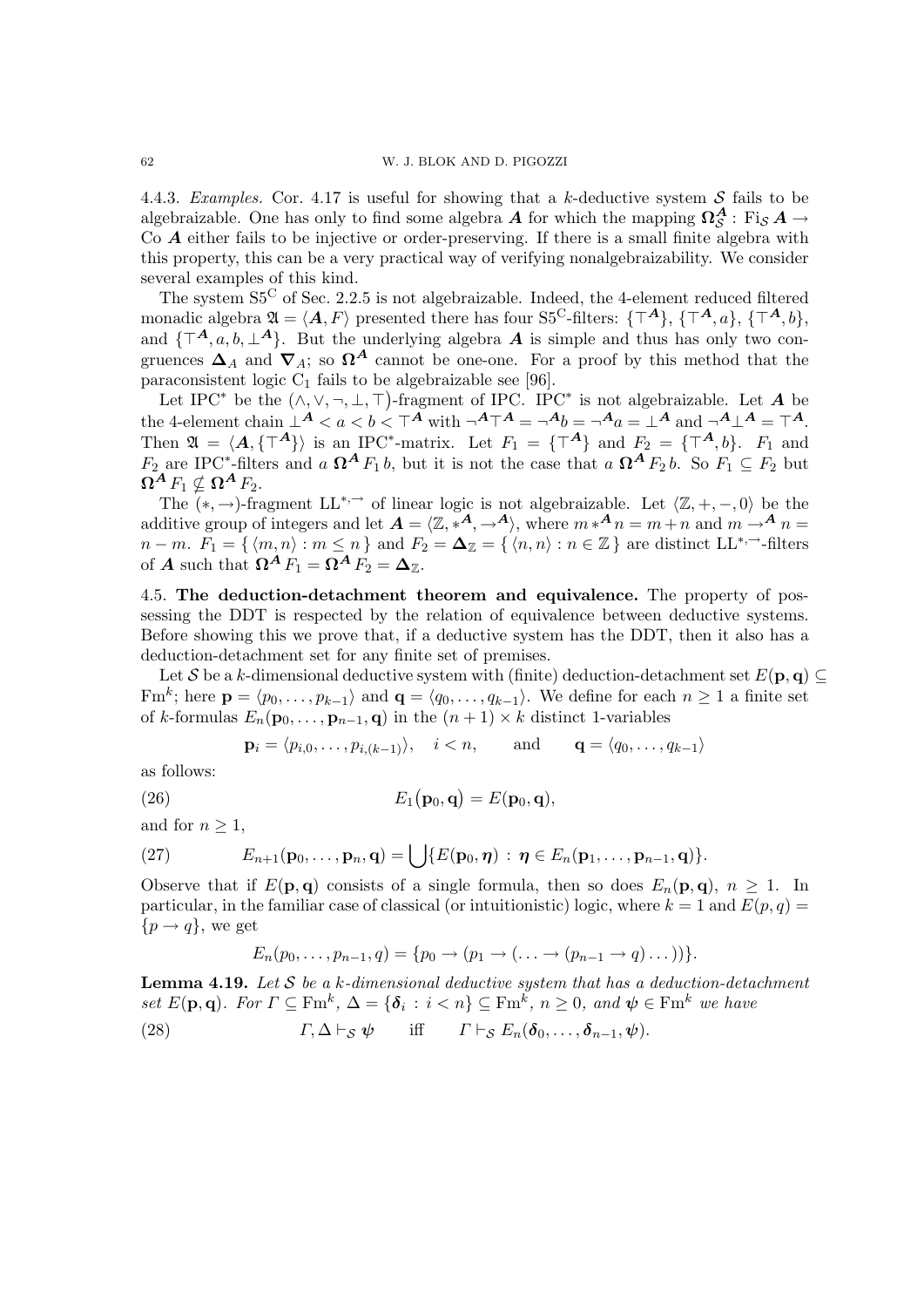*Proof.* The proof is by induction on n. For  $n = 1$  the claim follows by (5) and the definition of a deduction-detachment set. Now assume the claim holds for  $n \geq 1$ . Let  $\Gamma \subseteq \text{Fm}^k$ ,  $\Delta = \{\boldsymbol{\delta}_i : i < n+1\} \subseteq \mathrm{Fm}^k$ , and  $\boldsymbol{\psi} \in \mathbf{Fm}^k$ . Then

$$
\Gamma, \Delta \vdash_{\mathcal{S}} \psi \quad \text{iff} \quad \Gamma, \delta_0, \{\delta_1, \ldots, \delta_n\} \vdash_{\mathcal{S}} \psi
$$
\n
$$
\text{iff} \quad \Gamma, \delta_0 \vdash_{\mathcal{S}} E_n(\delta_1, \ldots, \delta_n, \psi)
$$
\n
$$
\text{iff} \quad \Gamma, \delta_0 \vdash_{\mathcal{S}} \eta, \quad \text{for} \quad \eta \in E_n(\delta_1, \ldots, \delta_n, \psi)
$$
\n
$$
\text{iff} \quad \Gamma \vdash_{\mathcal{S}} E(\delta_0, \eta), \quad \text{for} \quad \eta \in E_n(\delta_1, \ldots, \delta_n, \psi)
$$
\n
$$
\text{iff} \quad \Gamma \vdash_{\mathcal{S}} E_{n+1}(\delta_0, \ldots, \delta_n, \psi).
$$

**Theorem 4.20.** Let S and S' be equivalent deductive systems. Then S has the DDT iff S' has the DDT.

*Proof.* Assume that S is k-dimensional and S' is l-dimensional. Let  $\tau(\mathbf{p}) = {\tau^{i}(\mathbf{p}) : i < n}$ be a  $(k, l)$ -translation and  $\rho(\mathbf{p}') = {\rho^j(\mathbf{p}')} : j < m$  an  $(l, k)$ -translation witnessing the equivalence of S and S'. Here  $\tau^{i}(\mathbf{p}) = \langle \tau_0^{i}(\mathbf{p}), \ldots, \tau_{l-1}^{i}(\mathbf{p}) \rangle$ , with  $\mathbf{p} = \langle p_0, \ldots, p_{k-1} \rangle$ , is an *l*-formula, and  $\boldsymbol{\rho}^j(\mathbf{p}') = \langle \rho_0^j \rangle$  $\beta_0^j(\mathbf{p}'),\ldots,\rho_k^j$  $\langle p'_{k-1}(\mathbf{p}')\rangle$ , with  $\mathbf{p}' = \langle p'_0, \ldots, p'_{l-1}\rangle$ , is a k-formula. Let  $E(\mathbf{p}, \mathbf{q})$  be a deduction-detachment set for S. Now, for  $\Gamma \subseteq \mathrm{Fm}^l$  and  $\boldsymbol{\varphi}, \boldsymbol{\psi} \in \mathrm{Fm}^l$ , we have

(29)  
\n
$$
\text{If} \quad \rho(\Gamma), \rho(\varphi) \vdash_{\mathcal{S}} \rho(\psi)
$$
\n
$$
\text{if} \quad \rho(\Gamma), \{\rho^j(\varphi) : j < m\} \vdash_{\mathcal{S}} \rho^j(\psi), \quad j < m
$$
\n
$$
\text{if} \quad \rho(\Gamma) \vdash_{\mathcal{S}} E_m(\rho^0(\varphi), \dots, \rho^{m-1}(\varphi), \rho^j(\psi)), \quad j < m
$$
\n
$$
\text{if} \quad \rho(\Gamma) \vdash_{\mathcal{S}} \bigcup_{j < m} E_m(\rho^0(\varphi), \dots, \rho^{m-1}(\varphi), \rho^j(\psi))
$$
\n
$$
\text{if} \quad \tau(\rho(\Gamma)) \vdash_{\mathcal{S}'} \tau(\bigcup_{j < m} E_m(\rho^0(\varphi), \dots, \rho^{m-1}(\varphi), \rho^j(\psi))).
$$

If we let

$$
E'(\mathbf{p}',\mathbf{q}') = \boldsymbol{\tau} \big(\bigcup_{j
$$

where  $\mathbf{p}' = \langle p_0, \ldots, p_{l-1} \rangle$  and  $\mathbf{q}' = \langle q_0, \ldots, q_{l-1} \rangle$ , and we observe that  $\Gamma \dashv_{\mathcal{S}'} \tau(\rho(\Gamma)),$ then (30) becomes

$$
\Gamma\vdash_{\mathcal{S}'} E'(\varphi,\psi).
$$

We have thus shown that

$$
\Gamma, \varphi \vdash_{\mathcal{S}'} \psi
$$
 iff  $\Gamma \vdash_{\mathcal{S}'} E'(\varphi, \psi)$ ,

i.e.,  $E'(\mathbf{p}', \mathbf{q}')$  is a deduction-detachment set for S'. Thus, if S has the DDT, then so does  $\mathcal{S}'$ ; by symmetry the converse also holds.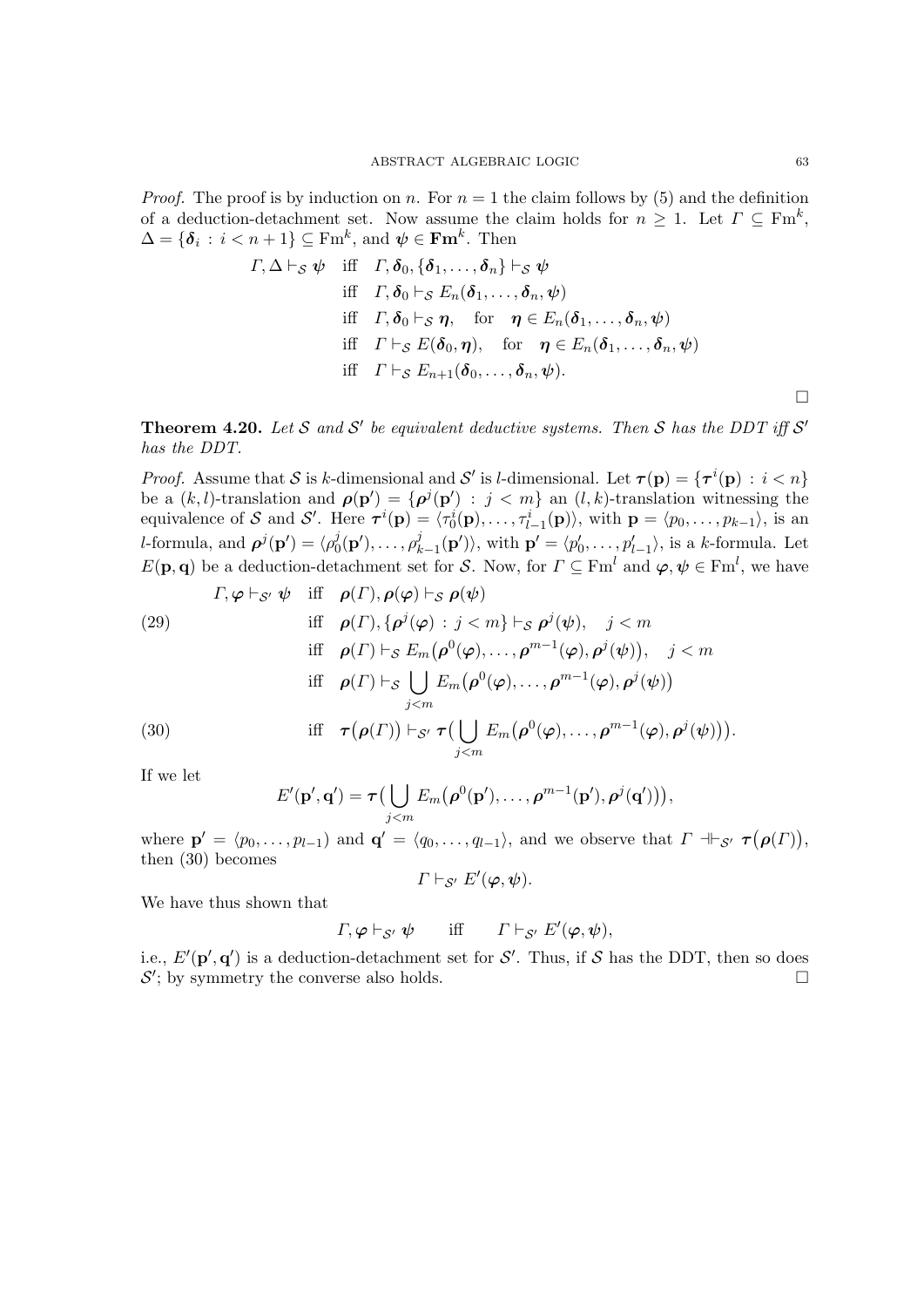4.6. Notes.

Note 4.1. The distinction we make between the syntactical notion of translation and the deductive notion of interpretation is not commonly made in the literature where the terms are used more-or-less interchangeably. The interpretations most often considered in the classical literature are between deductive systems with different language types and are based on definitions of the connectives of the source system in terms of those of target system. The notion of equivalence that this gives is often referred to as *definitional* equivalence. In abstract algebraic logic, in contrast, the language type is fixed and it is the consequence relation of the two systems that is the focus of the interpretation; this leads to a different notion of equivalence, that of deductive equivalence defined in Def. 4.1(ii). The classic example of definitional equivalence is that between CPC and the other formalization of the classical propositional calculus obtained by taking  $\rightarrow$  and  $\neg$  as the only primitive connectives. Related to this is the well known definitional equivalence between the various equational theories of Boolean algebras based on different choices of the fundamental operations; this is usually expressed as the definitional equivalence of different varieties, for example between the (standard) variety of Boolean algebras and the variety of Boolean rings. Another example of definitional interpretation, but not equivalence, is Gödel's well known translation of IPC in the modal system S4. The intuitionistic connectives are defined in terms of the modal connectives as follows.  $p \to q \mapsto \Box(\Box p \to \Box q)$ ,  $p \land q \mapsto \Box p \land \Box q$ ,  $p \vee q \mapsto \Box p \vee \Box q$ ,  $\neg p \mapsto \Box \neg \Box q$ . This is not a deductive interpretation in the sense of Def. 4.1(i). Note however that if we define new connectives  $\rightarrow^*, \wedge^*, \vee^*,$  and  $\neg^*$  in S4 by taking  $p \to^* q = \Box(\Box p \to \Box q)$ ,  $p \wedge^* q = \Box p \wedge \Box q$ , etc., then the fragment of the resulting definitional extension of S4 is deductively equivalent to IPC under the identity interpretations. An example in the classical literature of a deductive interpretation in the sense of Def. 4.1(i) is Glivenko's interpretation of CPC in IPC that is given by  $\tau(p) = \neg \neg p$ . Another example in the realm of algebra is the deductive equivalence of the variety of semilattices and the class of semilattices viewed as partially ordered algebras; this example is discussed in Sec. 4.2.2.

The equivalence of the paraconsistent logic  $J_3$  and the 3-valued Lukasiewicz logic  $L_3$ (Sec.  $4.1.2$ ) is a good illustration of the difference between definitional and deductive equivalence. The classical reference to definitional equivalence in first-order logic is [133]. See also [69]. A detailed treatment of a notion of interpretation that combines those of both definitional and deductive interpretations in the context of abstract algebraic logic can be found in [76].

Note 4.2. The first systematic treatment of a large class of algebraizable logics can be in found Rasiowa's book [120]. She introduces the notion of a "standard system of implicative extensional propositional calculus", a SIC logic, for short, and associates a class of algebras with each of them by a generalization of the classical Lindenbaum-Tarski process. The class of SIC logics is a wide one and includes almost all the examples mentioned in Sec. 4.2.1. Every SIC logic is algebraizable but not vice versa. SIC logics correspond roughly to the class of regularly algebraizable deductive systems. See [13, Theorem 5.2] for more details on the comparison.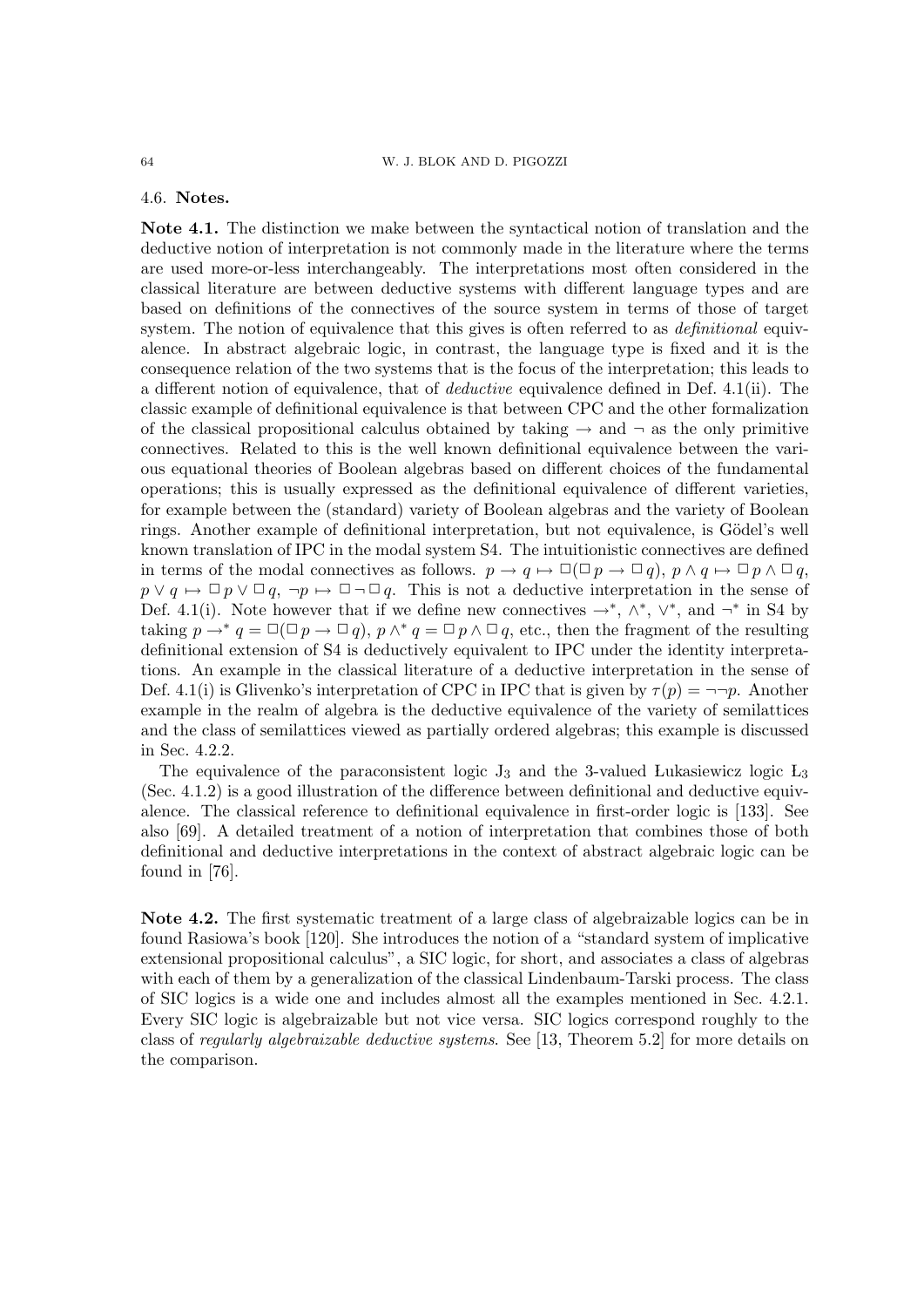#### ABSTRACT ALGEBRAIC LOGIC 65

A number of more general notions of algebraizability have also been proposed; so far they have been considered only for 1-deductive systems, but their extension to the multidimensional case would present no essential problems. The first was introduced and investigated by Herrmann [81, 82]. It differs from Def. 4.4 mainly in that it does not require that the interpretations  $\tau$  and  $\rho$  be finite. For this and other reasons it is becoming standard practice to refer to deductive systems algebraizable in this sense as algebraizable and those in the sense of Def. 4.4 as finitely algebraizable. Since we deal exclusively with the latter notion in this paper we do not add this qualification.

The two notions are very similar in their formal properties and natural examples of logics that are algebraizable in the more general sense but not in the sense of Def. 4.4 are known ([81, 97]). One major difference however is that an equivalent algebraic semantics in the general sense need not be a quasivariety, or even form an elementary class. In fact, it is an elementary class, and hence a quasivariety, just in case the deductive system is algebraizable in the sense of Def. 4.4. A still more general notion, weak algebraizability, has been considered [37]. It cannot be easily described however by means of interpretations.

In [121] and independently in [119] the notion of algebraizability in the sense of Def. 4.4 is extended to sequent calculi, i.e.,  $\omega$ -deductive systems (see Note 3.2).

An even more general theory of algebraizability for 1-deductive systems is developed in [59]. It has its origin in the study of the algebraic nature of the disjunction-conjunction fragment of CPC carried out in [65]. This deductive system is the paradigm for an important class of systems that have clear algebraic content but are not protoalgebraic (Sec. 4.4.1) and hence not algebraizable in any of the above senses. The work in [59] is closely related to the abstract algebraic logic of sequent calculi. In fact, one can view a 1-deductive system  $S$  as being algebraizable in the sense of [59] just in case the class of full generalized matrix models of S is the class of models of a Gentzen system G for S (see Note 3.2) and G is algebraizable in the sense of [121].

Note 4.3. Two of the more general notions of algebraizability for 1-deductive systems that were mentioned in Note 4.2 also have natural characterizations in terms of the  $S$ -Leibniz operator. A 1-deductive system  $\mathcal S$  is by definition weakly algebraizable in the sense of [37] if the S-Leibniz operator is injective. S is algebraizable in the sense of [81, 82] iff it is weakly algebraizable and equivalential (Sec. 4.3.2). Finally, we mention that  $\mathcal S$  is algebraizable in the sense of Def. 4.4 iff it is weakly algebraizable and finitely equivalential.

Note that, in contrast to Thm. 4.15, the characterization of algebraizability that Cor. 4.17 and Thm. 4.18 together provide does not depend on a priori knowledge of the equivalent algebraic semantics of S. For further investigations of the Leibniz operator see [57].

Algebraizability in the sense of [59], which is based on the existence of a fully adequate Gentzen system, can be characterized in terms of an important generalization of Thm 4.18 ([59, Theorem 2.30]): for every deductive system S and algebra  $\mathcal{A}$ , a natural generalization of the Leibniz operator, the Tarski operator, establishes an order-preserving injection from the partially ordered set of full  $\mathcal{S}\text{-filters}$  A (i.e., the filters of the full generalized models with underlying algebra  $\bf{A}$ ) into the set of all congruences of  $\bf{A}$ . See [60, 61]. There is second generalization of the Leibniz congruence, called the Suszko congruence. It is closely related to the Tarski congruence; see [32, 33].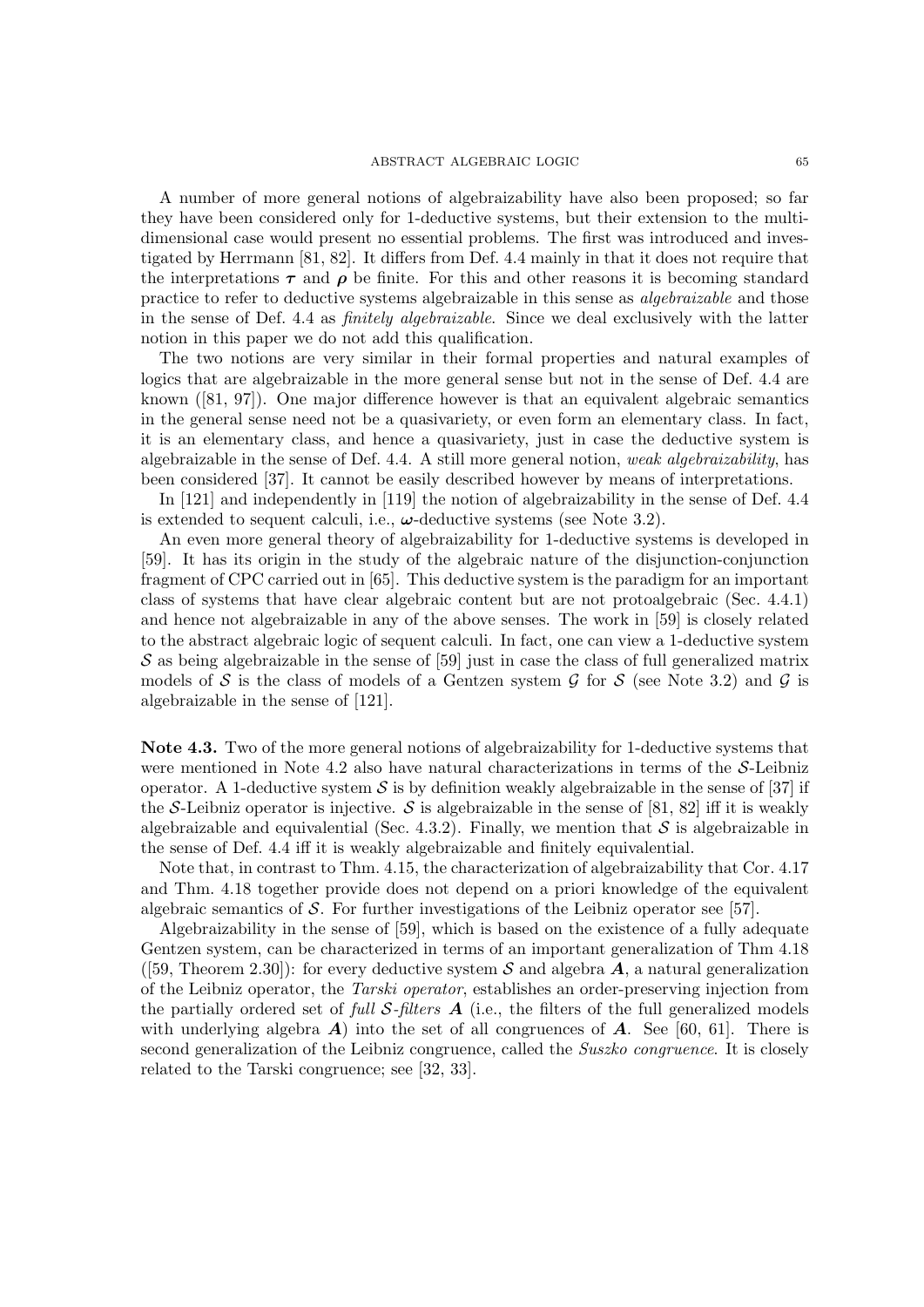### 66 W. J. BLOK AND D. PIGOZZI

A deductive system S is *strongly algebraizable* if it is algebraizable and its equivalent quasivariety is a variety V. The question whether an algebraizable deductive system is strongly algebraizable is an important one and was discussed briefly in Notes 2.6 and 3.5. Many of the familiar algebraizable deductive systems are in fact strongly algebraizable; in particular CPC, IPC, K, and  $S5<sup>G</sup>$  fall in this category. The first-order predicate calculus  $PR_{\omega}$  is also strongly algebraizable. If S is strongly algebraizable with equivalent variety V, then for every algebra  $A \in V$ , Co<sub>V</sub>  $A = \text{Co } A$ , and thus the S-Leibniz operator is an isomorphism between  $\mathbf{Fi}_{S} \mathbf{A}$  and the entire congruence lattice of  $\mathbf{A}$ . However, for logics such as BCK that are algebraizable but not strongly algebraizable (because the class BCK is not a variety; see Sec. 2.2.2) the image of  $\Omega_{\mathcal{S}}^{\mathcal{A}}$  is a proper subset of Co  $A$ .

Finally, we mention a radically different notion of algebraizability within the context of category theory, in which the *structural* axiom of k-deductive systems (Def. 3.1(iv)) is reflected in the naturalness of a transformation between certain functors. See [45, 46, 136, 137].

# 5. Quasivarieties with Equationally Definable Principal Relative Congruences

We prove in this section that  $EQ(K)$  has the deduction-detachment theorem (DDT) in the sense of Def. 3.11 if and only if the quasivariety K has equationally definable principal relative congruences (EDPRC), a property that has been extensive investigated in universal algebra. Consequently, since the DDT transfers from a deductive system to any equivalent system (Thm. 4.20), if  $S$  is algebraizable, then it has the DDT iff its equivalent quasivariety has EDPRC. This raises the possibility of applying the theory of EDPRC to obtain new results about the DDT for algebraizable deductive systems, and vice versa.

5.1. Equationally definable principal relative congruences. Let K be a quasivariety. Recall that a congruence  $\Theta$  on an algebra  $\boldsymbol{A}$  is said to be *relative to* K, or simply a K*congruence*, if  $A/\Theta \in K$ , i.e.,  $\Theta$  is an EQ(K)-filter of A. The set of K-congruence on A is denoted by  $C_{0K} A$ .  $C_{0K} A$  is closed under arbitrary intersections (as is any filter lattice). It contains  $\nabla_A = A \times A$ , and, if  $A \in K$ , it contains  $\Delta_A = \{ \langle a, a \rangle : a \in A \}$  as well. In fact,  $C_{\alpha}A$  is the universe of an algebraic lattice. If  $A \in K$  and K is a variety, then  $\text{Co}_{\mathsf{K}}\mathbf{A} = \text{Co}\,\mathbf{A}$ . For  $a, b \in A$ , let

$$
\Theta_{\mathsf{K}}^{\mathbf{A}}(a,b) = \bigcap \{ \Theta \in \text{Cov}_{\mathsf{K}} \mathbf{A} : \langle a,b \rangle \in \Theta \},
$$

the principal K-congruence of A generated by the pair  $\langle a, b \rangle$ . More generally, for  $X \subseteq A^2$ , let

$$
\Theta_K^{\mathbf{A}} X = \bigcap \{ \Theta \in \text{Co}_K \mathbf{A} : X \subseteq \Theta \}.
$$

If K is a variety and  $A \in K$ , we omit the subscript "K". We also omit the superscript "A" on  $\Theta_{\mathsf{K}}^{\mathbf{A}} X$  when the algebra  $\mathbf{A}$  is clear from context.

Definition 5.1. A quasivariety K has equationally definable principal relative congruences (EDPRC) if there is a finite system of equations  $\eta_{i,0}(p_0, p_1, q_0, q_1) \approx \eta_{i,1}(p_0, p_1, q_0, q_1), i < m$ , in four variables, such that for every  $A \in K$  and all  $a, b, c, d \in A$ ,

$$
c \equiv d \left( \Theta_{\mathsf{K}}(a, b) \right) \quad \text{iff} \quad \eta_{i,0}^{\mathbf{A}}(a, b, c, d) = \eta_{i,1}^{\mathbf{A}}(a, b, c, d) \text{ for } i < m.
$$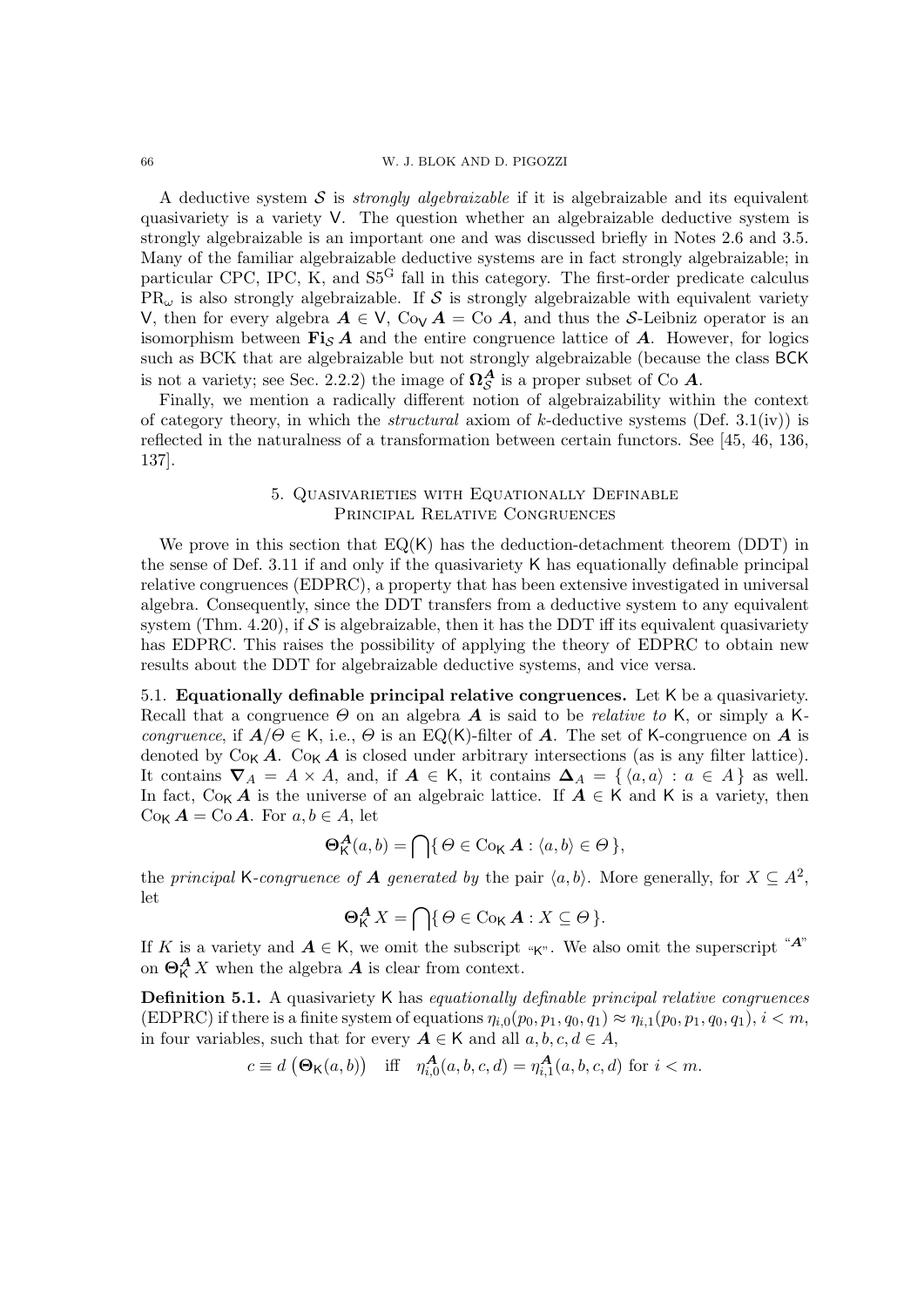There is a purely algebraic characterization of REDPC, which we now give, that has proved to be a very useful tool in investigations of REDPC, and of the DDT in view of the connection between REDPC and the DDT we get below.

Let  $\mathbf{L} = \langle L, \vee, 0 \rangle$  be a join semilattice with 0. If  $a, b \in L$ , then the *dual relative pseudocomplement* of b with respect to  $a$  is the smallest element  $c$ , if it exists, with the property  $a \leq c \vee b$ ; it is denoted by  $a - b$ . The semilattice L is said to be *dually relatively pseudo*complemented if  $a - b$  exists for all  $a, b \in L$ . The  $(\wedge, 1, \rightarrow)$ -reduct of a Heyting algebra is a relatively pseudocomplemented meet semilattice with  $a - b = b \rightarrow a$ .

Let K be a quasivariety and  $A \in K$ . Co<sub>K</sub> A is the lattice of EQ(K)-filters on A. Thus a congruence  $\Theta$  is compact in the lattice  $\mathbf{Co}_{\mathsf{K}}\mathbf{A}$  iff it is finitely generated, i.e., of the form  $\Theta = \mathbf{\Theta}_{\mathsf{K}}(X)$  for some finite  $X \subseteq A^2$ . Let  $Cp_{\mathsf{K}}A$  denote the collection of compact relative congruences of A. This set is the universe of a join semilattice with 0:  $\langle C_{p_k} A, \vee, \Delta_A \rangle$ . The full proof of the following theorem in case K is a variety is given in [90]; a more general version covering the case presented here can be found in [15].

**Theorem 5.2.** Let K be a quasivariety. Then K has EDPRC iff, for all  $A \in K$ ,  $\langle C_{P_{K}} A, \vee, \Delta_{A} \rangle$ is dually relatively pseudocomplemented.

*Proof.* Assume K has EDPRC with respect to equations  $t_i(x, y, z, w) \approx s_i(x, y, z, w), i < m$ . We will show that

$$
\Theta_{\mathsf{K}}(c,d) - \Theta_{\mathsf{K}}(a,b) = \bigvee_{i \leq m} \Theta_{\mathsf{K}}\big(t_i^{\mathbf{A}}(a,b,c,d), s_i^{\mathbf{A}}(a,b,c,d)\big).
$$

Let  $\Phi$  be the congruence on the right side of this equation. We must show that, for any  $\Psi \in \mathrm{Co}_{\mathsf{K}}\,\boldsymbol{A},$ 

$$
\mathbf{\Theta}_{\mathsf{K}}(c,d) \subseteq \Psi \vee \mathbf{\Theta}_{\mathsf{K}}(a,b) \quad \text{iff} \quad \Phi \subseteq \Psi,
$$

Using the assumption that K has the EDPRC and some elementary universal algebra we get

$$
\Theta_{\mathsf{K}}(c,d) \subseteq \Psi \lor \Theta_{\mathsf{K}}(a,b)
$$
  
iff 
$$
\Theta_{\mathsf{K}}(c/\Psi, d/\Psi) \subseteq \Theta_{\mathsf{K}}(a/\Psi, b/\Psi) \text{ in } A/\Psi, \text{ by Lem. 5.3}
$$
  
iff 
$$
t_i^{A/\Psi}(a/\Psi, b/\Psi, c/\Psi, d/\Psi) = s_i^{A/\Psi}(a/\Psi, b/\Psi, c/\Psi, d/\Psi), \text{ for } i < m
$$
  
iff  $\Phi \subseteq \Psi$ .

Thus within  $\langle Cp_{\mathsf K} A, \vee, \Delta_A \rangle$ , dual relative pseudocomplements of principal relative congruences exist. A straightforward induction shows that dual relative pseudocomplements of all compact relative congruences exist.

Conversely, assume  $\langle Cp_K \, A, \vee, \Delta_A \rangle$  is dually relatively pseudocomplemented for all  $A \in$ K. Let  $\mathbf{Fm}(x, y, z, w)$  be the subalgebra of the formula algebra generated by the variables  $x, y, z, w$ , and let  $\mathbf{A} = \mathbf{Fm}(x, y, z, w)/\Phi$ , where  $\Phi$  is the smallest K-congruence on  $\mathbf{Fm}(x, y, z, w)$ . Then **A** is freely generated over K by  $x/\Phi$ ,  $y/\Phi$ ,  $z/\Phi$ ,  $w/\Phi$ . Let

$$
\langle t_i(x, y, z, w)/\Phi, s_i(x, y, z, w)/\Phi \rangle, \quad i < m,
$$

be a set of generators of the K-congruence  $\Theta_{\mathsf{K}}(z/\Phi, w/\Phi) - \Theta_{\mathsf{K}}(x/\Phi, y/\Phi)$  on A. A. straightforward argument shows that K has the EDPRC with respect to the equations  $t_i(x, y, z, w) \approx s_i(x, y, z, w), i < m.$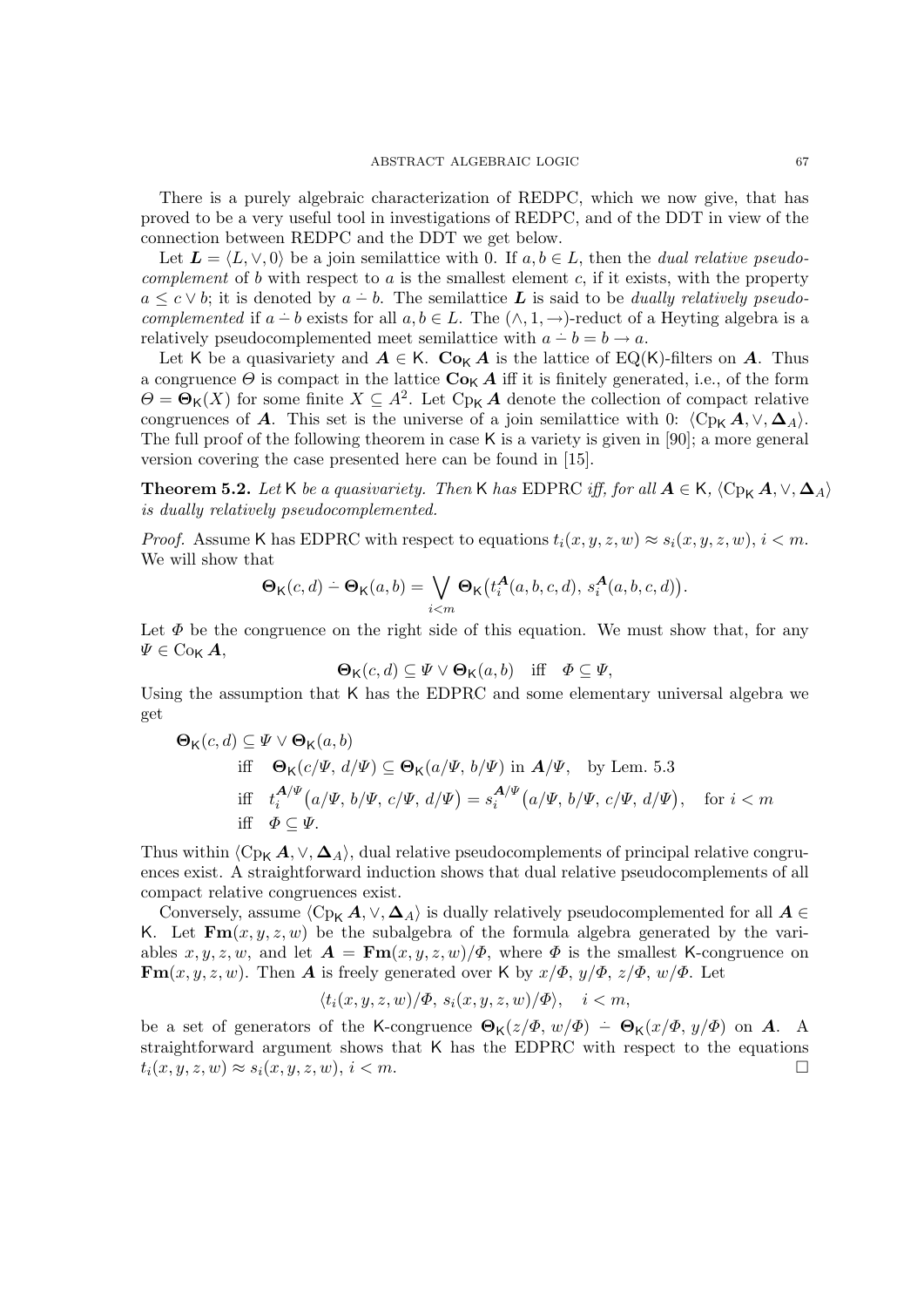The next theorem establishes the link between DDT and EDPRC. To prove it We will need the following special case of the correspondence theorem (Lem. 4.12). To simplify notation somewhat in the sequel we take  $\vee^{K} = \vee^{EQ(K)}$ , the join in the in the lattice of K-congruences.

**Lemma 5.3.** Let K be a quasivariety,  $B \in K$ , and  $h : A \rightarrow B$  a surjective homomorphism. For  $a, b \in A$  we have

$$
h^{-1}(\mathbf{\Theta}_{\mathsf{K}}^{\mathbf{B}}(ha,hb)) = \mathbf{\Theta}_{\mathsf{K}}^{\mathbf{A}}(a,b) \vee^{\mathsf{K}} \Phi,
$$

where  $\Phi = h^{-1}(\Delta_A) = \{ \langle a, b \rangle \in A^2 : ha = hb \}$ , the relation kernel of h.

*Proof.* EQ(K) is clearly protoalgebraic; in fact,  $\Omega_{EQ(K)}^A$  is the identity function on  $\text{Fi}_{EQ(K)} A =$  $C_{\alpha}A$  and so is trivially monotonic. By the correspondence theorem (Lem. 4.12) we have

$$
h^{-1}(h_{\mathrm{EQ(K)}}^{\mathbf{B}}(\Theta) \vee^{\mathrm{EQ(K)}} \Psi) = \Theta \vee^{\mathrm{EQ(K)}} h^{-1}(\Psi),
$$

for every  $\Theta \in \text{Co}_{\mathsf{K}}(\mathbf{A})$  and  $\Psi \in \text{Co}_{\mathsf{K}}(\mathbf{B})$ . Taking  $\Theta = \Theta_{\mathsf{K}}^{\mathbf{A}}(a, b)$  and  $\Psi = \mathbf{\Delta}_B$  we get  $h^{-1}(h_{\text{EQ}(K)}^{\mathbf{B}} \Theta_{\mathsf{K}}^{\mathbf{A}}(a, b)) = \Theta_{\mathsf{K}}^{\mathbf{A}}(a, b) \vee^{\mathsf{K}} \Phi$ . It remains only to observe that  $h_{\text{EQ}(K)}^{\mathbf{B}} \Theta_{\mathsf{K}}^{\mathbf{A}}(a, b) =$  $\Theta_{\mathsf{K}}^{\mathbf{B}} h \Theta_{\mathsf{K}}^{\mathbf{A}}(a,b) = \Theta_{\mathsf{K}}^{\mathbf{B}}(ha, hb)$ . We have the first equality by definition of  $h_{\text{EQ(K)}}$ . For the  $\mathbf{B}_{\mathsf{K}}$  is  $\mathbf{B}_{\mathsf{K}}(u, v) = \mathbf{B}_{\mathsf{K}}(u, u, uv)$ . We have the first equality by definition of  $n_{\text{EQ(K)}}$ . For the second note that the inclusion from right to left is obvious. For the opposite inclusion, from  $\Theta_{\mathsf{K}}^{\mathbf{A}}(a,b) \subseteq h^{-1} \Theta_{\mathsf{K}}^{\mathbf{B}}(ha, hb)$  we get  $h \Theta_{\mathsf{K}}^{\mathbf{A}}(a,b) \subseteq hh^{-1} \Theta_{\mathsf{K}}^{\mathbf{B}}(ha, hb) = \Theta_{\mathsf{K}}^{\mathbf{B}}(ha, hb)$  and hence  $\Theta_{\mathsf{K}}^{\mathbf{B}} h \, \Theta_{\mathsf{K}}^{\mathbf{A}}(a,b) \subseteq \Theta_{\mathsf{K}}^{\mathbf{B}}(ha, hb).$ 

**Theorem 5.4.** Let  $K$  be a quasivariety and  $EQ(K)$  its associated 2-deductive system. Then  $EQ(K)$  has the DDT iff K has EDPRC.

*Proof.*  $\implies$ : If  $E(\mathbf{p}, \mathbf{q}) = {\eta_i(\mathbf{p}, \mathbf{q}) : i < m}$  is a deduction-detachment set for EQ(K), then the pairs  $\eta_{i,0}(p_0, p_1, q_0, q_1), \eta_{i,1}(p_0, p_1, q_0, q_1), i < m$ , define the principal K-congruences. It suffices to verify this for all countably generated algebras in K. This is so because the principal K-congruence generated by  $\langle a, b \rangle$  in A is the union of the principal K-congruences generated by  $\langle a, b \rangle$  in all finitely generated subalgebras of **A** that contain a and b. So let  $A \in K$  be countably generated and  $h : \mathbf{Fm} \to A$  a surjection. Let  $a, b, c, d \in A$ and  $\varphi_0, \varphi_1, \psi_0, \psi_1 \in \mathbb{F}$ m such that  $h(\varphi_0) = a, h(\varphi_1) = b, h(\psi_0) = c, h(\psi_1) = d$ . Thus, if  $h(p_i) = a_i \in A, i = 0, 1, 2, \ldots$ , and  $\bar{a} = \langle a_0, a_1, \ldots \rangle$ , then  $a = \varphi_0^{\mathbf{A}}(\bar{a}), b = \varphi_1^{\mathbf{A}}(\bar{a}), c = \psi_0^{\mathbf{A}}(\bar{a}),$  $d = \psi_1^{\mathbf{A}}(\bar{a})$ . Let  $\Phi$  be the relation kernel of h, i.e.,  $\Phi = {\langle \varphi, \psi \rangle \in \mathbb{F}m^2 : h(\varphi) = h(\psi) \rangle}$ . Then  $\Phi$  is a K-congruence on **Fm**. Now by Lem. 5.3,

(31) 
$$
c \equiv d \left( \Theta_{\mathsf{K}}(a, b) \right) \quad \text{iff} \quad \psi_0 \equiv \psi_1 \left( \Phi \vee^{\mathsf{K}} \Theta_{\mathsf{K}}(\varphi_0, \varphi_1) \right).
$$

But  $\Phi \vee^{\mathsf{K}} \Theta_{\mathsf{K}}(\varphi_0, \varphi_1) = \Theta_{\mathsf{K}}(\Phi \cup {\{\langle \varphi_0, \varphi_1 \rangle\}}).$  Hence, if we write  $\varphi = {\langle \varphi_0, \varphi_1 \rangle}$  and  $\psi =$  $\langle \psi_0, \psi_1 \rangle$ , then by Lem. 3.3 the right-hand side of (31) is equivalent to

$$
\varPhi, \varphi \vdash_{\mathrm{EQ}(\mathsf{K})} \psi,
$$

which by the DDT for  $EQ(K)$  is equivalent to

 $\Phi \vdash_{\text{EQ}(\mathsf{K})} \eta_i(\varphi, \psi), \quad i < m.$ 

Since  $\Phi$  is a K-congruence, using Lem. 3.3 this in turn is equivalent to the congruence

$$
\eta_{i,0}(\varphi_0,\varphi_1,\psi_0,\psi_1)\equiv \eta_{i,1}(\varphi_0,\varphi_1,\psi_0,\psi_1) \; (\varPhi),
$$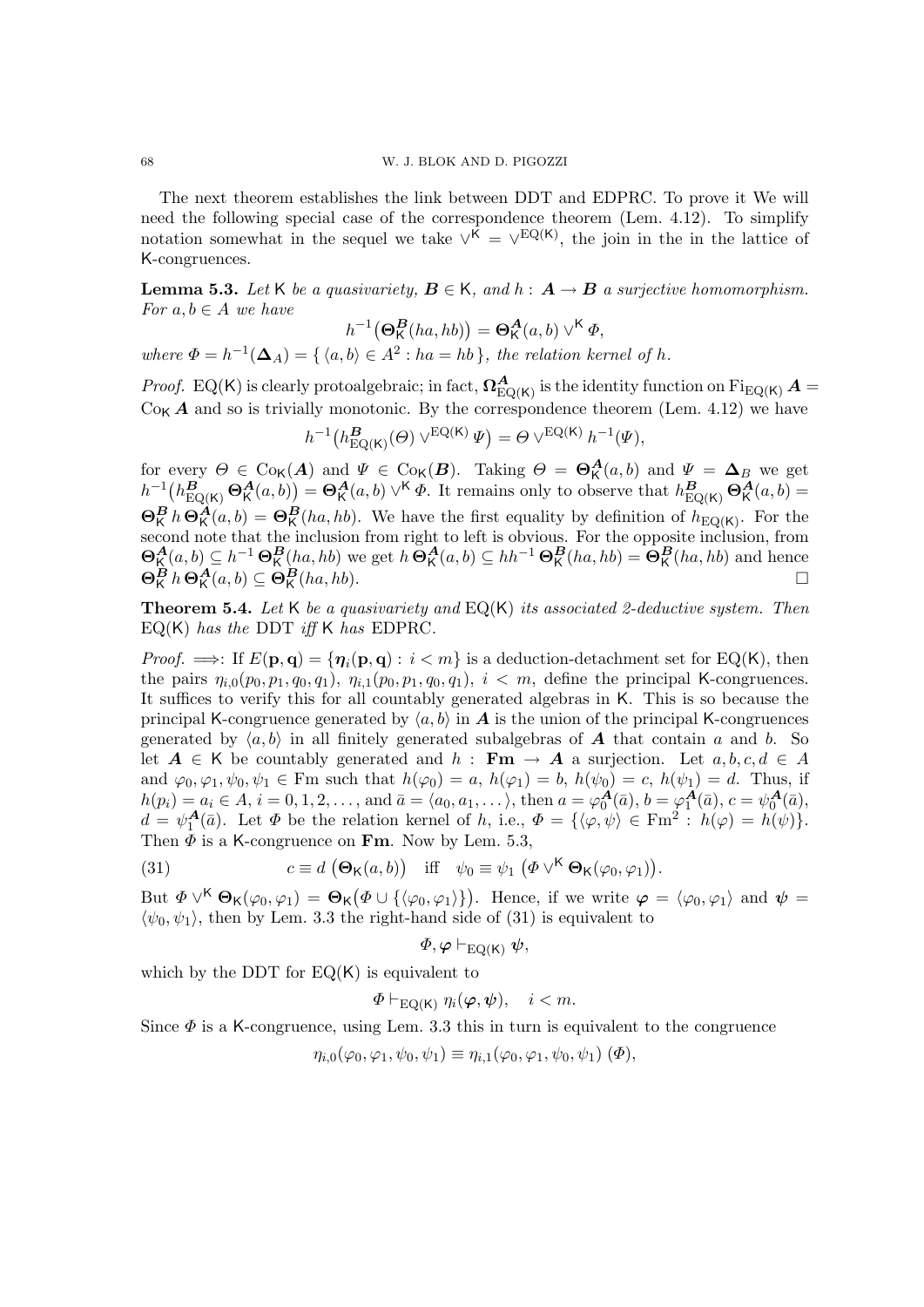in Fm, which holds iff

$$
\eta_{i,0}^{\mathbf{A}}(a,b,c,d) = \eta_{i,1}^{\mathbf{A}}(a,b,c,d).
$$

Thus K has EDPRC.

 $\Leftarrow$ : Let  $\eta_{i,0}(p_0, p_1, q_0, q_1), \eta_{i,1}(p_0, p_1, q_0, q_1),$  with  $i < m$ , be the terms defining the principal relative congruences in K. Set

$$
\boldsymbol{\eta}_i(\mathbf{p},\mathbf{q}) = \langle \eta_{i,0}(\mathbf{p},\mathbf{q}), \eta_{i,1}(\mathbf{p},\mathbf{q}) \rangle, \qquad i < m,
$$

where **p** and **q** are the 2-variables  $\langle p_0, p_1 \rangle$  and  $\langle q_0, q_1 \rangle$ , respectively. We claim that  $E(\mathbf{p}, \mathbf{q}) =$  $\{\eta_i(\mathbf{p},\mathbf{q}): i < m\}$  is a deduction-detachment set for EQ(K). To verify this, let  $\Gamma \subseteq \mathrm{Fm}^2$ ,  $\varphi, \psi \in \text{Fm}^2$ . Now by Lem. 3.3

(32) 
$$
\Gamma, \varphi \vdash_{EQ(K)} \psi \quad \text{iff} \quad \psi \in \Theta_K(\Gamma \cup \{\varphi\}) = \Theta_K(\Sigma) \vee^K \Theta_K(\varphi_0, \varphi_1).
$$

Let  $\mathbf{B} = \mathbf{Fm} / \mathbf{\Theta}_{\mathsf{K}}(\Gamma)$ , and let  $h : \mathbf{Fm} \to \mathbf{B}$  be the canonical homomorphism. Then  $\mathbf{B} \in \mathsf{K}$ , h is surjective and the relation kernel of h is  $\Theta_{\mathsf{K}}(\Gamma)$ . So by the previous lemma we have

$$
\Theta_{\mathsf{K}}(\Gamma) \vee^{\mathsf{K}} \Theta_{\mathsf{K}}(\varphi_0, \varphi_1) = h^{-1}(\Theta_{\mathsf{K}}(h(\varphi_0), h(\varphi_1)).
$$

It follows by Lem. 3.3 and the last equality that the statement  $\Gamma, \varphi \vdash_{\text{EO}(K)} \psi$  is equivalent to

$$
h(\psi_0) \equiv h(\psi_1) (\mathbf{\Theta}_{\mathsf{K}}(h(\varphi_0), h(\varphi_1))).
$$

Since K has EDPRC, this in turn is equivalent to

$$
\eta_{i,0}^{\mathbf{B}}(h(\varphi_0), h(\varphi_1), h(\psi_0), h(\psi_1)) = \eta_{i,1}^{\mathbf{B}}(h(\varphi_0), h(\varphi_1), h(\psi_0), h(\psi_1)),
$$

for  $i < m$ , or equivalently, to

$$
\eta_{i,0}(\varphi_0,\varphi_1,\psi_0,\psi_1)\equiv \eta_{i,1}(\varphi_0,\varphi_1,\psi_0,\psi_1) \left(\mathbf{\Theta}_\mathsf{K}(\boldsymbol{\varGamma})\right), \quad i < m,
$$

and thus, since  $\Theta_{\mathsf{K}}(\Gamma) = D(\Gamma),$ 

$$
\Gamma\vdash_{\mathrm{EQ}(\mathsf{K})}(\boldsymbol{\eta}_i)_0(\varphi_0,\varphi_1,\psi_0,\psi_1)\approx(\boldsymbol{\eta}_i)_1(\varphi_0,\varphi_1,\psi_0,\psi_1),\quad i
$$

or  $\Gamma \vdash_{\mathrm{EQ}(\mathsf{K})} \bm{\eta}_i(\bm{\varphi}, \bm{\psi}), \quad i < m.$  Thus  $E(\mathbf{p}, \mathbf{q}) = \{ \, \bm{\eta}_i(\mathbf{p}, \mathbf{q}) : \, i < m \, \}$  is a deduction-detachment set for  $EQ(K)$ .

 $\Box$ 

**Theorem 5.5.** Let S be an algebraizable deductive system, with equivalent quasivariety K. Then  $S$  has the DDT iff K had EDPRC.

*Proof.* Let S be equivalent to  $EQ(K)$ , for K a quasivariety. By Thm. 4.20, S has the DDT iff EQ(K) does. But by Thm. 5.4, EQ(K) has the DDT iff K has EDPRC.

Assume S is algebraizable with equivalent quasivariety K. Then the for every algebra A the Leibniz operator induces an isomorphism between the semilattices of compact Kcongruences and of compact  $S$ -filters of  $A$ . Consequently as corollary of the previous two theorems we have that S has the DDT iff, for every  $A \in K$ , the semilattice of compact S-filters of  $\vec{A}$  is dually relatively pseudo-complemented, and it is not difficult to show that this holds for all algebras  $\vec{A}$ , not just the members of K. This characterization of DDT holds for every protoalgebraic deductive system [30].

If K is a variety with EDPRC and  $A \in K$ , then every congruence of A is a K-congruence, and we say that  $K$  has *equationally definable principal congruences* (EDPC). For varieties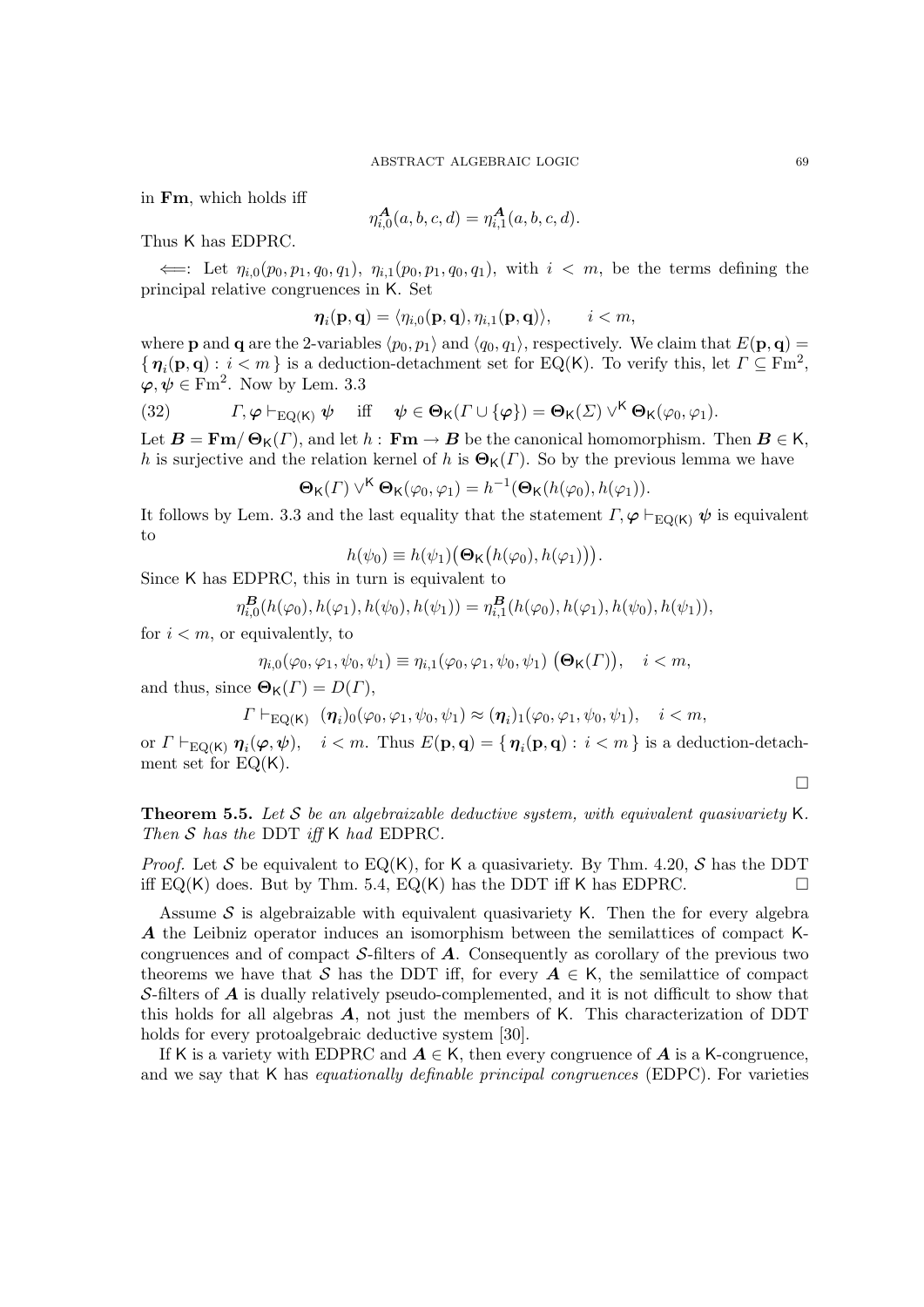the property was introduced in [66], in a purely algebraic context. The structure of varieties with EDPC was investigated in that paper and later in  $[9, 10, 18, 17, 90]$ .

We will discuss some of the salient properties of varieties and quasivarieties with EDPRC. These will then be applied to obtain results about the deduction-detachment theorem for algebraizable logics. In accordance with common practice in universal algebra we will from now on normally omit the superscript indicating the algebra from symbols for algebraic operations when there is not uncertainty; thus we write  $\wedge$  for  $\wedge^{\mathbf{A}}$ , etc.

# 5.2. Examples.

5.2.1. Boolean algebras (BA). By the last theorem we know that BA has EDPC since CPC as the DDT. Moreover, an analysis of the proof of Thm. 4.20 will actually produce a deduction-detachment system for BA. It is easier however to establish the fact directly.

**Theorem 5.6.** Let 
$$
\mathbf{A} = \langle A, \rightarrow, \land, \lor, \neg, \bot, \top \rangle
$$
 be a Boolean algebra and  $a, b, c, d \in A$ . Then  

$$
c \equiv d \left( \Theta(a, b) \right) \quad \text{iff} \quad (a \leftrightarrow b) \land c = (a \leftrightarrow b) \land d,
$$

where  $a \leftrightarrow b$  abbreviates  $(a \to b) \land (b \to a)$ . Thus BA has EDPC.

*Proof.* Let  $m = a \leftrightarrow b$  and define  $c \equiv d$  iff  $m \wedge c = m \wedge d$ .  $\equiv$  is obviously an equivalence relation. If  $c \equiv d$ , then  $m \wedge \neg c = m \wedge (\neg m \vee \neg c) = m \wedge \neg (m \wedge c) = m \wedge \neg (m \wedge d) = m \wedge \neg d$ . So  $\neg c \equiv \neg d$ . Similarly for the other operations of **A**. Thus  $\equiv$  is a congruence relation of **A.** Since  $m \wedge a = a \wedge b = m \wedge b$ , we have  $a \equiv b$ , and hence  $\Theta(a, b) \subseteq \Xi$ .

For the reverse inclusion, note that  $m = a \leftrightarrow b \Theta(a, b)$   $a \leftrightarrow a = \top$ . Thus  $c \equiv d$  implies  $c \Theta(a, b)$  m  $\wedge c = m \wedge d \Theta(a, b) d$ . So  $\equiv \subseteq \Theta(a, b)$ .

5.2.2. Heyting algebras (HA). Heyting algebras have EDPC, too, and the same defining equation can be used as was used for BA.

5.2.3. Modal algebras (MA). Modal algebras  $A = \langle A, \rightarrow, \wedge, \vee, \neg, \bot, \top, \Box \rangle$  will turn out not to have EDPC (see Sec. 5.3.1 below), but the subvariety MO of monadic algebras does have the property, and for  $a, b, c, d \in A$ ,

$$
c \equiv d(\Theta(a, b))
$$
 iff  $\Box(a \leftrightarrow b) \land c = \Box(a \leftrightarrow b) \land d$ .

5.2.4. Distributive lattices (DL). For  $\mathbf{A} = \langle A, \wedge, \vee \rangle$  a distributive lattice and  $a, b, c, d \in A$ we have

$$
c \equiv d\big(\Theta(a,b)\big) \quad \text{iff} \quad (a \wedge b) \wedge c = (a \wedge b) \wedge d \quad \text{and} \quad (a \vee b) \vee c = (a \vee b) \vee d.
$$

The proof is similar to the proof for Boolean algebras.

5.2.5. Discriminator varieties. The ternary discriminator function t on a set A is defined by

$$
t(a, b, c) = \begin{cases} c, & \text{if } a = b \\ a, & \text{otherwise.} \end{cases}
$$

A variety V is a *discriminator variety* if there is a class  $K \subset V$  such that  $V = \textbf{HSP}(K)$  and a term-function  $t(x, y, z)$  of V that coincides with the ternary discriminator on all algebras in K. Boolean algebras form a discriminator variety: the term  $t(x, y, z) = ((\neg y) \wedge (x \vee z))$ z))  $\vee$  ( $x \wedge z$ ) defines the discriminator on the 2-element Boolean algebra 2. Other examples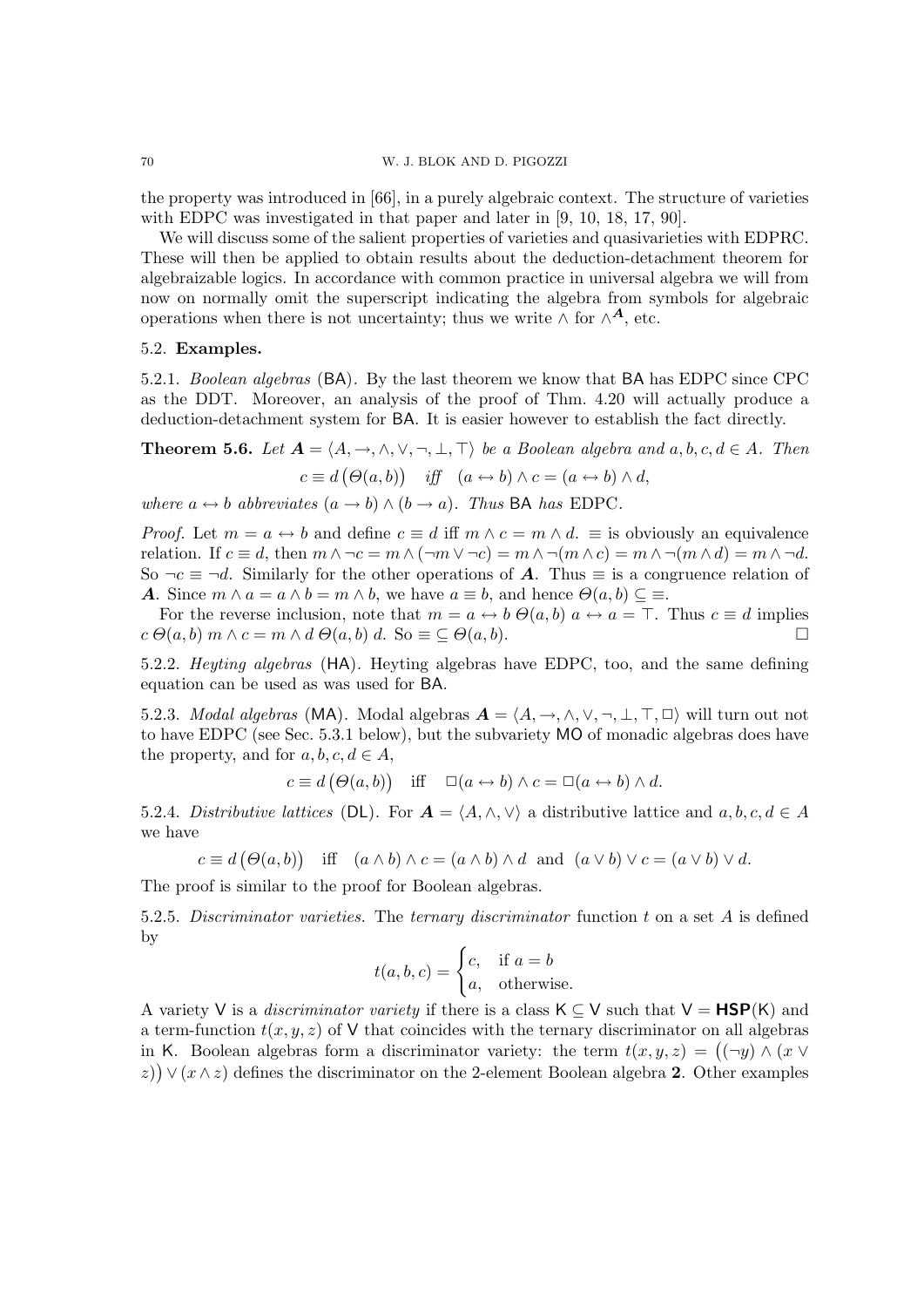of discriminator varieties are monadic algebras, relation algebras, n-dimensional cylindric algebras with  $n$  finite, and  $n$ -valued Post and  $n$ -valued Lukasiewicz algebras with  $n$  finite. If t is a ternary discriminator term for a variety V, and  $A \in V$ ,  $a, b, c, d \in A$ , then

$$
c \equiv d(\Theta(a, b))
$$
 iff  $t^{\mathbf{A}}(a, b, c) = t^{\mathbf{A}}(a, b, d)$ .

Thus V has EDPC.

Discriminator varieties constitute a natural generalization of a wide class of varieties arising from logic and have been extensively investigated in the univeral algebra literature; see [10] for references.

5.3. First-order definable principal relative congruences. If a quasivariety K of type  $\mathcal L$  has EDPRC, then in particular it has (first-order) definable principal relative congruences (DPRC), i.e., there is a first-order formula  $\varphi(x, y, z, w)$ , in the language of the first-order predicate logic (with equality), whose only nonlogical symbols are the operation symbols of  $\mathcal L$ , with the property: for all  $A \in K$  and all  $a, b, c, d \in A$ ,

$$
c \equiv d\left(\mathbf{\Theta}_{\mathsf{K}}(a,b)\right) \quad \text{iff} \quad \vDash_{\mathbf{A}} \varphi[a,b,c,d].
$$

For example, the variety of commutative rings with 1 has DPRC, since for any such ring **R** and  $a, b, c, d \in R$ , we have

$$
c \equiv d\left(\mathbf{\Theta}_{\mathsf{K}}(a,b)\right) \quad \text{iff} \quad \exists z[c-d=z\cdot(a-b)].
$$

Quasivarieties with EDPRC are just quasivarieties with DPRC such that the defining firstorder formula is particularly simple, viz., a conjunction of equations in four variables. If K is a variety we say that it has first-order definable principal congruences (DPC).

Let K be a quasivariety and let  $A \in K$ . A is *relatively simple* if it is nontrivial and  $C_{\alpha}$   $A = {\Delta_A, \nabla_A}$ , and A is relatively subdirectly irreducible if  $(C_{\alpha} A) \setminus {\Delta_A}$  has a smallest element under inclusion. If K is a variety and  $A \in K$  is nontrivial, then A is relatively simple (relatively subdirectly irreducible) iff it is simple (subdirectly irreducible) in the usual sense. Let  $K_S$  denote the class of relatively simple members of K and  $K_{SI}$  the class of relatively subdirectly irreducible members. The following result provides a useful tool for showing that a quasivariety fails to have DPRC.

Theorem 5.7. Suppose K is a quasivariety with DPRC, in particular with EDPRC. Then the classes  $K_S$  and  $K_{SI}$  are both closed under ultraproducts.

*Proof.* It suffices to show that both classes are first-order definable. Let  $\varphi(x, y, z, w)$  be a first-order formula defining the principal relative congruences in K. Then

$$
\mathbf{A} \in \mathsf{K}_{\mathsf{S}} \quad \text{iff} \quad \vDash_{\mathbf{A}} \exists xy [\neg(x \approx y)] \land \forall xyzw [\neg(x \approx y) \rightarrow \varphi(x, y, z, w)] \quad \text{and}
$$
\n
$$
\mathbf{A} \in \mathsf{K}_{\mathsf{S}} \quad \text{iff} \quad \vDash_{\mathbf{A}} \exists x \exists y \forall z \forall w [\neg(x \approx y) \land (\neg(z \approx w) \rightarrow \varphi(z, w, x, y))].
$$

5.3.1. Examples. We use the theorem to show the quasivariety BCK of BCK algebras does not have DPRC and hence does not have EDPRC. Consider  $A = \langle \omega, \rightarrow A, 1^A \rangle$ , where  $\omega = \{0, 1, 2, \dots\}, 1^{\mathbf{A}} = 0$ , and  $m \to^{\mathbf{A}} n = n - m$  if  $m \leq n$ ; otherwise  $m \to^{\mathbf{A}} n = 0$ . It is easy to check that  $\vec{A}$  satisfies the defining identities and quasi-identity of BCK algebras (see Sec 2.2). Also, A is simple and hence relatively simple. On the other hand, the ultrapower  $\mathbf{B} = \mathbf{A}^{\omega}/U$  is not relatively simple for any nonprincipal ultrafilter U. For, if we identify  $\mathbf{A}$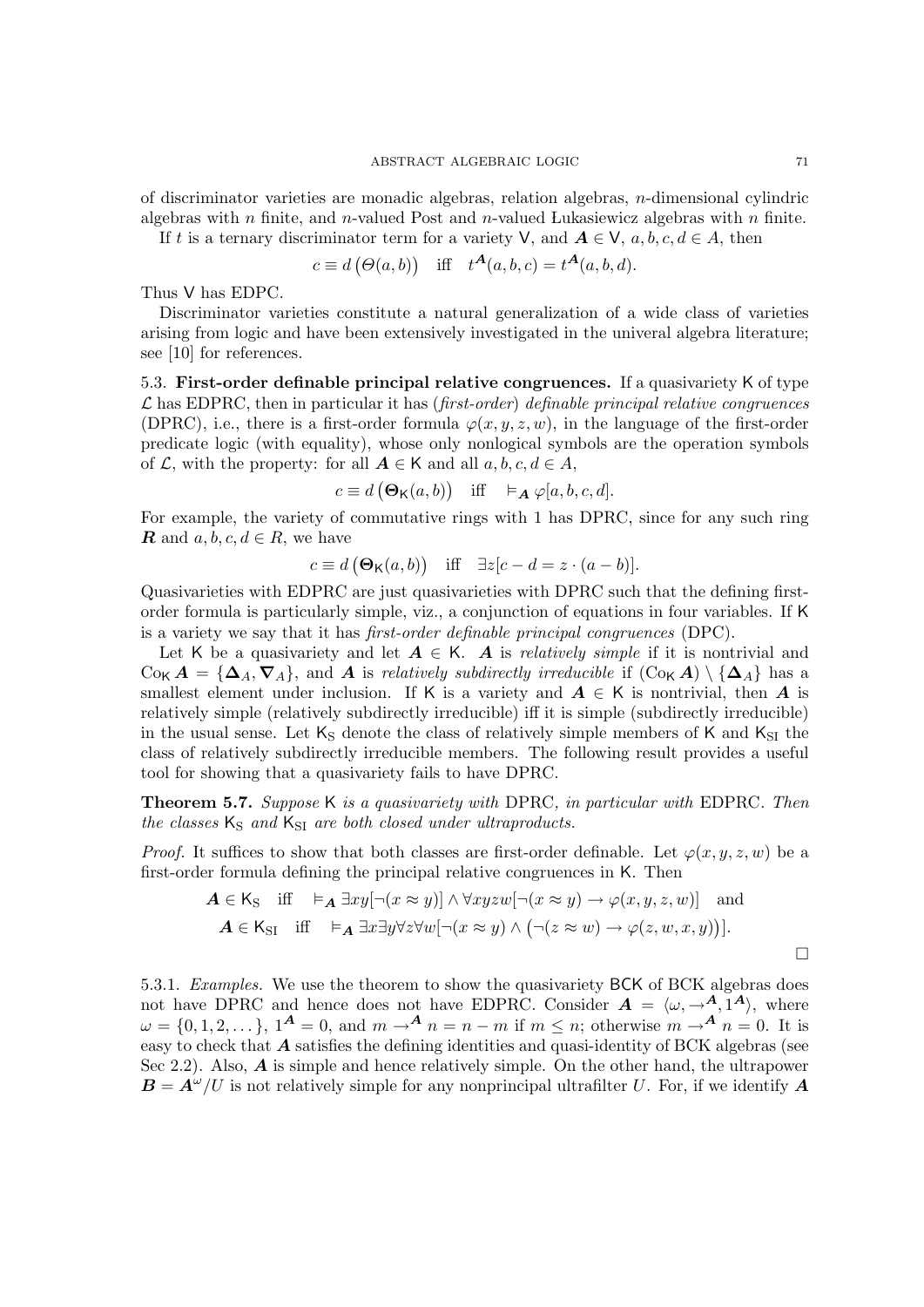with a subalgebra of **B** in the standard way and define  $b \equiv b'$  if  $b \rightarrow^B b'$ ,  $b' \rightarrow^B b \in A$ , then  $\equiv$  is a BCK-congruence of **B** that identifies each element of A with 1<sup>B</sup> but no element of  $B \setminus A$  with  $1^B$ .

Theorem 5.7 can also be used to show that the variety MA of modal algebras fails to have EDPC. We first present a way of constructing modal algebras. For S a set and  $R \subseteq S \times S$  a binary relation on S, let  $\langle S, R \rangle^+$  be the modal algebra  $\langle 2^S, \to, \cap, \cup, \sim, \emptyset, S, \square \rangle$  of all subsets of S endowed with the unary operation defined for all  $X \subseteq S$  by

$$
\Box X = \{ u \in S : \forall v \in S(\langle u, v \rangle \in R \Longrightarrow v \in X) \}.
$$

An easy computation shows that

$$
(i) \ \Box S = S,
$$

(ii) 
$$
\Box(X \cap Y) = \Box X \cap \Box Y,
$$

so  $\langle S, R \rangle^+$  is a modal algebra.

Now for each  $n < \omega$ , let  $C_n$  be an *n*-element cycle, i.e.,  $C_n = \langle C, R \rangle$  where  $C =$  $\{0, 1, \ldots, n-1\}$  and

$$
R = \{ \langle i, i+1 \rangle : i = 0, \ldots, n-2 \} \cup \{ \langle n-1, 0 \rangle \} \cup \{ \langle i, i \rangle : i = 0, \ldots, n-1 \}.
$$

Then  $C_n^+$  is a simple modal algebra. However, if  $A = \prod_{n<\omega} C_n^+/U$ , for any nonprincipal ultrafilter U over  $\omega$ , then **A** is not simple. Thus BCK and K do not have the DDT.

For a detailed study of the EDPC property in the context of a large family of varieties that includes both BCK and MA see [17].

5.4. Relative congruence extension and relative congruence distributivity. Let K be a quasivariety. K has the relative congruence extension property (RCEP) if, for all  $A, B \in K$ , if B is a subalgebra of A and  $\Theta \in \mathrm{Co}_{K} B$ , then there is  $\Theta' \in \mathrm{Co}_{K} A$  such that  $\Theta' \cap B^2 = \Theta$ . If K is a variety, we say that it has the *congruence extension property* (CEP).

Theorem 5.8. Let K be a quasivariety with EDPRC. Then K has RCEP.

*Proof.* Assume  $A \in K$  and B is a subalgebra of A. We will prove that every principal Kcongruence on  $\bf{B}$  extends to a K-congruence on  $\bf{A}$ . It is shown in [15] that this ensures that K has RCEP; for K a variety this was first proved by Day [41]. We show that, if  $a, b \in B$ , then  $\Theta_{\mathsf{K}}^{\mathbf{B}}(a,b) = \Theta_{\mathsf{K}}^{\mathbf{A}}(a,b) \cap B^2$ . Since  $\Theta_{\mathsf{K}}^{\mathbf{A}}(a,b) \cap B^2$  is a K-congruence of  $\mathbf{B}$  containing  $\langle a,b\rangle$ , the inclusion  $\Theta_{\mathsf{K}}^{\mathbf{B}}(a,b)\subseteq \Theta_{\mathsf{K}}^{\mathbf{A}}(a,b)\cap B^2$  is obvious. For the opposite inclusion, let  $\langle c, d \rangle \in \Theta_{\mathsf{K}}^{\mathbf{A}}(a, b) \cap B^2$ . Suppose the equations  $t_i(x, y, z, w) \approx s_i(x, y, z, w), i < m$ , define the relative principal congruences in K. Then  $t_i^{\mathbf{A}}(a, b, c, d) = s_i^{\mathbf{A}}(a, b, c, d), \quad i < m$ . But since **B** is a subalgebra of **A** and  $a, b, c, d \in B$ ,  $t_i^B(a, b, c, d) = t_i^A(a, b, c, d)$  and  $s_i^B(a, b, c, d) =$  $s_i^{\mathbf{A}}(a, b, c, d)$  for  $i < m$ . Thus  $t_i^{\mathbf{B}}(a, b, c, d) = s_i^{\mathbf{B}}(a, b, c, d)$ ,  $i < m$ , as well, and hence  $c \equiv d \left( \Theta_{\mathsf{K}}^{\mathbf{B}}(a,b) \right)$ .

The RCEP is actually equivalent to the local form of the EDPRC property, i.e., a quasivariety K has the RCEP iff  $EQ(K)$  has the local DDT [15, 34]; more details can be found in Note 5.1.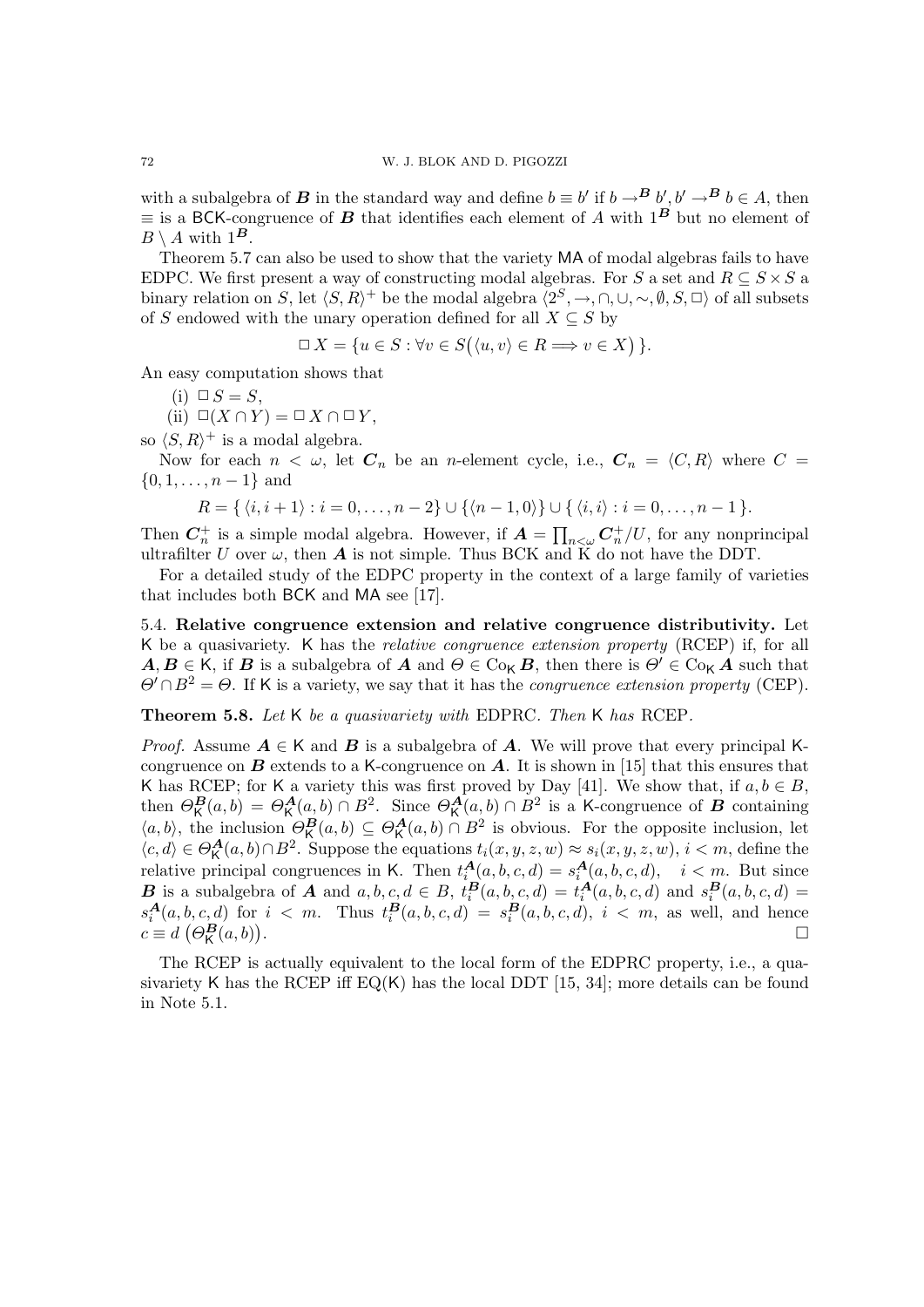ABSTRACT ALGEBRAIC LOGIC 73



FIGURE 5

5.4.1. Example. let K be a quasivariety of lattices that properly contains the variety of distributive lattices. Then  $M_3 \in K$  or  $N_5 \in K$ , where  $M_3$  and  $N_5$  are the lattices shown in Figure 5.

It follows that K does not have RCEP. For if  $M_3 \in K$ , let B be the subalgebra of  $M_3$ with universe  $\{0, a, b, 1\}$ .  $\Theta_{\mathsf{K}}^{\mathbf{B}}(0, a) = \Theta_{\mathsf{S}}^{\mathbf{B}}(0, a)$  since  $\mathbf{B}/\Theta^{\mathbf{B}}(0, a)$  is the two-element lattice, which must be a member of K. Thus  $\Theta_{\mathsf{K}}^{B}(0,a) \neq \nabla_{B}$  and hence cannot be extended to  $\mathbf{M}_{3}$ since  $M_3$  is simple. Also, if  $N_5 \in K$ , let B be the subalgebra of  $N_5$  again with universe  $\{0, a, b, 1\}$ . Then by essentially the same argument  $\Theta_{\mathsf{K}}^{\mathbf{B}}(b, 1)$  cannot be extended. Thus the variety of distributive lattices is the only quasivariety of lattices with EDPRC; see the remarks following Def. 3.11.

For more information on the RCEP see [15, 31]. See also Note 5.1.

The following result in the variety case is due independently to [67] and [90].

**Theorem 5.9.** Let K be a quasivariety with EDPRC. Then K is relatively congruencedistributive.

*Proof.* Suppose K is a quasivariety with EDPRC. We need to show  $\langle C_{\alpha} \mathbf{A}, \wedge, \vee \rangle$  is a distributive lattice for every  $A \in K$ . Now the map

$$
\varPhi \mapsto \set{\varTheta \in \operatorname{Cp}_\mathsf{K} \bm{A} : \varTheta \subseteq \varPhi}
$$

establishes a bijection between the K-congruences of  $A$  and the ideals of the join semilattice  $\langle C_{P_K} A, \vee, \Delta_A \rangle$  (an *ideal* here is a downward closed subset that is also closed under join). Both this bijection and its inverse preserve the partial order  $\subseteq$ ; thus the K-congruence lattice of **A** is isomorphic to the lattice of ideals of  $\langle C_{P<sub>K</sub>} A, \vee, \Delta_A \rangle$ . The join semilattice  $\langle C_{P_{\mathbf{K}}} A, \vee, \Delta_A \rangle$  is dually relatively pseudocomplemented by Thm. 5.2, and the lattice of ideals of a dually relatively pseudocomplemented semilattice is known to be distributive. See [90] for this result and for references to papers on pseudocomplemented semilattices.  $\Box$ 

5.4.2. Example. Let BG be the variety of Boolean groups  $\langle A, \cdot, 1 \rangle$ , where A is a commutative monoid with 1 satisfying the identity  $x \cdot x \approx 1$ . This variety is term-equivalent with  $\mathsf{HSP}(\mathbb{Z}_2)$ , where  $\mathbb{Z}_2 = \{ \{0, 1\}, +_{\text{Mod}2}, 0 \}$  is the two element group. Although it is therefore congruence modular, it is not congruence distributive; the lattice of congruences of the 4-element group  $\mathbb{Z}^2$  is isomorphic  $\tilde{M_3}$ , the (modular) but non-distributive 5-element lattice containing three atoms (see Figure 5). Thus BG does not have EDPC.

## 5.5. Algebraizable deductive systems and the DDT.

**Theorem 5.10.** Let S be an algebraizable deductive system with equivalent quasivariety K. If  $S$  has the DDT, then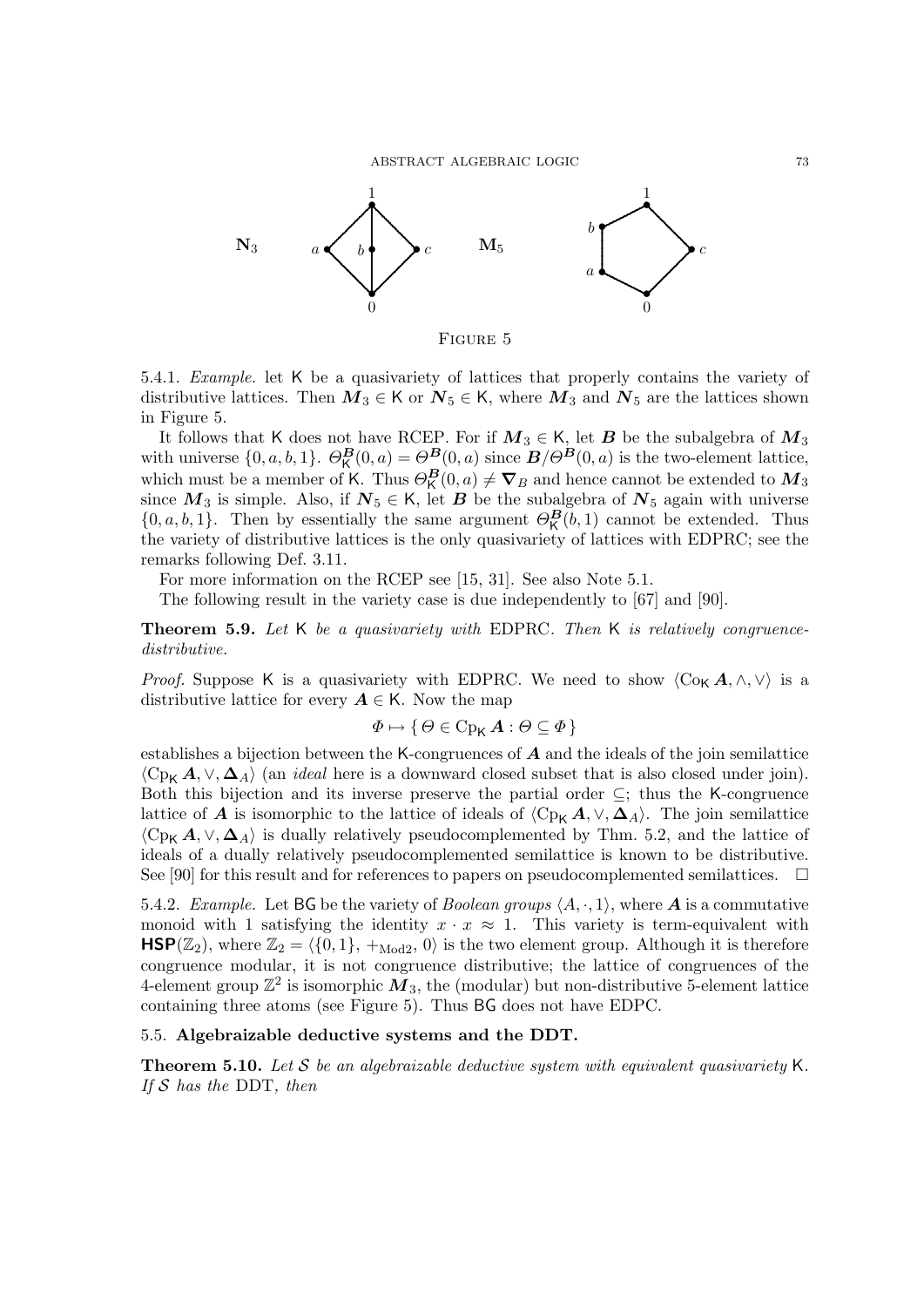

Figure 6

(i) K has DPRC;

(ii) K has RCEP;

(iii) K is relatively congruence-distributive.

Proof. By Thm. 5.5 K has EDPRC. Then K trivially has DPRC, and it has the RCEP and is relatively congruence-distributive by Thms. 5.8 and 5.9.  $\Box$ 

The converse also holds. The equivalence of the DDT with the conjunction of the three conditions of Thm. 5.10 is a special of more general results in [15] and in [34]; see Note 5.1.

## 5.6. Examples.

5.6.1. BA, HA, and MO. The fact that the varieties BA, HA, and MO have EDPC (Secs. 5.2.1, 5.2.2, and 5.2.3) reflects the fact that CPC, IPC, and  $S5<sup>G</sup>$  have the DDT (Thms. 2.5 and 2.9,2.15).

5.6.2. BCK and K. On the other hand, the algebraizable logics BCK and K both fail to have the DDT, since the corresponding equivalent quasivariety BCK and variety MA fail to have DPRC and DPC, respectively (Sec. 5.3.1). A similar argument applies to first-order predicate logic  $PR_{\omega}$  and its equivalent variety, the class of cylindric algebras of dimension  $\omega$ . All of these logics do possess a local version of the deduction theorem, however. See Thms. 2.11 and 2.20; see Note 5.1.

5.6.3. Linear logic. The equivalent quasivariety of the linear logic system  $LL^{*,\rightarrow,\wedge}$  (Sec. 3.3.6) consists of all semilattice ordered residuated commutative semigroups. See [109, 111, 123, 135]. This quasivariety is a variety, which fails to possess the CEP. The 2-dimensional deductive system LL<sup>\*,→,∧</sup> therefore does not have the DDT. (The →-introduction rule for linear logic, Sec. 3.3.5(LLR2), should not be confused with the DDT theorem for  $LL^{*,\rightarrow,\wedge}$ .)

5.6.4. Equivalential logic. The equivalential fragment of the classical propositional calculus,  $CPC^{\leftrightarrow}$ , was investigated by Lukasiewicz [100]. He showed it can be axiomatized by the single axiom

$$
(p \leftrightarrow q) \leftrightarrow ((r \leftrightarrow q) \leftrightarrow (p \leftrightarrow r))
$$

$$
\frac{p, p \leftrightarrow q}{q}.
$$

and the rule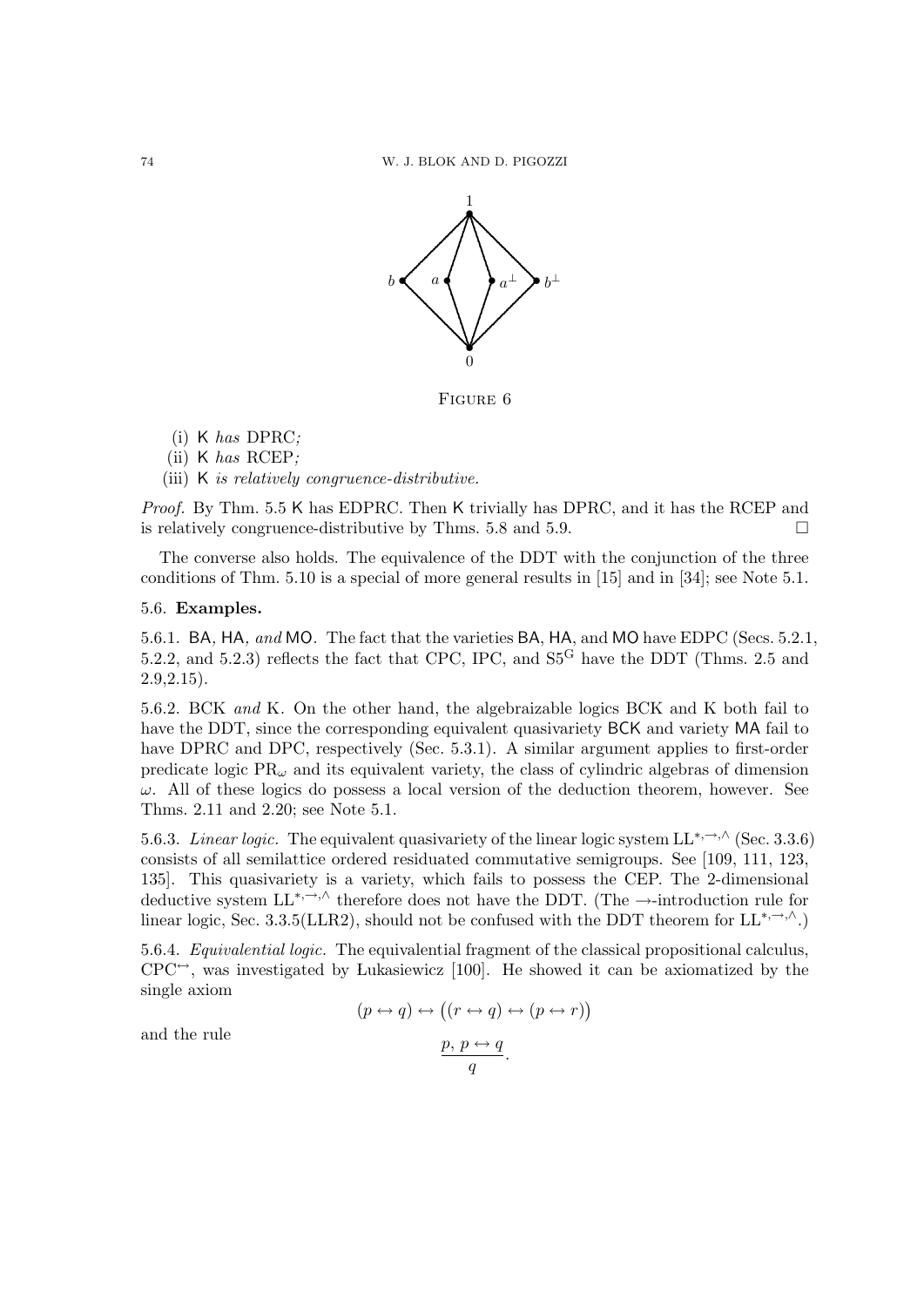This deductive system is algebraizable, and its equivalent quasivariety is the variety BG of Boolean groups. In Sec. 5.4.2 we saw that BG is not congruence-distributive, and therefore does not possess EDPC. Hence the calculus  $CPC^{\leftrightarrow}$  does not have the DDT.

5.6.5. Orthomodular logic. Let V be the variety of orthomodular lattices  $\langle L, \vee, \wedge, \perp, 0, 1 \rangle$ .

There are several different 1-deductive systems S such that S is equivalent to  $S_V$ , any one of which is a candidate for orthomodular logic. But none of them can have the DDT since V does not have CEP, as is easily verified by considering the 4-element orthomodular lattice shown in Figure 6 (This result was announced in [15] and obtained independently by Malinowski [102].)

# 5.7. Notes.

Note 5.1. We have seen that EDPRC implies all three properties DPRC (trivially), RCEP, and relative congruence-distributivity. And in the case of algebraizable deductive systems, the DDT implies that the equivalent quasivariety has all these properties. It turns out that the connection between the DDT and each of these properties can be considerably refined by passing to the local DDT. Moreover, by considering natural matrix-model analogues of algebraic properties such as the RCEP, these results can be extended to a much wider class of deductive systems than the algebraizable ones.

Recall that the local deduction theorem was defined informally in Note 2.5; we refine the definition and extend it to k-deductive systems. Let  $\mathcal S$  be a k-deductive system. Let I be a set and, for each  $i \in I$ , let  $E_i(\mathbf{p}, \mathbf{q}) = \{ \boldsymbol{\eta}_0(\mathbf{p}, \mathbf{q}), \dots, \boldsymbol{\eta}_{m_i-1}(\mathbf{p}, \mathbf{q}) \}$  be a finite set of k-formulas in 2k variables  $\mathbf{p} = \langle p_0, \ldots, p_{k-1} \rangle$  and  $\mathbf{q} = \langle q_0, \ldots, q_{k-1} \rangle$ . The system  $\mathcal{E}(\mathbf{p}, \mathbf{q}) =$  ${E_i(\mathbf{p},\mathbf{q}:i\in I)}$  is called a *local deductive-detachment system* for S if, for all  $\Gamma\subseteq\text{Fm}^k$ and  $\boldsymbol{\varphi}, \boldsymbol{\psi} \in \mathrm{Fm}^k$ , we have

$$
\Gamma, \varphi \vdash_{\mathcal{S}} \psi
$$
 iff  $\Gamma \vdash_{\mathcal{S}} E_i(\mathbf{p}, \mathbf{q})$  for some  $i \in I$ .

A deductive system S has the local deduction-detachment theorem (LDDT) if a local deduction-detachment system for S exists.

Let M be a class of k-matrices closed under the formation of submatrices. M has the filter extension property (FEP) if every  $\mathfrak{A} \in \mathsf{M}$  has the property that every S-filter on a submatrix  $\mathfrak A$  can be extended to an S-filter on  $\mathfrak A$ . A protoalgebraic k-deductive system has the LDDT iff its class of matrix-models has the FEP iff its class of reduced matrix-models has the FEP. Specialized to  $EQ(K)$ , for any quasivariety K, the equivalence of the first and third conditions says that K has the local EDPRC property iff it has the RCEP.

A local deduction-detachment system  $\mathcal{E} = \{E_i : i \in I\}$  for a k-deductive system S is directed if, for all  $i, j \in I$  there exists a  $k \in I$  such that  $E_i \vdash_S E_k$  and  $E_j \vdash_S E_k$ . Let S be a protoalgebraic k-deductive system with the LDDT, and let  $\mathcal E$  be any local deductiondetachment system for S. Then S is filter-distributive, i.e., the lattice of S-filters on any algebra is distributive, iff  $\mathcal E$  is directed.

A class M of matrix-models of a k-deductive system S has definable principal filters (DPF) if there is a first-order formula that defines the principally generated  $S$ -filters of every  $\mathfrak{A} \in \mathsf{M}$ , i.e., all S-filters of the form  $\text{Fg}_{\mathcal{S}}^{\mathbf{A}}(F^{\mathfrak{A}} \cup \{a\})$  with  $\mathbf{a} \in A^k$ . Assume S has the LDDT. If the class of all matrix-models of  $S$  has DPF, then a simple compactness argument shows that any local deduction-detachment system for  $\mathcal S$  must include a finite subset which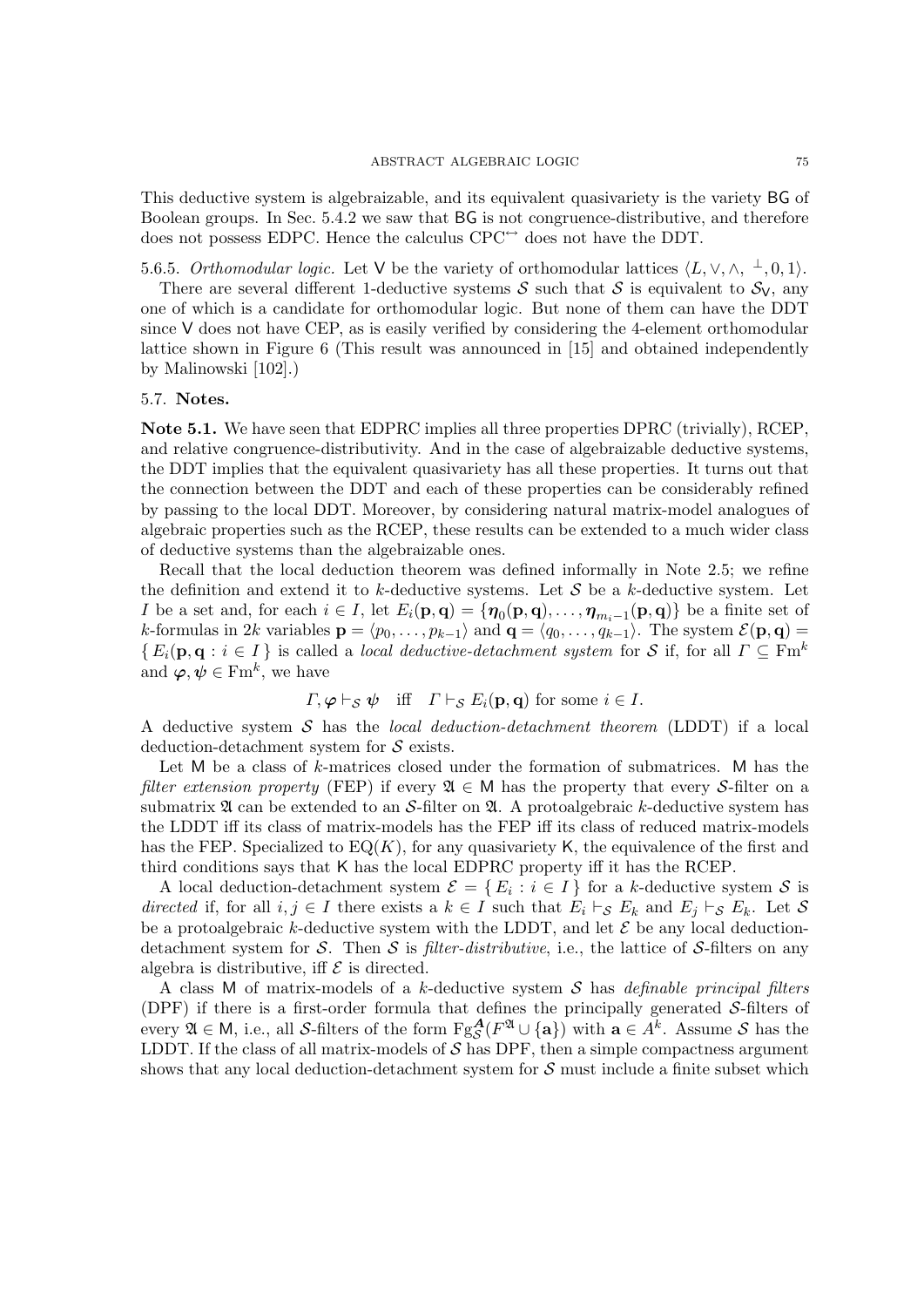# 76 W. J. BLOK AND D. PIGOZZI

is also a local deduction-detachment system for  $S$ ; moreover, this system can be taken to be a singleton if the original system is directed. Thus a k-deductive system  $S$  has the DDT iff the class of all matrix-models of  $S$  has the FEP, DPF, and is filter-distributive. The equivalence holds also for the class of all reduced matrix-models of S. Applied to equational deductive systems this gives Thm. 5.10 and its converse.

All the results on the LDDT mentioned here together with many others can be found in [15, 31]. In addition, Czelakowski in [31] considers a parameterized version of the LDDT for 1-deductive systems in which the sets of formulas  $E_i$  of the local deduction-detachment system  $\mathcal E$  may contain variables, called *parameters*, distinct from p and q. Among other things he shows that an arbitrary deductive system has the parameterized LDDT iff it is protoalgebraic, and that it filter-distributive iff it has a directed parameterized deductiondetachment system.

For other results related to the deduction theorem in an algebraic context see also [30, 34, 35]. The monograph [32] contains a comprehensive survey the results in this area.

#### **REFERENCES**

- [1] A. R. Anderson and N. D. Belnap. Entailment. the logic of relevance and necessity, volume I. Princeton University Press, 1975.
- [2] A. R. Anderson, N. D. Belnap, and J. M. Dunn. *Entailment. The Logic of Relevance and Necessity*, volume II. Princeton University Press, 1992.
- [3] H. Andréka, A. Kurucz, I. Németi, and I. Sain. General algebraic logic including algebraic model theory: An overview. In D. M. Gabbay L. Czirmaz and M. de Rijke, editors, Logic Colloquium '92, Studies in Logic, Language and Computation, pages 1–73. CSLI Publications, Stanford, California, 1995.
- [4] H. Andréka, A. Kurucz, I. Németi, and I. Sain. Applying algebraic logic: A general methodology. In Proceedings of Summer School of Algebraic Logic. Kluwer, To Appear. Short version appears in [6].
- [5] H. Andréka and I. Németi. General algebraic logic: A perspective on "what is logic". In [68], chapter 15, pages 485–569.
- [6] H. Andréka, I. Németi, and I. Sain. Applying algebraic logic to logic. In M. Nivat et. al., editor, Algebraic Methodology and Software Technology (AMAST'93) (Proc. 3rd International Conference on Algebraic Methodology and Software Technology), Workshops in Computing, pages 3–26. Springer-Verlag, London, 1994.
- [7] R. Balbes and P. Dwinger. Distributive Lattices. University of Missouri Press, Columbia, Missouri, 1974.
- [8] W. J. Blok and P. Köhler. Algebraic semantics for quasi-classical modal logics. J. Symbolic Logic, 48:941–964, 1983.
- [9] W. J. Blok, P. K¨ohler, and D. Pigozzi. On the structure of varieties with equationally definable principal congruences, II. Algebra Universalis, 18:334–379, 1984.
- [10] W. J. Blok and D. Pigozzi. On the structure of varieties with equationally definable principal congruences, I. Algebra Universalis, 15:195–227, 1982.
- [11] W. J. Blok and D. Pigozzi. Alfred Tarski's work on general metamathematics. J. Symbolic Logic, 53:36–50, 1986.
- [12] W. J. Blok and D. Pigozzi. Protoalgebraic logics. Studia Logica, 45:337–369, 1986.
- [13] W. J. Blok and D. Pigozzi. Algebraizable logics, volume 396 of Mem. Amer. Math. Soc. Amer. Math. Soc., Providence, January 1989.
- [14] W. J. Blok and D. Pigozzi. The deduction theorem in algebraic logic. Preprint, 1991.
- [15] W. J. Blok and D. Pigozzi. Local deduction theorems in algebraic logic. In J. D. Andréka, H. Monk and I. Németi, editors, Algebraic Logic (Proc. Conf. Budapest 1988), volume 54 of Colloq. Math. Soc. János Bolyai, pages 75-109. North-Holland, Amsterdam, 1991.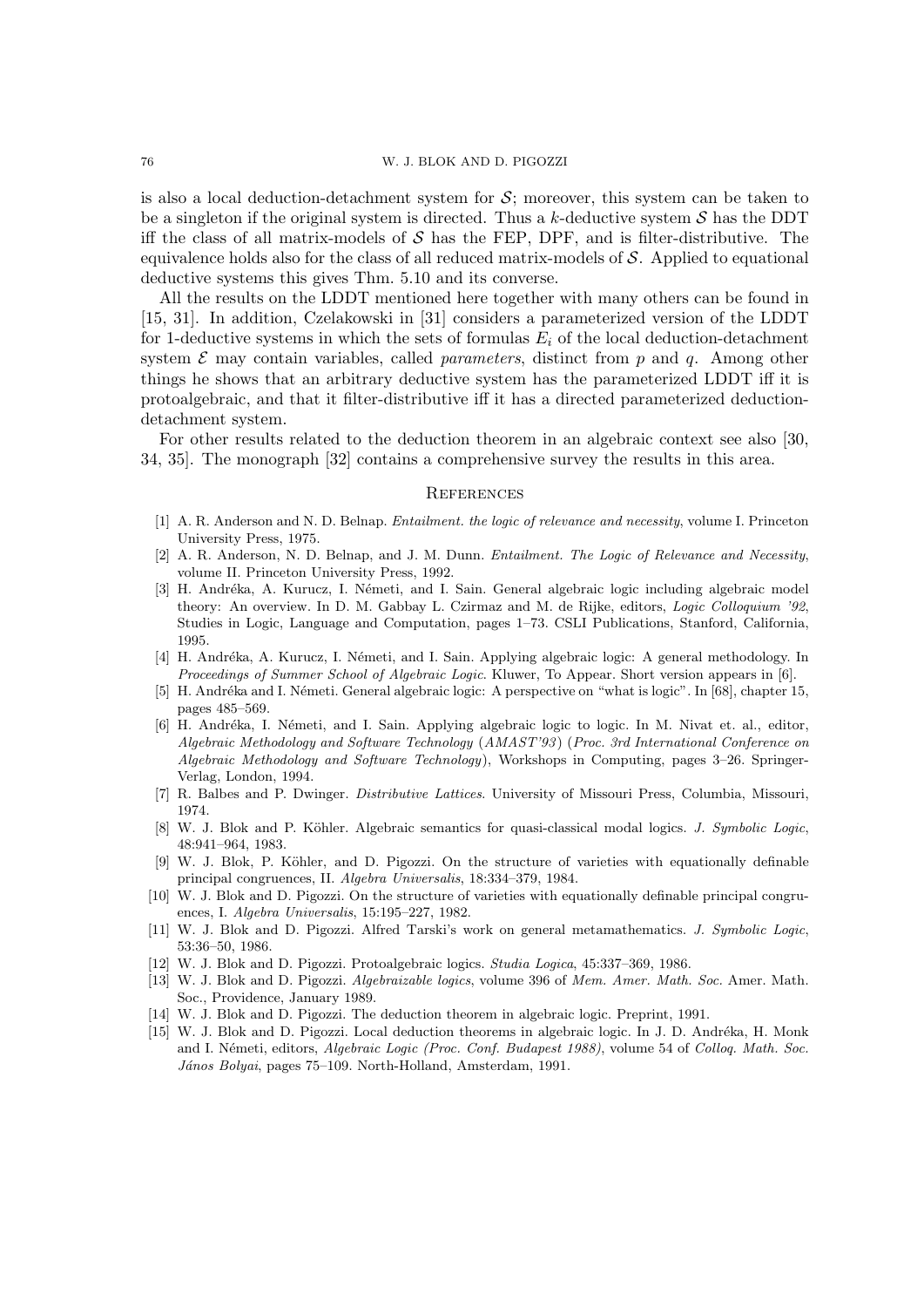- [16] W. J. Blok and D. Pigozzi. Algebraic semantics for universal Horn logic without equality. In A. Romanowska and J. D. H. Smith, editors, Universal Algebra and Quasigroup Theory, pages 1–56. Heldermann, Berlin, 1992.
- [17] W. J. Blok and D. Pigozzi. On the structure of varieties with equationally definable principal congruences, III. Algebra Universalis, 32:545–608, 1994.
- [18] W. J. Blok and D. Pigozzi. On the structure of varieties with equationally definable principal congruences, IV. Algebra Universalis, 31:1–35, 1994.
- [19] W. J. Blok and J. G. Raftery. Varieties of commutative residuated integral pomonoids and their residuation subreducts. To appear.
- [20] S. L. Bloom. Some theorems on structural consequence operations. Studia Logica, 34:1–9, 1975.
- [21] D. L. Brown and R. Suszko. Abstract logics. Dissertationes Math. (Rozprawy Mat.), 102:9–41, 1973.
- [22] S. Burris and H. P. Sankappanavar. A course in universal algebra. Springer-Verlag, New York, 1981.
- [23] E. Casanovas, P. Dellunde, and R. Jansana. On elementary equivalence for equality-free logic. Notre Dame J. Formal Logic, 37(3):506–522, 1996.
- [24] C. C. Chang. Algebraic analysis of many-valued logics. Trans. Amer. Math. Soc., 88:467–490, 1958.
- [25] B. Chellas. *Modal Logic*. Cambridge University Press, 1980.
- [26] Alonzo Church. *Introduction to Mathematical Logic*, volume 1. Princeton University Press, Princeton, New Jersey, 1956.
- [27] R. Cignoli, I. M. L. D'Ottaviano, and D. Mundici. Algebraic foundations of many-valued reasoning. Kluwer Academic, Dordrecht, Boston, 2000.
- [28] J. Cirulis. An algebraization of first-order logic with terms. In J. D. Andréka, H. Monk and I. Németi, editors, Algebraic Logic (Proc. Conf. Budapest 1988), volume 54 of Colloq. Math. Soc. János Bolyai, pages 75–109. North-Holland, Amsterdam, 1991.
- [29] J. Czelakowski. Equivalential logics I and II. Studia Logica, 40:227–236 and 355–372, 1981.
- [30] J. Czelakowski. Algebraic aspects of deduction theorems. *Studia Logica*, 44:369-387, 1985.
- [31] J. Czelakowski. Local deductions theorems. Studia Logica, 45:377–391, 1986.
- [32] J. Czelakowski. Protoalgebraic Logics. Kluwer, Amsterdam, 2000.
- [33] J. Czelakowski. The Suszko operator, Part I. Studia Logica, to appear.
- [34] J. Czelakowski and D. Dziobiak. The parameterized local deduction theorem for quasivarieties of algebras and its applications. Algebra Universalis, 35:373–419, 1996.
- [35] J. Czelakowski and W. Dziobiak. A deduction theorem schema for deductive systems of propositional logics. Studia Logica, Special Issue on Algebraic Logic, 50:385–390, 1991.
- [36] J. Czelakowski and R. Elgueta. Local characterization theorems for some classes of structure. Acta Sci. Math. (Szeged), 24(11–12):223–243, 1999.
- [37] J. Czelakowski and R. Jansana. Weakly algebraizable logics. J. Symbolic Logic, 65:641-668, 2000.
- [38] J. Czelakowski and G. Malinowski. Key notions of Tarski's methodology of deductive sciences. Studia Logica, 44:321–351, 1985.
- [39] J. Czelakowski and D. Pigozzi. Fregean logics with the multiterm deduction theorem and their algebraization. Technical Report M99-17, Iowa State University, Department of Mathematics, Ames IA, 50011-2064, September 1999. Also appears as Centre de Recerca Matem´atica preprint no. 433, CRM, Apartat 50, E-08193 Bellatera, Spain, Febrer., 2000.
- [40] J. Czelakowski and D. Pigozzi. Fregean logics. Technical Report 00-14, Iowa State University, Department of Mathematics, Ames IA, 50011-2064, May 2000. Also appears as Centre de Recerca Matemática preprint no. 440, CRM, Apartat 50, E-08193 Bellatera, Spain, Sept., 2000.
- [41] A. Day. A note on the congruence extension property. Algebra Universalis, 1:234–235, 1971.
- [42] P. Dellunde. Equality-free logic: the method of diagrams and preservation theorems. Log. J. IGPL, 7(6):717–732, 1999.
- [43] P. Dellunde. On definability of the equality in classes of algebras with an equivalence relation. Studia Logica, 64(6):345–353, 2000.
- [44] P. Dellunde and R. Jansana. Some characterization theorems for infinitary universal Horn logic without equality. J. Symbolic Logic, 61:1242–1260, 1996.
- [45] Z. Diskin. Algebraizing institutions: incorporating algebraic logic methodology into the institution framework for building specifications. Research Report 94-04, FIS/DBDL, November 1994.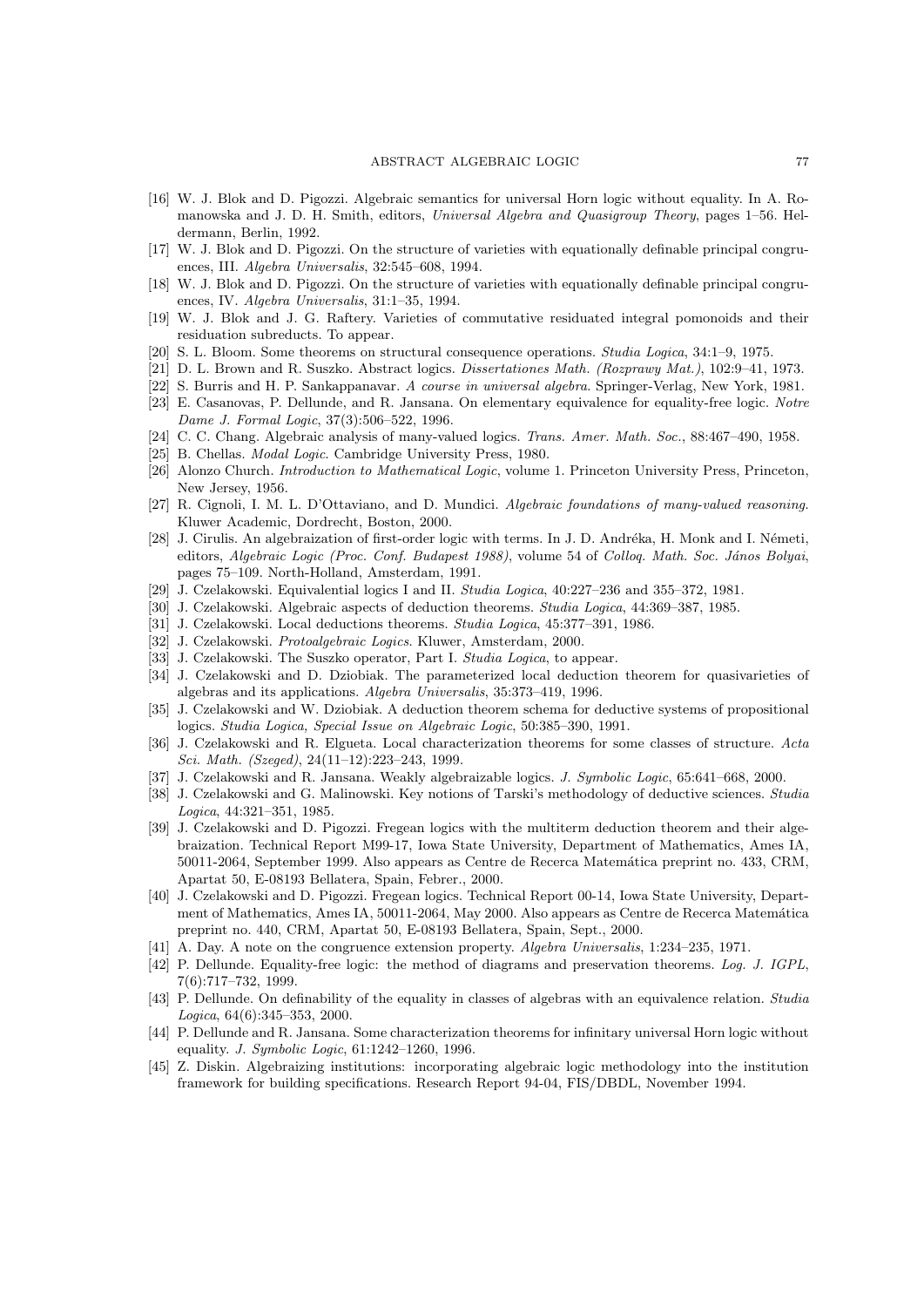#### 78 W. J. BLOK AND D. PIGOZZI

- [46] Z. Diskin. A unified functorial framework for propositional-like and equational-like logics. In Workshop an Abstract Algebraic Logic, number 10 in Quaderns. Centre de Recerca Matem`atica, Bellaterra, Spain, January 1998.
- [47] K. Došen and P. Schroeder-Heister, editors. Substructural Logics. Oxford University Press, Oxford, 1993.
- [48] I. D'Ottaviano and N. Da Costa. Sur un problème de Jaskowski. C. R. Acad. Sci. Paris, Série A, 270:1349–1353, 1970.
- [49] M. Dummett. Elements of Intuitionism. Oxford Logic Guides. Claredon Press, Oxford, 1978.
- [50] R. Elgueta. Characterizing classes defined without equality. Studia Logica, 58(3):357–394, 1997.
- [51] R. Elgueta. Subdirect representation theory for classes without equality. Algebra Universalis, 40:201– 246, 1998.
- [52] R. Elgueta. Algebraic characterizations for universal fragments of logic. MLQ–Math. Logic. Quart., 3:385–398, 1999.
- [53] R. L. Epstein. The semantic foundations of logic. Propositional logics. Oxford University Press, second edition.
- [54] N. Feldman. Axiomatization of polynomial substitution algebras. J. Symbolic Logic, 47:481–492, 1982.
- [55] J. Fiadeiro and A. Sernadas. Structuring theories on consequence. In D. Sannella and A. Tarlecki, editors, Recent Treds in Data TYpe Specifications, volume 332 of Lecture Notes in Computer Science, pages 44–72. Springer-Verlag, New York, 1988.
- [56] I. Fleischer. Every BCK-algebra is a set of residuables in an integral pomonoid. J. Algebra, 119:360– 365, 1988.
- [57] J. M. Font. On the Leibniz congruences. In C. Rauszer, editor, Algebraic Methods in Logic and in Computer Science, number 28 in Banach Center Publications, pages 17–36. Polish Academy of Sciences, Warszawa, 1993.
- [58] J. M. Font and R. Jansana. On the sentential logics associated with strongly nice and semi-nice general logics. Bull. Interest Group in Pure and Applied Logic, 2:55–76, 1994.
- [59] J. M. Font and R. Jansana. A general algebraic semantics for sentential logics. Number 7 in Lecture Notes in Logic. Springer-Verlag, 1996.
- [60] J. M. Font, R. Jansana, and D. Pigozzi. Fully adequate Gentzen systems and closure properties of the class of full models. Preprint.
- [61] J. M. Font, R. Jansana, and D. Pigozzi. Fully adequate Gentzen systems and the deduction theorem. Rep. Math. Logic, to appear.
- [62] J. M. Font, A. J. Rodríguez, and A. Torrens. Wajsberg algebras. Stochastica, 8:5–31, 1984.
- [63] J. M. Font and G. Rodríguez. Note on algebraic models for relevance logic. Z. Math. Logik. Gundlag. Math., 36:535–540, 1990.
- [64] J. M. Font and V. Verdú. A first approach to abstract modal logics. *J. Symbolic Logic*, 54:1042–1062, 1989.
- [65] J. M. Font and V. Verdú. Algebraic logic for classical conjunction and disjunction. Studia Logica, 50:391–419, 1991.
- [66] E. Fried, G. Grätzer, and R. Quackenbush. Uniform congruence schemes. Algebra Universalis, 10:176– 189, 1980.
- [67] E. Fried and E. W. Kiss. Connection between congruence-lattices and polynomial properties. Algebra Universalis, 17:227–262, 1983.
- [68] D. M. Gabbay, editor. What is a logical system?, volume 4 of Studies in Logic and Computation. Clarendon Press, Oxford, 1994.
- [69] O. C. García and W. Taylor. The Lattice of Interpretability Types of Varieties, volume 50 of Mem. Amer. Math. Soc. Amer. Math. Soc., 1984.
- [70] A. J. Gil and J. Rebagliato. Protoalgebraic Gentzen systems and the cut rule. Studia Logica, 65:53–89, 2000.
- [71] J.-Y. Girard. Linear logic. *Theoret. Comput. Sci.*, 50:1–102, 1987.
- [72] K. Gödel. Sum intuitionistischen Aussagenkalkül; zur intuitionistischen Arithmetik und Zahlentheorie. Ergeb. Math. Koll., 4:34–38, 1933.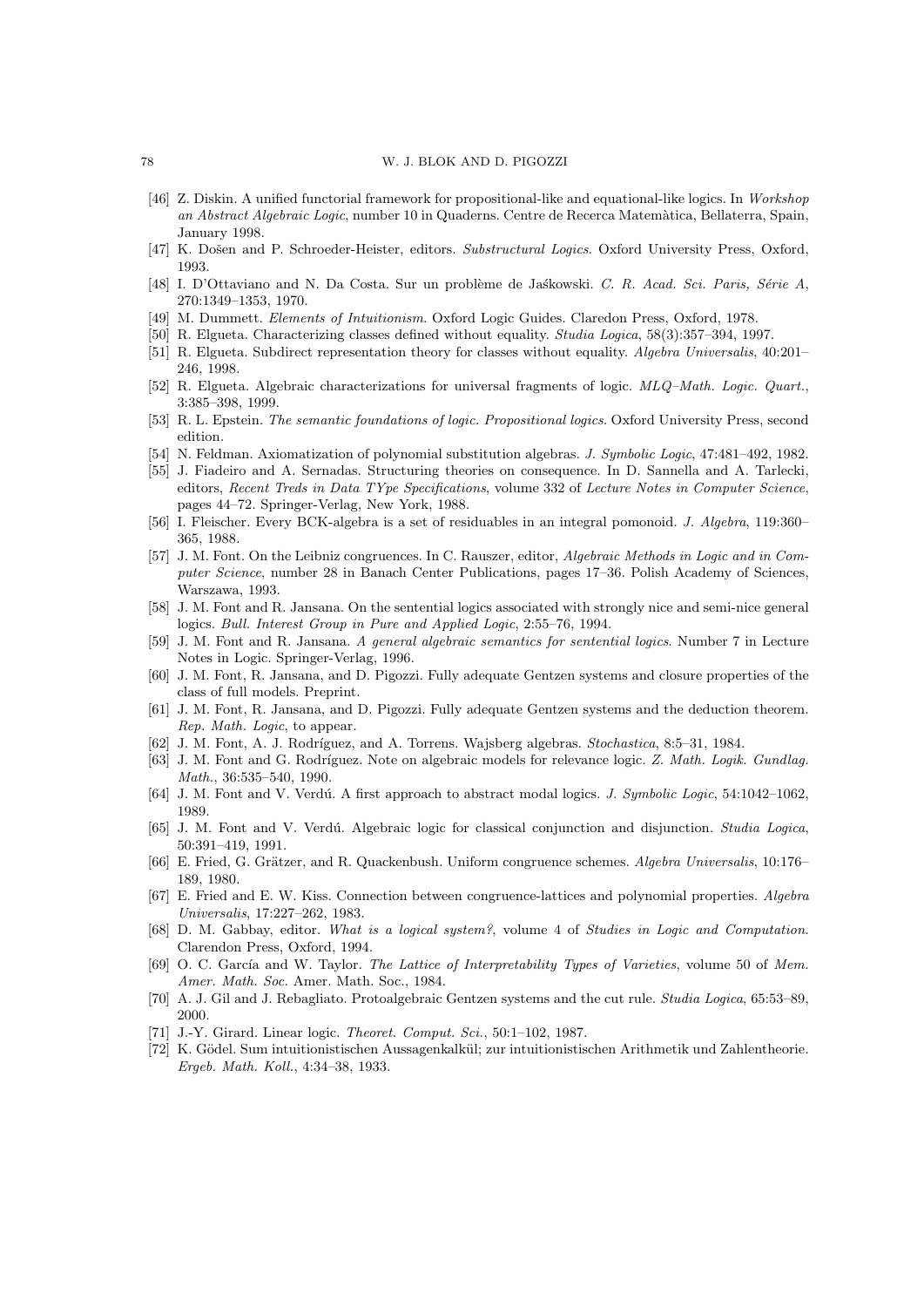- [73] J. A. Goguen and R. M. Burstall. Introducing institutions: abstract model theory for specification and programming. J. Assoc. Comput. Mach., 39(1):95–146, 1992.
- [74] G. Grätzer. Universal Algebra. Springer-Verlag, New York, second edition, 1979.
- [75] G. Grätzer and H. Lakser. A note on the implicational class generated by a class of structures. Canad. Math. Bull., 16:603–605, 1973.
- [76] V. Gyuris. Variations of Algebraizability. PhD thesis, University of Illinois at Chicago, 1999.
- [77] P. R. Halmos. Algebraic Logic. Chelsea Pub. Co., 1962.
- [78] P. R. Halmos. Lectures on Boolean Algebras. Number 1 in Van Nostrand Mathematical Studies. D. Van Nostrand Co., Inc., Princeton, 1963.
- [79] L. Henkin, J. D. Monk, and A. Tarski. Cylindric algebras, Parts I and II. North-Holland, Amsterdam, 1971, 1985.
- [80] J. Herbrand. Sur la théorie de la démonstration. Comptes Redus Hebdomadaires des Séances de l'Académie des Sciences, 186:1274-1276, 1928.
- [81] B. Herrmann. Equivalential and algebraizable logics. Studia Logica, 57:419–436, 1996.
- [82] B. Herrmann. Characterizing equivalential and algebraizable logics by the Leibniz operator. Studia Logica, 58:305–323, 1997.
- [83] D. Higgs. Residuated commutative monoids with identity element as least element do not form an equational class. Math. Japonica, 29:69–75, 1984.
- [84] E. Hoogland. Algebraic characterization of various Beth definability properties. Studia Logica, 65:91– 112, 2000.
- [85] E. Hoogland. Definability and Interpolation. Model-theoretic investigations. PhD thesis, Institute for Logic, Language and Computation, University of Amsterdam, Amsterdam, 2001.
- [86] K. Iséki. An algebra related with a propositional logic. Proc. Japan Acad. Ser. A Math. Sci., 42:26–29, 1966.
- [87] R. Jansana. Abstract modal logics. Studia Logica, 55(2):273–299, 1995.
- [88] J. K. Kabziński. BCI-algebras from the point of view of logic. Polish Acad. Sci. Inst. Philos. Sociol. Bull. Sect. Logic, 12:126–129, 1983.
- [89] S. C. Kleene. Introduction to Metamathematics. North Holland, Amsterdam, 1971.
- [90] P. Köhler and D. Pigozzi. Varieties with equationally definable principal congruences. Algebra Universalis, 11:213–219, 1980.
- [91] J. Lambek. Logic without structural rules. (Another look at cut-elimnination). In [47], pages 179–206.
- [92] J. Lambek. What is a deductive system? In [68], chapter 5, pages 141–159.
- [93] J. Lambek and P. J. Scott. Introduction to higher order categorical logic, volume 7 of Cambridge Studies in Advanced Mathematics. Cambridge University Press, Cambridge, 1986.
- [94] F. W. Lawvere. Functorial semantics of algebraic theories. Proc. Nat. Acad. Sci. U.S.A., 50:1506–1511, 1963.
- [95] R. A. Lewin, I. F. Mikenberg, and M. G. Schwarze. Algebraization of paraconsistent logic  $P<sup>1</sup>$ . J. Non-Classical Logic, 7:79–88, 1990.
- [96] R. A. Lewin, I. F. Mikenberg, and M. G. Schwarze.  $C_1$  is not algebraizable. Notre Dame J. Formal Logic, 32:609–611, 1991.
- [97] R. A. Lewin, I. F. Mikenberg, and M. G. Schwarze. On the algebraizability of annotated logics. Studia Logica, 59:359–386, 1997.
- [98] J. Los. O matrycach logicznych. Travaux de la Société des Sciences et des Lettres de Wrocław, 19, 1944.
- [99] J. Lo´s and R. Suszko. Remarks on sentential logics. Indag. Math., 20:177–183, 1958.
- [100] J. Lukasiewicz. The equivalential calculus. In L. Borkowski, editor, Jan Lukasiewicz, Selected Works. North-Holland, Amsterdam, 1970.
- [101] J. Lukasiewicz and A. Tarski. Untersuchungen über den aussagenkalkül. C. R. Séances Soc. Sci. Lettres Varsovie, Cl. III, 23:30–50, 1930. English translation in [132]: Investigations into the sentential calculus.
- [102] J. Malinowski. The deduction theorem for quantum logic—some negative results. J. Symbolic Logic, 55:615–625, 1990.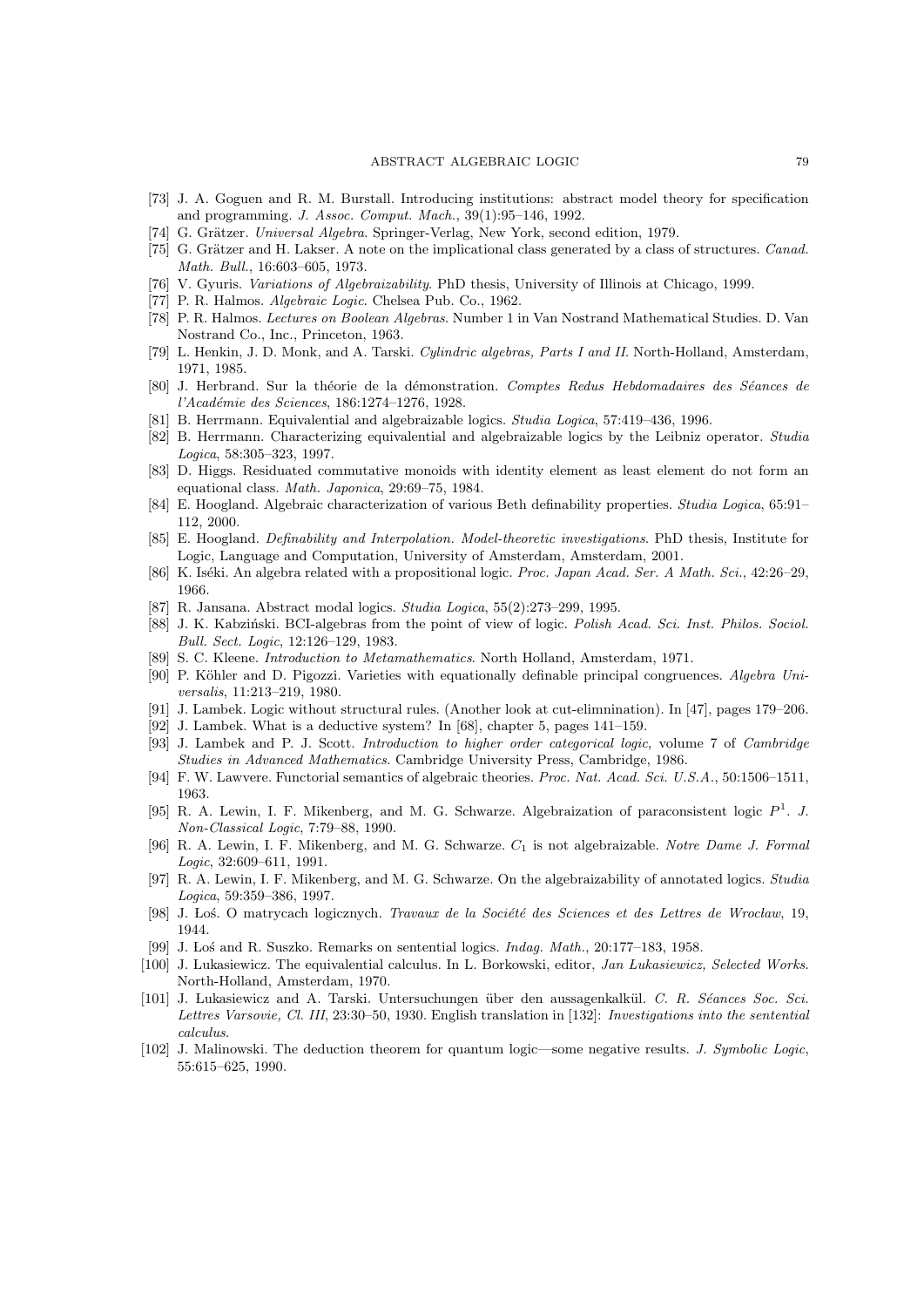#### 80 W. J. BLOK AND D. PIGOZZI

- [103] G. F. McKenzie, R. N. McNulty and W. F. Taylor. Algebras, Lattices, Varieties, volume I. Wadsworth & Brooks/Cole, Monterey, California, 1987.
- [104] J. C. C. McKinsey and A. Tarski. Some theorems about the sentential calculi of Lewis and Heyting. J. Symbolic Logic, 13:1–15, 1948.
- [105] E. Mendelson. Introduction to Mathematical Logic. Wadsworth and Brooks/Cole, third edition, 1987.
- [106] D. Monk. Substitutionless predicate logic with equality. Arch. Math. Logik Grundlagenforsch., 7:102– 121, 1965.
- [107] J. D. Monk. The contributions of Alfred Tarski to algebraic logic. J. Symbolic Logic, 51:899–906, 1986.
- [108] W. D. Neumann. Representing varieties of algebras by algebras. J. Austral. Math. Soc. Ser. A, 11:1–8, 1970.
- [109] H. Ono. Semantics for substructural logics. In [47], pages 259–291.
- [110] H. Ono. Algebraic aspect of logics without structural rules. In L.A. Boku´t, Yu. L. Ershov, and A.I. Kostrikin, editors, Proceedings of the International Conference on Algebra Dedicated to Memory of A. I. Mal'cev. Part 3, volume 131 of Contemporary Mathematics, pages 601–621. Amer. Math. Soc., Providence, Rhode Island, 1992.
- [111] H. Ono. Logics without contraction rule and residuated lattices I. In Festschrift on the occasion of R. K. Meyer's 65th birthday. To appear.
- [112] H. Ono and Y. Komori. Logics without the contraction rule. J. Symbolic Logic, 50:169–201, 1985.
- [113] M. Pałasiński. An embedding theorem for BCK-algebras. Math. Sem. Notes Kobe Univ., 10:749–782, 1982.
- [114] J. Porte. Fifty years of deduction theorems. In J. Stern, editor, Proc. Herbrand Symp., pages 243–250. North-Holland, Amsterdam, 1982.
- [115] E. L. Post. Introduction to a general theory of elementary propositions. Amer. J. Math., 43:163–185, 1921.
- [116] A. N. Prior. Formal Logic. Clarendon Press, Oxford, second edition, 1962.
- [117] T. Prucnal and A. Wroński. An algebraic characterization of the notion of structural completeness. Bull. Section of Logic, 3:30–33, 1974.
- [118] A. P. Pynko. Algebraic study of Sette's maximal paraconsistent logic. Studia Logica, 54:89–1218, 1995.
- [119] A. P. Pynko. Definitional equivalence and algebraizability of general logical systems. Ann. Pure Appl. Logic, 98:1–68, 1999.
- [120] H. Rasiowa. An algebraic approach to non-classical logics. North-Holland, Amsterdam, 1974.
- [121] J. Rebagliato and V. Verdú. On the algebraization of some Gentzen systems. Fund. Inform., Special Issue on Algebraic Logic and its Applications, 18:319–338, 1993.
- [122] J. Rebagliato and V. Verdú. Algebraizable Gentzen systems and the deduction theorem for Gentzen systems. Mathematics Preprint Series 175, University of Barcelona, June 1995.
- [123] K. I. Rosenthal. Quantales and their applications, volume 234 of Pitman Research Notes in Mathematics Series 234. Longman Scientific & Technical, Essex, England, 1990.
- [124] D. Scott. Completeness and axiomatizability in many-valued logics. In L. Henkin, et al, editor, Proceedings of the Tarski Symposium, volume 25 of Proceedings of Symposia in Pure Mathematics, pages 411–435. Amer. Math. Soc., Providence, Rhode Island, 1974.
- [125] D. Scott. Rules and derived rules. In S. Stenlund, editor, Logical Theory and Semantic Analysis, pages 147–161. D. Reidel, Dordrecht, 1974.
- [126] D. J. Shoesmith and T. J. Smiley. Multiple-Conclusion Logic. Cambridge University Press, Cambridge, 1978.
- [127] S. J. Surma. The concept of the Lindenbaum algebra: its genesis. In S. J. Surma, editor, Studies in the History of Mathematical Logic, chapter II, pages 239–253. Polish Academy of Sciences, Institute of Philosophy and Sociology, Wrocław, 1973.
- [128] A. Tarski. Fundamentale Begriffe der Methodologie der deduktiven Wissenschaften. I. Monatshefte für Mathematick und Physik, 37:261–404, 1930. English translation in [132]: Fundamental concepts of the methodology of the deductive sciences.
- [129] A. Tarski. Über einige fundamentale Begriffe der Metamathematik. C. R. Séances Soc. Sci. Lettres Varsovie, Cl. III, 23:22–29, 1930. English translation in [132]: On some fundamental concepts of metamathmatics.